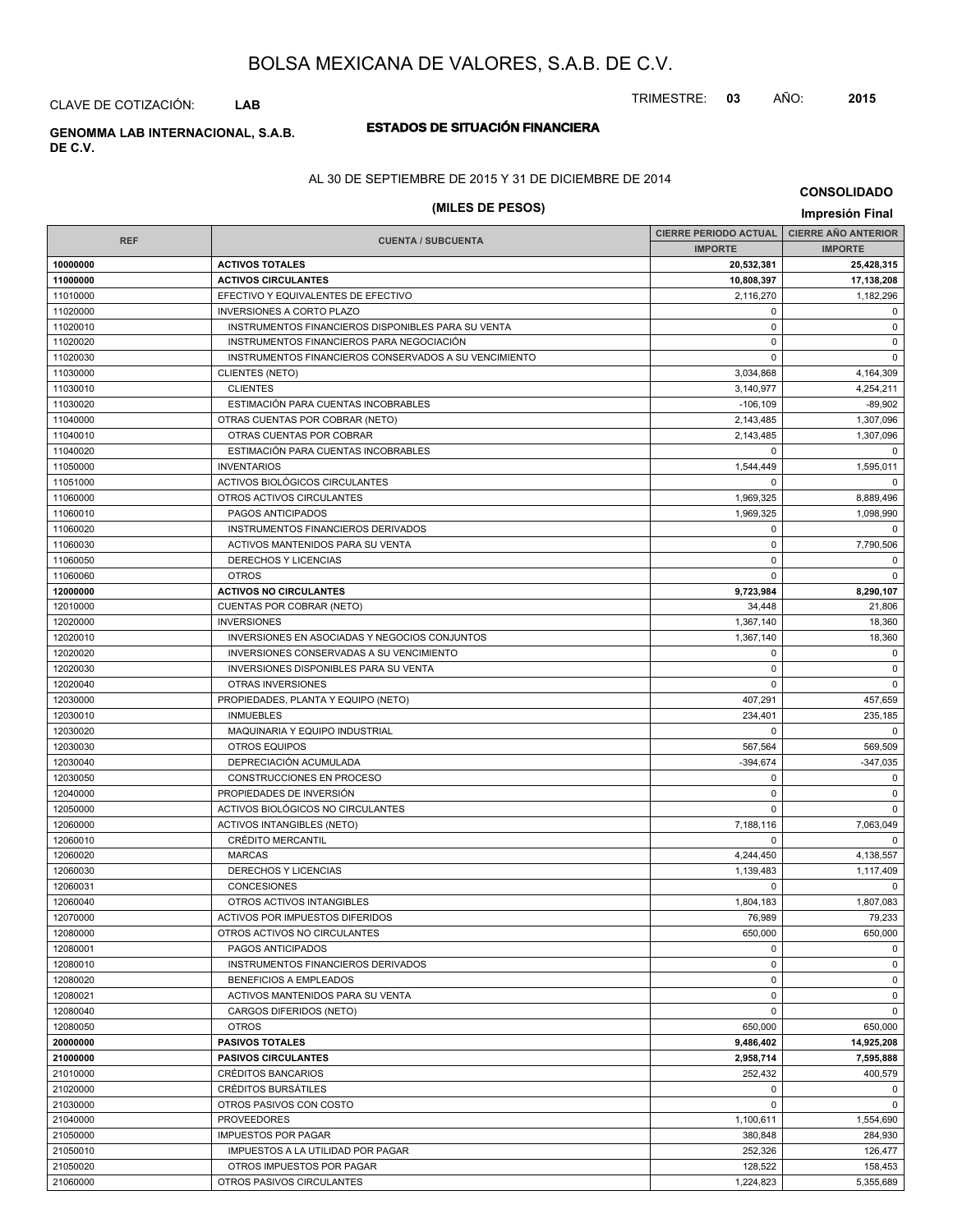CLAVE DE COTIZACIÓN: **LAB**

# **DE C.V.**

## **ESTADOS DE SITUACIÓN FINANCIERA GENOMMA LAB INTERNACIONAL, S.A.B.**

### AL 30 DE SEPTIEMBRE DE 2015 Y 31 DE DICIEMBRE DE 2014

# **(MILES DE PESOS) Impresión Final**

**CONSOLIDADO**

| <b>REF</b> |                                                                                          | <b>CIERRE PERIODO ACTUAL</b> | <b>CIERRE AÑO ANTERIOR</b> |
|------------|------------------------------------------------------------------------------------------|------------------------------|----------------------------|
|            | <b>CUENTA / SUBCUENTA</b>                                                                | <b>IMPORTE</b>               | <b>IMPORTE</b>             |
| 21060010   | <b>INTERESES POR PAGAR</b>                                                               | 12,146                       | 7,993                      |
| 21060020   | INSTRUMENTOS FINANCIEROS DERIVADOS                                                       | $\Omega$                     | $\mathbf 0$                |
| 21060030   | <b>INGRESOS DIFERIDOS</b>                                                                | $\Omega$                     | $\Omega$                   |
| 21060050   | BENEFICIOS A EMPLEADOS                                                                   | 17.462                       | 13,827                     |
| 21060060   | <b>PROVISIONES</b>                                                                       | 188,663                      | 224,129                    |
| 21060061   | PASIVOS RELACIONADOS CON ACTIVOS MANTENIDOS PARA SU VENTA CIRCULANTES                    | $\Omega$                     | 4,487,400                  |
| 21060080   | <b>OTROS</b>                                                                             | 1.006.552                    | 622.340                    |
| 22000000   | <b>PASIVOS NO CIRCULANTES</b>                                                            | 6,527,688                    | 7,329,320                  |
| 22010000   | <b>CRÉDITOS BANCARIOS</b>                                                                | 361,504                      | 1,023,613                  |
| 22020000   | CRÉDITOS BURSÁTILES                                                                      | 5.485.639                    | 5,481,665                  |
| 22030000   | OTROS PASIVOS CON COSTO                                                                  | $\Omega$                     | $\Omega$                   |
| 22040000   | PASIVOS POR IMPUESTOS DIFERIDOS                                                          | 623,682                      | 756,924                    |
| 22050000   | OTROS PASIVOS NO CIRCULANTES                                                             | 56.863                       | 67,118                     |
| 22050010   | INSTRUMENTOS FINANCIEROS DERIVADOS                                                       | $\Omega$                     | $\mathbf 0$                |
| 22050020   | <b>INGRESOS DIFERIDOS</b>                                                                | 0                            | $\mathbf 0$                |
| 22050040   | BENEFICIOS A EMPLEADOS                                                                   | 2.879                        | 2,298                      |
| 22050050   | <b>PROVISIONES</b>                                                                       | $\Omega$                     | $\Omega$                   |
| 22050051   | PASIVOS RELACIONADOS CON ACTIVOS MANTENIDOS PARA SU VENTA NO CIRCULANTES                 | $\Omega$                     | $\Omega$                   |
| 22050070   | <b>OTROS</b>                                                                             | 53,984                       | 64,820                     |
| 30000000   | <b>CAPITAL CONTABLE</b>                                                                  | 11,045,979                   | 10,503,107                 |
| 30010000   | CAPITAL CONTABLE DE LA PARTICIPACIÓN CONTROLADORA                                        | 10,800,657                   | 10,292,786                 |
| 30030000   | <b>CAPITAL SOCIAL</b>                                                                    | 1,914,306                    | 1,914,306                  |
| 30040000   | <b>ACCIONES RECOMPRADAS</b>                                                              | -468,688                     | $-74,394$                  |
| 30050000   | PRIMA EN EMISIÓN DE ACCIONES                                                             | 39,749                       | 39,749                     |
| 30060000   | APORTACIONES PARA FUTUROS AUMENTOS DE CAPITAL                                            | $\Omega$                     | $\Omega$                   |
| 30070000   | OTRO CAPITAL CONTRIBUIDO                                                                 | $\Omega$                     | $\Omega$                   |
| 30080000   | UTILIDADES RETENIDAS (PERDIDAS ACUMULADAS)                                               | 8.942.857                    | 8,263,564                  |
| 30080010   | <b>RESERVA LEGAL</b>                                                                     | 344,273                      | 316,043                    |
| 30080020   | <b>OTRAS RESERVAS</b>                                                                    | $\Omega$                     | $\Omega$                   |
| 30080030   | RESULTADOS DE EJERCICIOS ANTERIORES                                                      | 7,919,291                    | 6,502,963                  |
| 30080040   | RESULTADO DEL EJERCICIO                                                                  | 679,293                      | 1,444,558                  |
| 30080050   | <b>OTROS</b>                                                                             | $\Omega$                     | $\mathbf 0$                |
| 30090000   | OTROS RESULTADOS INTEGRALES ACUMULADOS (NETOS DE IMPUESTOS)                              | 372,433                      | 149,561                    |
| 30090010   | GANANCIAS POR REVALUACIÓN DE PROPIEDADES                                                 | $\Omega$                     | $\mathbf 0$                |
| 30090020   | GANANCIAS (PERDIDAS) ACTUARIALES POR OBLIGACIONES LABORALES                              | $\Omega$                     | $\Omega$                   |
| 30090030   | RESULTADO POR CONVERSIÓN DE MONEDAS EXTRANJERAS                                          | 372,433                      | 149,561                    |
| 30090040   | CAMBIOS EN LA VALUACIÓN DE ACTIVOS FINANCIEROS DISPONIBLES PARA SU VENTA                 | $\Omega$                     | $\mathbf 0$                |
| 30090050   | CAMBIOS EN LA VALUACIÓN DE INSTRUMENTOS FINANCIEROS DERIVADOS                            | $\mathbf 0$                  | $\mathbf 0$                |
| 30090060   | CAMBIOS EN EL VALOR RAZONABLE DE OTROS ACTIVOS                                           | $\mathbf 0$                  | $\mathbf 0$                |
| 30090070   | PARTICIPACIÓN EN OTROS RESULTADOS INTEGRALES DE ASOCIADAS Y NEGOCIOS<br><b>CONJUNTOS</b> | $\mathbf 0$                  | $\mathbf 0$                |
| 30090080   | OTROS RESULTADOS INTEGRALES                                                              | 0                            | $\mathbf 0$                |
| 30020000   | CAPITAL CONTABLE DE LA PARTICIPACIÓN NO CONTROLADORA                                     | 245,322                      | 210,321                    |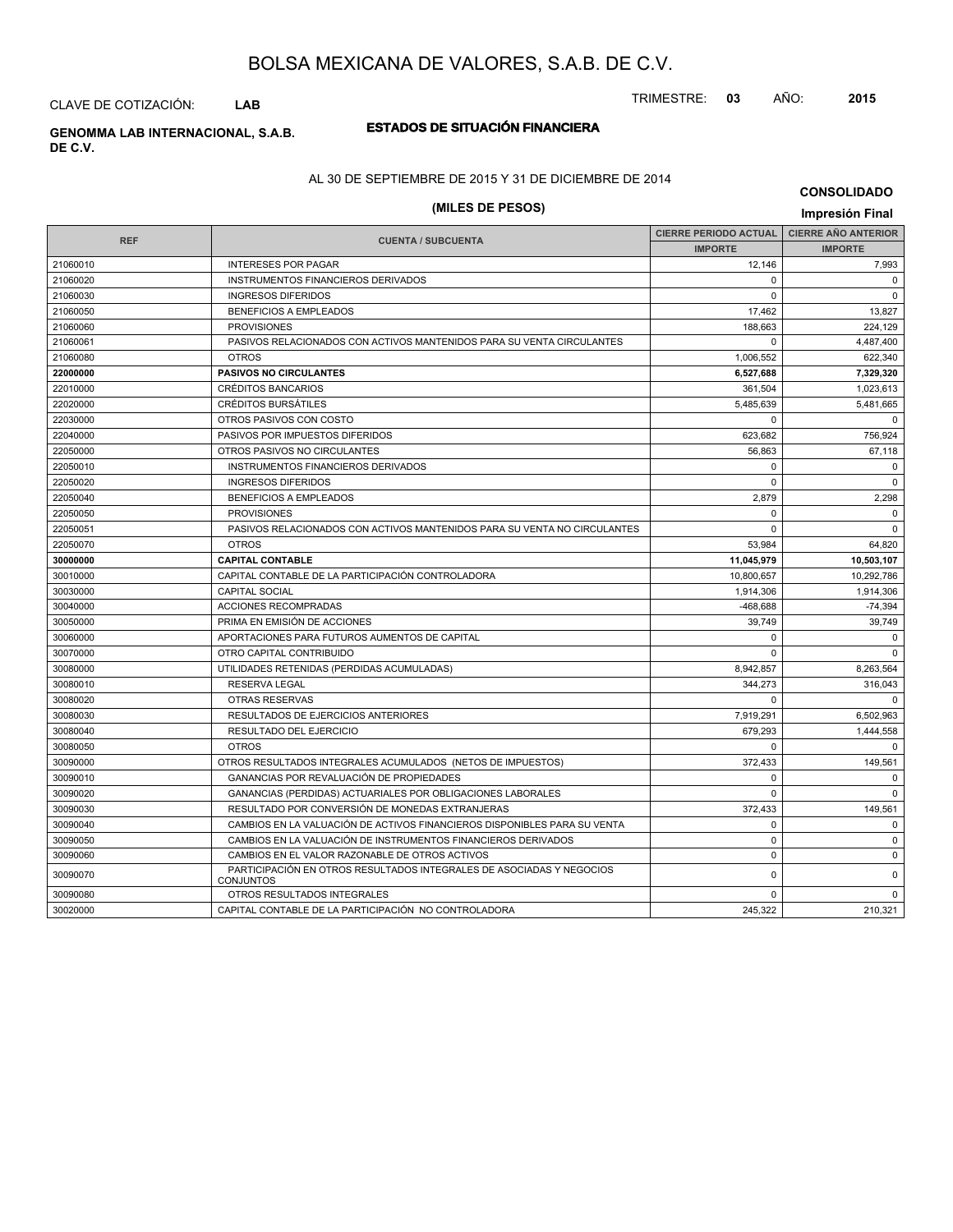CLAVE DE COTIZACIÓN: **LAB**

### **ESTADOS DE SITUACIÓN FINANCIERA GENOMMA LAB INTERNACIONAL, S.A.B. DE C.V.**

# **DATOS INFORMATIVOS**

AL 30 DE SEPTIEMBRE DE 2015 Y 31 DE DICIEMBRE DE 2014

## **(MILES DE PESOS) Impresión Final**

| <b>CONSOLIDADO</b> |  |
|--------------------|--|
|--------------------|--|

| <b>REF</b> | <b>CONCEPTOS</b>                            | <b>CIERRE PERIODO ACTUAL</b> | <b>CIERRE AÑO ANTERIOR</b> |
|------------|---------------------------------------------|------------------------------|----------------------------|
|            |                                             | <b>IMPORTE</b>               | <b>IMPORTE</b>             |
| 91000010   | PASIVOS MONEDA EXTRANJERA CORTO PLAZO       | 1,286,779                    | 1,174,540                  |
| 91000020   | PASIVOS MONEDA EXTRANJERA LARGO PLAZO       | 30,203                       | 33,450                     |
| 91000030   | CAPITAL SOCIAL NOMINAL                      | 1,914,306                    | 1,914,306                  |
| 91000040   | CAPITAL SOCIAL POR ACTUALIZACIÓN            |                              | 0                          |
| 91000050   | FONDOS PARA PENSIONES Y PRIMA DE ANTIGÜEDAD |                              | 0                          |
| 91000060   | NUMERO DE FUNCIONARIOS (*)                  | 107                          | 60                         |
| 91000070   | NUMERO DE EMPLEADOS (*)                     | 823                          | 992                        |
| 91000080   | NUMERO DE OBREROS (*)                       |                              | $\mathbf 0$                |
| 91000090   | NUMERO DE ACCIONES EN CIRCULACIÓN (*)       | 1,048,733,370                | 1,048,733,370              |
| 91000100   | NUMERO DE ACCIONES RECOMPRADAS (*)          | 26,193,462                   | 1,874,000                  |
| 91000110   | EFECTIVO RESTRINGIDO (1)                    | 17,271                       | 17.842                     |
| 91000120   | DEUDA DE ASOCIADAS GARANTIZADA              |                              | $\mathbf 0$                |

TRIMESTRE: **03** AÑO: **2015**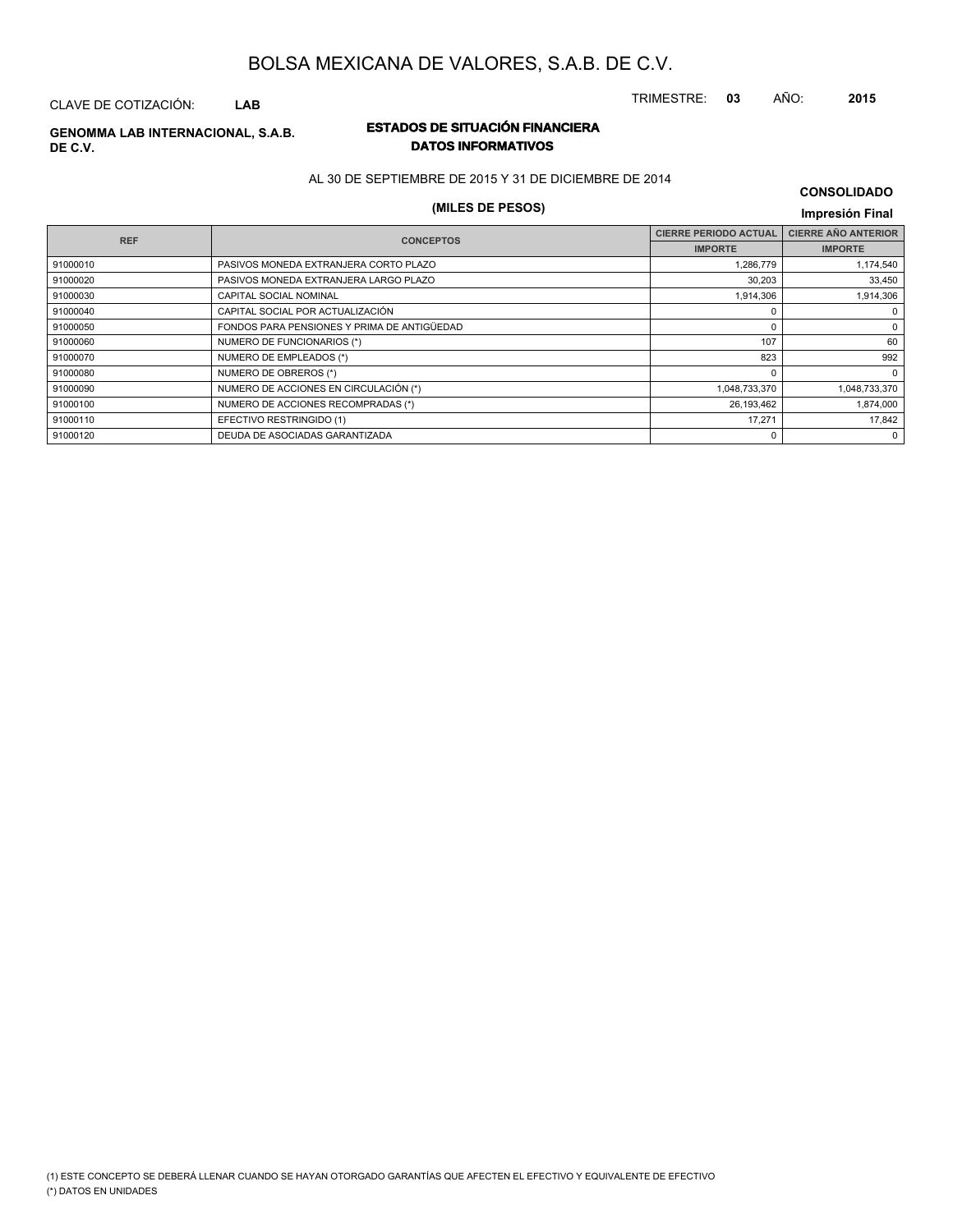**GENOMMA LAB INTERNACIONAL, S.A.B. DE C.V.** CLAVE DE COTIZACIÓN: **LAB** TRIMESTRE: **03** AÑO: **2015**

#### **ESTADOS DE RESULTADOS**

#### **CONSOLIDADO**

### POR LOS PERIODOS DE NUEVE Y TRES MESES TERMINADOS AL 30 DE SEPTIEMBRE DE 2015 Y 2014

| Impresión Final<br>(MILES DE PESOS) |                                                                               |                  |                                          |                  |                  |
|-------------------------------------|-------------------------------------------------------------------------------|------------------|------------------------------------------|------------------|------------------|
|                                     |                                                                               |                  | <b>AÑO ANTERIOR</b><br><b>AÑO ACTUAL</b> |                  |                  |
| <b>REF</b>                          | <b>CUENTA / SUBCUENTA</b>                                                     | <b>ACUMULADO</b> | <b>TRIMESTRE</b>                         | <b>ACUMULADO</b> | <b>TRIMESTRE</b> |
| 40010000                            | <b>INGRESOS NETOS</b>                                                         | 8,367,463        | 2,624,229                                | 8,697,669        | 3,359,547        |
| 40010010                            | <b>SERVICIOS</b>                                                              | 21.365           | 20,297                                   | 5,249            | 1,669            |
| 40010020                            | <b>VENTA DE BIENES</b>                                                        | 8,346,098        | 2,603,932                                | 8,692,420        | 3,357,878        |
| 40010030                            | <b>INTERESES</b>                                                              | $\mathbf 0$      | $\Omega$                                 | $\Omega$         | $\mathbf 0$      |
| 40010040                            | <b>REGALIAS</b>                                                               | $\mathbf 0$      | $\mathbf 0$                              | $\mathbf 0$      | $\mathbf{0}$     |
| 40010050                            | <b>DIVIDENDOS</b>                                                             | $\mathsf 0$      | $\mathbf 0$                              | $\mathbf 0$      | $\pmb{0}$        |
| 40010060                            | ARRENDAMIENTO                                                                 | $\mathbf 0$      | $\mathbf 0$                              | $\mathbf 0$      | $\mathbf{0}$     |
| 40010061                            | CONSTRUCCIÓN                                                                  | $\mathbf 0$      | $\Omega$                                 | $\Omega$         | $\mathbf{0}$     |
| 40010070                            | <b>OTROS</b>                                                                  | $\mathbf 0$      | $\mathbf 0$                              | $\mathbf 0$      | $\mathbf 0$      |
| 40020000                            | <b>COSTO DE VENTAS</b>                                                        | 2,530,387        | 826.486                                  | 2,674,308        | 1,045,088        |
| 40021000                            | UTILIDAD (PÉRDIDA) BRUTA                                                      | 5,837,076        | 1,797,743                                | 6,023,361        | 2,314,459        |
| 40030000                            | <b>GASTOS GENERALES</b>                                                       | 4,490,200        | 1,428,651                                | 4,268,754        | 1,506,362        |
| 40040000                            | UTILIDAD (PÉRDIDA) ANTES DE OTROS INGRESOS Y GASTOS, NETO                     | 1.346.876        | 369.092                                  | 1,754,607        | 808,097          |
| 40050000                            | OTROS INGRESOS Y (GASTOS), NETO                                               | $-8,134$         | 9,570                                    | 16,062           | 15,705           |
| 40060000                            | UTILIDAD (PÉRDIDA) DE OPERACIÓN (*)                                           | 1,338,742        | 359,522                                  | 1,770,669        | 823,802          |
| 40070000                            | <b>INGRESOS FINANCIEROS</b>                                                   | 17,750           | 7,328                                    | 7,965            | 2,138            |
| 40070010                            | <b>INTERESES GANADOS</b>                                                      | 17,750           | 7,328                                    | 7,398            | 1,883            |
| 40070020                            | UTILIDAD POR FLUCTUACIÓN CAMBIARIA, NETO                                      | 0                | $\mathbf 0$                              | 0                | $\mathbf 0$      |
| 40070030                            | UTILIDAD POR DERIVADOS, NETO                                                  | $\mathsf 0$      | $\Omega$                                 | 0                | $\mathbf 0$      |
| 40070040                            | UTILIDAD POR CAMBIOS EN VALOR RAZONABLE DE INSTRUMENTOS<br><b>FINANCIEROS</b> | $\mathbf 0$      | $\Omega$                                 | $\Omega$         | $\Omega$         |
| 40070050                            | OTROS INGRESOS FINANCIEROS                                                    | $\mathbf 0$      | $\mathbf 0$                              | 567              | 255              |
| 40080000                            | <b>GASTOS FINANCIEROS</b>                                                     | 334,701          | 107,210                                  | 330,110          | 121,750          |
| 40080010                            | INTERESES DEVENGADOS A CARGO                                                  | 289,616          | 95,943                                   | 264,030          | 90,014           |
| 40080020                            | PÉRDIDA POR FLUCTUACIÓN CAMBIARIA, NETO                                       | 27,043           | 3,376                                    | 60,864           | 30,653           |
| 40080030                            | PÉRDIDA POR DERIVADOS, NETO                                                   | 0                | $\mathbf 0$                              | $\mathbf 0$      | 0                |
| 40080050                            | PÉRDIDA POR CAMBIOS EN VALOR RAZONABLE DE INSTRUMENTOS<br><b>FINANCIEROS</b>  | $\mathbf 0$      | $\mathbf 0$                              | $\mathbf 0$      | $\mathbf{0}$     |
| 40080060                            | OTROS GASTOS FINANCIEROS                                                      | 18,042           | 7,891                                    | 5,216            | 1,083            |
| 40090000                            | <b>INGRESOS (GASTOS) FINANCIEROS NETO</b>                                     | $-316,951$       | $-99.882$                                | 322,145          | $-119,612$       |
| 40100000                            | PARTICIPACIÓN EN LOS RESULTADOS DE ASOCIADAS Y NEGOCIOS<br><b>CONJUNTOS</b>   | $-3,808$         | $-1,633$                                 | $-2,479$         | $-1,412$         |
| 40110000                            | UTILIDAD (PÉRDIDA) ANTES DE IMPUESTOS A LA UTILIDAD                           | 1,017,983        | 258,007                                  | 1,446,045        | 702,778          |
| 40120000                            | <b>IMPUESTOS A LA UTILIDAD</b>                                                | 363,328          | 80,669                                   | 453,151          | 215,597          |
| 40120010                            | <b>IMPUESTO CAUSADO</b>                                                       | 481,224          | 151,039                                  | 528,607          | 276,447          |
| 40120020                            | <b>IMPUESTO DIFERIDO</b>                                                      | $-117,896$       | $-70,370$                                | $-75,456$        | $-60,850$        |
| 40130000                            | UTILIDAD (PÉRDIDA) DE LAS OPERACIONES CONTINUAS                               | 654,655          | 177,338                                  | 992,894          | 487,181          |
| 40140000                            | UTILIDAD (PÉRDIDA) DE LAS OPERACIONES DISCONTINUAS, NETO                      | 68,154           | 11,038                                   | $\Omega$         | $\Omega$         |
| 40150000                            | UTILIDAD (PÉRDIDA) NETA                                                       | 722,809          | 188,376                                  | 992,894          | 487,181          |
| 40160000                            | PARTICIPACIÓN NO CONTROLADORA EN LA UTILIDAD (PÉRDIDA) NETA                   | 43,516           | 5,846                                    | 58,943           | 14,631           |
| 40170000                            | PARTICIPACIÓN CONTROLADORA EN LA UTILIDAD (PÉRDIDA) NETA                      | 679,293          | 182,530                                  | 933.951          | 472.550          |
|                                     |                                                                               |                  |                                          |                  |                  |
| 40180000                            | UTILIDAD (PÉRDIDA) NETA BÁSICA POR ACCIÓN                                     | 0.65             | 0.17                                     | 0.89             | 0.45             |
| 40190000                            | UTILIDAD (PÉRDIDA) NETA POR ACCIÓN DILUIDA                                    | 0.00             | $\Omega$                                 | 0.00             | 0.00             |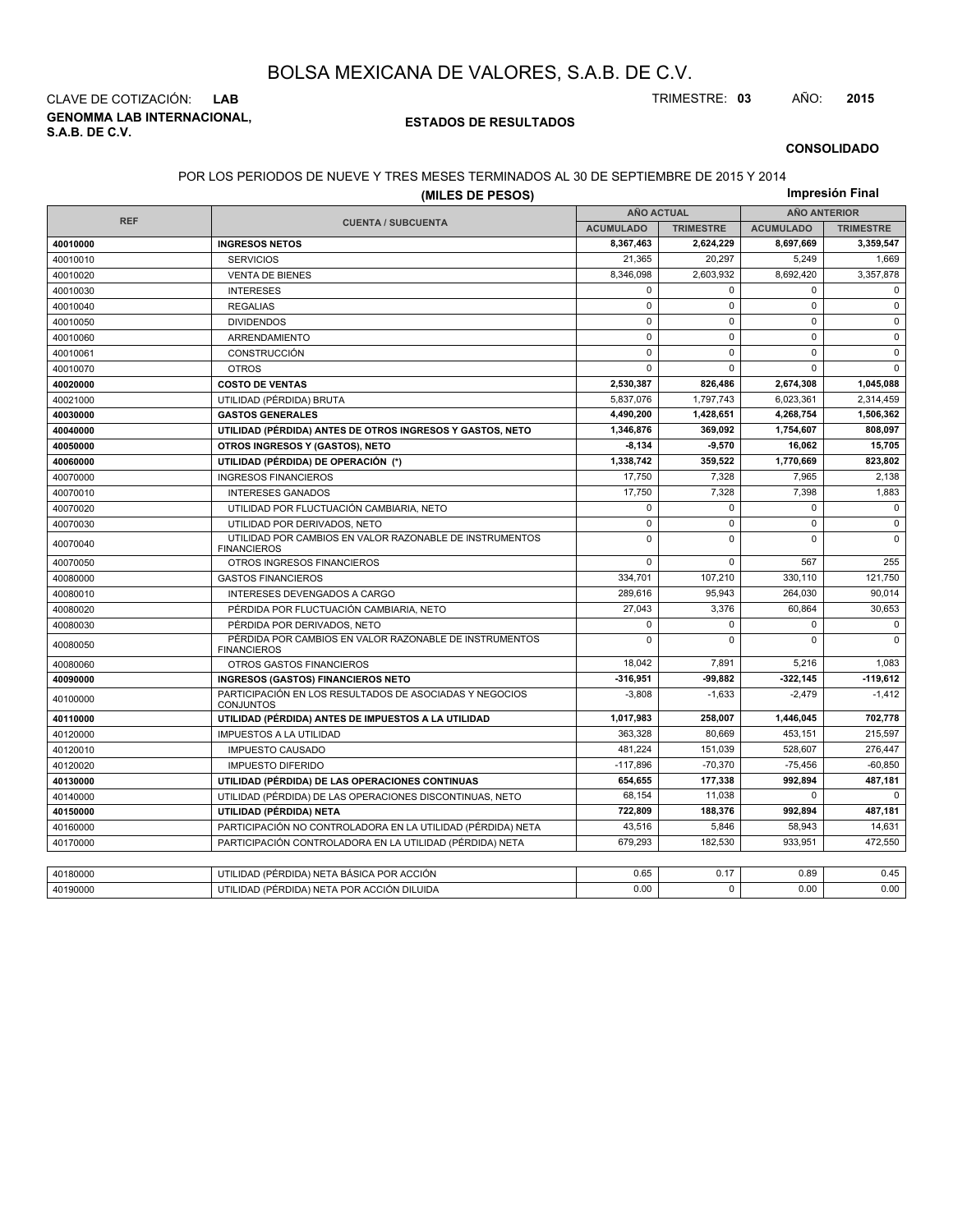**GENOMMA LAB INTERNACIONAL, S.A.B. DE C.V.** CLAVE DE COTIZACIÓN: **LAB** TRIMESTRE: **03** AÑO: **2015**

<sup>40310000</sup> UTILIDAD (PÉRDIDA) INTEGRAL ATRIBUIBLE A LA PARTICIPACIÓN CONTROLADORA

### **ESTADOS DEL RESULTADO INTEGRAL (NETOS DE IMPUESTOS)**

902,165 310,612 978,765 534,142

#### **CONSOLIDADO**

#### POR LOS PERIODOS DE NUEVE Y TRES MESES TERMINADOS AL 30 DE SEPTIEMBRE DE 2015 Y 2014

**(MILES DE PESOS)**

**Impresión Final**

| <b>REF</b> |                                                                                                 | <b>AÑO ACTUAL</b> |                  | <b>AÑO ANTERIOR</b> |                  |  |
|------------|-------------------------------------------------------------------------------------------------|-------------------|------------------|---------------------|------------------|--|
|            | <b>CUENTA / SUBCUENTA</b>                                                                       | <b>ACUMULADO</b>  | <b>TRIMESTRE</b> | <b>ACUMULADO</b>    | <b>TRIMESTRE</b> |  |
| 40200000   | UTILIDAD (PÉRDIDA) NETA                                                                         | 722.809           | 188,376          | 992,894             | 487,181          |  |
|            | <b>PARTIDAS QUE NO SERAN RECLASIFICADAS A RESULTADOS</b>                                        |                   |                  |                     |                  |  |
| 40210000   | <b>GANANCIAS POR REVALUACIÓN DE PROPIEDADES</b>                                                 | $\Omega$          | $\Omega$         | $\Omega$            | $\Omega$         |  |
| 40220000   | GANANCIAS (PÉRDIDAS) ACTUARIALES POR OBLIGACIONES LABORALES                                     | 0                 | n                | $\Omega$            | $\Omega$         |  |
| 40220100   | PARTICIPACIÓN EN RESULTADOS POR REVALUACIÓN DE PROPIEDADES DE<br>ASOCIADAS Y NEGOCIOS CONJUNTOS | 0                 | $\Omega$         | $\Omega$            | $\Omega$         |  |
|            | <b>PARTIDAS QUE PUEDEN SER RECLASIFICADAS SUBSECUENTEMENTE A</b><br><b>RESULTADOS</b>           |                   |                  |                     |                  |  |
| 40230000   | RESULTADO POR CONVERSIÓN DE MONEDAS EXTRANJERAS                                                 | 214.357           | 148.161          | 50.407              | 68,256           |  |
| 40240000   | CAMBIOS EN LA VALUACIÓN DE ACTIVOS FINANCIEROS DISPONIBLES PARA<br><b>SU VENTA</b>              | <sup>0</sup>      |                  | <sup>0</sup>        | $\Omega$         |  |
| 40250000   | CAMBIOS EN LA VALUACIÓN DE INSTRUMENTOS FINANCIEROS DERIVADOS                                   | 0                 | $\Omega$         | $\Omega$            | $\Omega$         |  |
| 40260000   | CAMBIOS EN EL VALOR RAZONABLE DE OTROS ACTIVOS                                                  | 0                 | $\Omega$         | $\Omega$            | $\Omega$         |  |
| 40270000   | PARTICIPACIÓN EN OTROS RESULTADOS INTEGRALES DE ASOCIADAS Y<br>NEGOCIOS CONJUNTOS               | 0                 | $\Omega$         | $\Omega$            | $\Omega$         |  |
| 40280000   | <b>OTROS RESULTADOS INTEGRALES</b>                                                              | 0                 | $\mathbf{r}$     | 0                   | $\mathbf{0}$     |  |
| 40290000   | TOTAL DE OTROS RESULTADOS INTEGRALES                                                            | 214.357           | 148.161          | 50.407              | 68,256           |  |
|            |                                                                                                 |                   |                  |                     |                  |  |
| 40300000   | UTILIDAD (PÉRDIDA) INTEGRAL                                                                     | 937,166           | 336,537          | 1,043,301           | 555,437          |  |
| 40320000   | UTILIDAD (PÉRDIDA) INTEGRAL ATRIBUIBLE A LA PARTICIPACIÓN NO<br><b>CONTROLADORA</b>             | 35,001            | 25,925           | 64,536              | 21,295           |  |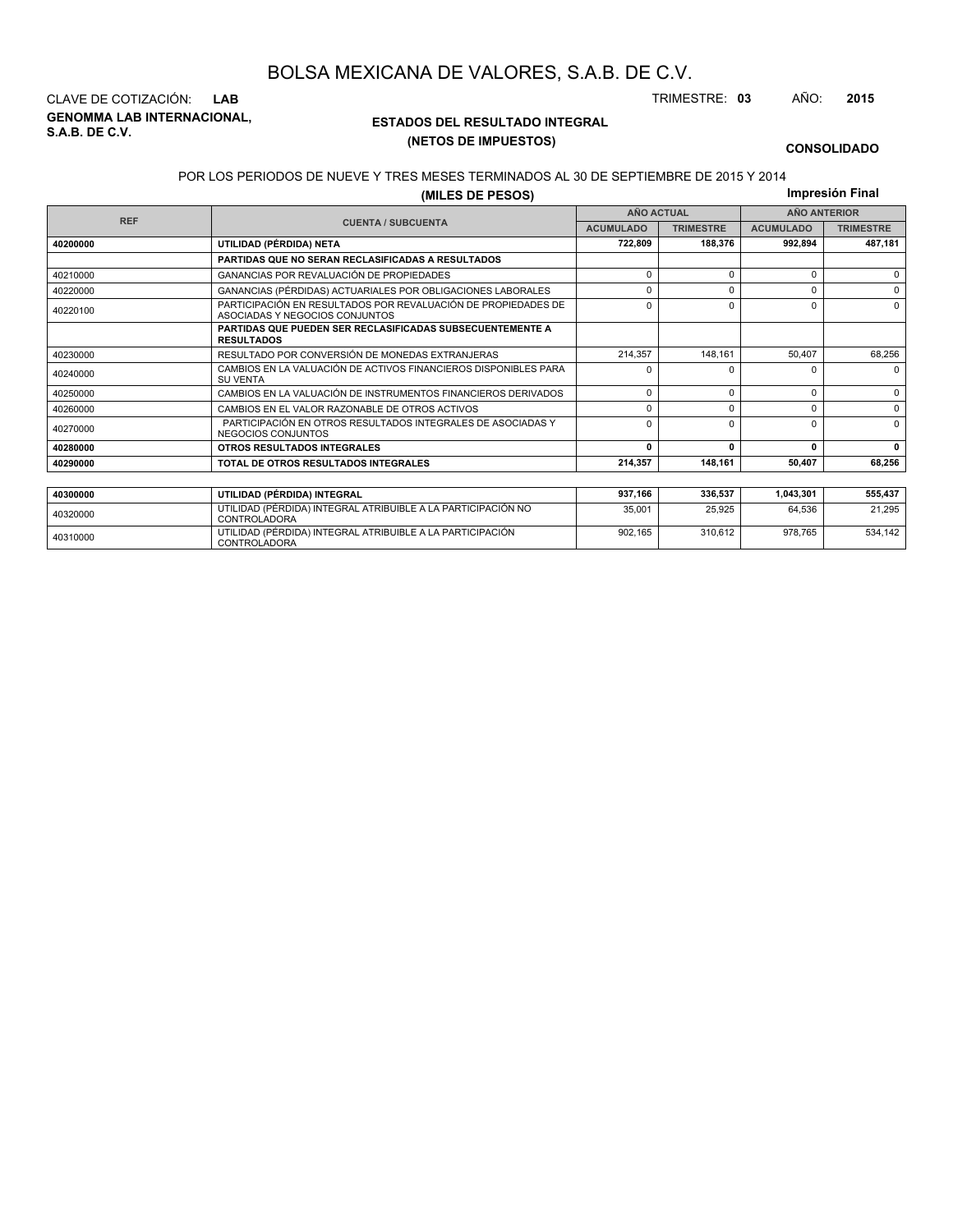CLAVE DE COTIZACIÓN: **LAB** TRIMESTRE: **03** AÑO: **2015**

**GENOMMA LAB INTERNACIONAL, S.A.B. DE C.V.**

### **ESTADOS DE RESULTADOS DATOS INFORMATIVOS**

### **CONSOLIDADO**

#### POR LOS PERIODOS DE NUEVE Y TRES MESES TERMINADOS AL 30 DE SEPTIEMBRE DE 2015 Y 2014

| (MILES DE PESOS) |                                       |                                          |                  | Impresión Final  |                  |  |
|------------------|---------------------------------------|------------------------------------------|------------------|------------------|------------------|--|
|                  |                                       | <b>AÑO ACTUAL</b><br><b>ANO ANTERIOR</b> |                  |                  |                  |  |
| <b>REF</b>       | <b>CUENTA / SUBCUENTA</b>             | <b>ACUMULADO</b>                         | <b>TRIMESTRE</b> | <b>ACUMULADO</b> | <b>TRIMESTRE</b> |  |
| 92000010         | DEPRECIACIÓN Y AMORTIZACIÓN OPERATIVA | 85,117                                   | 27.823           | 69.190           | 26,227           |  |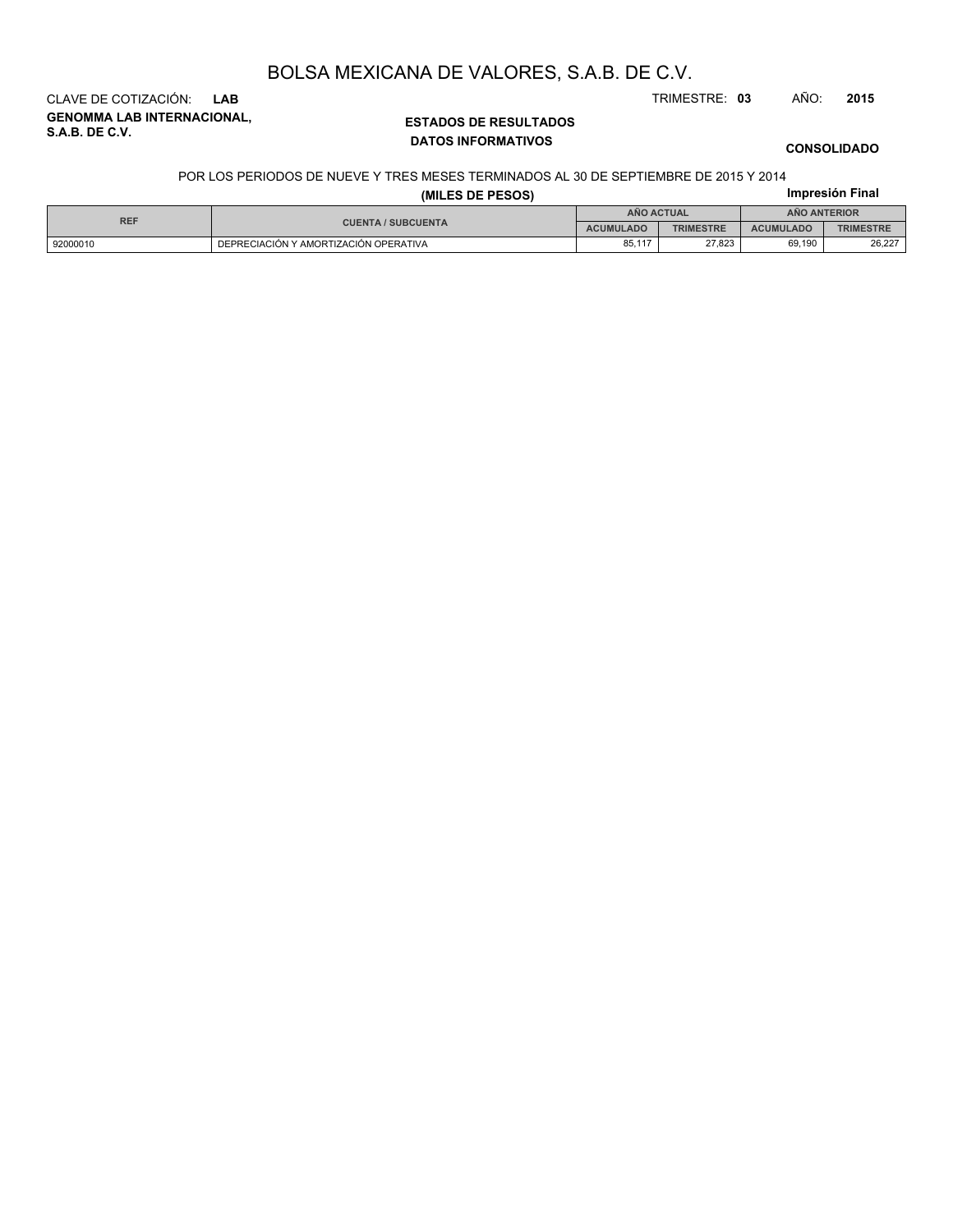**GENOMMA LAB INTERNACIONAL, S.A.B. DE C.V.** CLAVE DE COTIZACIÓN: **LAB** TRIMESTRE: **03** AÑO: **2015**

### **ESTADOS DE RESULTADOS DATOS INFORMATIVOS (12 MESES)**

**CONSOLIDADO**

#### POR LOS PERIODOS DE DOCE MESES TERMINADOS EL 30 DE SEPTIEMBRE DE 2015 Y 2014

**(MILES DE PESOS)**

**Impresión Final**

|                                         |                                                              | <b>AÑO</b>    |                 |  |  |
|-----------------------------------------|--------------------------------------------------------------|---------------|-----------------|--|--|
| <b>REF</b><br><b>CUENTA / SUBCUENTA</b> |                                                              | <b>ACTUAL</b> | <b>ANTERIOR</b> |  |  |
| 92000030                                | INGRESOS NETOS (**)                                          | 11.210.792    | 12,375,197      |  |  |
| 92000040                                | UTILIDAD (PÉRDIDA) DE OPERACIÓN (**)                         | 2.013.169     | 3,092,893       |  |  |
| 92000060                                | UTILIDAD (PÉRDIDA) NETA (**)                                 | 1.237.021     | 1,851,253       |  |  |
| 92000050                                | PARTICIPACIÓN CONTROLADORA EN LA UTILIDAD (PÉRDIDA) NETA(**) | 1.189.900     | 1,775,878       |  |  |
| 92000070                                | DEPRECIACIÓN Y AMORTIZACIÓN OPERATIVA (**)                   | 113.948       | 87,650          |  |  |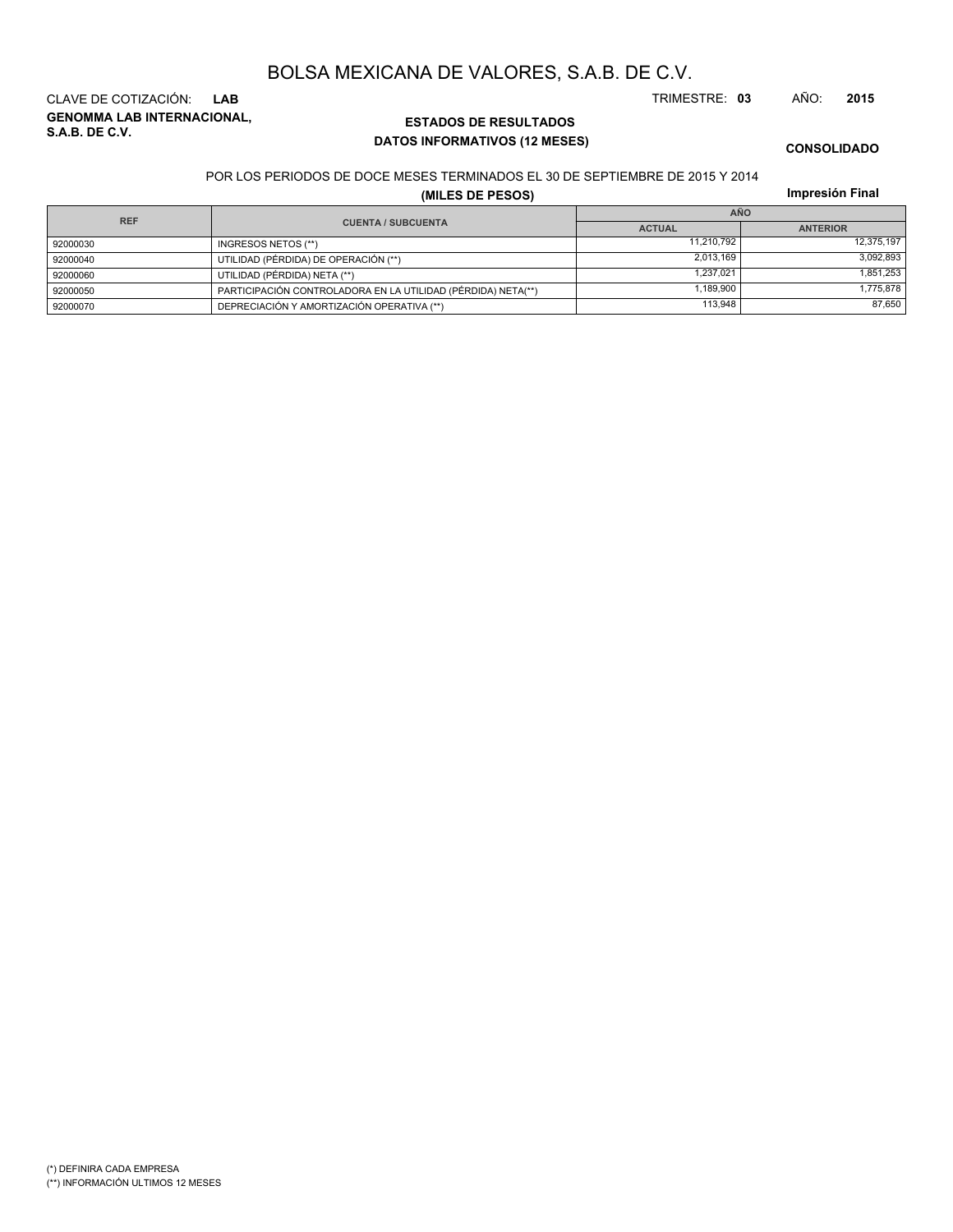CLAVE DE COTIZACIÓN:**LAB**

**GENOMMA LAB INTERNACIONAL, S.A.B. DE C.V.**

### **ESTADOS DE CAMBIOS EN EL CAPITALCONTABLE(MILES DE PESOS)**

 TRIMESTRE:TRIMESTRE: 03 AÑO: **<sup>2015</sup>**

**CONSOLIDADO**

**Impresión Final**

|                                                                     |                       |                                       |                                                         | <b>APORTACIONES</b>                                         |                                           |                 | UTILIDADES O PÉRDIDAS<br><b>ACUMULADAS</b>                               | <b>OTROS</b><br><b>RESULTADOS</b>                                        |                                             |                                                          |                                            |
|---------------------------------------------------------------------|-----------------------|---------------------------------------|---------------------------------------------------------|-------------------------------------------------------------|-------------------------------------------|-----------------|--------------------------------------------------------------------------|--------------------------------------------------------------------------|---------------------------------------------|----------------------------------------------------------|--------------------------------------------|
| <b>CONCEPTOS</b>                                                    | <b>CAPITAL SOCIAL</b> | <b>ACCIONES</b><br><b>RECOMPRADAS</b> | <b>PRIMA EN</b><br><b>EMISIÓN DE</b><br><b>ACCIONES</b> | <b>PARA FUTUROS</b><br><b>AUMENTOS DE</b><br><b>CAPITAL</b> | <b>OTRO CAPITAL</b><br><b>CONTRIBUIDO</b> | <b>RESERVAS</b> | <b>UTILIDADES</b><br><b>RETENIDAS</b><br>(PÉRDIDAS<br><b>ACUMULADAS)</b> | <b>INTEGRALES</b><br><b>ACUMULADOS</b><br>(NETOS DE<br><b>IMPUESTOS)</b> | <b>PARTICIPACIÓN</b><br><b>CONTROLADORA</b> | <b>PARTICIPACIÓN</b><br><b>NO</b><br><b>CONTROLADORA</b> | <b>TOTAL DE CAPITAL</b><br><b>CONTABLE</b> |
| SALDO INICIAL AL 1 DE ENERO DEL 2014                                | 1,914,306             | $-74,622$                             | 39,749                                                  | $\Omega$                                                    |                                           | 249,609         | 6,569,397                                                                | 12,835                                                                   | 8,711,274                                   | 124,170                                                  | 8,835,444                                  |
| AJUSTES RETROSPECTIVOS                                              | $\Omega$              |                                       |                                                         |                                                             |                                           |                 |                                                                          |                                                                          | $\Omega$                                    | $\Omega$                                                 | $\Omega$                                   |
| APLICACIÓN DE OTROS RESULTADOS<br>INTEGRALES A UTILIDADES RETENIDAS |                       |                                       |                                                         |                                                             |                                           |                 |                                                                          |                                                                          | C                                           | $\Omega$                                                 |                                            |
| CONSTITUCIÓN DE RESERVAS                                            |                       |                                       |                                                         |                                                             |                                           | 66,434          | $-66,434$                                                                |                                                                          | $\Omega$                                    | $\cap$                                                   |                                            |
| DIVIDENDOS DECRETADOS                                               |                       |                                       |                                                         |                                                             |                                           |                 |                                                                          |                                                                          | $\Omega$                                    |                                                          |                                            |
| (DISMINUCIÓN) AUMENTOS DE CAPITAL                                   |                       |                                       |                                                         |                                                             |                                           |                 |                                                                          |                                                                          | $\Omega$                                    |                                                          |                                            |
| RECOMPRA DE ACCIONES                                                |                       | $-9,520$                              |                                                         |                                                             |                                           |                 |                                                                          |                                                                          | $-9,520$                                    | $\Omega$                                                 | $-9,520$                                   |
| (DISMINUCIÓN) AUMENTO EN PRIMA EN<br><b>EMISIÓN DE ACCIONES</b>     | <sup>n</sup>          |                                       |                                                         |                                                             |                                           |                 |                                                                          |                                                                          | $\Omega$                                    | $\Omega$                                                 |                                            |
| (DISMINUCIÓN) AUMENTO DE LA<br>PARTICIPACIÓN NO CONTROLADORA        |                       |                                       |                                                         |                                                             |                                           |                 |                                                                          |                                                                          |                                             |                                                          |                                            |
| OTROS MOVIMIENTOS                                                   |                       |                                       |                                                         |                                                             |                                           |                 | $-390,441$                                                               |                                                                          | $-390,441$                                  | $\Omega$                                                 | $-390,441$                                 |
| RESULTADO INTEGRAL                                                  | $\Omega$              |                                       |                                                         |                                                             |                                           |                 | 933,951                                                                  | 44,814                                                                   | 978,765                                     | 64,536                                                   | 1,043,301                                  |
| SALDO FINAL AL 30 DE SEPTIEMBRE DEL 2014                            | 1,914,306             | $-84,142$                             | 39,749                                                  | $\mathbf{0}$                                                |                                           | 316,043         | 7,046,473                                                                | 57,649                                                                   | 9,290,078                                   | 188,706                                                  | 9,478,784                                  |
| SALDO INICIAL AL 1 DE ENERO DEL 2015                                | 1,914,306             | $-74,394$                             | 39,749                                                  | 0                                                           |                                           | 316,043         | 7,947,521                                                                | 149,561                                                                  | 10,292,786                                  | 210,321                                                  | 10,503,107                                 |
| AJUSTES RETROSPECTIVOS                                              | $\Omega$              |                                       |                                                         |                                                             |                                           |                 |                                                                          |                                                                          | $\Omega$                                    | $\Omega$                                                 |                                            |
| APLICACIÓN DE OTROS RESULTADOS<br>INTEGRALES A UTILIDADES RETENIDAS |                       |                                       |                                                         |                                                             |                                           |                 |                                                                          |                                                                          | $\Omega$                                    | $\Omega$                                                 |                                            |
| CONSTITUCIÓN DE RESERVAS                                            |                       |                                       |                                                         |                                                             |                                           | 28,230          | $-28,230$                                                                |                                                                          | $\Omega$                                    |                                                          |                                            |
| DIVIDENDOS DECRETADOS                                               |                       |                                       |                                                         |                                                             |                                           |                 |                                                                          |                                                                          | $\Omega$                                    |                                                          |                                            |
| (DISMINUCIÓN) AUMENTOS DE CAPITAL                                   |                       |                                       |                                                         |                                                             |                                           |                 |                                                                          |                                                                          | $\Omega$                                    |                                                          |                                            |
| RECOMPRA DE ACCIONES                                                |                       | $-394,294$                            |                                                         |                                                             |                                           |                 |                                                                          |                                                                          | $-394,294$                                  |                                                          | -394,294                                   |
| (DISMINUCIÓN) AUMENTO EN PRIMA EN<br><b>EMISIÓN DE ACCIONES</b>     |                       |                                       |                                                         |                                                             |                                           |                 |                                                                          |                                                                          |                                             | $\Omega$                                                 |                                            |
| (DISMINUCIÓN) AUMENTO DE LA<br>PARTICIPACIÓN NO CONTROLADORA        |                       |                                       |                                                         |                                                             |                                           |                 |                                                                          |                                                                          | $\Omega$                                    | $\Omega$                                                 |                                            |
| OTROS MOVIMIENTOS                                                   |                       |                                       |                                                         |                                                             |                                           |                 |                                                                          |                                                                          | $^{\circ}$                                  | $\Omega$                                                 |                                            |
| RESULTADO INTEGRAL                                                  |                       |                                       |                                                         |                                                             |                                           |                 | 679,293                                                                  | 222,872                                                                  | 902,165                                     | 35,001                                                   | 937,166                                    |
| SALDO FINAL AL 30 DE SEPTIEMBRE DEL 2015                            | 1,914,306             | -468,688                              | 39,749                                                  | $\Omega$                                                    |                                           | 344,273         | 8,598,584                                                                | 372,433                                                                  | 10,800,657                                  | 245,322                                                  | 11,045,979                                 |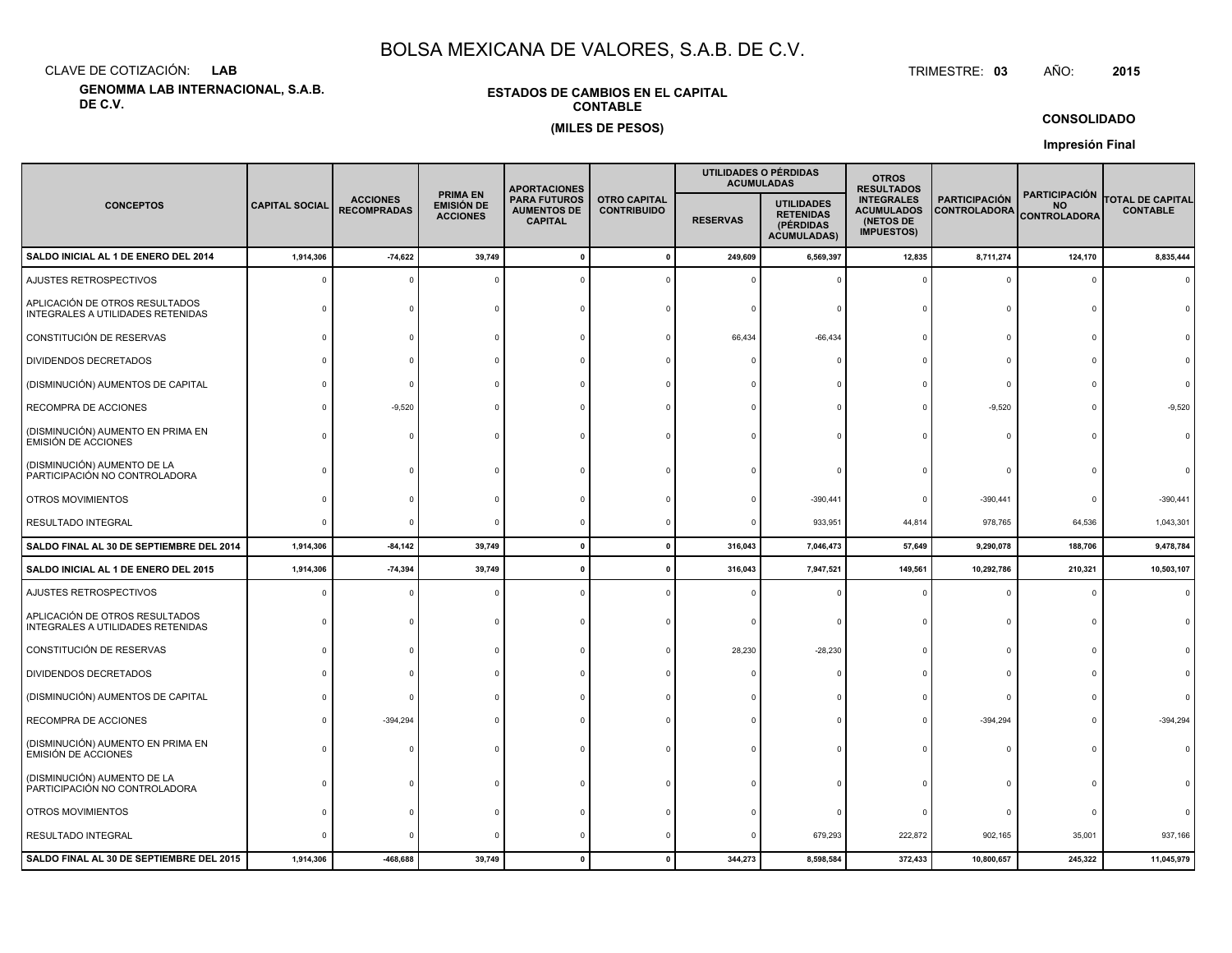TRIMESTRE: **03** AÑO: **2015**

CLAVE DE COTIZACIÓN: **LAB**

### **ESTADOS DE FLUJOS DE EFECTIVO (METODO INDIRECTO) GENOMMA LAB INTERNACIONAL, S.A.B. DE C.V.**

### POR LOS PERIODOS DE NUEVE MESES TERMINADOS EL 30 DE SEPTIEMBRE DE

#### 2015 Y 2014

# **(MILES DE PESOS) Impresión Final**

**CONSOLIDADO**

|                                      |                                                                                                 | <b>AÑO ACTUAL</b> | <b>AÑO ANTERIOR</b> |
|--------------------------------------|-------------------------------------------------------------------------------------------------|-------------------|---------------------|
| <b>REF</b>                           | <b>CUENTA/SUBCUENTA</b>                                                                         | <b>IMPORTE</b>    | <b>IMPORTE</b>      |
| <b>ACTIVIDADES DE OPERACIÓN</b>      |                                                                                                 |                   |                     |
| 50010000                             | UTILIDAD (PÉRDIDA) NETA ANTES DE IMPUESTOS A LA UTILIDAD                                        | 1,017,983         | 1,446,045           |
| 50020000                             | +(-) PARTIDAS SIN IMPACTO EN EL EFECTIVO                                                        | 0                 | $\mathsf 0$         |
| 50020010                             | + ESTIMACIÓN DEL PERIODO                                                                        | 0                 | 0                   |
| 50020020                             | +PROVISIÓN DEL PERIODO                                                                          | 0                 | $\mathsf 0$         |
| 50020030                             | + (-) OTRAS PARTIDAS NO REALIZADAS                                                              | $\Omega$          | $\mathbf 0$         |
| 50030000                             | +(-) PARTIDAS RELACIONADAS CON ACTIVIDADES DE INVERSIÓN                                         | 93,647            | 71,940              |
| 50030010                             | + DEPRECIACIÓN Y AMORTIZACIÓN DEL PERIODO                                                       | 85,117            | 69,190              |
| 50030020                             | (-) + UTILIDAD O PERDIDA EN VENTA DE PROPIEDADES PLANTA Y EQUIPO                                | 4,850             | 291                 |
| 50030030                             | +(-) PÉRDIDA (REVERSIÓN) POR DETERIORO                                                          | 0                 | $\mathbf 0$         |
| 50030040                             | (-)+PARTICIPACIÓN EN ASOCIADAS Y NEGOCIOS CONJUNTOS                                             | 3,808             | 2,479               |
| 50030050                             | (-)DIVIDENDOS COBRADOS                                                                          | $\Omega$          | $\mathbf 0$         |
| 50030060                             | (-)INTERESES A FAVOR                                                                            | 0                 | 0                   |
| 50030070                             | (-)FLUCTUACIÓN CAMBIARIA                                                                        | $-128$            | $-20$               |
| 50030080                             | (-) +OTRAS PARTIDAS                                                                             | $\Omega$          | $\mathbf 0$         |
| 50040000                             | +(-) PARTIDAS RELACIONADAS CON ACTIVIDADES DE FINANCIAMIENTO                                    | 273,207           | 256,563             |
| 50040010                             | (+)INTERESES DEVENGADOS A CARGO                                                                 | 269,233           | 253,317             |
| 50040020                             | (+)FLUCTUACIÓN CAMBIARIA                                                                        | 0                 | $\mathbf 0$         |
| 50040030                             | (+)OPERACIONES FINANCIERAS DE DERIVADOS                                                         | 0                 | $\mathbf 0$         |
| 50040040                             | + (-) OTRAS PARTIDAS                                                                            | 3,974             | 3,246               |
| 50050000                             | FLUJO DERIVADO DEL RESULTADO ANTES DE IMPUESTOS A LA UTILIDAD                                   | 1,384,837         | 1,774,548           |
| 50060000                             | FLUJOS GENERADOS O UTILIZADOS EN LA OPERACIÓN                                                   | $-194,292$        | $-1,122,654$        |
| 50060010                             | + (-) DECREMENTO (INCREMENTO) EN CLIENTES                                                       | 1,129,442         | -734,797            |
| 50060020                             | + (-) DECREMENTO (INCREMENTO) EN INVENTARIOS                                                    | 50,565            | 280.057             |
| 50060030                             | + (-) DECREMENTO (INCREMENTO) EN OTRAS CUENTAS POR COBRAR Y OTROS ACTIVOS<br><b>CIRCULANTES</b> | $-745,419$        | -377,682            |
| 50060040                             | + (-) INCREMENTO (DECREMENTO) EN PROVEEDORES                                                    | $-454,515$        | $-153,901$          |
| 50060050                             | + (-) INCREMENTO (DECREMENTO) EN OTROS PASIVOS                                                  | 157,961           | 122,523             |
| 50060060                             | + (-)IMPUESTOS A LA UTILIDAD PAGADOS O DEVUELTOS                                                | $-332,326$        | $-258,854$          |
| 50070000                             | FLUJOS NETOS DE EFECTIVO DE ACTIVIDADES DE OPERACIÓN                                            | 1,190,545         | 651,894             |
| <b>ACTIVIDADES DE INVERSIÓN</b>      |                                                                                                 |                   |                     |
| 50080000                             | FLUJOS NETOS DE EFECTIVO DE ACTIVIDADES DE INVERSIÓN                                            | 1,007,048         | $-1,059,208$        |
| 50080010                             | (-)INVERSIONES CON CARÁCTER PERMANENTE                                                          | 0                 | $-600,000$          |
| 50080020                             | +DISPOSICIONES DE INVERSIONES CON CARÁCTER PERMANENTE                                           | $\mathbf 0$       | $\mathbf 0$         |
| 50080030                             | (-)INVERSION EN PROPIEDADES, PLANTA Y EQUIPO                                                    | $-30,784$         | $-85,428$           |
| 50080040                             | +VENTA DE PROPIEDADES, PLANTA Y EQUIPO                                                          | 19,349            | 562                 |
| 50080050                             | (-) INVERSIONES TEMPORALES                                                                      | 0                 | $\mathbf 0$         |
| 50080060                             | +DISPOSICION DE INVERSIONES TEMPORALES                                                          | $\Omega$          | $\mathbf 0$         |
| 50080070                             | (-)INVERSION EN ACTIVOS INTANGIBLES                                                             | $-31,517$         | $-374,342$          |
| 50080080                             | +DISPOSICION DE ACTIVOS INTANGIBLES                                                             | 1,050,000         | $\mathbf 0$         |
| 50080090                             | (-)ADQUISICIONES DE NEGOCIOS                                                                    | 0                 | $\mathbf 0$         |
| 50080100                             | +DISPOSICIONES DE NEGOCIOS                                                                      | 0                 | 0                   |
| 50080110                             | +DIVIDENDOS COBRADOS                                                                            | $\mathbf 0$       | $\mathbf 0$         |
| 50080120                             | +INTERESES COBRADOS                                                                             | 0                 | 0                   |
| 50080130                             | +(-) DECREMENTO (INCREMENTO) ANTICIPOS Y PRESTAMOS A TERCEROS                                   | 0                 | 0                   |
| 50080140                             | + (-) OTRAS PARTIDAS                                                                            | $\mathbf 0$       | 0                   |
| <b>ACTIVIDADES DE FINANCIAMIENTO</b> |                                                                                                 |                   |                     |
| 50090000                             | FLUJOS NETOS DE EFECTIVO DE ACTIVIDADES DE FINANCIAMIENTO                                       | $-1,325,493$      | 2,707               |
| 50090010                             | + FINANCIAMIENTOS BANCARIOS                                                                     | 715,878           | 1,205,740           |
| 50090020                             | + FINANCIAMIENTOS BURSÁTILES                                                                    | 0                 | $\mathbf 0$         |
| 50090030                             | + OTROS FINANCIAMIENTOS                                                                         | 0                 | $\mathbf 0$         |
| 50090040                             | (-) AMORTIZACIÓN DE FINANCIAMIENTOS BANCARIOS                                                   | $-1,516,021$      | -561,646            |
| 50090050                             | (-) AMORTIZACIÓN DE FINANCIAMIENTOS BURSÁTILES                                                  | 0                 | $\mathbf 0$         |
| 50090060                             | (-) AMORTIZACIÓN DE OTROS FINANCIAMIENTOS                                                       | 0                 | $\mathbf 0$         |
| 50090070                             | + (-) INCREMENTO (DECREMENTO) EN EL CAPITAL SOCIAL                                              | 0                 | $\mathbf 0$         |
| 50090080                             | (-) DIVIDENDOS PAGADOS                                                                          | 0                 | $\mathbf 0$         |
| 50090090                             | + PRIMA EN EMISIÓN DE ACCIONES                                                                  | 0                 | 0                   |
| 50090100                             | + APORTACIONES PARA FUTUROS AUMENTOS DE CAPITAL                                                 | $\mathbf 0$       | $\mathbf 0$         |
| 50090110                             | (-)INTERESES PAGADOS                                                                            | $-264,427$        | $-241,305$          |
| 50090120                             | (-)RECOMPRA DE ACCIONES                                                                         | $-252,409$        | $-15,234$           |
| 50090130                             | + (-) OTRAS PARTIDAS                                                                            | $-8,514$          | $-384,848$          |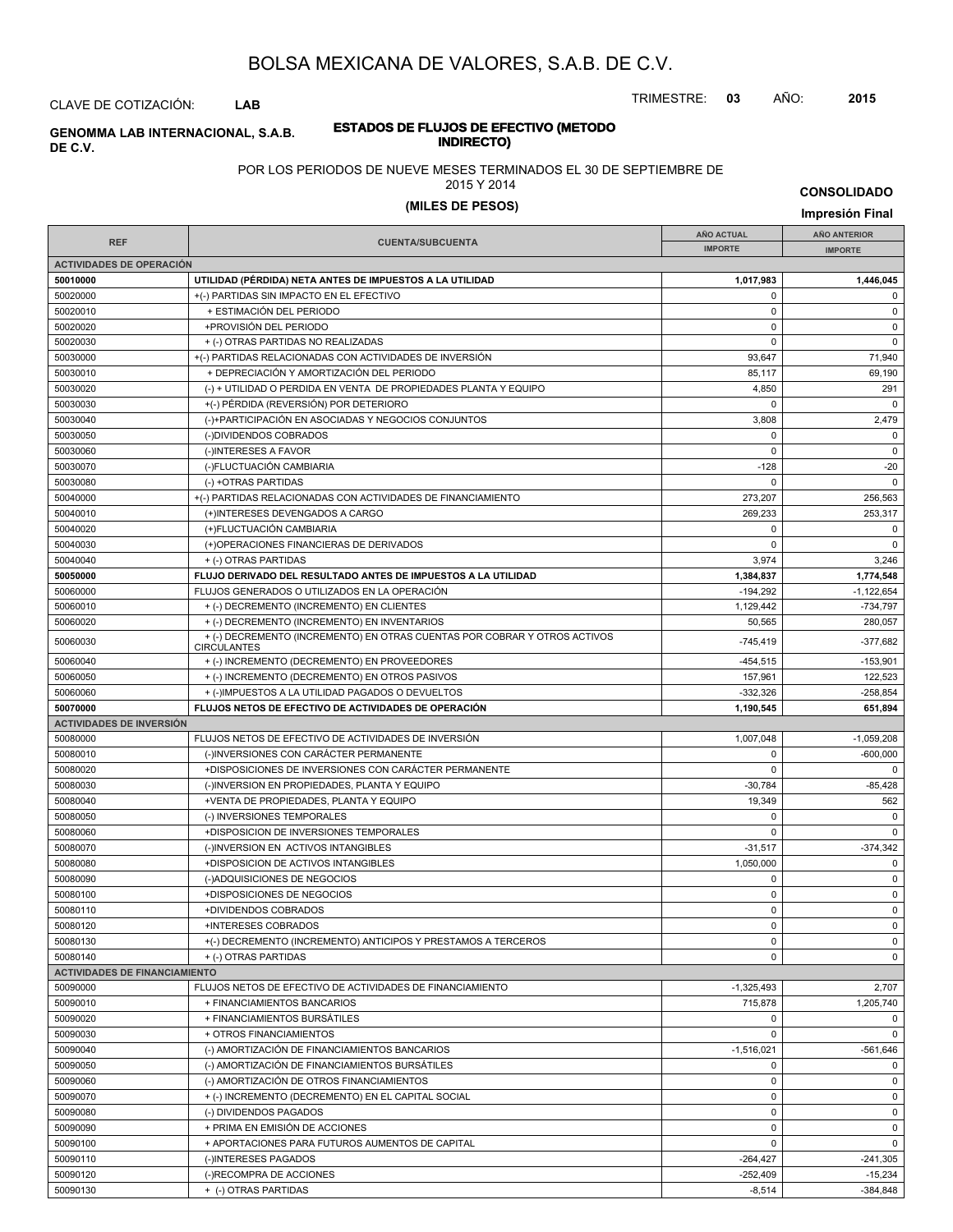CLAVE DE COTIZACIÓN: **LAB**

**DE C.V.**

**INDIRECTO) GENOMMA LAB INTERNACIONAL, S.A.B.**

# **ESTADOS DE FLUJOS DE EFECTIVO (METODO**

POR LOS PERIODOS DE NUEVE MESES TERMINADOS EL 30 DE SEPTIEMBRE DE

2015 Y 2014

# **(MILES DE PESOS) Impresión Final**

**IMPRESIÓN FINAL EN EN ENCLORED EN EL ENCLORED EN EL ENCLORED EN EL ENCLORED EN EL ENCLORED EN EL ENCLORED EN EL ENCLORED EN EL ENCLORED EN EL ENCLORED EN EL ENCLORED EN EL ENCLORED EN EL ENCLORED EN EL ENCLORED EN EL ENCL AÑO ACTUAL IMPORTE IMPORTE REF AÑO ANTERIOR IMPORTE E0100000 INCREMENTO (DISMINUCION) DE EFECTIVO Y EQUIVALENTES DE EFECTIVO 872,100 872,100 -404,607 50110000 CAMBIOS EN EL VALOR DEL EFECTIVO Y EQUIVALENTES DE EFECTIVO <b>61,874** 61,874 **-16,950** 50120000 EFECTIVO Y EQUIVALENTES DE EFECTIVO AL PRINCIPIO DEL PERIODO 1,182,296 1,182,296 1,767,144 **50130000 EFECTIVO Y EQUIVALENTES DE EFECTIVO AL FINAL DEL PERIODO <b>1999 12,116,270** 2,116,270 **1,345,587** 

TRIMESTRE: **03** AÑO: **2015**

**CONSOLIDADO**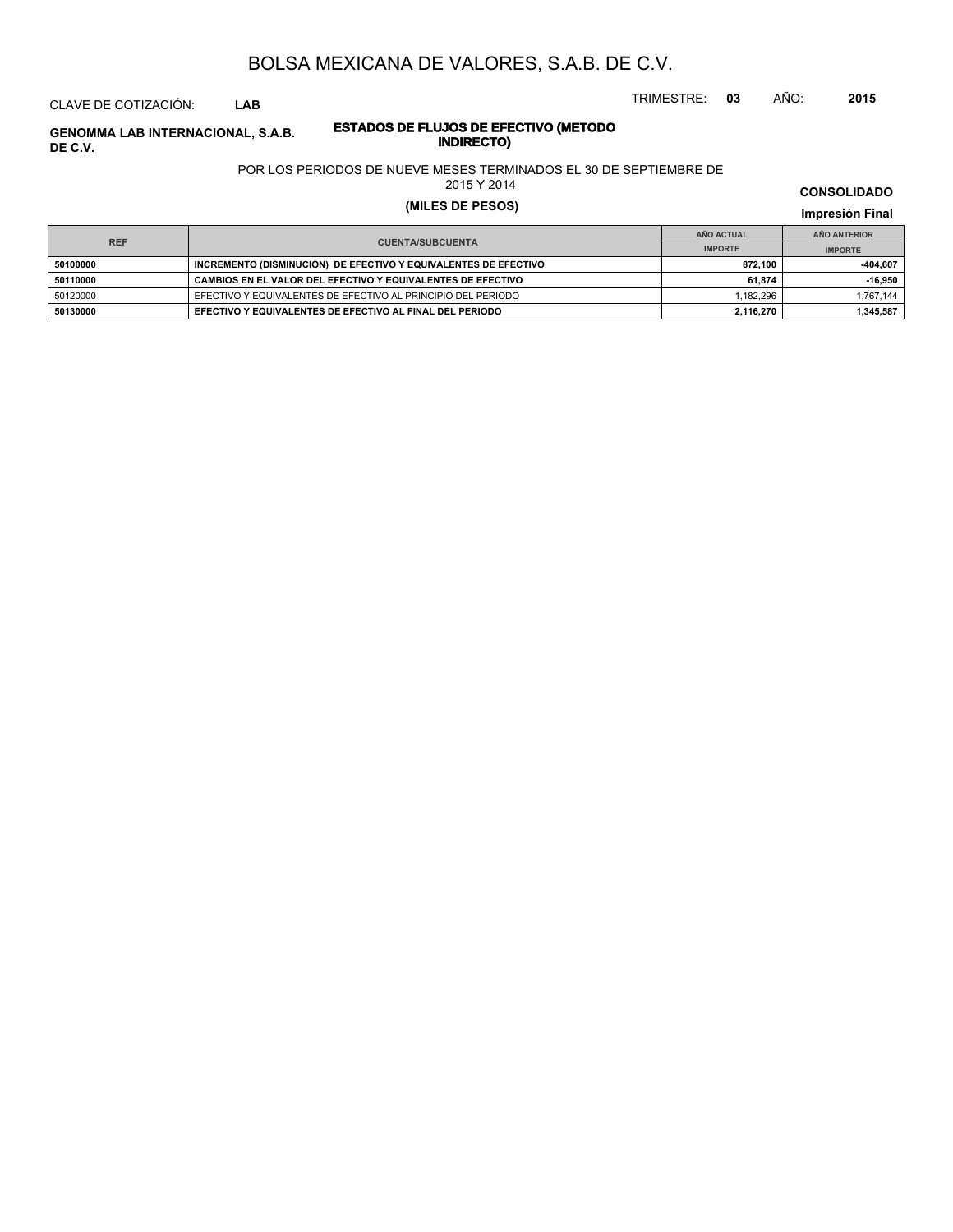CLAVE DE COTIZACIÓN: **LAB**

**GENOMMA LAB INTERNACIONAL,**

#### **COMENTARIOS Y ANALISIS DE LA ADMINISTRACIÓN SOBRE LOS RESULTADOS S.A.B. DE C.V.** PAGINA / 8 **DE OPERACIÓN Y SITUACIÓN FINANCIERA DE LA COMPAÑÍA**

 $1/8$ **CONSOLIDADO Impresión Final**

TRIMESTRE: **03** AÑO: **2015**

GENOMMA LAB INTERNACIONAL REPORTA RESULTADOS DEL TERCER TRIMESTRE DE 2015

México D.F., a 28 de octubre de 2015

Genomma Lab Internacional, S.A.B. de C.V. (BMV: LAB.B) ("Genomma Lab" o "la Compañía") da a conocer los resultados correspondientes al tercer trimestre terminado el 30 de septiembre de 2015. Todas las cifras incluidas en este reporte se encuentran en pesos nominales mexicanos y están presentadas de acuerdo a las Normas Internacionales de Información Financiera (NIIF o IFRS por sus siglas en inglés).

Resultados y Hechos Relevantes del 3T 2015 (vs. 3T 2014) Las Ventas Netas en el tercer trimestre alcanzaron Ps. 2,624.2 millones, una disminución de 21.9% contra el mismo periodo de 2014; y Ps. 8,367.5 millones para el periodo de nueve meses, una disminución de 3.8% comparado con 2014. oLas ventas en México alcanzaron Ps. 822.8 millones para el trimestre, una caída de 59.2%, comparado con 2014. Para el periodo de nueve meses, las ventas en México alcanzaron Ps. 2,989.0 millones, una disminución de 36.2%, y estuvieron en línea con nuestro plan de ajuste de inventarios. oLas ventas en las operaciones de E.U.A. alcanzaron Ps. 301.6 millones para el trimestre, un incremento de 146.7%, comparado con 2014. oLas ventas en las operaciones de Latinoamérica1 alcanzaron Ps. 1,499.9 millones para el trimestre, un incremento de 22.7%, comparado con 2014. En México, el desplazamiento (sell-out) de nuestros productos creció 11.9% durante el trimestre, comparado con el mismo periodo de 2014. Acumulado para 2015, el sell-out incrementó 6.3% (Información de "sell-out" de la Compañía: crecimiento de 7.0% para los productos OTC y de 5.0% para los productos de cuidado personal) comparado con 2014. El EBITDA Ajustado disminuyó 52.2% en el tercer trimestre, alcanzando Ps. 406.6 millones, lo que representa un margen de 15.5%, comparado con un margen de 25.3% en el mismo periodo de 2014. La Utilidad Neta Consolidada, alcanzó Ps. 188.4 millones, representando un margen de 7.2%. La utilidad por acción alcanzó Ps. 1.15, comparado con Ps. 1.69 en el mismo trimestre de 2014. Acumulado al tercer trimestre, el Flujo Libre de Efectivo generado fue de Ps. 550.8 millones (excluyendo movimientos de la venta de Grupo Marzam), lo que representa una razón de 6.6% a Ventas Netas. Durante el tercer trimestre, la Compañía cerró la venta de 50% más una acción de Grupo Marzam y recibió el primer pago por Ps. 1,050.0 millones; los Ps. 300 millones restantes serán recolectados en el primer aniversario de esta transacción. A partir del tercer trimestre de 2015, Grupo Marzam sólo está incluido en los estados financieros de Genomma Lab como una subsidiaria no controladora.

(1)Latinoamérica incluye: Argentina, Bolivia, Brasil, Chile, Colombia, Costa Rica, República Dominicana, Ecuador, El Salvador, Guatemala, Honduras, Nicaragua, Panamá, Paraguay, Perú, Puerto Rico, Trinidad y Tobago y Uruguay.

Comentarios del Director General

El Sr. Máximo Juda, Director General de la Compañía, mencionó: "Los resultados para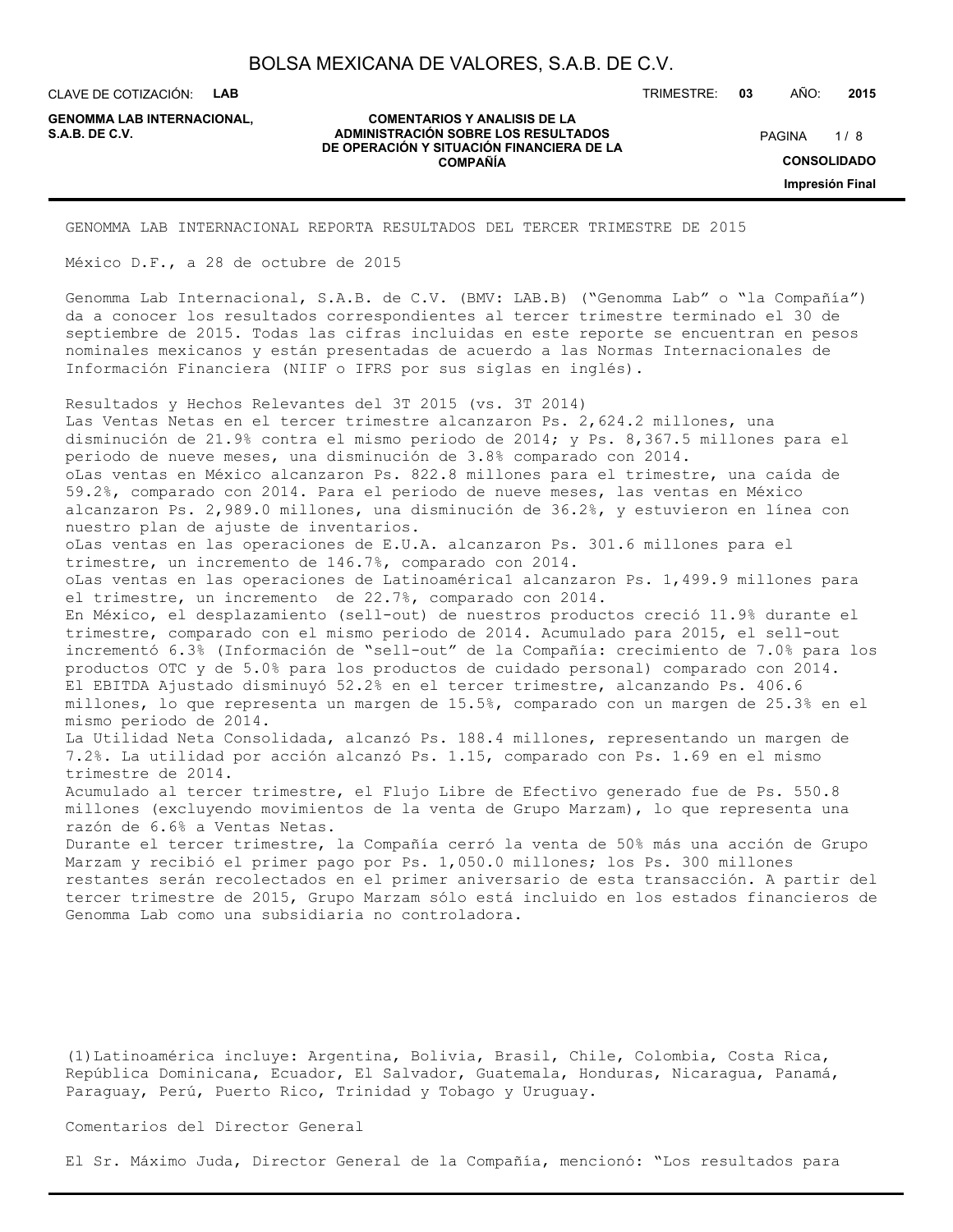**COMENTARIOS Y ANALISIS DE LA**

**DE OPERACIÓN Y SITUACIÓN FINANCIERA DE LA COMPAÑÍA**

CLAVE DE COTIZACIÓN: **LAB**

**ADMINISTRACIÓN SOBRE LOS RESULTADOS S.A.B. DE C.V.** PAGINA / 8 **GENOMMA LAB INTERNACIONAL,**

TRIMESTRE: **03** AÑO: **2015**

### $2/8$

**CONSOLIDADO**

#### **Impresión Final**

este tercer trimestre están en línea con la guía de resultados anunciada recientemente en nuestro Día del Inversionista el 29 de septiembre, misma que incluye un ajuste de inventarios en nuestras operaciones mexicanas, lo cual resultó en una caída en ventas de 59.2% durante este trimestre, así como resultados más fuertes en Latam y E.U.A. Nuestras operaciones internacionales continúan mostrando fuertes tasas de crecimiento, 33.9% para el trimestre y 34.1% acumulado para el año, comparado con los mismos periodos de 2014. E.U.A., Perú, Colombia y Argentina mostraron los resultados más fuertes, con tasas de crecimiento por arriba de 50% para el trimestre. Los márgenes para el trimestre fueron fuertes y en línea con nuestras expectativas; el margen EBITDA en Latam fue de 27.2% y el margen EBITDA en E.U.A. de 26.3%. Una de las principales prioridades de la administración es continuar logrando fuertes resultados en las operaciones internacionales, así como mejorando su rentabilidad. El giro en las operaciones en México, en conjunto con el ajuste de inventarios en el canal, está evolucionando de acuerdo a nuestras expectativas. El sell-out de nuestros productos está fortaleciéndose por las nuevas estrategias de mercadotecnia y comercial, las cuales están enfocadas en visibilidad y ejecución en el punto de venta. Estas estrategias han tenido resultados positivos, como lo demuestra el 11.9% de crecimiento en sell-out en México durante el trimestre y el 6.3% de crecimiento acumulado para el año, comparado con los mismos periodos de 2014. Durante el tercer trimestre, la Compañía redujo su deuda neta de Ps. 5,356.5 millones en el segundo trimestre a Ps. 3,983.2 millones. En términos de flujo libre de efectivo, un enfoque clave del nuevo equipo directivo, la Compañía generó Ps. 550.8 millones en los primeros nueve meses del año, lo cual excluye los movimientos derivados de la venta de Marzam. Continuaremos reforzando nuestra posición de efectivo, mientras reducimos nuestra deuda neta y recompramos acciones en los próximos trimestres. Estamos convencidos de que estamos tomando las acciones correctas para construir una Compañía más sustentable. Nos enfrentamos a desafíos en los siguientes trimestres, pero estamos seguros que nuestros esfuerzos de revelación de información reflejarán mejor nuestra estrategia mientras nos enfocamos en incrementar el valor a largo plazo para nuestros accionistas."

Resultados Consolidados del Tercer Trimestre 2015 La siguiente tabla presenta los Estados de Resultados consolidados, en millones de pesos (excepto las acciones y las utilidades por acción), mostrando el margen de cada concepto como porcentaje de Ventas Netas, así como la variación porcentual para el trimestre terminado el 30 de septiembre de 2015, en comparación con el mismo periodo de 2014: Para los periodos de tres y nueve meses terminados el 30 de septiembre 2015 y 2014

(En millones de pesos nominales)

 El EBITDA Ajustado se calculó agregando los gastos no recurrentes. El EBITDA se calcula agregando la Depreciación y Amortización a la Utilidad Operativa. 2 La Utilidad Por Acción se calculó dividiendo la Utilidad Neta Mayoritaria de los últimos 12 meses entre el promedio ponderado del número de acciones que había en la sociedad durante el periodo. El número total de acciones en circulación al 30 de septiembre de 2015 era de 1,022,539,908.

Las Ventas Netas disminuyeron 21.9%, alcanzando Ps. 2,624.2 millones en el tercer trimestre del 2015, en comparación con Ps. 3,359.5 millones en el mismo trimestre del 2014. La caída en ventas se explica principalmente por la caída de 59.2% en nuestras operaciones en México, las cuáles están pasando por un giro que incluye una reducción de inventarios en el canal. Las operaciones internacionales mostraron una fuerte tasa de crecimiento de 33.9%, con Latam y E.U.A. creciendo 22.7% y 146.7% respectivamente, durante el trimestre.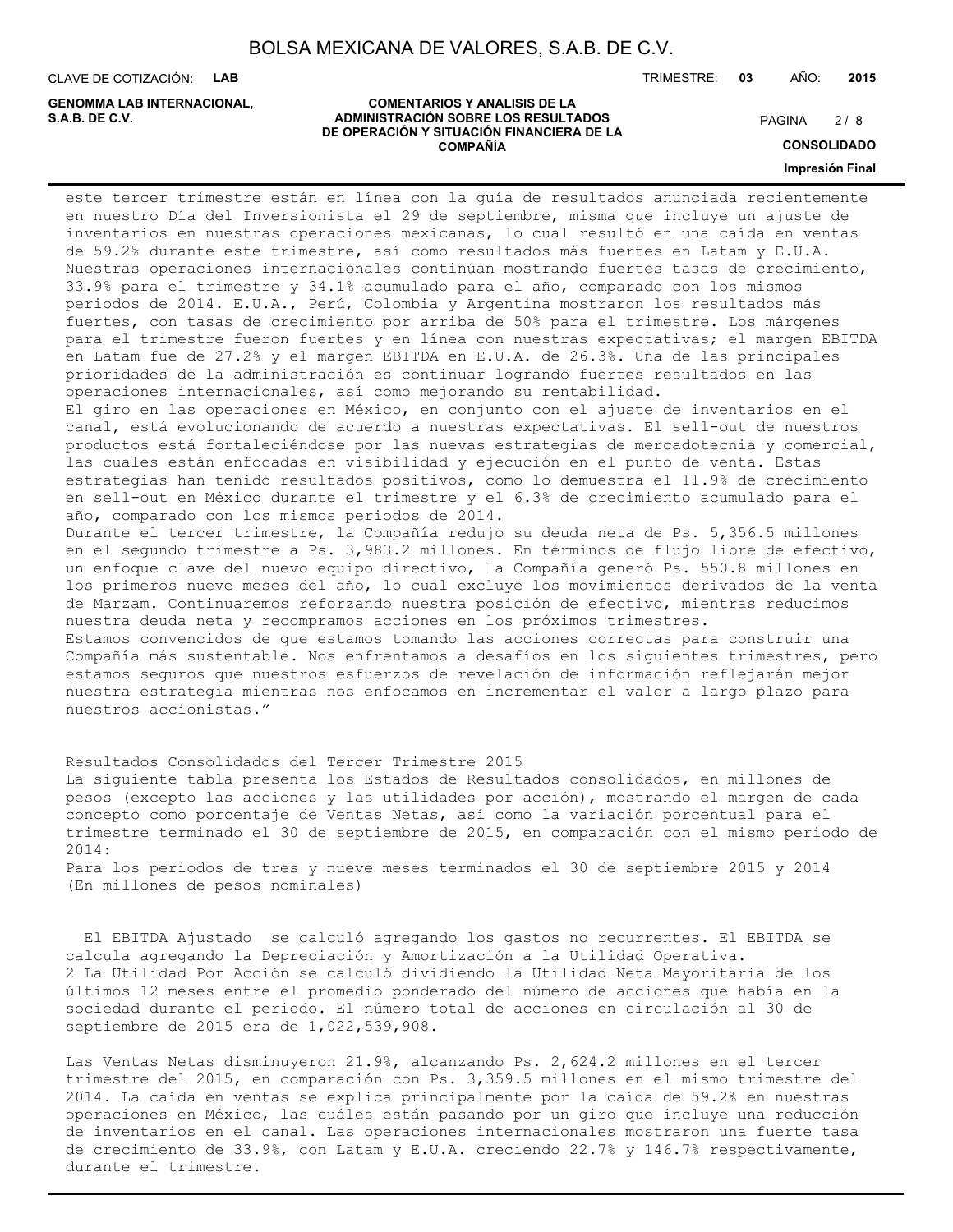**COMENTARIOS Y ANALISIS DE LA**

**DE OPERACIÓN Y SITUACIÓN FINANCIERA DE LA COMPAÑÍA**

CLAVE DE COTIZACIÓN: **LAB**

**ADMINISTRACIÓN SOBRE LOS RESULTADOS S.A.B. DE C.V.** PAGINA / 8 **GENOMMA LAB INTERNACIONAL,**

TRIMESTRE: **03** AÑO: **2015**

 $3/8$ 

**CONSOLIDADO**

**Impresión Final**

Segmentación de Ventas por Región

3T15 Acumulado 3T15

(En millones de pesos nominales)

\*Farma se refiere a medicamentos de libre venta (OTC) y genéricos en México y a medicamentos de libre venta (OTC) en las operaciones internacionales. Nota: Ha habido una reclasificación de algunos de nuestros productos en nuestras operaciones en México, resultando en una variación a los números reportados durante 2014.

La Utilidad Bruta disminuyó 22.3% para llegar a Ps. 1,797.7 millones en el tercer trimestre de 2015, en comparación con Ps. 2,314.5 millones en el tercer trimestre de 2014. El margen bruto decreció 0.4 puntos porcentuales, como porcentaje de Ventas Netas, al alcanzar 68.5% en el tercer trimestre de 2015, comparado con 68.9% durante el mismo periodo de 2014. Esta disminución en margen se debió principalmente al proceso de ajuste de inventarios en el que se encuentra la Compañía en las operaciones en México, ya que las ventas en este país fueron significativamente menores que el mismo trimestre de 2014 y el margen fue afectado por costos fijos comunes del negocio que no tienen un efecto significativo en niveles regulares de ventas.

Los Gastos Generales, de Venta, Mercadotecnia y Administración, como porcentaje de Ventas Netas, aumentaron 9.6 puntos porcentuales para alcanzar 54.4% en el tercer trimestre de 2015, comparado con 44.8% en el tercer trimestre de 2014. Este incremento se debió principalmente a gastos de publicidad, mercadotecnia y punto de venta relacionados con el sell-out de nuestros productos en nuestras ventas mexicanas, el cual fue significativamente mayor que el sell-in debido al ajuste de inventarios en el canal. Esta tendencia continuará en los siguientes trimestres mientras se lleva a cabo el ajuste de inventarios.

En México, en base nominal y excluyendo los ajustes no recurrentes, los Gastos Generales, de Venta, Mercadotecnia y Administración disminuyeron 30.6%, alcanzando Ps. 581.7 millones durante el trimestre, comparado con Ps. 838.6 millones en el tercer trimestre de 2014.

El EBITDA Ajustado disminuyó 52.2%, alcanzando Ps. 406.6 millones durante el tercer trimestre de 2015, comparado con Ps. 850.0 millones en el mismo periodo de 2014. El margen de EBITDA Ajustado disminuyó 9.8 puntos porcentuales, como porcentaje de Ventas Netas, para alcanzar 15.5% en el tercer trimestre de 2015, comparado con 25.3% en el mismo periodo de 2014. La disminución en el margen de EBITDA Ajustado se debió principalmente a mayores Gastos Generales, de Venta, Mercadotecnia y Administración (excluyendo depreciación y amortización), como porcentaje de Ventas Netas, así como mayores costos de ventas, como porcentaje de Ventas Netas. El EBITDA fue ajustado sumando los gastos no recurrentes.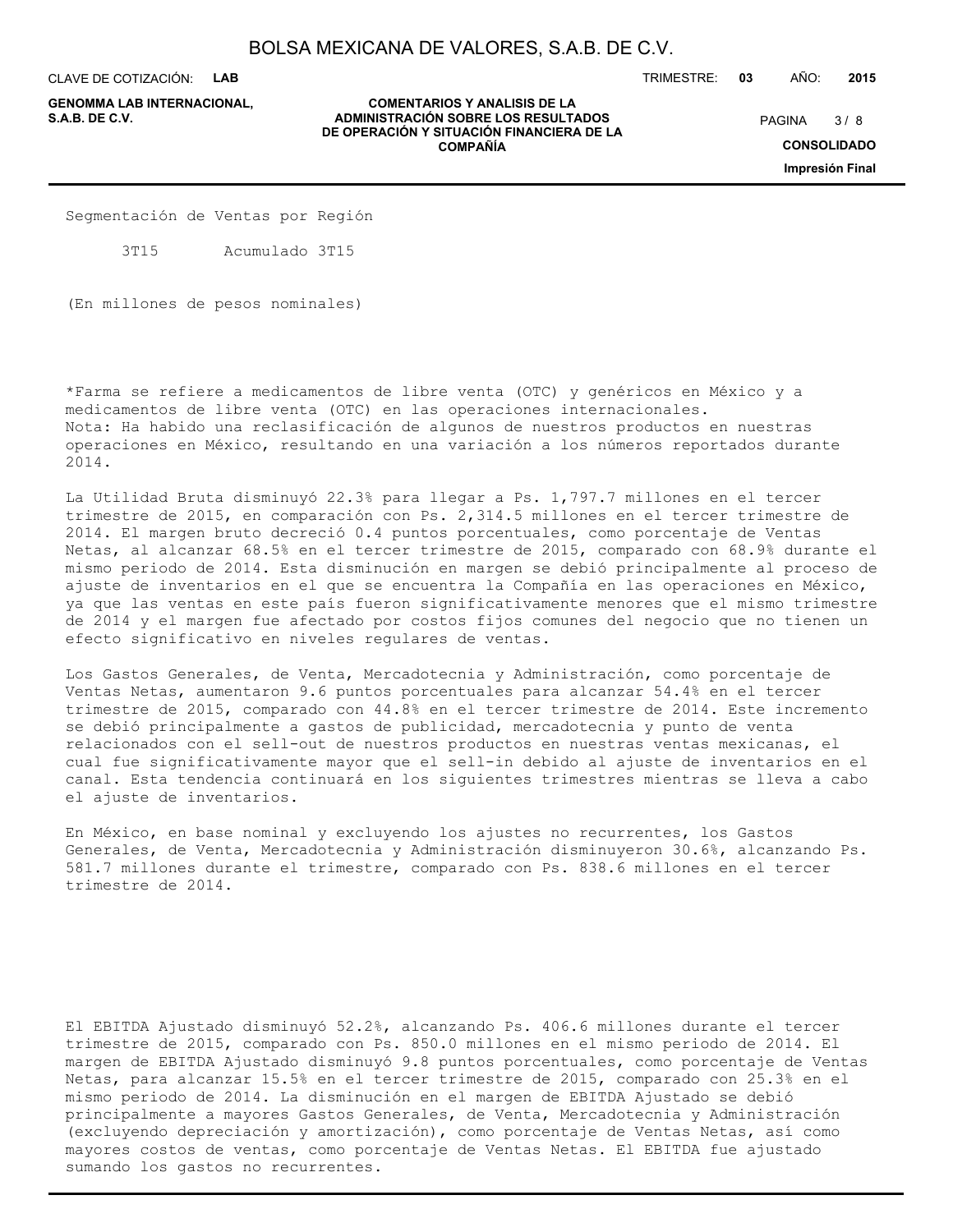CLAVE DE COTIZACIÓN: **LAB**

**GENOMMA LAB INTERNACIONAL,**

**COMENTARIOS Y ANALISIS DE LA ADMINISTRACIÓN SOBRE LOS RESULTADOS S.A.B. DE C.V.** PAGINA / 8 **DE OPERACIÓN Y SITUACIÓN FINANCIERA DE LA COMPAÑÍA**

 $4/8$ 

TRIMESTRE: **03** AÑO: **2015**

**CONSOLIDADO**

**Impresión Final**

Conciliación del EBITDA Para el trimestre terminado el 30 de septiembre de 2015 y 2014 (En millones de pesos)

1 Los gastos no recurrentes están relacionados con la disminución de empleados en México (indemnizaciones) ocurridos durante el 3T15.

La Utilidad Operativa disminuyó 56.4%, alcanzando Ps. 359.5 millones en el tercer trimestre de 2015, comparado con Ps. 823.8 millones en el tercer trimestre de 2014. El margen operativo, como porcentaje de Ventas Netas, disminuyó 10.8 puntos porcentuales, alcanzando 13.7% en el tercer trimestre de 2015, comparado con 24.5% en el mismo periodo de 2014.

El Resultado Integral de Financiamiento resultó en una pérdida de Ps. 99.9 millones en el tercer trimestre de 2015, comparado con la pérdida de Ps. 119.6 millones en el tercer trimestre de 2014. Este cambio se atribuye principalmente a: i) una ganancia cambiaria de Ps. 68.6 millones en el tercer trimestre de 2015, comparado con una ganancia de Ps. 17.1 millones para el mismo periodo de 2014. La ganancia en este trimestre

se debió principalmente a una apreciación del dólar estadounidense comparado con las monedas en las que opera la Compañía, lo cual se reflejó en la posición de efectivo en monedas locales de la Compañía; ii) un aumento de Ps. 12.7 millones en los gastos financieros a Ps. 103.8 millones durante el tercer trimestre de 2015, comparado con Ps. 91.1 millones de gastos financieros durante el mismo periodo de 2014; iii) un mayor ingreso financiero, que alcanzó Ps. 7.3 millones durante el tercer trimestre de 2015, comparado con Ps. 2.1 millones durante el mismo periodo de 2014; y iv) una pérdida en el efecto de conversión de entidades extranjeras de Ps. 72.0 millones, resultado del tipo de cambio en nuestras operaciones internacionales, comparado con una pérdida de Ps. 47.8 millones en el mismo periodo de 2014.

La Utilidad Neta Consolidada disminuyó 61.3%, alcanzando Ps. 188.4 millones durante el tercer trimestre de 2015, representando un margen de 7.2% sobre Ventas Netas, comparado con Ps. 487.2 millones durante el tercer trimestre de 2014, lo que representó un margen de 14.5%. El Flujo Libre de Efectivo acumulado al tercer trimestre de 2015 alcanzó Ps. 550.8 millones (excluyendo movimientos de la venta de Grupo Marzam), representando una razón de 6.6% a Ventas Netas Consolidadas. \*FLE se calcula: EBIT(1-Tasa de Impuesto) + Depreciación & Amortización – Cambio en Capital de Trabajo Neto – Gastos de Capital. Resultados por Región México Las Ventas Netas disminuyeron 59.2% para alcanzar Ps. 822.8 millones en el tercer trimestre de 2015, comparado con 2,014.6 millones en el tercer trimestre de 2014. La Compañía clasifica las Ventas Netas de las marcas de la siguiente manera: 1)Línea Base son marcas lanzadas al menos dos años antes del año fiscal en México (2013, 2012, 2011 y anteriores); 2)Lanzamientos del año anterior son marcas lanzadas durante el año fiscal anterior en México (2014); y, 3)Marcas Nuevas son marcas lanzadas durante el año fiscal en curso en México (2015). La disminución en Ventas Netas durante el trimestre comparado con el mismo periodo de

2014 es el resultado de la combinación de los siguientes factores: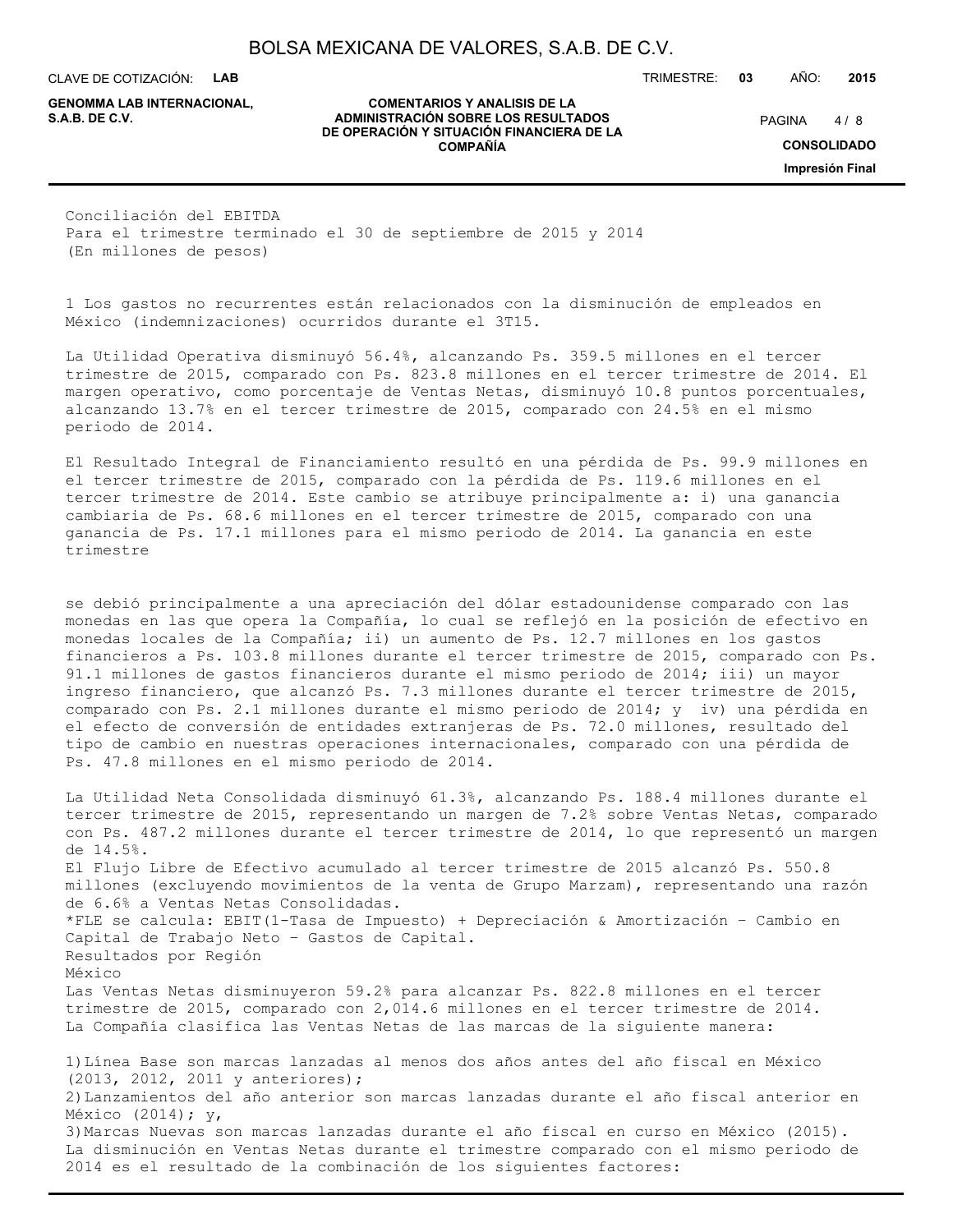CLAVE DE COTIZACIÓN: **LAB**

**GENOMMA LAB INTERNACIONAL,**

#### **COMENTARIOS Y ANALISIS DE LA ADMINISTRACIÓN SOBRE LOS RESULTADOS S.A.B. DE C.V.** PAGINA / 8 **DE OPERACIÓN Y SITUACIÓN FINANCIERA DE LA COMPAÑÍA**

 $5/8$ 

TRIMESTRE: **03** AÑO: **2015**

**CONSOLIDADO**

**Impresión Final**

i)una disminución de 59.6% (Ps. 1,198.5 millones) en ventas de la Línea Base en México, alcanzando Ps. 812.8 millones, incluyendo las extensiones de línea de estas marcas; ii)un aumento de 193.6% (Ps. 6.5 millones) en Lanzamientos del Año Anterior en México debido al efecto acumulado de estas marcas, incluyendo las recientes extensiones de línea en dichas marcas, alcanzando Ps. 9.8 millones; iii)Ps. 0.1 millones de Marcas Nuevas en México; Nota: Después de cerrar la transacción de venta del 50% más una acción de Grupo Marzam, las ventas a esta compañía alcanzaron Ps. 12.9 millones. El Sell-out de nuestros productos incrementó 11.9% durante el trimestre, comparado con el mismo periodo de 2014, alcanzando Ps. 1,229.5 millones. El sell-out acumulado al tercer trimestre de 2015 incrementó 6.3% comparado con 2014. El EBITDA Ajustado disminuyó 116.4% a una pérdida de Ps. 81.4 millones en el tercer trimestre de 2015, comparado con Ps. 495.0 millones en el tercer trimestre de 2014. El margen EBITDA ajustado disminuyó 34.5 puntos porcentuales, como porcentaje de Ventas Netas, a un negativo 9.9% en el tercer trimestre de 2015, de 24.6% en el mismo periodo de 2014. La Reducción de los Inventarios en el Punto de Venta alcanzó Ps. 393.8 millones, en línea con el objetivo de este trimestre. E.U.A. Las Ventas Netas aumentaron 146.7% para alcanzar Ps. 301.6 millones en el tercer trimestre de 2015, comparado con Ps. 122.3 millones en el tercer trimestre de 2014. El EBITDA alcanzó Ps. 79.4 millones en el tercer trimestre de 2015, comparado con una pérdida de Ps. 28.3 millones en el tercer trimestre de 2014. El margen EBITDA aumentó 49.4 puntos porcentuales, como porcentaje de Ventas Netas, a 26.3% en el tercer trimestre de 2015, de un negativo 23.1% en el mismo periodo de 2014. Latinoamérica Las Ventas Netas aumentaron 22.7% para alcanzar Ps. 1,499.9 millones en el tercer trimestre de 2015, comparado con 1,222.7 millones en el tercer trimestre de 2014. El EBITDA creció 6.6% para alcanzar Ps. 408.7 millones en el tercer trimestre de 2015, comparado con Ps. 383.3 millones en el tercer trimestre de 2014. El margen EBITDA disminuyó 4.1 puntos porcentuales, como porcentaje de Ventas Netas, a 27.2% en el tercer trimestre de 2015, de 31.3% en el mismo periodo de 2014. Tasas de Crecimiento por País (3T15 vs. 3T14)

Balance General

Efectivo y Equivalentes aumentaron 57.3% (Ps. 770.7 millones), a Ps. 2,116.3 millones al 30 de septiembre de 2015, comparado con Ps. 1,345.6 millones al 30 de septiembre de 2014. Este incremento se debió principalmente al efectivo generado por nuestras operaciones durante los últimos doce meses, así como a la venta de Grupo Marzam, lo cual fue contrarrestado por pagos de deuda financiera y por la recompra de acciones.

La Cartera de Clientes fue de Ps. 3,034.9 millones al 30 de septiembre de 2015, comparado con Ps. 5,750.9 millones al 30 de septiembre de 2014. Los Días de Clientes disminuyeron 70 días, al pasar de 167 días al 30 de septiembre de 2014 a 97 días al 30 de septiembre de 2015. Esta disminución, principalmente en México y Latam, es el resultado de las continuas acciones implementadas para mantener niveles saludables de Cuentas por Cobrar con nuestros clientes.

Inventarios alcanzaron Ps. 1,544.4 millones al 30 de septiembre de 2015, comparado con Ps. 1,162.0 millones al 30 de septiembre de 2014. Los Días de Inventarios aumentaron 53 días, al pasar de 111 días al 30 de septiembre de 2014 a 164 días al 30 de septiembre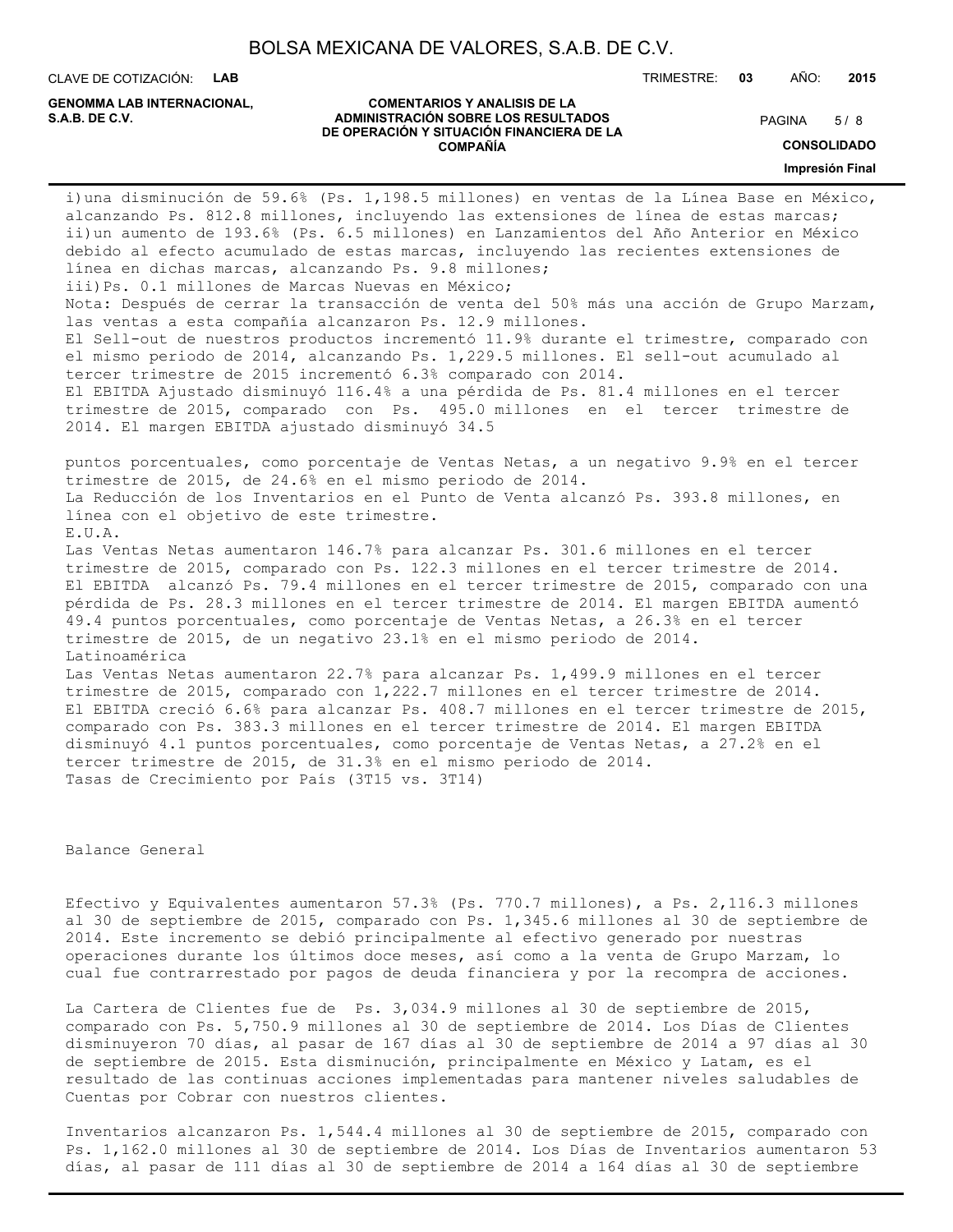CLAVE DE COTIZACIÓN: **LAB**

**GENOMMA LAB INTERNACIONAL,**

#### **COMENTARIOS Y ANALISIS DE LA ADMINISTRACIÓN SOBRE LOS RESULTADOS S.A.B. DE C.V.** PAGINA / 8 **DE OPERACIÓN Y SITUACIÓN FINANCIERA DE LA COMPAÑÍA**

 $6/8$ 

TRIMESTRE: **03** AÑO: **2015**

**CONSOLIDADO**

**Impresión Final**

### de 2015. Este aumento se relaciona a que una porción más grande de nuestras ventas consolidadas proviene de nuestras operaciones en Latam, las cuales requieren niveles más altos de inventarios de los que la Compañía está trabajando en reducir. Adicionalmente, 17 días de este incremento se explican por la devolución de inventarios de Grupo Marzam.

Otros Activos Circulantes alcanzaron Ps. 4,112.8 millones al 30 de septiembre de 2015, comparado con Ps. 1,962.1 millones al 30 de septiembre de 2014. Este incremento se debió principalmente a los impuestos a favor de la Compañía y la publicidad pagada por adelantado, así como pagos a proveedores por adelantado. Además, este incremento se debe a la cuenta por cobrar de Ps. 300.0 millones relacionada con la venta de Grupo Marzam.

Proveedores alcanzaron Ps. 1,100.6 millones al 30 de septiembre de 2015, comparado con Ps. 1,490.3 millones al 30 de septiembre de 2014. Los Días de Proveedores disminuyeron 25 días, al pasar de 142 días al 30 de septiembre de 2014 a 117 días al 30 de septiembre de 2015. Esta disminución se debe principalmente a una mayor participación de las operaciones internacionales en nuestras ventas consolidadas, las cuales tienen menores Días de Proveedores.

Otros Pasivos Circulantes alcanzaron Ps. 1,605.7 millones al 30 de septiembre de 2015, comparado con Ps. 836.4 millones al 30 de septiembre de 2014. Este aumento se debe principalmente a impuestos y publicidad por pagar en nuestras operaciones internacionales, los cuales aumentaron en comparación con el mismo trimestre de 2014. Además, la Compañía generó una cuenta por pagar relacionada con el programa de recompra de acciones a finales de septiembre, la cual fue pagada a principios de octubre.

Deuda Financiera alcanzó Ps. 6,099.6 millones al 30 de septiembre de 2015, comparado con Ps. 6,075.3 millones al 30 de septiembre del 2014. La porción circulante de los préstamos a largo plazo fue de Ps. 252.4 millones, lo que representa el 4.1% de la deuda total. Con los recursos de la venta de Grupo Marzam, la Compañía pagó un total de Ps. 950.0 millones de deuda durante el trimestre.

Al 30 de septiembre de 2015 la Deuda Neta con costo de la Compañía alcanzó Ps. 3,983.3 millones, lo que representa una razón de Deuda Neta a EBITDA de 1.87. Ciclo de Conversión de Efectivo alcanzó 144 días al final del tercer trimestre del 2015, lo que representa un incremento de ocho días comparado con 136 días al final del mismo periodo del 2014, y un incremento de dos días comparado con el segundo trimestre de 2015. La tendencia del Ciclo de Conversión de Efectivo de la Compañía ha ido a la baja y, si consideramos que el incremento en inventarios por la devolución de Grupo Marzam fue un evento único y lo excluimos, el Ciclo de Conversión de Efectivo hubiera sido de 127.

El Ciclo de Conversión de Efectivo dividido por región y cuenta fue:

Lanzamientos de Nuevos Productos y Extensiones de Línea

En el tercer trimestre de 2015 Genomma Lab lanzó 18 productos como extensiones de la Línea Base y Lanzamientos del año anterior. Algunos de los productos lanzados recientemente son: Cicatricure® Intervención Nocturna, una extensión de línea de nuestra marca Cicatricure, es una crema facial nocturna con tres potentes péptidos que estimulan seis elementos esenciales para la reconstitución de la piel; humecta y tonifica la piel en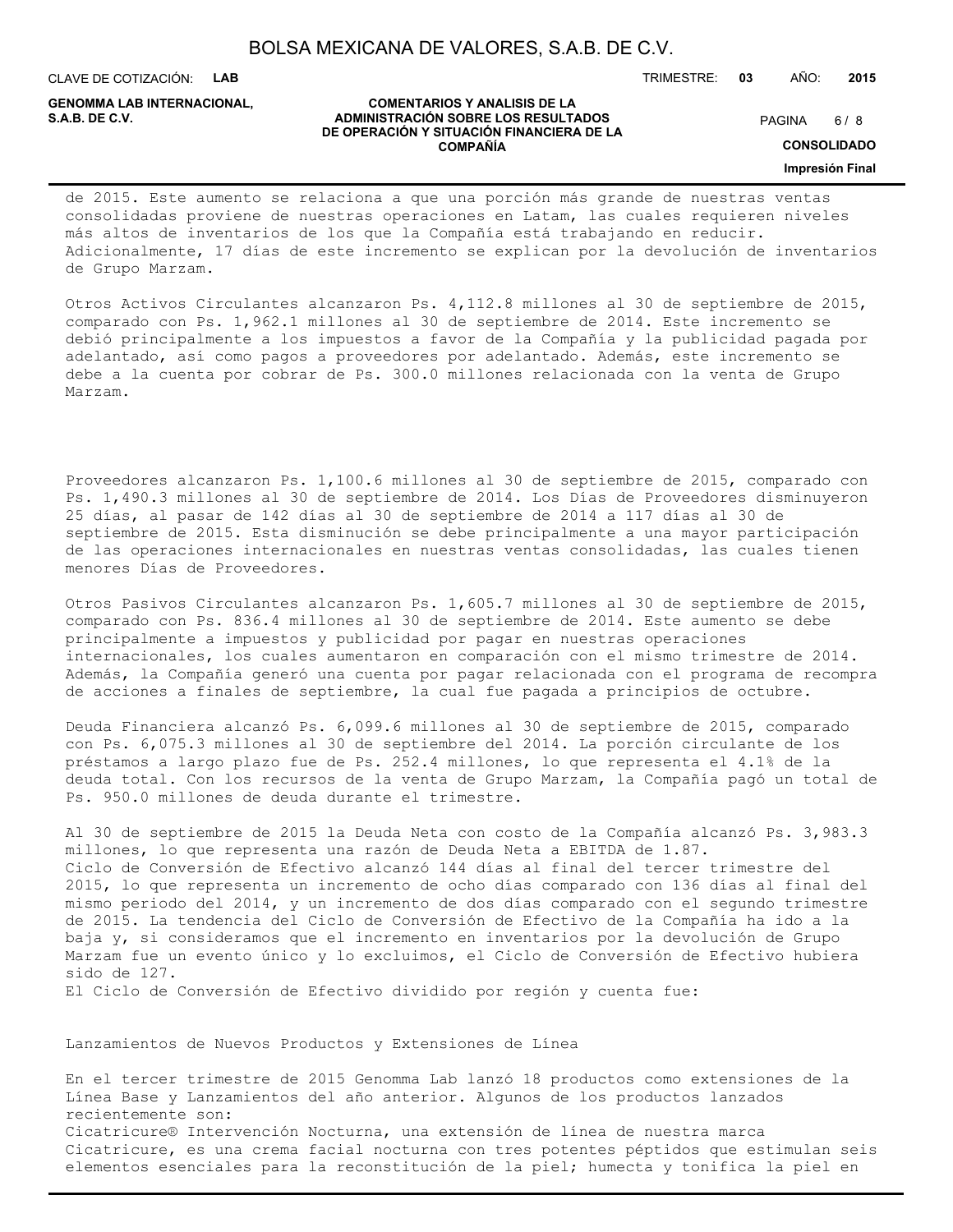**COMENTARIOS Y ANALISIS DE LA**

**DE OPERACIÓN Y SITUACIÓN FINANCIERA DE LA COMPAÑÍA**

CLAVE DE COTIZACIÓN: **LAB**

**ADMINISTRACIÓN SOBRE LOS RESULTADOS S.A.B. DE C.V.** PAGINA / 8 **GENOMMA LAB INTERNACIONAL,**

TRIMESTRE: **03** AÑO: **2015**

 $7/8$ 

**CONSOLIDADO**

**Impresión Final**

#### cara y cuello.

Fermodyl® Bio Effective es una nueva línea de tratamientos capilares con Alfa 3D, exclusivamente formulados para el cabello con necesidades específicas. Fermodyl Bio Effective da brillo al cabello en condiciones extremas.

X Ray AVA está indicado para el tratamiento y prevención de la osteoartritis y sus síntomas como dolor e inflamación de las articulaciones afectadas y limitación del movimiento de la articulación.

### Otros Eventos Corporativos

Genomma Lab Internacional adquirió el 51% del capital de Televisa Consumer Products, el Joint Venture que tenía con Televisa para sus operaciones en E.U.A., así como el 30% del capital de Lab Brands International, LLC, subsidiaria de Genomma Lab que tiene las marcas vendidas en este país. La Compañía desembolsó Ps. 76.3 millones para esta operación. Como resultado, la Compañía ahora es dueña y controla el 100% de las operaciones y marcas en E.U.A. Hacia adelante, la subsidiaria en E.U.A. operará como el resto de las subsidiarias de

la Compañía, incluyendo la adquisición de publicidad directamente de los proveedores de TV.

Al 30 de septiembre, la Compañía ha recomprado un total de 26.2 millones de acciones a través de su fondo de recompra de acciones, el cual es igual a una inversión de Ps. 415.9 millones. El precio promedio al cual la Compañía ha adquirido acciones a través de 2015 es de Ps. 14.52.

### Cobertura de Análisis

Banco Itaú BBA, S.A.; Barclays Bank PLC; BBVA Bancomer, S.A. Institución de Banca Múltiple; BTG Pactual US Capital LLC; Casa de Bolsa Credit Suisse S.A.; GBM Grupo Bursátil Mexicano, S.A. de C.V. Casa de Bolsa; Grupo Financiero Banorte S.A.B de C.V.; Grupo Financiero Interacciones, S.A. de C.V.; HSBC Securities (USA) Inc.; Intercam Casa de Bolsa, S.A. de C.V.; Invex Grupo Financiero S.A. de C.V.; JP Morgan Securities LLC; Santander Investment Securities Inc.; Signum Research; UBS Casa de Bolsa S.A., y Vector Casa de Bolsa.

### Descripción de la Compañía

Genomma Lab Internacional, S.A.B. de C.V. es una de las empresas líderes en la industria de productos farmacéuticos y para el cuidado personal en México con una creciente presencia internacional. Genomma Lab se dedica al desarrollo, venta y promoción de una gran variedad de productos de marca premium, muchos de los cuales son líderes de la categoría en la cual compiten en términos de ventas y participación de mercado. Genomma Lab tiene una combinación de desarrollo de nuevos y exitosos productos, una mercadotecnia dirigida al cliente, una amplia red de distribución de productos y un modelo de operación altamente flexible y de bajo costo. Las acciones de Genomma Lab cotizan en la Bolsa Mexicana de Valores bajo el símbolo de cotización "LAB.B" (Bloomberg: labb.mx).

#### Información sobre estimaciones y riesgos asociados.

La información que se presenta en este comunicado contiene ciertas declaraciones acerca del futuro e información relativa a Genomma Lab Internacional, S.A.B. de C.V. y sus subsidiarias (en conjunto "Genomma Lab" o la "Compañía") las cuales están basadas en el entendimiento de sus administradores, así como en supuestos e información actualmente disponible para la Compañía. Tales declaraciones reflejan la visión actual de Genomma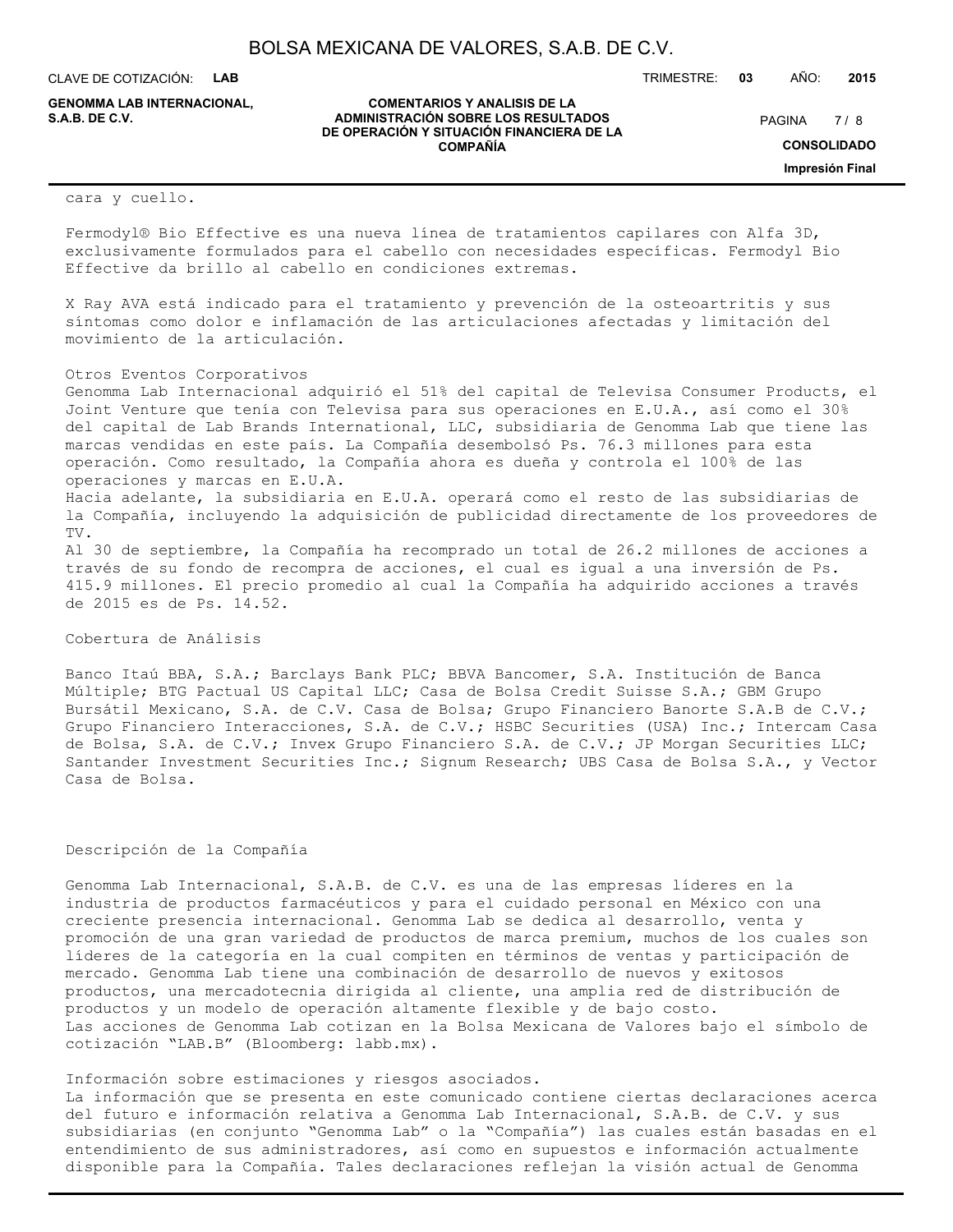CLAVE DE COTIZACIÓN: **LAB**

**GENOMMA LAB INTERNACIONAL,**

TRIMESTRE: **03** AÑO: **2015**

8/8

**CONSOLIDADO**

**Impresión Final**

Lab sobre eventos futuros y están sujetas a ciertos riesgos, factores inciertos y presunciones. Muchos factores podrían causar que los resultados, desempeño, o logros actuales de la Compañía sean materialmente diferentes con respecto a cualquier resultado futuro, desempeño o logro de Genomma Lab que pudiera ser incluida, en forma expresa o implícita dentro de dichas declaraciones acerca del futuro, incluyendo, entre otros: cambios en las condiciones generales económicas y/o políticas, cambios gubernamentales y comerciales a nivel global y en los países en los que la Compañía hace negocios, cambios en las tasas de interés y de inflación, volatilidad cambiaria, cambios en la demanda y regulación de los productos comercializados por la Compañía, cambios en el precio de materias primas y otros insumos, cambios en la estrategia de negocios y varios otros factores. Si uno o más de estos riesgos o factores inciertos se materializan, o si los supuestos utilizados resultan ser incorrectos, los resultados reales podrían variar materialmente de aquellos descritos en el presente como anticipados , creídos, estimados o esperados. Genomma Lab no pretende y no asume ninguna obligación de actualizar estas declaraciones acerca del futuro.

Contacto: Relación con Inversionistas En Nueva York: Grayling USA, Lucía Domville Tel: +52 (55) 5081-0000 Ext. 5106 Tel: +1 (646) 284-9416 E-mail: inversion@genommalab.com E-mail: genommalab@grayling.com

Estado de Resultados

Balance General

Flujo de Efectivo

#### **COMENTARIOS Y ANALISIS DE LA ADMINISTRACIÓN SOBRE LOS RESULTADOS S.A.B. DE C.V.** PAGINA / 8 **DE OPERACIÓN Y SITUACIÓN FINANCIERA DE LA COMPAÑÍA**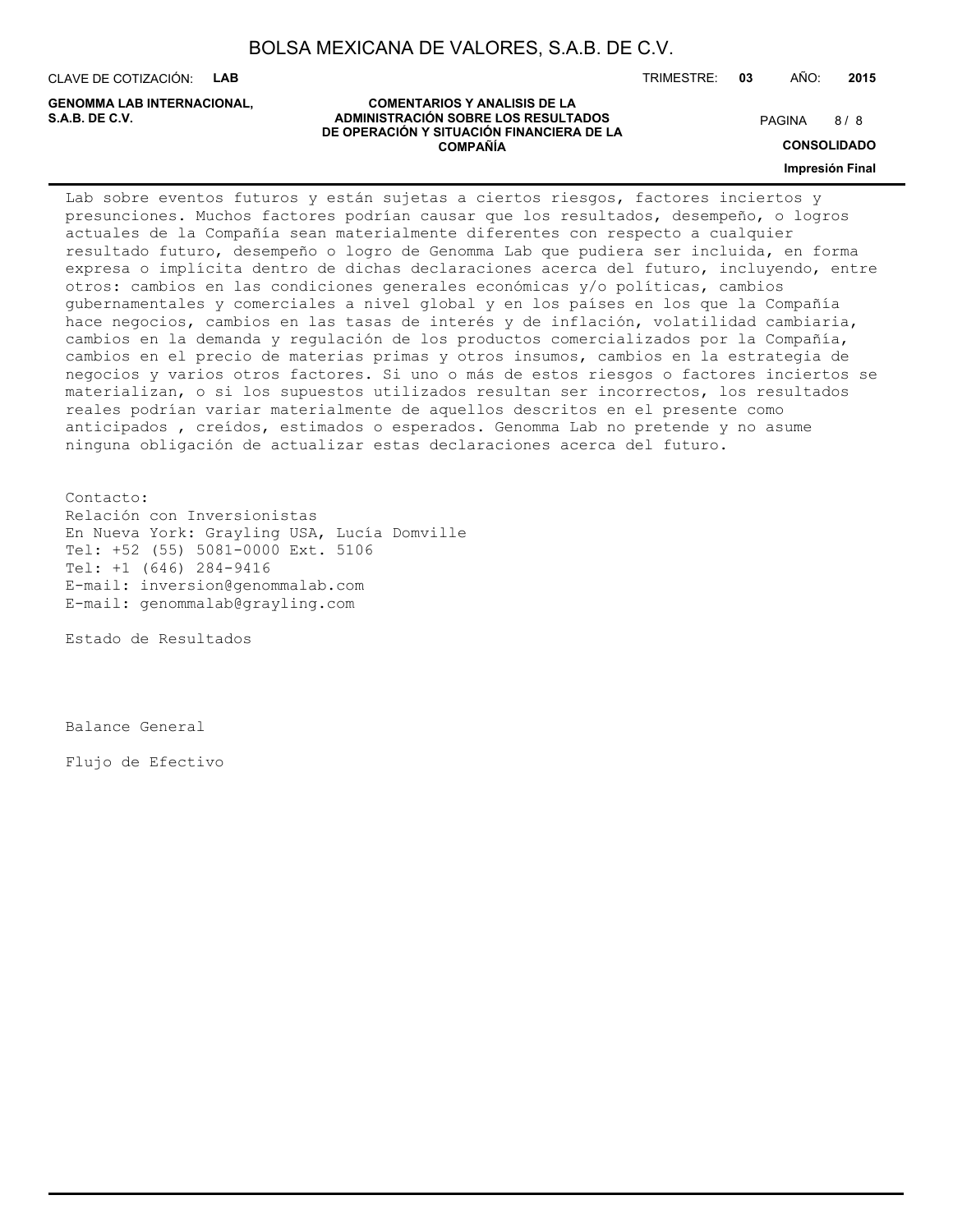**LAB GENOMMA LAB INTERNACIONAL,**

**NOTAS COMPLEMENTARIAS A LA INFORMACIÓN FINANCIERA S.A.B. DE C.V.** PAGINA 1/32

CLAVE DE COTIZACIÓN: TRIMESTRE: **03** AÑO: **2015**

**CONSOLIDADO**

**Impresión Final**

Notas a los estados financieros consolidados Al 30 de septiembre de 2015 y 31 de diciembre de 2014, y por los periodos de nueve meses terminados al 30 de septiembre de 2015 y 2014 (En miles de pesos)

1.Actividades y eventos importantes

Actividades -

Genomma Lab Internacional, S. A. B. de C. V. y Subsidiarias ("Genomma Lab "o la "Entidad") se dedica a la venta de productos farmacéuticos de libre venta (en adelante productos OTC), de productos farmacéuticos genéricos en México (en adelante productos GI) y productos de cuidado personal (en adelante productos PC) con una creciente presencia en mercados internacionales.

La Entidad desarrolla, vende y comercializa una amplia gama de productos de primera clase con 90 marcas propias, con productos en diversas categorías, entre los que se encuentran anti-acné, medicamentos genéricos, protección y mejora sexual, crema para mejorar la textura de piel con cicatrices, tratamiento de hemorroides, contra varices, para evitar la caída del cabello, ungüento para dolores musculares, antiácidos, antimicóticos, para el alivio de la colitis, para contrarrestar el nivel de stress, jabones, multivitamínicos, shampoos y antigripales. La Entidad está enfocada en incrementar el valor de las marcas de sus productos por medio de campañas mercadológicas, principalmente a través de la televisión. Las ventas de las subsidiarias en el extranjero representan aproximadamente un 64.28% y 46.13% de las ventas netas consolidadas por los periodos de nueve meses terminados al 30 de septiembre de 2015 y 2014, respectivamente.

Eventos importantes –

a.Venta de Grupo Comercial e Industrial Marzam, S.A.P.I. de C.V. (Grupo Marzam) – El 29 de septiembre de 2015, la Entidad anunció la venta del 50% más una acción de Grupo Marzam a Moench Coöperatief, U.A. de forma exitosa en los tiempos comprometidos mediante la formalización de los contratos y la realización del pago correspondiente.

La Entidad recibió el pago acordado por \$1,050 millones y recibirá un segundo pago por \$300 millones en el primer aniversario de la transacción. El uso de los fondos iniciales incluyó la reducción de la deuda bancaria y la recompra de acciones, lo cual está en línea con la estrategia de La Entidad de mejorar su estructura de capital y de incrementar el valor a los accionistas.

A partir de la fecha de cierre, Moench Cooperatief, U.A. tomó la operación de Grupo Marzam. La relación comercial entre La Entidad y Grupo Marzam continuará siendo tan importante como lo ha sido anteriormente.

b.Resolución favorable de la Comisión Federal de Competencia Económica (COFECE) – El 25 de agosto de 2015, la COFECE emitió resolución favorable para la venta del 50% más una acción de Grupo Marzam a Moench Coöperatief, U.A., fondo de capital privado holandés.

De acuerdo a los contratos negociados, Genomma Lab recibirá \$1,050 millones de pesos a finales de septiembre 2015 y los restantes \$300 millones un año después. El primer pago será utilizado principalmente para disminuir la deuda financiera de la Compañía.

c.Venta del control de Grupo Marzam – La Entidad anunció el 22 de junio de 2015, la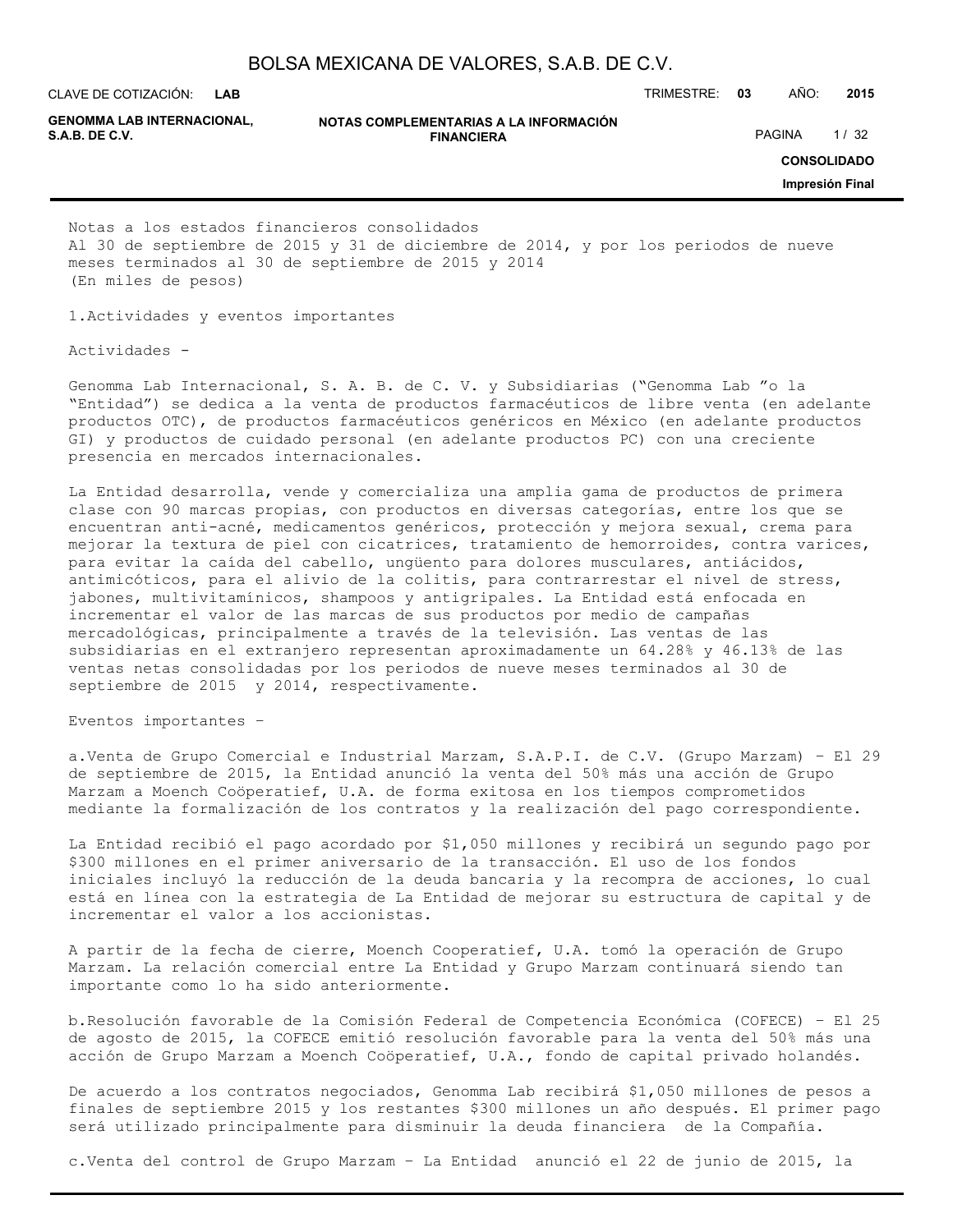**LAB**

CLAVE DE COTIZACIÓN: TRIMESTRE: **03** AÑO: **2015**

**GENOMMA LAB INTERNACIONAL,**

**NOTAS COMPLEMENTARIAS A LA INFORMACIÓN FINANCIERA S.A.B. DE C.V.** PAGINA 2 / 32

**CONSOLIDADO**

#### **Impresión Final**

entrada a un acuerdo definitivo para vender la participación mayoritaria en su compañía de distribución, Grupo Comercial e Industrial Marzam, S.A.P.I. de C.V. (Grupo Marzam), a Moench Coöperatief U.A., fondo de capital privado Holandés.

Basado en la valuación de Grupo Marzam en esta transacción, el valor total del capital es de \$2,700.0 millones de pesos, lo que representa un premium de 45% sobre la inversión total original.

Como se menciona en el párrafo siguiente la Entidad compró Grupo Marzam hace un año para expandir el acceso al canal tradicional y para mejorar el ciclo de conversión de efectivo de sus productos farmacéuticos y de cuidado personal.

d.Adquisición de negocios - Durante 2014, la Entidad adquirió Grupo Marzam, la cual se registró utilizando el método de compra.

El pago de la primera etapa de la compra se realizó el 26 de junio de 2014 por \$600 millones, que correspondía al 49% de las acciones. Con el segundo pago realizado el 6 de octubre 2014 por el 51% restante, se adquiere el 100% de la compañía y el control de la misma. El monto total de la contraprestación pagada asciende a \$1,857,197, habiendo generado un crédito mercantil por \$398 millones. El resultado de dicha entidad ha sido incluido en los presentes estados financieros consolidados desde el día de la adquisición; su presentación esta dentro de operaciones discontinuas como se describe abajo.

La Entidad ha manifestado su intención de vender el 51% de las acciones de Grupo Marzam, por lo que de acuerdo con la IFRS 5 Activos no Corrientes Mantenidos para la Venta y Operaciones Discontinuadas ha decidido presentar en el estado de posición financiera de la Entidad, como activos disponibles para la venta y pasivos directamente asociados con activos mantenidos para su venta el 100% del estado de posición financiera de Grupo Marzam al 31 de diciembre de 2014, adicionalmente, en el estado de resultados de la Entidad en el rubro de operaciones discontinuas se encuentra el efecto neto de la eliminación de transacciones con Grupo Marzam del 6 de octubre al 31 de diciembre de 2014.

e.Compra de marcas y licencias

i.Los días 27 y 29 de agosto de 2014, la Entidad llevó a cabo el cierre de la adquisición de las marcas Proctan y Cinatil Gel respectivamente, a través de Genomma Laboratories do Brasil, LTDA. Proctain es un medicamento indicado como auxiliar en el tratamiento de las hemorroides y Cinatil Gel es un antiinflamatorio. La transacción ascendió a \$9.7 millones.

ii.Como parte de los planes estratégicos de expansión internacional, principalmente en Brasil así como en otros países de Latinoamérica, la Entidad llevó a cabo la adquisición de dos paquetes de marcas de productos OTC por \$1,620 millones de pesos, los cuales se describen a continuación:

-El 8 de noviembre de 2013 la Entidad adquirió del paquete de marcas de McNEIL-PPC Inc., subsidiaria de Johnson and Johnson y está compuesto por Agarol, Kaopectate, Masse, Triatop Emplastro Sabia, Bebederm, Carlo Erba y Dulcoryl, mismas que tienen presencia en varios países de Centro y Sudamérica.

-El 1 de octubre de 2013 adquirió el derecho para la obtención de 15 marcas y 30 registros sanitarios OTC en Brasil en las categorías de anti-gripales, anti-ácidos, anti-micóticos y multi-vitamínicos, entre otros, así como una planta farmacéutica de Producción. La Entidad ejercerá este derecho una vez que haya desincorporado la planta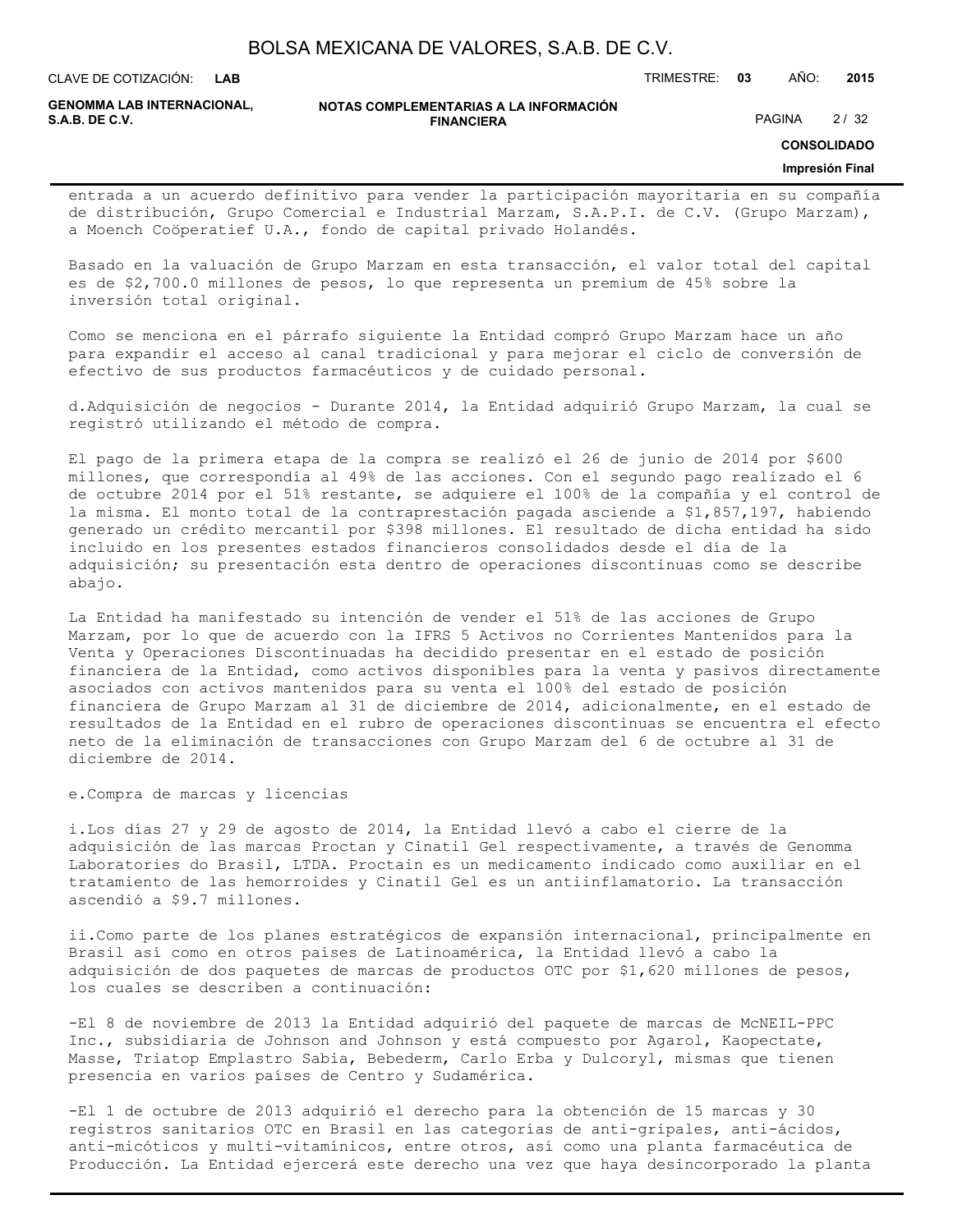**LAB**

CLAVE DE COTIZACIÓN: TRIMESTRE: **03** AÑO: **2015**

**GENOMMA LAB INTERNACIONAL, S.A.B. DE C.V.** PAGINA 3 / 32

**NOTAS COMPLEMENTARIAS A LA INFORMACIÓN FINANCIERA**

**CONSOLIDADO**

**Impresión Final**

con sus respectivos contratos de maquila.

iii.El 27 de septiembre de 2013, la Entidad informó al público inversionista sobre la adquisición de siete marcas de medicamentos de libre venta (OTC) en México a través de la firma de diversos contratos de adquisición y licencia de uso de marcas. Las marcas en cuestión son Oxigricol, Mopral, Xyloproct, Xyloderm, Estomacurol, Passiflorine y Ah-Micol. La transacción ascendió a \$252.1 millones.

iv.El 20 de mayo de 2013, la Entidad llevó a cabo la firma de un contrato de licencia para uso de la marca de medicamentos de libre venta Losec A. El contrato tendrá una duración de 99 años y aplica para productos bajo la marca mencionada que participan en el mercado de medicamentos de libre venta en México. La transacción ascendió a \$286 millones.

v.El 25 de enero de 2013, la Entidad llevó a cabo el cierre de la adquisición de la marca Tafirol a través de su subsidiaria en Argentina. Tafirol es una marca con alto grado de recordación que tiene más de 14 años en el mercado y se encuentra en la posición número uno de la categoría de analgésicos en Argentina, en términos de unidades de acuerdo con IMS Health. Además de analgésicos, participa en las categorías de anti-gripales, descongestivos, analgésicos para la mujer y analgésicos antiinflamatorios. La transacción ascendió a \$341.1 millones.

#### f.Emisión de deuda

El 28 de noviembre de 2014, la Entidad concretó con éxito la colocación de Certificados Bursátiles LAB'14 por un monto de \$1,500 millones de pesos a un plazo de 5.2 años, siendo ésta su tercera colocación en el mercado de deuda mexicano. Los certificados pagarán intereses cada 28 días a una tasa TIIE a 28 días más 0.60%. Los recursos netos obtenidos por esta colocación ascienden a \$1,495 millones de pesos. Con vencimiento en enero de 2020, esta emisión cuenta con una calificación de "AA" en grado local tanto para Fitch Ratings como HR Ratings de México, S.A. de C.V.

El 3 de octubre de 2013, la Entidad concretó con éxito la colocación de Certificados Bursátiles LAB'13-2 por un monto de \$2,000 millones de pesos a un plazo de 4 años, siendo ésta su segunda colocación en el mercado de deuda mexicano. Los certificados pagarán intereses cada 28 días a una tasa TIIE a 28 días más 0.70%. Los recursos netos obtenidos por esta colocación ascienden a \$1,991 millones de pesos. Con vencimiento en octubre de 2017, esta emisión cuenta con una calificación de "AA" en grado local tanto para Fitch Ratings como HR Ratings de México, S.A. de C.V.

El 8 de julio de 2013, la Entidad concretó con éxito la colocación de Certificados Bursátiles LAB'13-1 por un monto de \$2,000 millones de pesos a un plazo de 5 años, siendo ésta su primera colocación en el mercado de deuda mexicano. Los certificados pagarán intereses cada 28 días a una tasa TIIE a 28 días más 0.70%. Los recursos netos obtenidos por esta colocación ascienden a \$1,989 millones de pesos. Con vencimiento en julio de 2018, esta emisión cuenta con una calificación de "AA" en grado local tanto para Fitch Ratings como HR Ratings de México, S.A. de C.V.

### 2.Bases de presentación

a.Modificaciones a las Normas Internacionales de Información Financiera (IFRSs o IAS por sus siglas en inglés) y nuevas interpretaciones que son obligatorias a partir de 2014

En el año en curso, la Entidad aplicó una serie de nuevas y modificadas IFRSs emitidas por el Consejo de Normas Internacionales de Contabilidad (IASB) las cuales son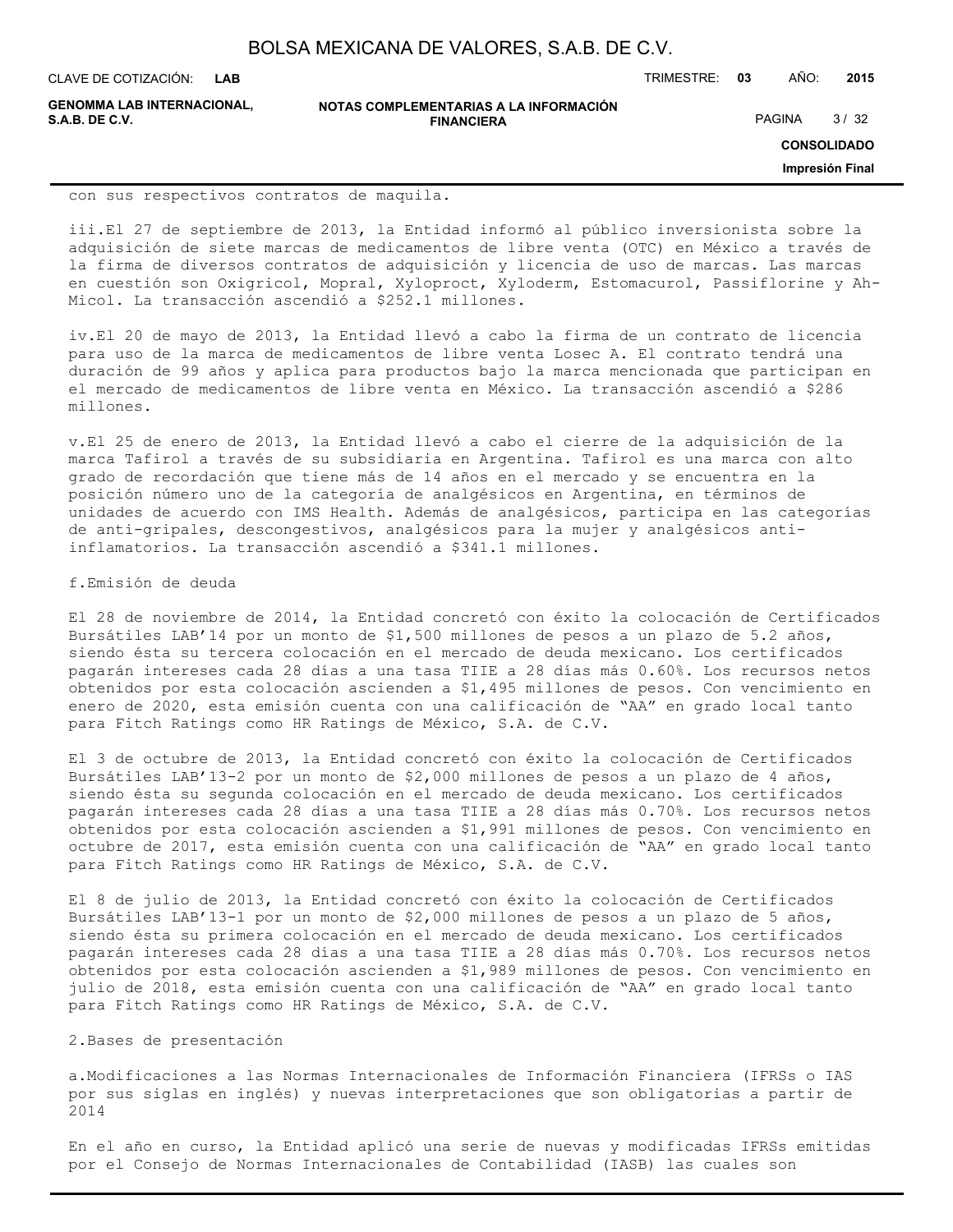**LAB**

CLAVE DE COTIZACIÓN: TRIMESTRE: **03** AÑO: **2015**

**GENOMMA LAB INTERNACIONAL,**

```
NOTAS COMPLEMENTARIAS A LA INFORMACIÓN
                        FINANCIERA
S.A.B. DE C.V. PAGINA 4 / 32
```
**CONSOLIDADO**

#### **Impresión Final**

obligatorias y entran en vigor a partir de los ejercicios que inicien en o después del 1 de enero de 2014.

Modificaciones a la IAS 32 Compensación de activos y pasivos Financieros

La Entidad aplicó las modificaciones a la IAS 32 Compensación de activos y pasivos Financieros por primera vez en el año actual. Las modificaciones a IAS 32 aclara los requerimientos relacionados con la compensación de activos y pasivos financieros. Específicamente, las modificaciones aclaran el significado de 'actualmente tiene el derecho legal efectivo de compensación' y 'realización y liquidación simultánea'.

La Entidad ha evaluado si algunos de sus activos y pasivos financieros califican para ser compensados conforme al criterio indicado en las modificaciones y concluyó que la aplicación de las modificaciones no tuvo impacto en los montos reconocidos en los estados financieros consolidados

Modificaciones a la IAS 36 Revelaciones de Montos Recuperables para Activos no Financieros

La Entidad ha aplicado las modificaciones a IAS 36 Revelaciones de Montos Recuperables para Activos no Financieros por primera vez en el año. Las modificaciones a la IAS 36 eliminan los requerimientos de revelación del monto recuperable de una Unidad Generadora de Efectivo ("UGE") a la cual se le ha atribuido crédito mercantil o algún otro activo intangible de vida indefinido, y no ha tenido deterioro o reversión de deterioro en dicha UGE. Aún más, las modificaciones introducen requerimientos de revelaciones adicionales aplicables cuando el monto recuperable de un activo o de una UGE es medido a valor razonable menos costo de venta en situaciones cuando se ha determinado deterioro o una reversión de deterioro. Estas nuevas revelaciones incluyen la jerarquía del valor razonable, supuestos clave y técnicas de valuación utilizadas cuando, conforme a la IFRS 13 Medición del Valor razonable.

Modificaciones a la IAS 19 Planes de Beneficios Definidos: Contribuciones de Empleados

Las modificaciones a la IAS 19 aclaran como una Entidad debe contabilizar las contribuciones hechas por empleados o terceras partes a los planes de beneficios definidos, basado en si dichas contribuciones dependen del número de años de servicio del empleado.

Para contribuciones que son independientes del número de años de servicio, la entidad puede reconocer las contribuciones como una reducción del costo de servicio en el periodo en el cual se presta el servicio, o atribuirlo a los periodos de servicio de los empleados utilizando el método de crédito unitario proyectado; mientras que para las contribuciones que dependen del número de años de servicio, se requiere que la entidad las atribuya a los periodos de servicio de los empleados.

No es política de la Entidad recibir contribuciones de sus empleados y por tanto las modificaciones a la IAS 19 no tienen efectos en los estados financieros consolidados.

Mejoras Anuales a las IFRSs Ciclo 2010-2012

Las Mejoras Anuales a las IFRSs Ciclo 2010-2012 incluyen modificaciones a varias IFRSs, como se resume adelante.

Con las modificaciones a la IFRS 2 (i) cambian las definiciones de 'condiciones de adquisición de derechos' ('vesting condition', por su nombre en inglés) y 'condiciones de mercado'; y (ii) se agregan definiciones para 'condiciones de desempeño' y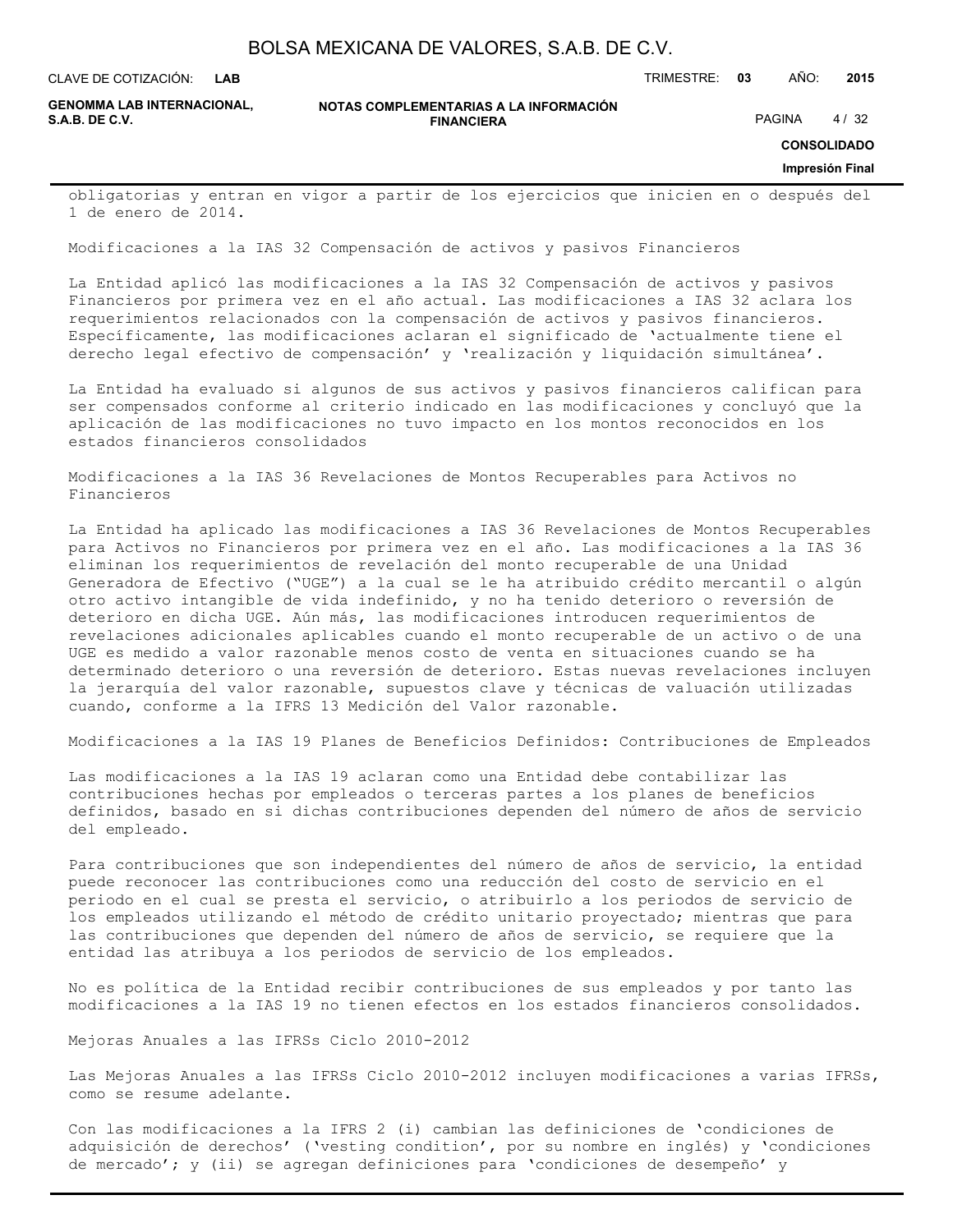| BOLSA MEXICANA DE VALORES, S.A.B. DE C.V. |  |  |
|-------------------------------------------|--|--|
|-------------------------------------------|--|--|

**LAB**

CLAVE DE COTIZACIÓN: TRIMESTRE: **03** AÑO: **2015**

**GENOMMA LAB INTERNACIONAL,**

| <b>GENOMMA LAB INTERNACIONAL.</b> | NOTAS COMPLEMENTARIAS A LA INFORMACIÓN |               |      |
|-----------------------------------|----------------------------------------|---------------|------|
| S.A.B. DE C.V.                    | <b>FINANCIERA</b>                      | <b>PAGINA</b> | 5/32 |

**CONSOLIDADO**

#### **Impresión Final**

'condiciones de servicio' que anteriormente estaban incluidas en la definición de 'vesting condition'. Las modificaciones a la IFRS 2 están vigentes para pagos basados en acciones cuya fecha en que se otorga es el 1 de julio de 2014 o posterior.

Las modificaciones a la IFRS 3 aclara que la consideración contingente clasificada como un activo o un pasivo debe medirse a valor razonable a cada fecha de reporte, independientemente de si la consideración contingente es un instrumento financiero dentro del alcance de la IFRS 9 o IAS 39, o un activo o pasivo no financiero. Los cambios en el valor razonable (distintos a los ajustes del periodo de medición) deben reconocerse en resultados. Las modificaciones a la IFRS 3 son aplicables para las combinaciones de negocios cuya fecha de adquisición sea el 1 de julio de 2014 o posterior.

Las modificaciones a la IFRS 8 requieren (i) que la entidad revele los juicios aplicados por la administración de la entidad en el criterio de agregación para los segmentos operativos, incluyendo una descripción de los segmentos operativos agregados y los indicadores económicos evaluados en la determinación de si los segmentos operativos tienen 'características económicas similares'; y (ii) aclarar que la reconciliación del total de activos de los segmentos reportables solo deben ser revelados si dichos activos son proporcionados con regularidad a la máxima autoridad en la toma de decisiones.

Las modificaciones a la IAS 16 e IAS 38 eliminan inconsistencias detectadas en la contabilización de la depreciación y amortización acumulada cuando un elemento de inmuebles, propiedades y equipo o un activo intangible es revaluado. Las normas modificadas aclaran que el valor en libros bruto es ajustado de forma consistente con la revaluación del valor en libros del activo y que la depreciación o amortización acumulada es la diferencia entre el valor bruto en libros y el valor en libros después de haber considerado las pérdidas acumuladas por deterioro.

Las modificaciones a la IAS 24 aclaran que una entidad que proporcione servicios de personal clave a la entidad que reporta, es una parte relacionada de la entidad que reporta. Consecuentemente, la entidad que reporta, debe revelar como transacciones con partes relacionadas los montos pagados o por pagar a la entidad que proporciona los servicios de personal clave; sin embargo, no es requerido revelar los componentes de dicha compensación.

La administración de la Entidad no estima que la aplicación de estas modificaciones tendrán efectos importantes en los estados financieros consolidados de la Entidad.

Mejoras Anuales a las IFRSs Ciclo 2011-2013

Las Mejoras Anuales a las IFRSs Ciclo 2011-2013 incluyen modificaciones a varias IFRSs, como se resume adelante.

Las modificaciones a la IFRS 1 aclaran el significado de "IFRSs efectivas" con lo cual a los adoptantes por primera vez se les permite aplicar una nueva IFRS que aún no sea obligatoria, si esa IFRS permite la aplicación anticipada.

Las modificaciones a la IFRS 3 aclaran que la norma no aplica a la contabilización de la constitución de todos los tipos de acuerdos conjuntos en los estados financieros del mismo acuerdo conjunto.

Las modificaciones a la IFRS 13 aclaran que el alcance de la excepción de portafolio para valuar el valor razonable de un grupo de activos y pasivos financieros en una base neta incluye todos los contratos que se encuentran dentro del alcance, y que son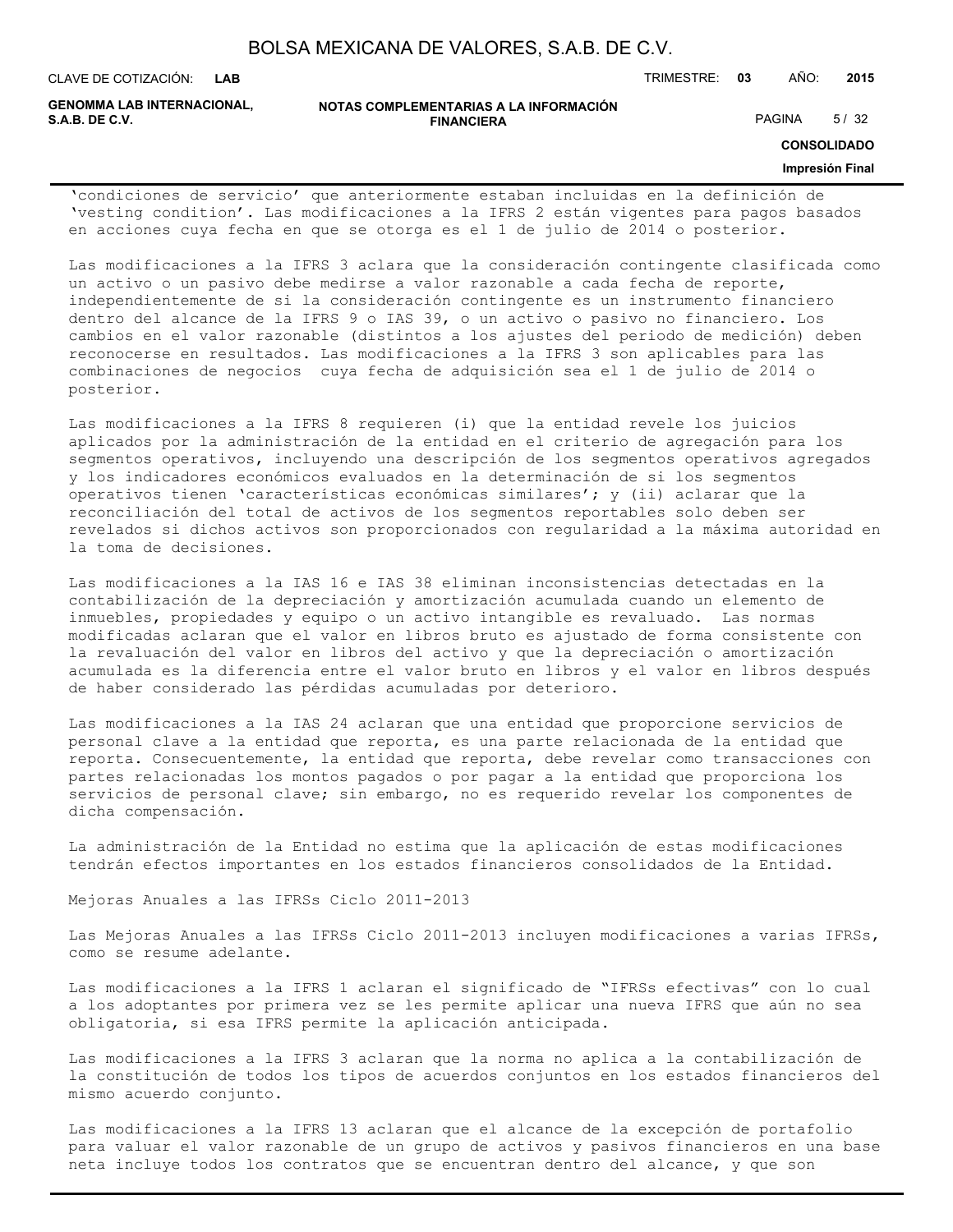**LAB**

CLAVE DE COTIZACIÓN: TRIMESTRE: **03** AÑO: **2015**

**GENOMMA LAB INTERNACIONAL,**

**NOTAS COMPLEMENTARIAS A LA INFORMACIÓN FINANCIERA S.A.B. DE C.V.** PAGINA 6 / 32

**CONSOLIDADO**

#### **Impresión Final**

contabilizados de conformidad con IAS 39 o IAS 9, aun cuando los contratos no cumplan con la definición de activo o pasivo financiero de la IAS 32.

Las modificaciones a la IAS 40 aclaran que las IAS 40 e IFRS 3 no son mutuamente excluyentes y que puede ser requerida la aplicación de ambas normas. Consecuentemente, una entidad que adquiere una propiedad de inversión debe determinar si:

(a)la propiedad cumple con la definición de propiedad de inversión conforme a la IAS 40; y (b)la transacción cumple con la definición de combinación de negocios conforme a la IFRS 3.

La administración de la Entidad no estima que la aplicación de estas modificaciones tendrán efectos importantes en los estados financieros consolidados de la Entidad.

b.IFRS nuevas y modificadas emitidas pero no vigentes

La Entidad no ha aplicado las siguientes IFRS nuevas y modificadas que han sido emitidas pero aún no están vigentes:

IFRS 9, Instrumentos Financieros3 IFRS 15Ingresos por Contratos con Clentes2

Modificaciones a la IAS 16 e IAS 38 Aclaración de Métodos de Depreciación y Amortización Aceptables1

1 Entrada en vigor para los períodos anuales que comiencen a partir del 1 de enero de 2016, se permite su aplicación anticipada

2 Entrada en vigor para los períodos anuales que comiencen a partir del 1 de enero de 2017, se permite su aplicación anticipada

3 Entrada en vigor para los períodos anuales que comiencen a partir del 1 de enero de 2018, se permite su aplicación anticipada

IFRS 9, Instrumentos Financieros

La IFRS 9 emitida en noviembre de 2009 introduce nuevos requerimientos para la clasificación y medición de activos financieros. La IFRS 9 fue posteriormente modificada en octubre de 2010 para incluir requerimientos para la clasificación y medición de pasivos financieros y para su baja, y en noviembre de 2013 para incluir nuevos requerimientos generales para contabilidad de coberturas. Otras modificaciones a la IFRS 9 fueron emitidas en julio de 2014 principalmente para incluir a) requerimientos de deterioro para activos financieros y b) modificaciones limitadas para los requerimientos de clasificación y medición al introducir la categoría de medición de 'valor razonable a través de otros resultados integrales' ("FVTOCI", por sus siglas en inglés) para algunos instrumentos simples de deuda.

Los principales requerimientos de la IFRS 9 se describen a continuación:

•La IFRS 9 requiere que todos los activos financieros reconocidos que estén dentro del alcance de IAS 39, Instrumentos Financieros: Reconocimiento y Medición sean medidos posteriormente a costo amortizado o a valor razonable. Específicamente, las inversiones de deuda en un modelo de negocios cuyo objetivo es cobrar los flujos de efectivo contractuales y que tengan flujos de efectivo contractuales que sean exclusivamente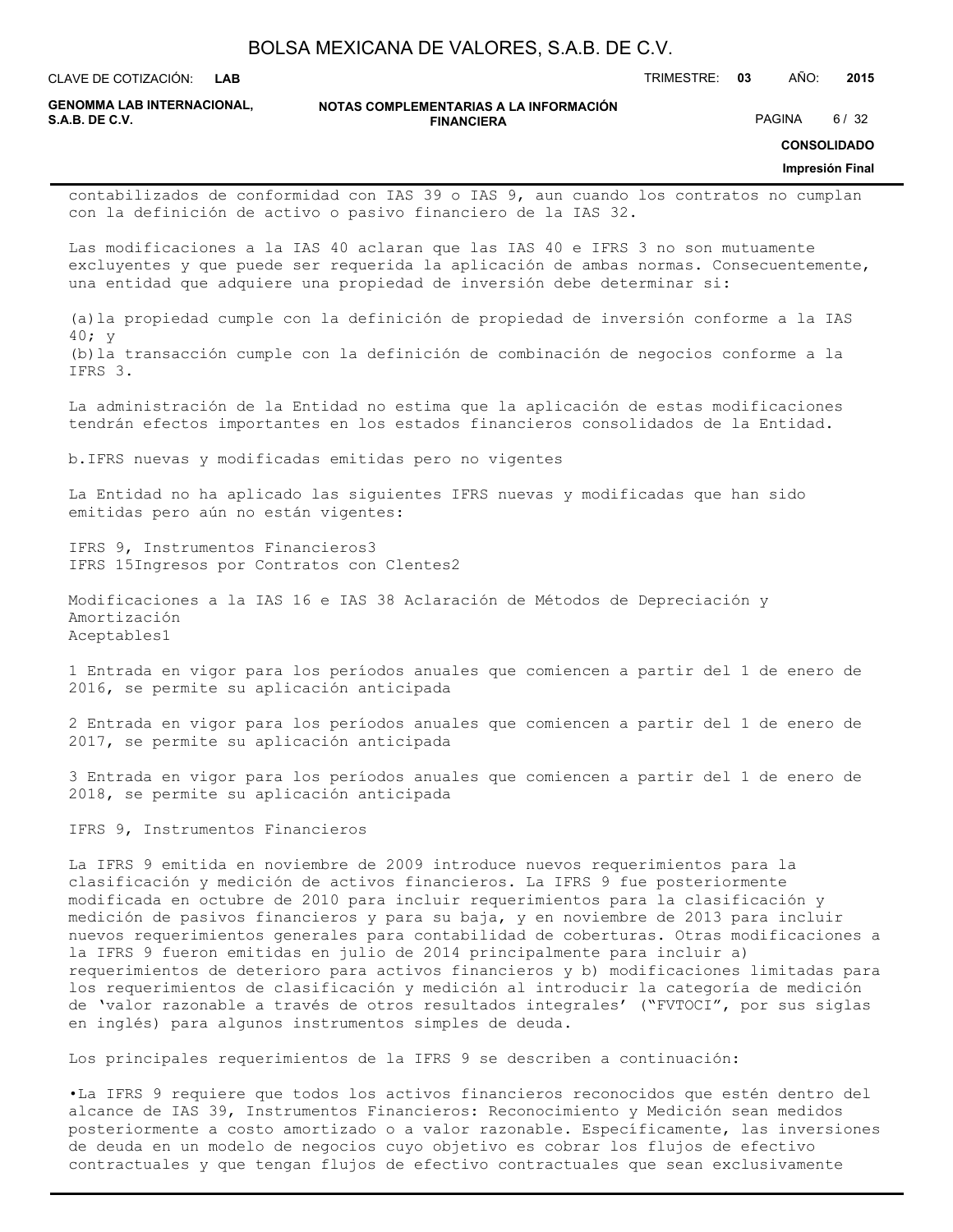**LAB**

CLAVE DE COTIZACIÓN: TRIMESTRE: **03** AÑO: **2015**

**GENOMMA LAB INTERNACIONAL,**

```
NOTAS COMPLEMENTARIAS A LA INFORMACIÓN
                         FINANCIERA
S.A.B. DE C.V. PAGINA 27 / 32
```
**CONSOLIDADO**

#### **Impresión Final**

pagos de capital e intereses sobre el capital en circulación generalmente se miden a costo amortizado al final de los periodos contables posteriores. Los instrumentos de deuda mantenidos en un modelo de negocios cuyo objetivo es alcanzado mediante la cobranza de los flujos de efectivo y la venta de activos financieros, y que tengan términos contractuales para los activos financieros que dan origen a fechas específicas para pagos únicamente de principal e intereses del monto principal, son medidos a FVTOCI. Todas las demás inversiones de deuda y de capital se miden a sus valores razonables al final de los periodos contables posteriores. Adicionalmente, bajo IFRS 9, las compañías pueden hacer la elección irrevocable de presentar los cambios posteriores en el valor razonable de una inversión de capital (que no es mantenida con fines de negociación) en otros resultados integrales, con ingresos por dividendos generalmente reconocidos en la utilidad neta del año.

•En cuanto a los pasivos financieros designados a valor razonable a través de resultados, la IFRS 9 requiere que el monto del cambio en el valor razonable del pasivo financiero atribuible a cambios en el riesgo de crédito de dicho pasivo sea presentado en otros resultados integrales, salvo que el reconocimiento de los efectos de los cambios en el riesgo de crédito del pasivo que sea reconocido en otros resultados integrales creara o incrementara una discrepancia contable en el estado de resultados. Los cambios en el valor razonable atribuibles al riesgo de crédito del pasivo financiero no se reclasifican posteriormente al estado de resultados. Anteriormente, conforme a IAS 39, el monto completo del cambio en el valor razonable del pasivo financiero designado como a valor razonable a través de resultados se presentaba en el estado de resultados.

•En relación con el deterioro de activos financieros, la IFRS 9 requiere sea utilizado el modelo de pérdidas crediticias esperadas, en lugar de las pérdidas crediticias incurridas como lo indica la IAS 39. El modelo de pérdidas crediticias incurridas requiere que la entidad reconozca en cada periodo de reporte las pérdidas crediticias esperadas y los cambios en el riesgo de crédito desde el reconocimiento inicial. En otras palabras, no es necesario esperar a que ocurra una afectación en la capacidad crediticia para reconocer la pérdida.

•Los requerimientos de contabilidad de cobertura tiene tres mecanismos de contabilidad de coberturas disponibles actualmente en la IAS 39. Conforme a la IFRS 9, se ha introducido una mayor flexibilidad para los tipos de instrumentos para calificar en contabilidad de coberturas, específicamente ampliando los tipos de instrumentos que califican y los tipos de los componentes de riesgo de partidas no financieras que son elegibles para contabilidad de cobertura. Adicionalmente, las pruebas de efectividad han sido revisadas y remplazadas con el concepto de 'relación económica'. En adelante no será requerida la evaluación retrospectiva de la efectividad, y se han introducido requerimientos de revelaciones mejoradas para la administración de riesgos de la entidad.

La Administración de la Entidad anticipa que la aplicación de la IFRS 9 pueda tener un impacto importante en los montos reportados con respecto a los activos y pasivos financieros de la Entidad. Sin embargo, no es práctico proporcionar un estimado razonable de dicho efecto hasta que se haya completado una revisión detallada.

IFRS 15 Ingresos de Contratos con Clientes

En mayo de 2014 se emitió la IFRS 15 que establece un solo modelo integral para ser utilizado por las entidades en la contabilización de ingresos provenientes de contratos con clientes. Cuando entre en vigor la IFRS 15 remplazará las guías de reconocimiento de ingresos actuales incluidas en la IAS 18 Ingresos, IAS 11 Contratos de Construcción, así como sus interpretaciones.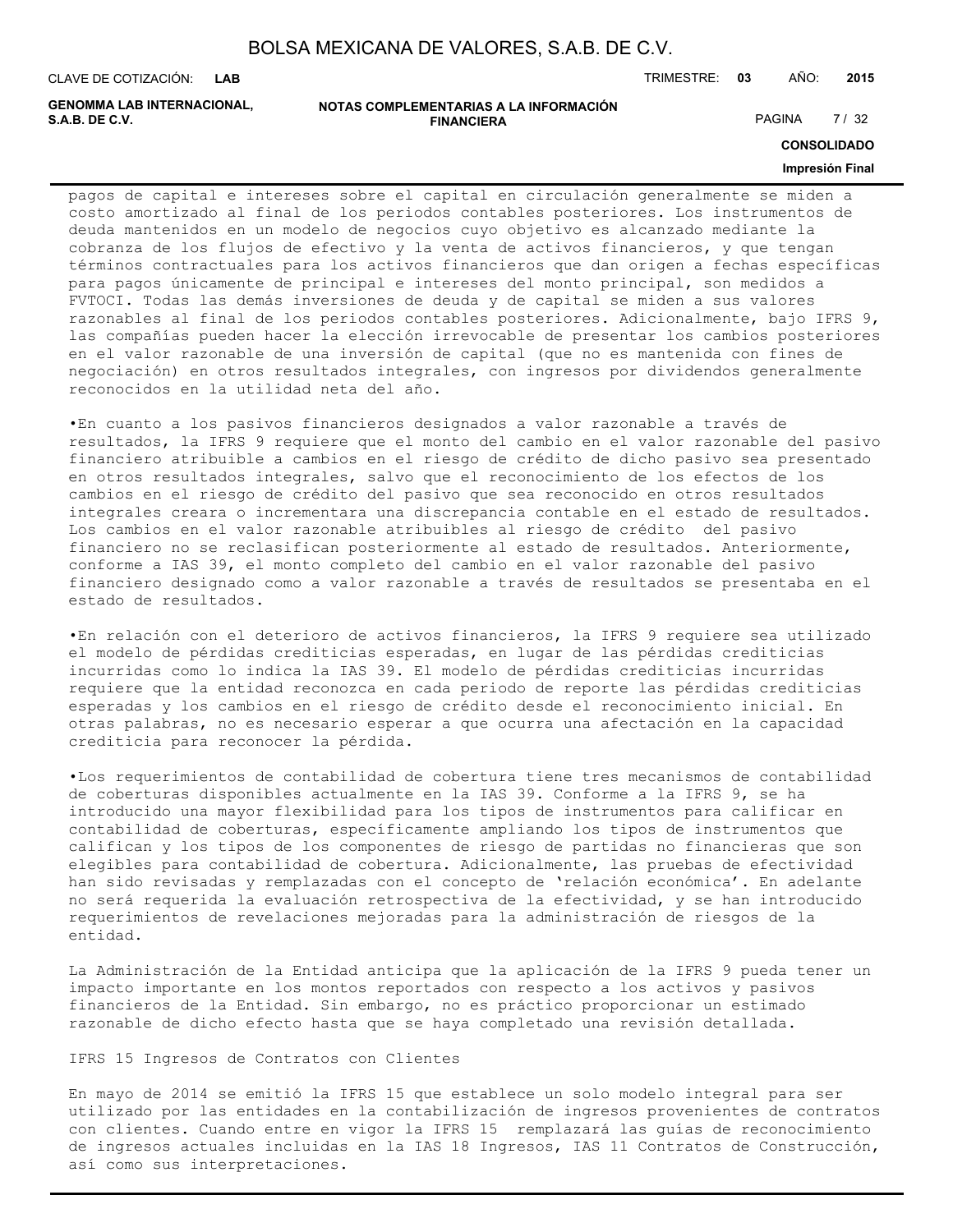**LAB**

CLAVE DE COTIZACIÓN: TRIMESTRE: **03** AÑO: **2015**

**GENOMMA LAB INTERNACIONAL,**

**NOTAS COMPLEMENTARIAS A LA INFORMACIÓN FINANCIERA S.A.B. DE C.V.** PAGINA 8 / 32

**CONSOLIDADO**

**Impresión Final**

El principio básico de la IFRS 15 es que una entidad debe reconocer los ingresos que representen la transferencia prometida de bienes o servicios a los clientes por los montos que reflejen las contraprestaciones que la entidad espera recibir a cambio de dichos bienes o servicios. Específicamente, la norma introduce un enfoque de cinco pasos para reconocer los ingresos:

Paso 1: Identificación del contrato o contratos con el cliente Paso 2: Identificar las obligaciones de desempeño en el contrato; Paso 3: Determinar el precio de la transacción; Paso 4: Asignar el precio de la transacción a cada obligación de desempeño en el contrato; Paso 5: Reconocer el ingreso cuando la entidad satisfaga la obligación de desempeño.

Conforme a IFRS 15, una entidad reconoce el ingreso cuando se satisface la obligación es decir, cuando el 'control' de los bienes o los servicios subyacentes de la obligación de desempeño ha sido transferido al cliente. Asimismo se han incluido guías en la IFRS 15 para hacer frente a situaciones específicas. Además, se incrementa la cantidad de revelaciones requeridas.

La administración de la Entidad estima que la aplicación de la IFRS 15 en el futuro podría tener algún efecto importante en los montos reportados y revelaciones hechas en los estados financieros consolidados de la Entidad. Sin embargo, no es práctico proporcionar un estimado razonable de dicho efecto hasta que la Entidad haya realizado una revisión detallada.

Modificaciones a la IFRS 11 Contabilización de Adquisición de Participaciones en Operaciones Conjuntas

Las modificaciones a la IFRS 11 proporcionan una guía en como contabilizar la adquisición de una operación conjunta que constituye un negocio como se define en la IFRS 3 Combinación de Negocios. Específicamente, las modificaciones establecen que se deben aplicar los requerimientos para la contabilización de combinación de negocios de la IFRS 3 y otras normas (por ejemplo, IAS 36 Deterioro de Activos en relación con las pruebas de deterioro de las unidades generadoras de efectivo a las cuales se le asignó crédito mercantil en una operación conjunta). Los mismos requerimientos deben aplicar en la constitución de una operación conjunta si y solo sí, un negocio existente es contribuido a la operación conjunta por una de las partes participantes de la operación conjunta.

Se requiere incluir también información relevante requerida por la IFRS 3 y otras normas relativas a la combinación de negocios.

Las modificaciones a la IFRS 11 aplican prospectivamente para periodos anuales que inician el 1 de enero de 2016 o posteriormente.

La administración de la Entidad estima que la aplicación de estas modificaciones a la IFRS 11 tendrán efectos importantes en los estados financieros consolidados de la Entidad.

Modificaciones a la IAS 16, IAS 38 Métodos Aceptables de Depreciación y Amortización

Las modificaciones a la IAS 16 prohíben a las entidades usar un método basado en ingresos para la depreciación de inmuebles, propiedades y equipo. Las modificaciones a la IAS 38 introducen una presunción refutable que los ingresos no son una base apropiada para amortizar un activo intangible. La presunción solamente puede ser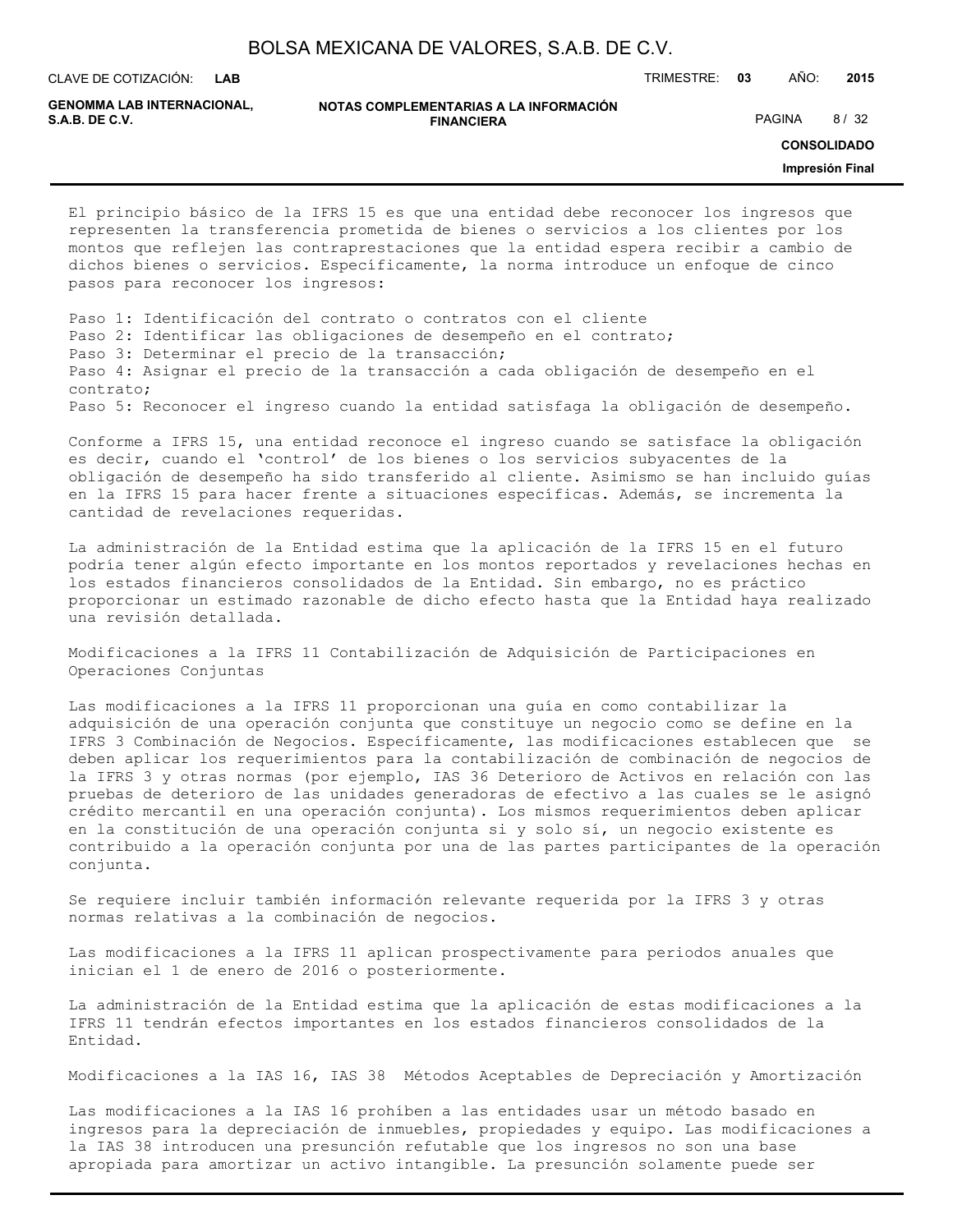**LAB**

CLAVE DE COTIZACIÓN: TRIMESTRE: **03** AÑO: **2015**

**GENOMMA LAB INTERNACIONAL,**

**NOTAS COMPLEMENTARIAS A LA INFORMACIÓN FINANCIERA S.A.B. DE C.V.** PAGINA 9/32

**CONSOLIDADO**

**Impresión Final**

refutada en las siguientes dos circunstancias limitadas:

a)cuando el activo intangible se expresa como una medida del ingreso; o

b)cuando puedes ser demostrado que los ingresos y el consumo de los beneficios económicos del intangible están altamente correlacionados.

Las modificaciones aplican prospectivamente para periodos anuales que inician el 1 de enero de 2016 o posteriormente. Actualmente la Entidad utiliza el método de línea recta para la depreciación y amortización de su propiedad, planta y equipo y activos intangibles, respectivamente. La administración de la Entidad considera que el método de línea recta es el método más apropiado para reflejar el consumo de los beneficios económicos inherentes en los activos respectivos, por lo tanto, la administración de la Entidad no estima que la aplicación de estas modificaciones a la IAS 16 e IAS 38 tengan efectos importantes en los estados financieros consolidados de la Entidad.

3.Principales políticas contables

a.Declaración de cumplimiento

Los estados financieros consolidados de la Entidad han sido preparados de acuerdo con las IFRSs emitidas por el Consejo de Normas Internacionales de Contabilidad (IASB).

b.Bases de medición

Los estados financieros consolidados de la Entidad han sido preparados sobre la base de costo histórico excepto por ciertos instrumentos financieros, que se valúan a sus valores razonables al cierre de cada periodo, como se explica en las políticas contables incluidas más adelante.

i.Costo histórico

El costo histórico generalmente se basa en el valor razonable de la contraprestación entregada a cambio de activos.

ii.Valor razonable

El valor razonable se define como el precio que se recibiría por vender un activo o que se pagaría por transferir un pasivo en una transacción ordenada entre participantes en el mercado a la fecha de valuación. Independientemente de si ese precio es observable o estimado utilizando directamente otra técnica de valuación. Al estimar el valor razonable de un activo o un pasivo, la Entidad tiene en cuenta las características del activo o pasivo, si los participantes del mercado tomarían esas características al momento de fijar el precio del activo o pasivo en la fecha de medición. El valor razonable para propósitos de medición y / o revelación de estos estados financieros consolidados se determina de forma tal, a excepción de las transacciones con pagos basados en acciones que están dentro del alcance de la IFRS 2, las operaciones de arrendamiento que están dentro del alcance de la IAS 17, y las modificaciones que tienen algunas similitudes con valor razonable, pero no es un valor razonable, tales como el valor neto de realización de la IAS 2 o el valor en uso de la IAS 36.

Además, para efectos de información financiera, las mediciones de valor razonable se clasifican en el Nivel 1, 2 ó 3 con base en al grado en que se incluyen datos de entrada observables en las mediciones y su importancia en la determinación del valor razonable en su totalidad, las cuales se describen de la siguiente manera: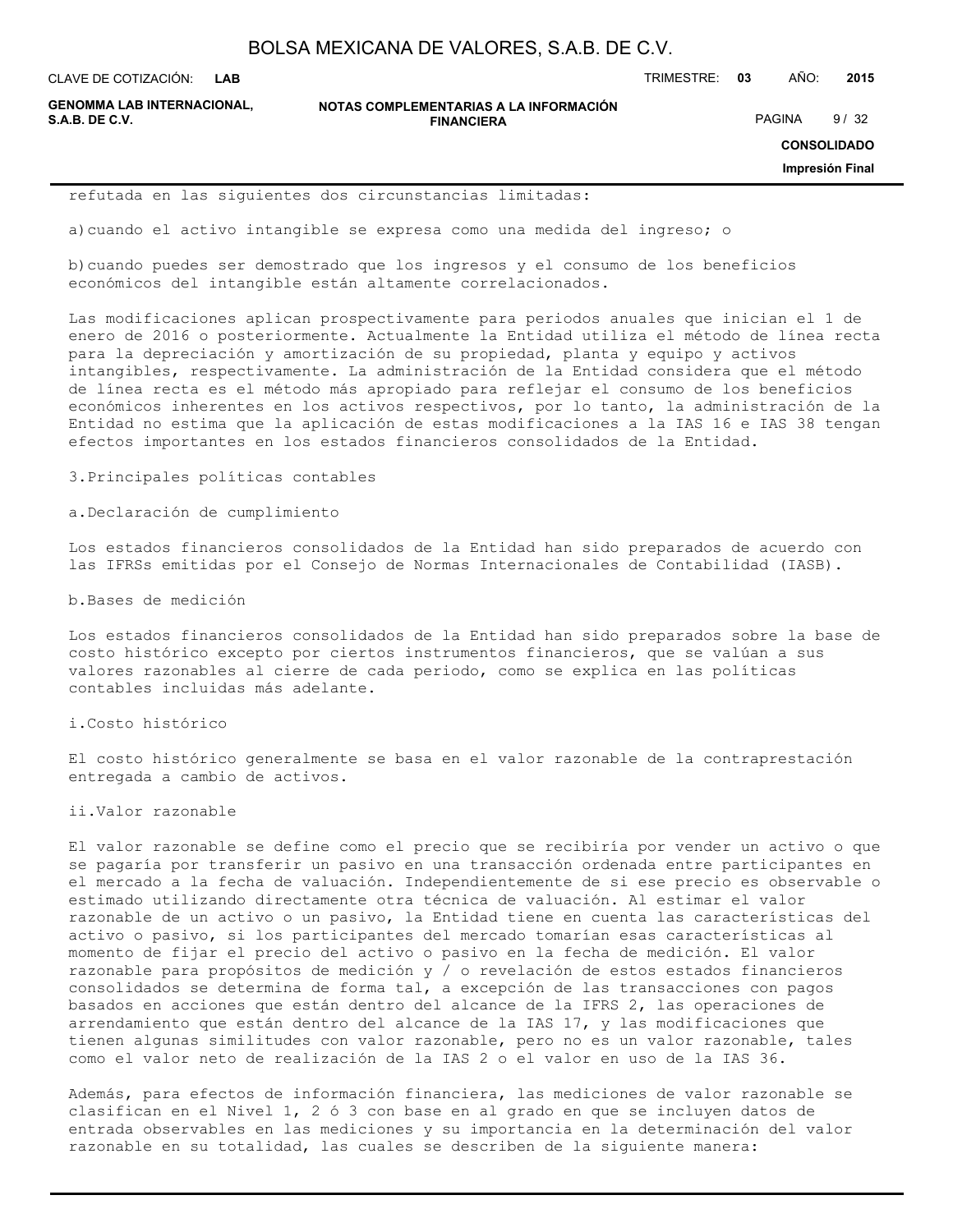**LAB**

CLAVE DE COTIZACIÓN: TRIMESTRE: **03** AÑO: **2015**

**GENOMMA LAB INTERNACIONAL,**

**NOTAS COMPLEMENTARIAS A LA INFORMACIÓN FINANCIERA**

PAGINA 10 / 32

**CONSOLIDADO**

#### **Impresión Final**

•Nivel 1 - Se consideran precios de cotización en un mercado activo para activos o pasivos idénticos;

•Nivel 2 - Datos de entrada observables distintos de los precios de cotización del Nivel 1, sea directa o indirectamente,

•Nivel 3 - Considera datos de entrada no observables.

c.Bases de consolidación de estados financieros

Participación

Los estados financieros consolidados incluyen los de Genomma Lab y los de sus subsidiarias en las que tiene control. El control se obtiene cuando la Entidad cumple con los siguientes supuestos: a) tiene poder sobre la Entidad, b) está expuesto, o tiene los derechos a los retornos variables derivados de su participación en dicha entidad y c) tiene la capacidad de afectar tales rendimientos a través de su poder sobre la Entidad en que invierte. La participación accionaria en su capital social se muestra a continuación:

Entidad20152014Actividad México – Genomma Laboratories México, S. A. de C. V.100%100%Investigación y desarrollo de productos OTC y PC Gibart, S. A. de C. V. 100% 100% Distribución de productos farmacéuticos, artículos para la salud y belleza Television Products Retail, S. A. de C. V.100%100%Prestación de servicios profesionales Medicinas y Medicamentos Nacionales, S. A. de C. V.100%100%Venta de medicamentos genéricos Iniciativas de Éxito, S. A. de C. V.100%100%Venta de productos OTC y PC Aero Lab, S. A. de C. V.100%100%Servicios de transportación aérea Servicios Logísticos Genomma, S. A. de C. V. 100%100%Servicios logísticos Internacional – Genomma Lab USA, Inc.100100%Venta de productos OTC y PC Lab Brands International, LLC70%70%Investigación y desarrollo de productos OTC y PC Genomma Lab Centroamérica, S. A.100%100%Prestación de servicios profesionales Genomma Lab Perú, S. A.100%100%Venta de productos OTC y PC Genomma Lab Chile, S. A.100%100%Venta de productos OTC y PC Genomma Lab Ecuador, S. A.100%100%Venta de productos OTC y PC Genomma Laboratories Argentina, S. A.85%85%Venta de productos OTC y PC Genomma Lab Colombia, LTDA100%100%Venta de productos OTC y PC Genomma Laboratories do Brasil, LTDA y Subsidiarias (1)85%85%Venta de productos OTC y PC Genomma Lab Dominicana, S.R.L.100%100%Venta de productos OTC y PC Genomma Laboratorios Médicos, S. L.100%100%Venta de productos OTC y PC The Dutch-LATEM Royalty Company, B. V.100%100%Investigación y desarrollo de productos OTC y PC (1)Incluye Genomma Laboratories Paraguay, S.R.L., Genomma Laboratories Uruguay, S.R.L.

y Genomma Lab Industria Farmaeutica, LTDA

Los saldos y operaciones entre las entidades consolidadas han sido eliminados.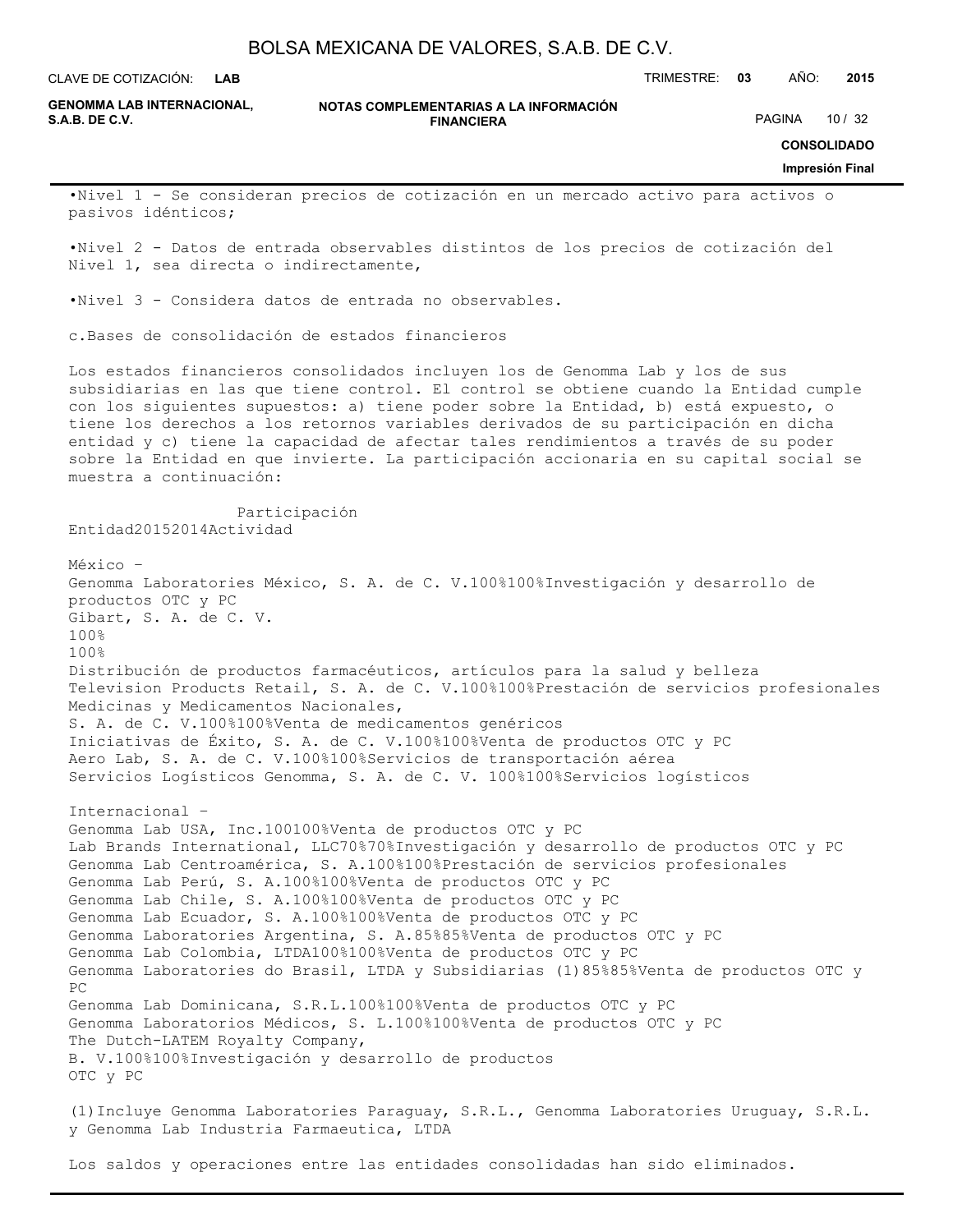**LAB**

CLAVE DE COTIZACIÓN: TRIMESTRE: **03** AÑO: **2015**

**GENOMMA LAB INTERNACIONAL,**

**NOTAS COMPLEMENTARIAS A LA INFORMACIÓN FINANCIERA S.A.B. DE C.V.** PAGINA 11 / 32

**CONSOLIDADO**

**Impresión Final**

Las participaciones no controladoras en las subsidiarias se identifican de manera separada respecto a las inversiones que la Entidad tiene en ellas. Las participaciones no controladoras pueden ser inicialmente valuadas ya sea a su valor razonable o a la participación proporcional de las participaciones no controladoras sobre el valor razonable de los activos netos identificables de la entidad adquirida. La elección de la base de valuación se hace de manera individual por cada operación. Posteriormente a la adquisición, el valor en libros de las participaciones controladoras representa el importe de dichas participaciones al reconocimiento inicial más la porción de las participaciones no controladoras posteriores del estado de variaciones en el capital contable. El resultado integral se atribuye a las participaciones no controladoras aún si da lugar a un déficit en éstas.

i.Subsidiarias - Las subsidiarias son todas las entidades sobre las que la Entidad tiene control al cumplir con las tres siguientes características: a) tiene poder sobre la Entidad, b) está expuesto, o tiene los derechos a los retornos variables derivados de su participación en dicha entidad y c) tiene la capacidad de afectar tales rendimientos a través de su poder sobre la Entidad en que invierte. La existencia y efectos de los derechos potenciales de voto que son actualmente ejercibles o convertibles se consideran al evaluar si la Entidad controla a otra entidad. Las subsidiarias se consolidan desde la fecha en que su control se transfiere a la Entidad, y se dejan de consolidar desde la fecha en la que se pierde el control.

Las políticas contables de las subsidiarias han sido modificadas cuando ha sido necesario, para asegurar que exista una consistencia con las políticas adoptadas por la Entidad.

ii.Asociadas - La Entidad ejerce influencia significativa sobre Televisa Consumer Products, LLP y Grupo Marzam pero no cumple con las condiciones necesarias para ejercer control. La entidad mantiene una participación accionaria del 49% de los derechos a voto. La inversión en asociada se reconoce inicialmente al costo histórico y posteriormente a través del método de participación.

d.Conversión de estados financieros de operaciones extranjeras - Para consolidar los estados financieros de subsidiarias extranjeras, éstos se modifican en la moneda de registro para presentarse en pesos mexicanos, considerando las siguientes metodologías:

-Las operaciones extranjeras cuya moneda de registro y funcional es la misma, convierten sus estados financieros utilizando los siguientes tipos de cambio:1) de cierre para los activos y pasivos, 2) histórico para el capital contable y 3) el de la fecha de devengamiento para los ingresos, costos y gastos. Los efectos de conversión se registran en el capital contable.

-Las operaciones extranjeras cuya moneda funcional no es la misma convierten sus estados financieros de la moneda de registro a la moneda funcional, utilizando los siguientes tipos de cambio: 1) de cierre para los activos y pasivos monetarios, 2) histórico para activos no monetarios, pasivos no monetarios y capital contable y 3) el de la fecha de devengamiento para los ingresos, costos y gastos, excepto los que provienen de partidas no monetarias que se convierten al tipo de cambio histórico de la partida no monetaria; los efectos de conversión, se registran en el resultado integral de financiamiento. Posteriormente, para convertir los estados financieros de la moneda funcional al peso mexicano, se utilizan los siguientes tipos de cambio:1) de cierre para los activos y pasivos y 2) histórico para el capital contable, y 3) el de la fecha de devengamiento para todos los ingresos, costos y gastos. Los efectos de conversión se registran en el capital contable. En el caso de operaciones extranjeras que operan en un entorno económico inflacionario, primero reexpresan sus estados financieros en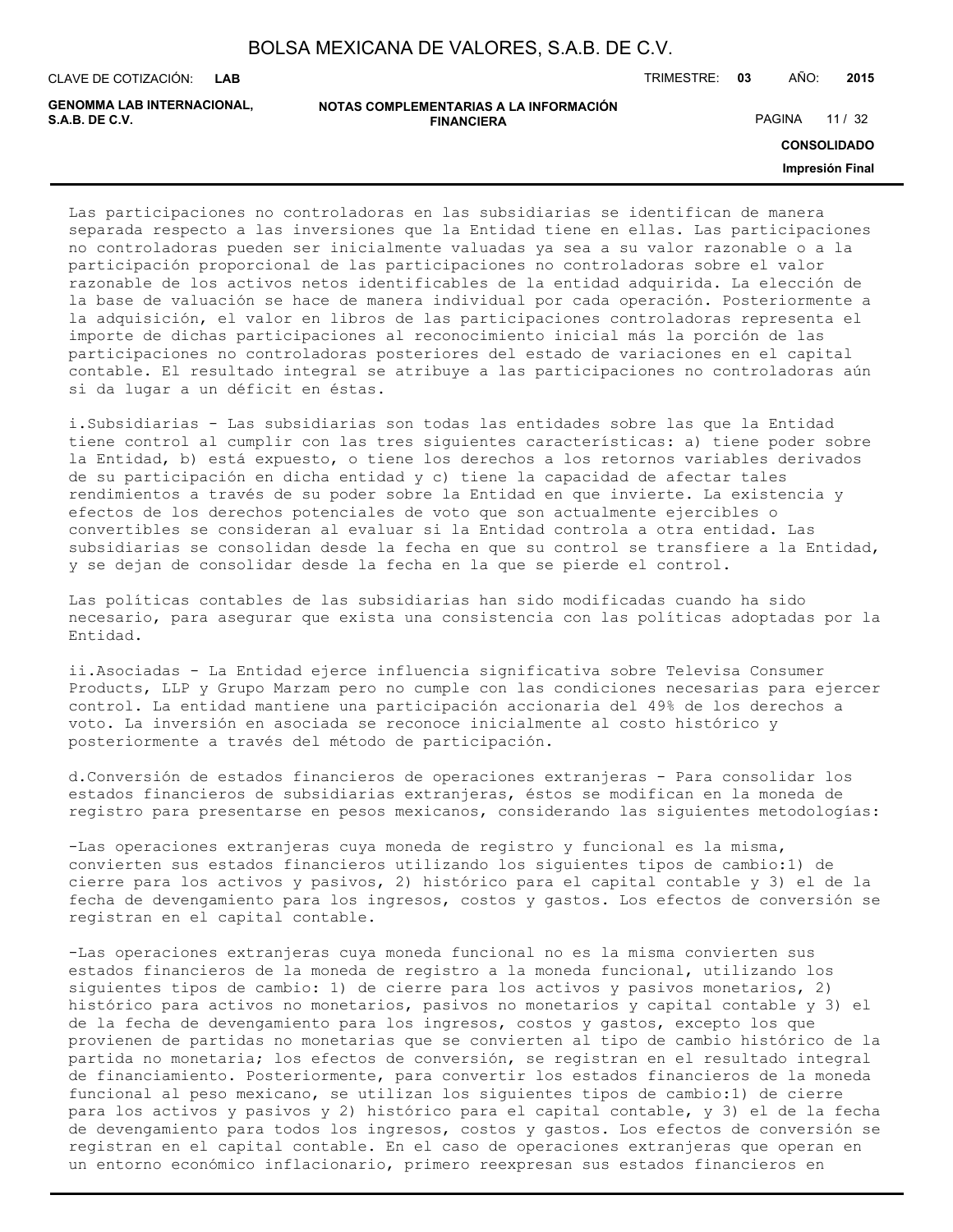**LAB**

CLAVE DE COTIZACIÓN: TRIMESTRE: **03** AÑO: **2015**

**GENOMMA LAB INTERNACIONAL,**

**NOTAS COMPLEMENTARIAS A LA INFORMACIÓN FINANCIERA**

PAGINA 12 / 32

**CONSOLIDADO**

#### **Impresión Final**

moneda de poder adquisitivo al cierre del ejercicio, utilizando el índice de precios del país de origen de la moneda funcional, y posteriormente los convierten utilizando el tipo de cambio de cierre para todas las partidas; los efectos de conversión, se registran en el capital contable.¬

Las monedas de registro de las operaciones extranjeras y los tipos de cambio utilizados en los diferentes procesos de conversión, son como sigue: EntidadMoneda de registroTipo de cambio para convertir de moneda de registro a moneda funcionalTipo de cambio para convertir de moneda funcional a peso mexicano

Genomma Lab USA, Inc.Dólar estadounidense1.000017.0771 Lab Brands International, LLCDólar estadounidense1.000017.0771 Genomma Lab Centroamérica, S. A.Dólar estadounidense1.000017.0771 Genomma Lab Dominicana, S. R. L.Peso dominicano0.022117.0771 Genomma Lab Perú, S. A.Sol0.310817.0771 Genomma Lab Chile, S. A.Peso chileno0.001417.0771 Genomma Lab Ecuador, S. A.Dólar estadounidense1.000017.0771 Genomma Laboratories Argentina, S. A.Peso Argentino0.106217.0771 Genomma Lab Colombia, LTDAPeso Colombiano0.000317.0771 Genomma Laboratories do Brasil, LTDAReal0.243917.0771 Genomma Laboratorios Médicos, S. L.Euro1.124417.0771 The Dutch -LATEM Royalty Company, B. V.Dólar estadounidense1.000017.0771

La moneda funcional de la Entidad es el peso mexicano y la moneda funcional de las subsidiarias de la Entidad es el dólar estadounidense. Debido a que la Entidad mantiene inversiones en subsidiarias en el extranjero, cuya moneda funcional no es el peso mexicano, se encuentra expuesta a un riesgo de conversión de moneda extranjera. Asimismo, se mantienen activos y pasivos monetarios denominados en diversas monedas, principalmente el dólar estadounidense, y existe una exposición al riesgo cambiario, atribuible a operaciones comerciales y proveeduría de insumos, durante el curso normal del negocio, así como por la posición en moneda extranjera.

e.Activos financieros

Los activos financieros se reconocen cuando la Entidad se convierte en una parte de las disposiciones contractuales de los instrumentos.

Los activos financieros se valúan inicialmente a su valor razonable. Los costos de la transacción que son directamente atribuibles a la adquisición o emisión de activos financieros (distintos de los activos financieros a valor razonable con cambios en resultados) se suman o reducen del valor razonable de los activos financieros, en su caso, en el reconocimiento inicial. Los costos de transacción directamente atribuibles a la adquisición de activos financieros a su valor razonable con cambios en resultados se reconocen inmediatamente en resultados.

Los activos financieros se clasifican en las siguientes categorías: activos financieros 'a valor razonable con cambios a través de resultados' costo amortizado, inversiones 'conservadas al vencimiento', activos financieros 'disponibles para su venta' y 'préstamos y cuentas por cobrar'. La clasificación depende de la naturaleza y propósito de los activos financieros y se determina al momento del reconocimiento inicial. A la fecha de informe de los estados financieros consolidados, la Entidad sólo contaba con instrumentos financieros clasificados como préstamos y cuentas por cobrar.

Método de la tasa de interés efectiva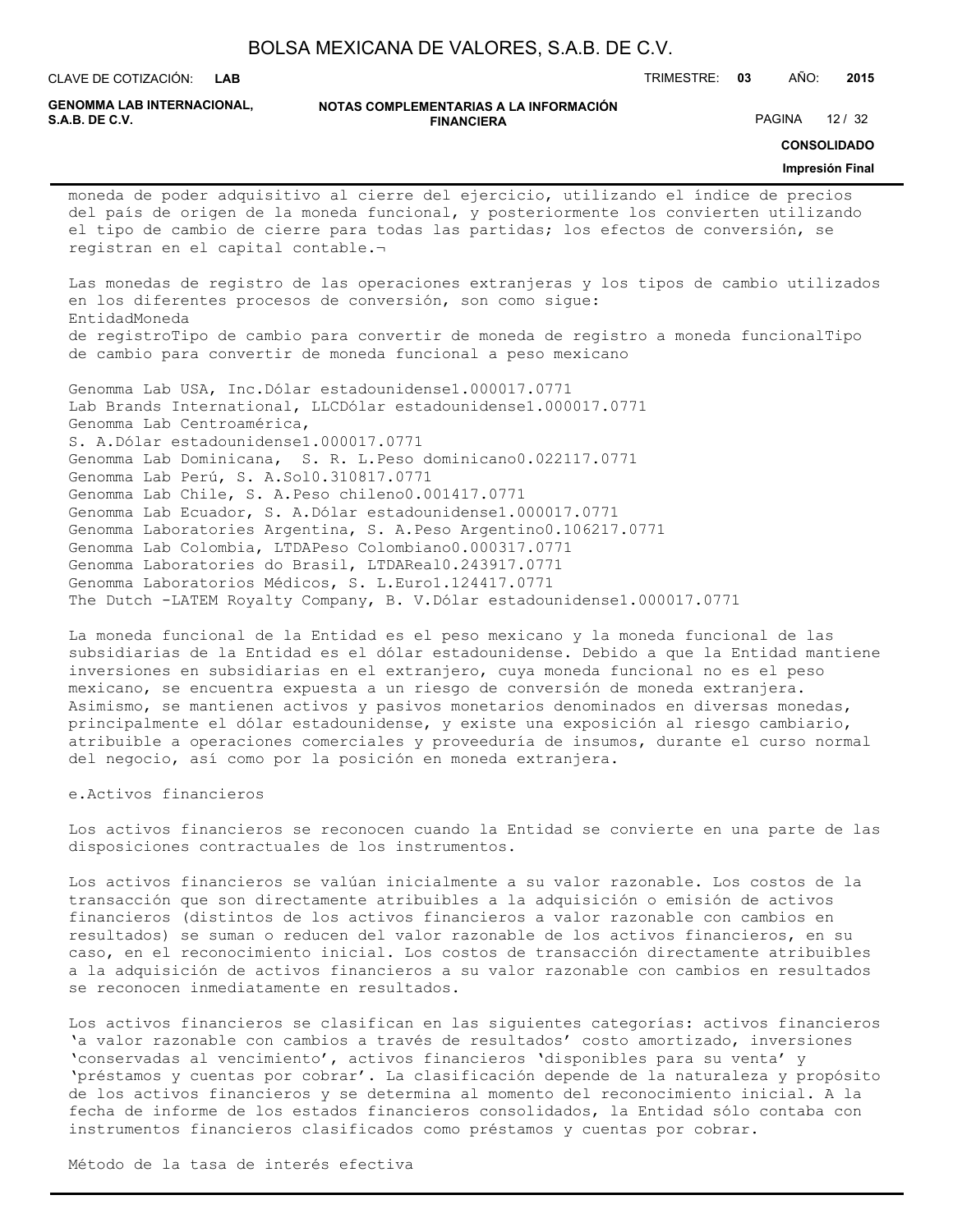| BOLSA MEXICANA DE VALORES, S.A.B. DE C.V. |  |  |
|-------------------------------------------|--|--|
|-------------------------------------------|--|--|

**LAB**

CLAVE DE COTIZACIÓN: TRIMESTRE: **03** AÑO: **2015**

| GENOMMA LAB INTERNACIONAL, | NOTAS COMPLEMENTARIAS A LA INFORMACIÓN |               |       |
|----------------------------|----------------------------------------|---------------|-------|
| S.A.B. DE C.V.             | <b>FINANCIERA</b>                      | <b>PAGINA</b> | 13/32 |

**CONSOLIDADO**

**Impresión Final**

El método de tasa de interés efectiva es un método para calcular el costo amortizado de un instrumento financiero y de asignación del ingreso o costo financiero durante el periodo relevante. La tasa de interés efectiva es la tasa que descuenta los ingresos futuros de efectivo estimados (incluyendo todos los honorarios y puntos base pagados o recibidos que forman parte integral de la tasa de interés efectiva, costos de la transacción y otras primas o descuentos) durante la vida esperada del instrumento de activo o pasivo deuda o, cuando es apropiado, un periodo menor, al valor en libros neto al momento del reconocimiento inicial.

Los ingresos se reconocen con base en el interés efectivo para instrumentos de deuda distintos a aquellos activos financieros clasificados como a valor razonable con cambios a través de resultados.

#### Préstamos y cuentas por cobrar

Las cuentas por cobrar a clientes, préstamos y otras cuentas por cobrar con pagos fijos o determinables, que no se negocian en un mercado activo, se clasifican como préstamos y cuentas por cobrar. Los préstamos y cuentas por cobrar se valúan al costo amortizado usando el método de interés efectivo, menos cualquier deterioro. Los ingresos por intereses se reconocen aplicando la tasa de interés efectiva, excepto por las cuentas por cobrar a corto plazo en caso de que el reconocimiento de intereses sea poco importante.

### Deterioro de activos financieros

Los activos financieros distintos a los activos financieros a valor razonable con cambios a través de resultados, se sujetan a pruebas para efectos de deterioro al final de cada periodo sobre el cual se informa. Se considera que los activos financieros están deteriorados, cuando existe evidencia objetiva que, como consecuencia de uno o más eventos que hayan ocurrido después del reconocimiento inicial del activo financiero, los flujos de efectivo futuros estimados del activo financiero han sido afectados.

La evidencia objetiva de deterioro podría incluir:

•Dificultades financieras significativas del emisor o contraparte;

•Incumplimiento en el pago de los intereses o el principal;

•Es probable que el prestatario entre en quiebra o en una reorganización financiera; o •La desaparición de un mercado activo para el activo financiero debido a dificultades financieras.

Para ciertas categorías de activos financieros, como cuentas por cobrar a clientes, los activos que se han sujetado a pruebas para efectos de deterioro y que no han sufrido deterioro en forma individual, se incluyen en la evaluación de deterioro sobre una base colectiva. Entre la evidencia objetiva de que una cartera de cuentas por cobrar podría estar deteriorada, se podría incluir la experiencia pasada de la Entidad con respecto a la cobranza, un incremento en el número de pagos atrasados en la cartera que superen el periodo de crédito promedio de 90 días, así como cambios observables en las condiciones económicas nacionales y locales que se correlacionen con el incumplimiento en los pagos.

Para los activos financieros que se registran al costo amortizado, el importe de la pérdida por deterioro que se reconoce es la diferencia entre el valor en libros del activo y el valor presente de los flujos de efectivo futuros, descontados a la tasa de interés efectiva original del activo financiero.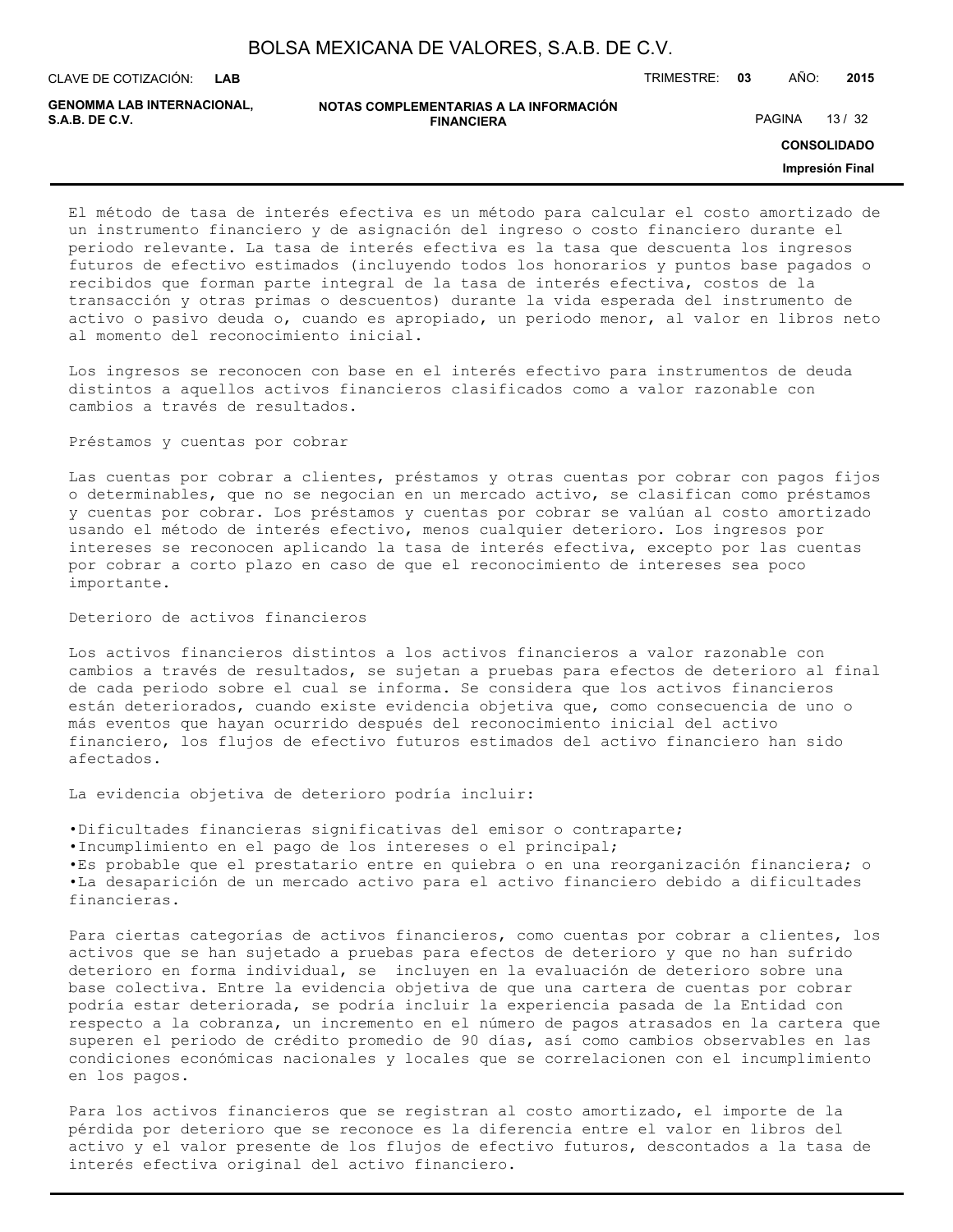| BOLSA MEXICANA DE VALORES, S.A.B. DE C.V. |  |
|-------------------------------------------|--|
|-------------------------------------------|--|

**LAB**

CLAVE DE COTIZACIÓN: TRIMESTRE: **03** AÑO: **2015**

**GENOMMA LAB INTERNACIONAL,**

| NOTAS COMPLEMENTARIAS A LA INFORMACIÓN |
|----------------------------------------|
| <b>FINANCIERA</b>                      |

PAGINA 14 / 32

**CONSOLIDADO**

**Impresión Final**

Para los activos financieros que se contabilicen al costo, el importe de la pérdida por deterioro se calcula como la diferencia entre el valor en libros del activo y el valor presente de los flujos futuros de efectivo estimados, descontados a la tasa actual del mercado de cambio de un activo financiero similar. Tal pérdida por deterioro no se revertirá en los periodos posteriores.

El valor en libros del activo financiero se reduce por la pérdida por deterioro directamente para todos los activos financieros, excepto para las cuentas por cobrar a clientes, donde el valor en libros se reduce a través de una cuenta de estimación para cuentas de cobro dudoso. Cuando se considera que una cuenta por cobrar es incobrable, se elimina contra la estimación. La recuperación posterior de los montos previamente eliminados se convierte en créditos contra la estimación. Los cambios en el valor en libros de la cuenta de la estimación se reconocen en los resultados.

Para activos financieros valuados a su costo amortizado, si, en un periodo subsecuente, el importe de la pérdida por deterioro disminuye y esa disminución se puede relacionar objetivamente con un evento que ocurre después del reconocimiento del deterioro, la pérdida por deterioro previamente reconocida se reversa a través de resultados hasta el punto en que el valor en libros de la inversión a la fecha en que se reversó el deterioro no exceda el costo amortizado que habría sido si no se hubiera reconocido el deterioro.

Baja de activos financieros

La Entidad deja de reconocer un activo financiero únicamente cuando expiran los derechos contractuales sobre los flujos de efectivo del activo financiero, y transfiere de manera sustancial los riesgos y beneficios inherentes a la propiedad del activo financiero.

En la baja de un activo financiero en su totalidad, la diferencia entre el valor en libros del activo y la suma de la contraprestación recibida y por recibir y la ganancia o pérdida acumulada que haya sido reconocida en otros resultados integrales y resultados acumulados se reconocen en resultados.

f.Efectivo, equivalentes de efectivo y efectivo restringido

Consisten principalmente en depósitos bancarios en cuentas de cheques e inversiones en valores a corto plazo de gran liquidez, fácilmente convertibles en efectivo, con vencimiento hasta de tres meses a partir de la fecha de su adquisición y sujetos a riesgos poco importantes de cambios en valor. El efectivo se presenta a valor nominal y los equivalentes se valúan a su valor razonable. Los equivalentes de efectivo están representados principalmente por inversiones en mesas de dinero. La Entidad tiene fondos restringidos designados para la recompra de acciones propias de la Entidad, los cuales se encuentran invertidos en mesas de dinero a corto plazo en papel gubernamental.

g.Inventarios

Los inventarios se valúan al menor entre el costo de adquisición, utilizando el método de costos promedio, o valor neto de realización. El valor neto de realización representa el precio de venta estimado menos todos los gastos necesarios para efectuar su venta.

h.Pagos anticipados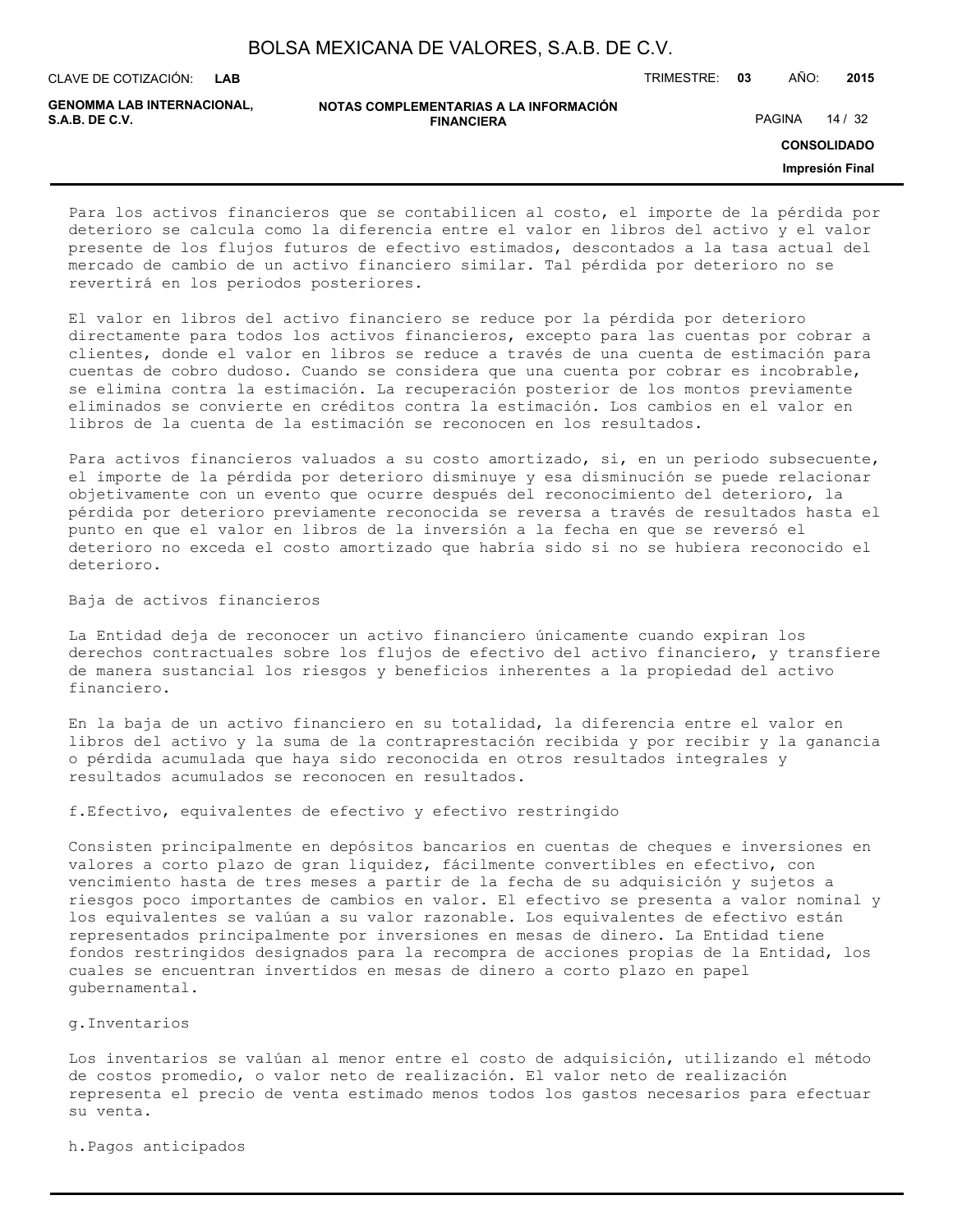**LAB**

CLAVE DE COTIZACIÓN: TRIMESTRE: **03** AÑO: **2015**

**GENOMMA LAB INTERNACIONAL,**

**NOTAS COMPLEMENTARIAS A LA INFORMACIÓN FINANCIERA S.A.B. DE C.V.** PAGINA 15 / 32

**CONSOLIDADO**

#### **Impresión Final**

Los pagos anticipados están representados principalmente por gastos de publicidad, los cuales se amortizan a resultados conforme se devenga el servicio.

i.Activos disponibles para la venta

Los activos de larga duración y los grupos de activos en disposición se clasifican como mantenidos para su venta si su valor en libros será recuperado a través de su venta y no mediante su uso continuo. Se considera que esta condición ha sido cumplida únicamente cuando la venta es altamente probable y el activo (o grupo de activos en disposición) está disponible para su venta inmediata en su condición actual sujeta únicamente a términos comunes de venta de dichos activos. La administración debe estar comprometida con la venta, misma que debe calificar para su reconocimiento como venta finalizada dentro un año a partir de la fecha de clasificación.

Cuando la Entidad se encuentra comprometida con un plan de venta que involucre la pérdida de control en una subsidiaria, todos los activos y pasivos de esa subsidiaria son clasificados como disponibles para su venta cuando se cumplen los criterios descritos anteriormente, independientemente de si la Entidad conservará una participación no controladora en su anterior subsidiaria después de la venta.

j.Inmuebles, propiedades y equipo

Los inmuebles, propiedades y equipo se registran inicialmente al costo de adquisición.

Los terrenos y edificios mantenidos para su uso para fines administrativos, se presentan en el estado de posición financiera a costo, menos cualquier depreciación acumulada o pérdidas por deterioro acumuladas.

Las propiedades que están en proceso de construcción para fines de producción o para propósitos aún no determinados, se registran al costo menos cualquier pérdida por deterioro reconocida. El costo incluye honorarios profesionales. La depreciación de estos activos, al igual que en otras propiedades, se inicia cuando los activos están listos para su uso planeado.

Los terrenos no se deprecian.

El mobiliario y equipo se presentan al costo menos la depreciación acumulada y cualquier pérdida acumulada por deterioro.

La depreciación se reconoce para llevar a resultados el costo, menos su valor residual, sobre sus vidas útiles utilizando el método de línea recta. La vida útil estimada, el valor residual y el método de depreciación se revisan al final de cada año, y el efecto de cualquier cambio en la estimación registrada se reconoce sobre una base prospectiva.

Los años de vida útil determinados son como sigue:

Edificio 40 Mejoras a locales 10 Equipo de laboratorio, moldes y maquinaria3 Equipo de transporte terrestre 4 Equipo de transporte aéreo6 Equipo de cómputo3 Equipo de producción y grabación3 Equipo de oficina y venta 10 Equipo de telecomunicaciones10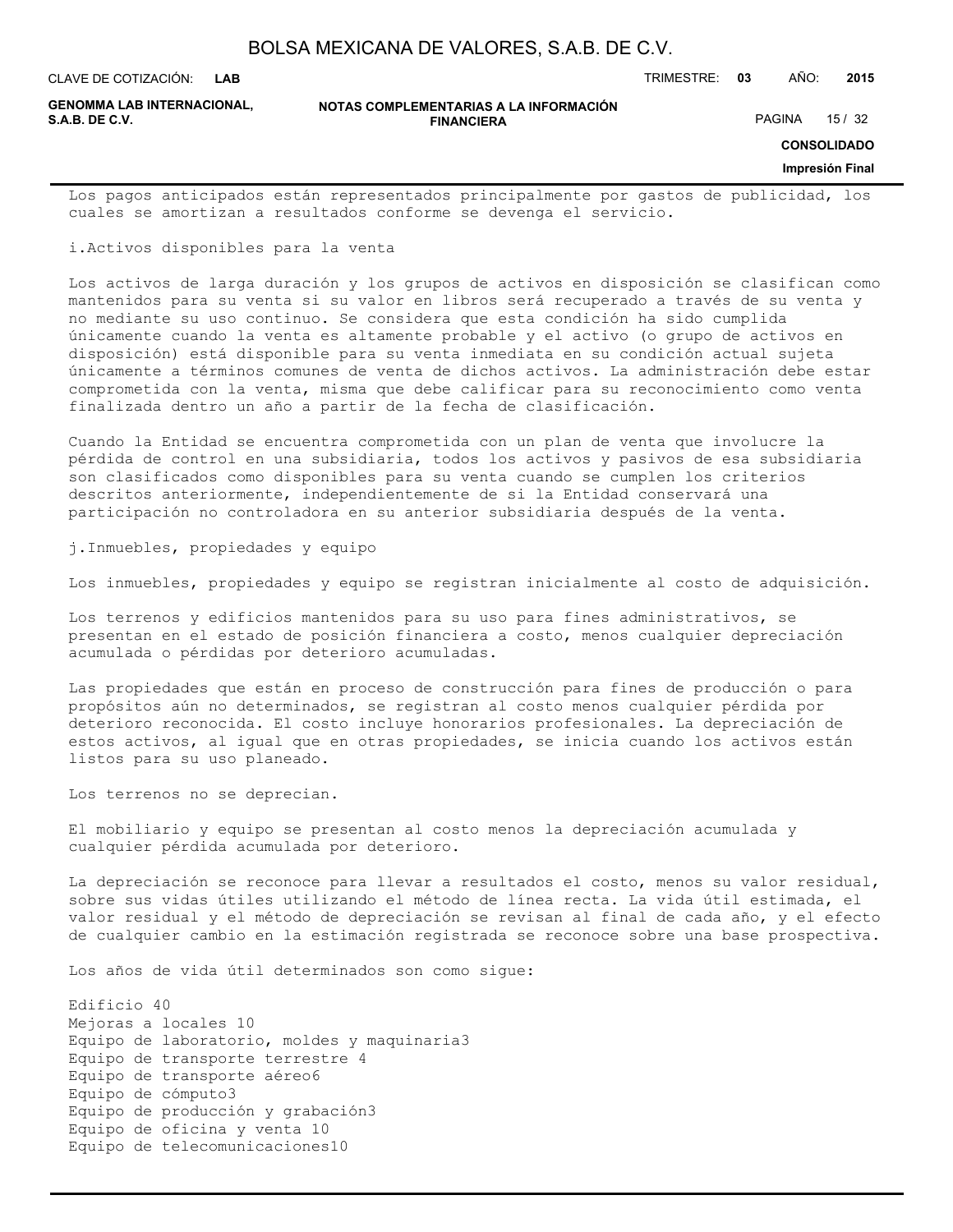**LAB**

CLAVE DE COTIZACIÓN: TRIMESTRE: **03** AÑO: **2015**

**GENOMMA LAB INTERNACIONAL,**

#### **NOTAS COMPLEMENTARIAS A LA INFORMACIÓN FINANCIERA S.A.B. DE C.V.** And the same of the set of the set of the set of the set of the set of the set of the set of the set of the set of the set of the set of the set of the set of the set of the set of the set of the set of th

**CONSOLIDADO**

#### **Impresión Final**

La ganancia o pérdida que surge de la venta o retiro de una partida de inmuebles, propiedades y equipo, se calcula como la diferencia entre los recursos que se reciben por ventas y el valor en libros del activo, y se reconoce en los resultados.

k.Inversión en acciones de asociada

La Entidad tiene inversiones en Televisa Consumer Products, LLP y Grupo Comercial e Industrial Marzam, S.A.P.I. de C.V. Una asociada es una entidad sobre la cual la Entidad tiene influencia significativa, y que no constituye una subsidiaria ni una participación en un negocio conjunto. Influencia significativa es el poder de participar en decidir las políticas financieras y de operación de la entidad en la que se invierte, pero no implica un control o control conjunto sobre esas políticas.

Los resultados y los activos y pasivos de la entidad asociada son incorporados a los estados financieros utilizando el método de participación. Conforme al método de participación, la inversión en entidad asociada se contabiliza en el estado consolidado de posición financiera al costo, ajustado por cambios posteriores a la adquisición por la participación de la entidad en los activos netos de la entidad asociada, menos cualquier deterioro en el valor de las inversiones en lo individual. Las pérdidas de una Entidad asociada en exceso a la participación de la Entidad en la misma (la cual incluye cualquier inversión a largo plazo que, en sustancia, forme parte de la inversión neta de la Entidad en la entidad asociada) se reconocen siempre y cuando la Entidad haya contraído alguna obligación legal o implícita o haya hecho pagos en nombre de la asociada.

Los requerimientos de IAS 39 se aplican para determinar si es necesario reconocer una pérdida por deterioro con respecto a la inversión de la Entidad en una asociada. Cuando es necesario, se prueba el deterioro del valor en libros total de la inversión de conformidad con IAS 36 Deterioro de Activos como un único activo, comparando su monto recuperable (mayor entre valor en uso y valor razonable menos costo de venta) contra su valor en libros. Cualquier pérdida por deterioro reconocida forma parte del valor en libros de la inversión. Cualquier reversión de dicha pérdida por deterioro se reconoce de conformidad con IAS 36 en la medida en que dicho monto recuperable de la inversión incrementa posteriormente.

Al disponer de una asociada que resulta en que la Entidad pierda influencia importante sobre la misma, cualquier inversión retenida se mide a valor razonable a dicha fecha y se considera como su valor razonable al momento del reconocimiento inicial como activo financiero de conformidad con IAS 39. La diferencia entre el valor en libros anterior de la asociada atribuible a la participación retenida y su valor en libros se incluye en la determinación de la ganancia o pérdida por disposición de la asociada. Adicionalmente, la Entidad contabiliza todos los montos previamente reconocidos en otros resultados integrales en relación con dicha asociada con la misma base que se requeriría si dicha asociada hubiese dispuesto directamente de los activos o pasivos relativos. Por lo tanto, si una ganancia o pérdida previamente reconocida en otros resultados integrales por dicha asociada se hubiere reclasificado al estado de resultados al disponer de los activos o pasivos relativos, la Entidad reclasifica la ganancia o pérdida del capital al estado de resultados (como un ajuste por reclasificación) cuando pierde la influencia importante sobre dicha asociada.

Cuando la Entidad lleva a cabo transacciones con su asociada, la utilidad o pérdida resultante de dichas transacciones con la asociada se reconoce en los estados financieros consolidados de la Entidad sólo en la medida de la participación en la asociada que no se relacione con la Entidad.

l.Otros activos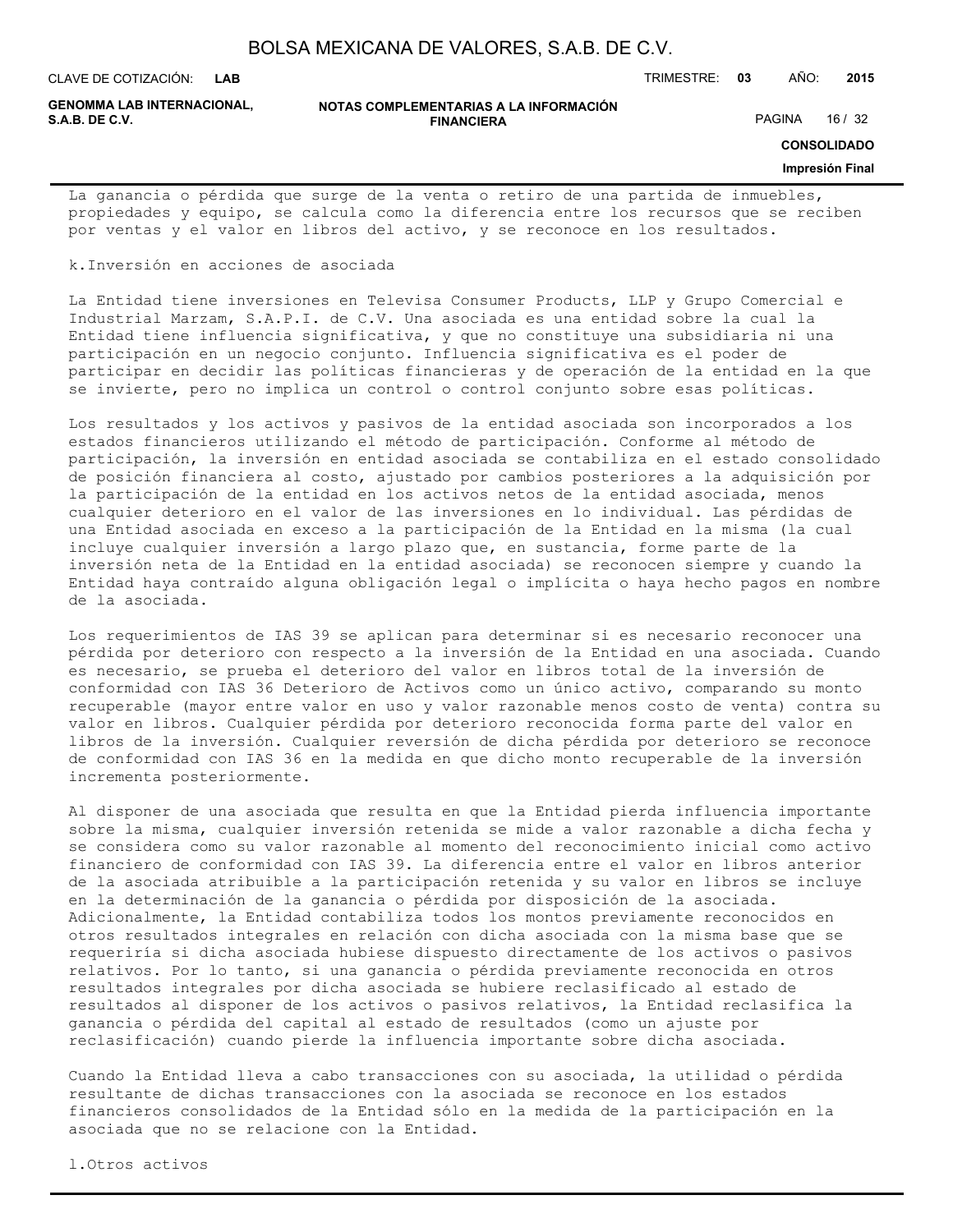**LAB**

CLAVE DE COTIZACIÓN: TRIMESTRE: **03** AÑO: **2015**

**GENOMMA LAB INTERNACIONAL,**

**NOTAS COMPLEMENTARIAS A LA INFORMACIÓN FINANCIERA S.A.B. DE C.V.** PAGINA 17 / 32

**CONSOLIDADO**

**Impresión Final**

Estos activos representan erogaciones que dan origen a beneficios económicos futuros porque cumplen con ciertos requisitos para su reconocimiento como activos. Los costos de investigación, así como las erogaciones en fase de desarrollo que no cumplen con dichos requisitos, se registran en resultados en el ejercicio en que se incurren.

La Entidad clasifica sus activos intangibles en activos con vida útil indefinida y activos con vida útil definida, de acuerdo con el periodo en el cual la Entidad espera recibir los beneficios.

Activos de vida útil indefinida

Corresponden a marcas, licencias y otros derechos, por los que la Entidad espera generar ingresos de manera indefinida por lo que no se amortizan, pero su valor se sujeta a pruebas de deterioro.

Activos de vida útil definida

Corresponden principalmente a costos erogados en la fase de desarrollo de sistemas de información integral y se amortizan con base en el método de línea recta de acuerdo a la vida útil del proyecto y con máximo de 5 años. Asimismo, se incluyen depósitos en garantía pagados por renta de inmuebles, que se registran al valor del efectivo dado en garantía y que se estima recuperar al final del contrato de arrendamiento; licencias para la comercialización de los productos de la Entidad, los cuales se amortizan con base en el método de línea recta en el periodo de vigencia de dichas licencias; y la inversión para la expansión de la marca Sistema GB.

Baja de activos intangibles

Un activo intangible se dará de baja por venta, o cuando no se espera tener beneficios económicos futuros por su uso o disposición. Las ganancias o pérdidas que surgen de la baja de un activo intangible, medido como la diferencia entre los ingresos netos y el valor en libros del activo, se reconocen en resultados cuando el activo sea dado de baja.

m.Deterioro de activos tangibles e intangibles

Al final de cada periodo sobre el cual se informa, la Entidad revisa los valores en libros de sus activos tangibles e intangibles a fin de determinar si existe un indicativo de que estos activos han sufrido alguna pérdida por deterioro. Si existe algún indicio, se calcula el monto recuperable del activo a fin de determinar el alcance de la pérdida por deterioro (de haber alguna). Cuando no es posible estimar el monto recuperable de un activo individual, la Entidad estima el monto recuperable de la unidad generadora de efectivo a la que pertenece dicho activo. Cuando se puede identificar una base razonable y consistente de distribución, los activos corporativos también se asignan a las unidades generadoras de efectivo individuales, o de lo contrario, se asignan al grupo más pequeño de unidades generadoras de efectivo para los cuales se puede identificar una base de distribución razonable y consistente.

Los activos intangibles con una vida útil indefinida o todavía no disponibles para su uso, se sujetan a pruebas para efectos de deterioro al menos cada año, y siempre que exista un indicio de que el activo podría haberse deteriorado.

El monto recuperable es el mayor entre el valor razonable menos el costo de venderlo y el valor de uso. Al evaluar el valor de uso, los flujos de efectivo futuros estimados se descuentan a su valor presente utilizando una tasa de descuento antes de impuestos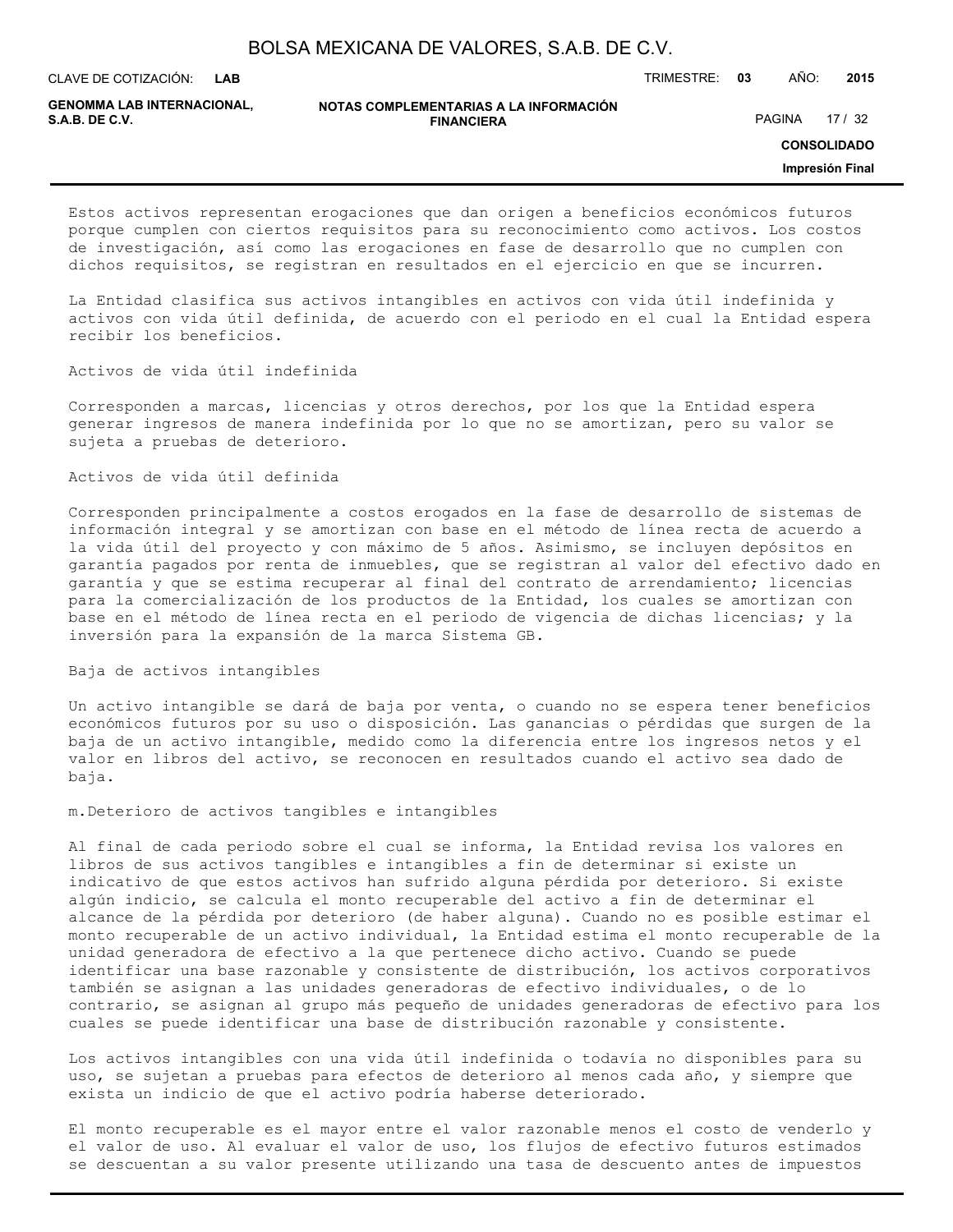| BOLSA MEXICANA DE VALORES, S.A.B. DE C.V. |  |  |  |
|-------------------------------------------|--|--|--|
|-------------------------------------------|--|--|--|

**LAB**

CLAVE DE COTIZACIÓN: TRIMESTRE: **03** AÑO: **2015**

**GENOMMA LAB INTERNACIONAL,**

**NOTAS COMPLEMENTARIAS A LA INFORMACIÓN FINANCIERA**

PAGINA 18 / 32

**CONSOLIDADO**

#### **Impresión Final**

que refleje la evaluación actual del mercado respecto al valor del dinero en el tiempo y los riesgos específicos del activo para el cual no se han ajustado las estimaciones de flujos de efectivo futuros.

Si se estima que el monto recuperable de un activo (o unidad generadora de efectivo) es menor que su valor en libros, el valor en libros del activo (o unidad generadora de efectivo) se reduce a su monto recuperable. Las pérdidas por deterioro se reconocen inmediatamente en resultados.

Cuando una pérdida por deterioro se revierte posteriormente, el valor en libros del activo (o unidad generadora de efectivo) se aumenta al valor estimado revisado a su monto recuperable, de tal manera que el valor en libros incrementado no excede el valor en libros que se habría determinado si no se hubiera reconocido una pérdida por deterioro para dicho activo (o unidad generadora de efectivo) en años anteriores. La reversión de una pérdida por deterioro se reconoce inmediatamente en resultados.

n.Pasivos financieros e instrumentos de capital

Los pasivos financieros se reconocen cuando la Entidad se convierte en una parte de las disposiciones contractuales de los instrumentos.

Los pasivos financieros se valúan inicialmente a su valor razonable. Los costos de la transacción que son directamente atribuibles a la adquisición o emisión de pasivos financieros (distintos de los pasivos financieros a valor razonable con cambios en resultados) se suman o deducen del valor razonable de los pasivos financieros, en su caso, en el reconocimiento inicial. Los costos de la transacción directamente atribuibles a la adquisición de pasivos financieros a valor razonable con cambios en resultados se reconocen inmediatamente en resultados.

#### Clasificación como deuda o capital

Los instrumentos de deuda y/o capital se clasifican como pasivos financieros o como capital de conformidad con la sustancia del acuerdo contractual y las definiciones de pasivo y capital.

#### Instrumentos de capital

Un instrumento de capital consiste en cualquier contrato que evidencie un interés residual en los activos de la Entidad luego de deducir todos sus pasivos. Los instrumentos de capital emitidos por la Entidad se reconocen por los recursos recibidos, neto de los costos directos de emisión.

La recompra de instrumentos de capital propio de la Entidad se reconoce y se deduce directamente en el capital. Ninguna ganancia o pérdida se reconoce en utilidad o pérdida en la compra, venta, emisión o amortización de los instrumentos de capital propio de la Entidad.

Pasivos financieros

Los pasivos financieros se clasifican como pasivos financieros a valor razonable con cambios a través de resultados o como otros pasivos financieros.

Pasivos financieros a valor razonable con cambios a través de resultados

Un pasivo financiero a valor razonable con cambios a través de resultados es un pasivo financiero que se clasifica como mantenido con fines de negociación o se designa como a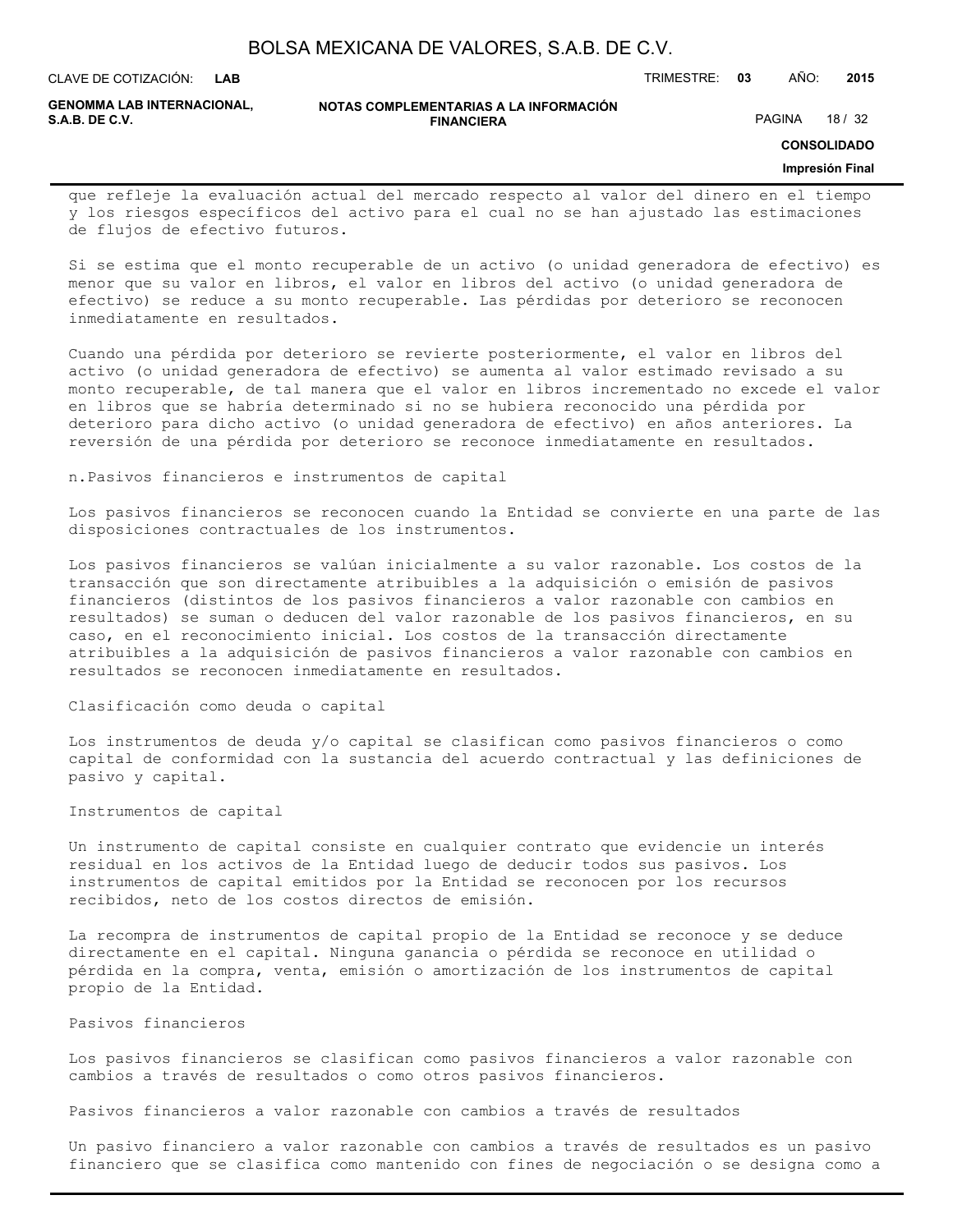**LAB**

CLAVE DE COTIZACIÓN: TRIMESTRE: **03** AÑO: **2015**

**GENOMMA LAB INTERNACIONAL,**

**NOTAS COMPLEMENTARIAS A LA INFORMACIÓN FINANCIERA**

PAGINA 19 / 32

**CONSOLIDADO**

**Impresión Final**

valor razonable con cambios a través de resultados:

Un pasivo financiero se clasifica como mantenido con fines de negociación si:

•Se adquiere principalmente con el objetivo de recomprarlo en un futuro cercano; o

•Es parte de una cartera de instrumentos financieros identificados que se administran conjuntamente, y para la cual existe evidencia de un patrón reciente de toma de utilidades a corto plazo; o

•Es un derivado que no ha sido designado como instrumento de cobertura y cumple las condiciones para ser efectivo.

Un pasivo financiero que no sea mantenido con fines de negociación podría ser designado a valor razonable con cambios a través de resultados al momento del reconocimiento inicial si:

•Con ello se elimina o reduce significativamente alguna inconsistencia en la valuación o en el reconocimiento que de otra manera surgiría; o

•El rendimiento de un grupo de activos financieros, de pasivos financieros o de ambos, se administre y evalúe sobre la base de su valor razonable, de acuerdo con una estrategia de inversión o de administración del riesgo que la Entidad tenga documentada, y se provea internamente información sobre ese grupo, sobre la base de su valor razonable; o

•Forme parte de un contrato que contenga uno o más instrumentos derivados implícitos, y la IAS 39 Instrumentos Financieros: Reconocimiento y Medición permita que la totalidad del contrato híbrido (activo o pasivo) sea designado como a valor razonable con cambios a través de resultados.

Los pasivos financieros a valor razonable con cambios a través de resultados se registran a valor razonable, reconociendo cualquier ganancia o pérdida surgida de la remedición en el estado de resultados. La ganancia o pérdida neta reconocida en los resultados incluye cualquier dividendo o interés obtenido del pasivo financiero y se incluye en la partida de 'otras ganancias y pérdidas' en el estado de resultado integral.

#### Otros pasivos financieros

Otros pasivos financieros, (incluyendo los préstamos y cuentas por pagar), son valuados subsecuentemente al costo amortizado usando el método de tasa de interés efectiva.

El método de tasa de interés efectiva es un método de cálculo del costo amortizado de un pasivo financiero y de asignación del gasto financiero a lo largo del periodo pertinente. La tasa de interés efectiva es la tasa que descuenta exactamente los flujos estimados de pagos en efectivo a lo largo de la vida esperada del pasivo financiero (o, cuando sea adecuado, en un periodo más corto) con el importe neto en libros del pasivo financiero en su reconocimiento inicial.

### Baja de pasivos financieros

La Entidad da de baja los pasivos financieros si, y solo si las obligaciones de la Entidad se cumplen, cancelan o expiran. La diferencia entre el valor en libros del pasivo financiero dado de baja y la contraprestación pagada y por pagar se reconoce en resultados.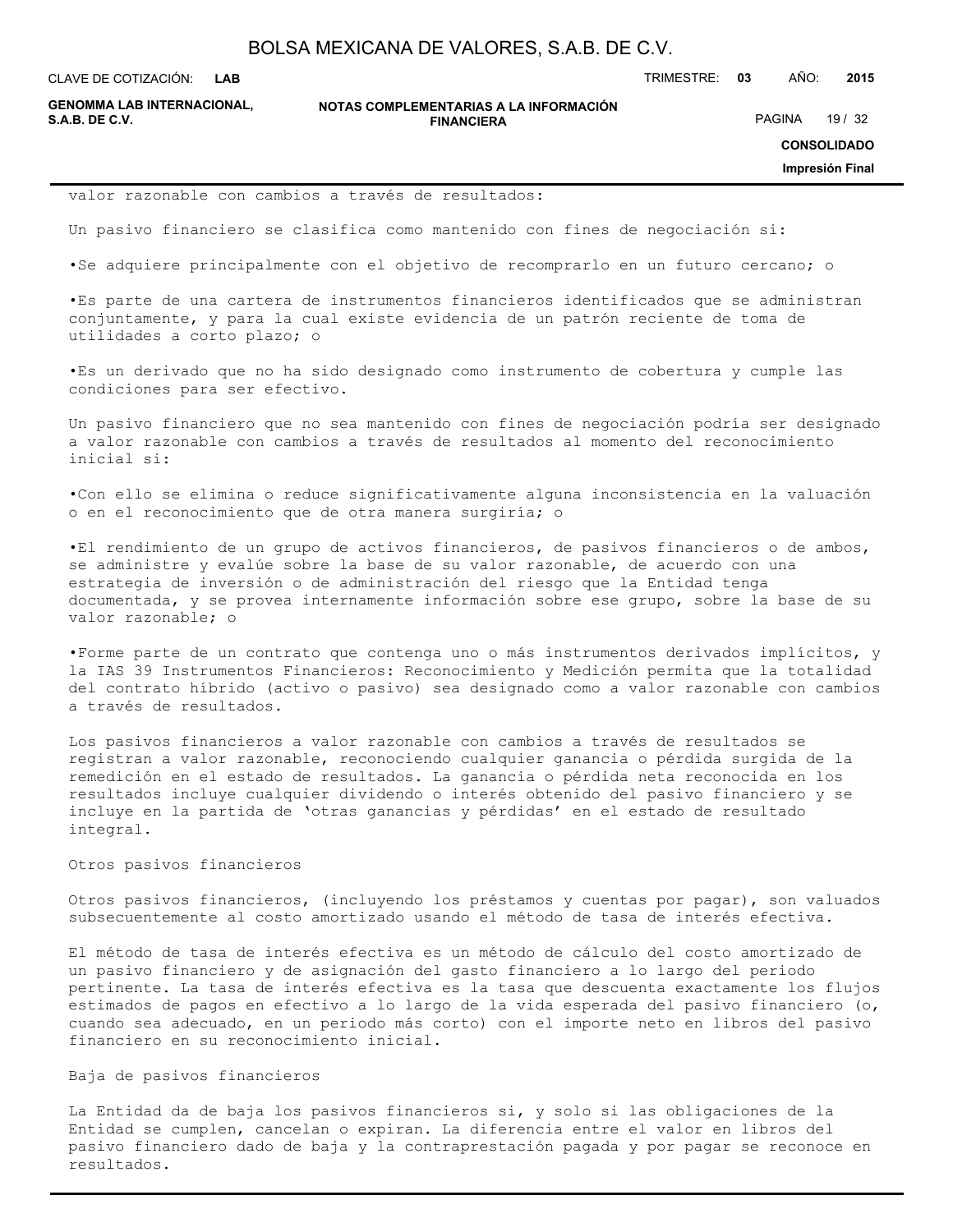**LAB**

CLAVE DE COTIZACIÓN: TRIMESTRE: **03** AÑO: **2015**

**GENOMMA LAB INTERNACIONAL,**

#### **NOTAS COMPLEMENTARIAS A LA INFORMACIÓN FINANCIERA S.A.B. DE C.V.** PAGINA 20 / 32

**CONSOLIDADO**

**Impresión Final**

o.Impuestos a la utilidad

El gasto por impuestos a la utilidad representa la suma de los impuestos a la utilidad causados y los impuestos a la utilidad diferidos.

Impuestos a la utilidad causados

El impuesto causado calculado corresponde al impuesto sobre la renta (ISR) y se registra en los resultados del año en que se causa. Hasta el 31 de diciembre de 2013 el impuesto era calculado como el mayor entre el ISR y el impuesto empresarial a tasa única (IETU).

Impuestos a la utilidad diferidos

Los impuestos a la utilidad diferidos se reconocen sobre las diferencias temporales entre el valor en libros de los activos y pasivos incluidos en los estados financieros y las bases fiscales correspondientes utilizadas para determinar el resultado fiscal, aplicando la tasa correspondiente a estas diferencias y en su caso se incluyen los beneficios de las pérdidas fiscales por amortizar y de algunos créditos fiscales. El pasivo por impuesto a la utilidad diferido se reconoce generalmente para todas las diferencias fiscales temporales. Se reconocerá un activo por impuestos diferidos, por todas las diferencias temporales deducibles, en la medida en que resulte probable que la Entidad disponga de utilidades fiscales futuras contra las que pueda aplicar esas diferencias temporales deducibles. Estos activos y pasivos no se reconocen si las diferencias temporales surgen del reconocimiento inicial (distinto al de la combinación de negocios) de otros activos y pasivos en una operación que no afecta el resultado fiscal ni el contable.

Como consecuencia de la Reforma Fiscal 2014, al 31 de diciembre de 2013 ya no se reconoce IETU diferido.

Se reconoce un pasivo por impuestos diferidos por diferencias temporales gravables asociadas con inversiones en subsidiarias y asociadas y participaciones en negocios conjuntos, excepto cuando la Entidad es capaz de controlar la reversión de la diferencia temporal y cuando sea probable que la diferencia temporal no se reversará en un futuro previsible. Los activos por impuestos diferidos que surgen de las diferencias temporales asociadas con dichas inversiones y participaciones se reconocen únicamente en la medida en que resulte probable que habrán utilidades fiscales futuras suficientes contra las que se utilicen esas diferencias temporales y se espera que éstas se reversarán en un futuro cercano.

El valor en libros de un activo por impuestos diferidos debe someterse a revisión al final de cada periodo sobre el que se informa y se debe reducir en la medida que se estime probable que no habrán utilidades gravables suficientes para permitir que se recupere la totalidad o una parte del activo.

Los activos y pasivos por impuestos diferidos se valúan empleando las tasas fiscales que se espera aplicar en el período en el que el pasivo se pague o el activo se realice, basándose en las tasas (y leyes fiscales) que hayan sido aprobadas o sustancialmente aprobadas al final del periodo sobre el que se informa. La valuación de los pasivos y activos por impuestos diferidos refleja las consecuencias fiscales que se derivarían de la forma en que la Entidad espera, al final del periodo sobre el que se informa, recuperar o liquidar el valor en libros de sus activos y pasivos.

Los activos por impuestos diferidos y los pasivos por impuestos diferidos se compensan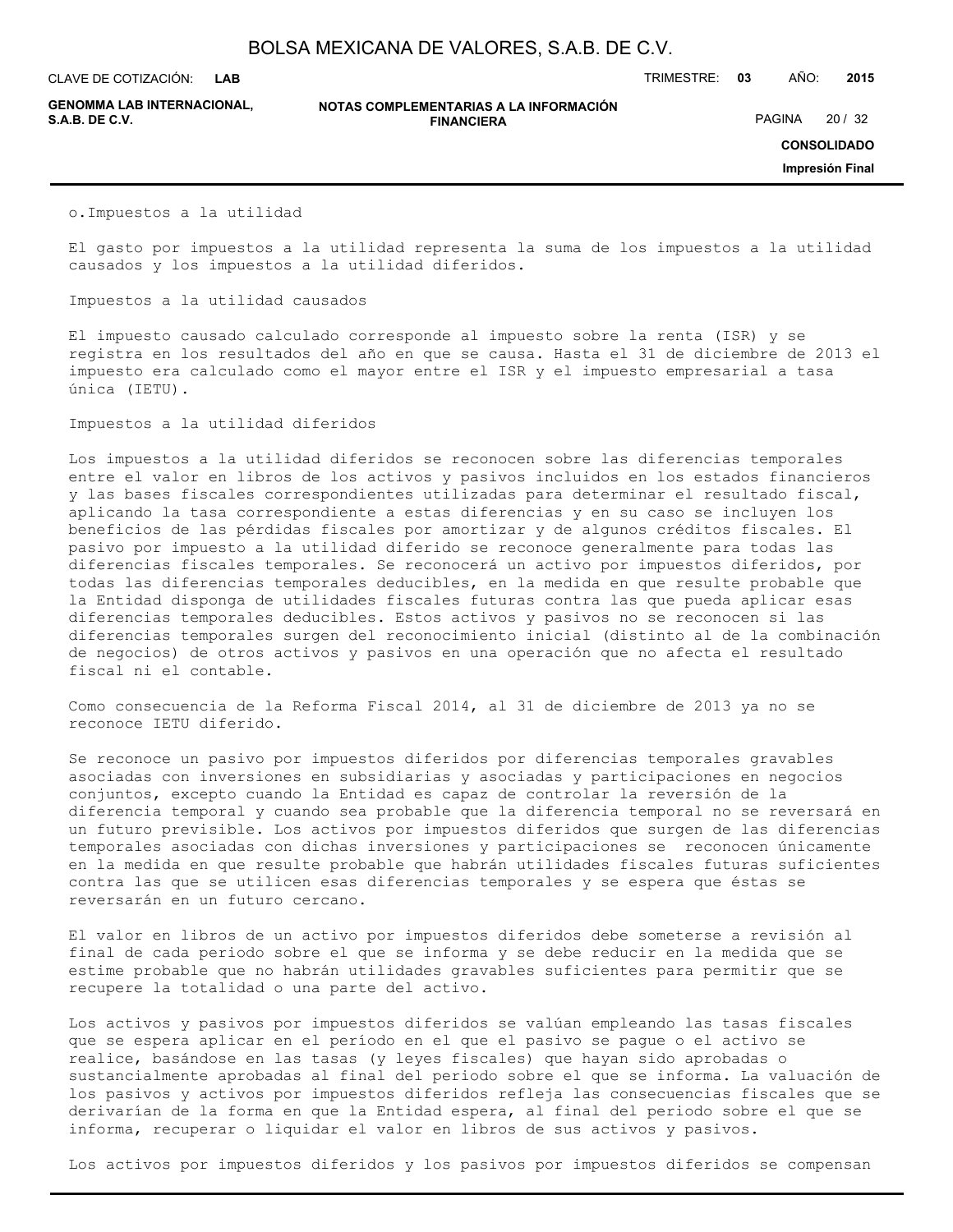**LAB**

CLAVE DE COTIZACIÓN: TRIMESTRE: **03** AÑO: **2015**

**GENOMMA LAB INTERNACIONAL,**

#### **NOTAS COMPLEMENTARIAS A LA INFORMACIÓN FINANCIERA**

PAGINA 21 / 32

### **CONSOLIDADO**

#### **Impresión Final**

cuando existe un derecho legal para compensar activos a corto plazo con pasivos a corto plazo y cuando se refieren a impuestos a la utilidad correspondientes a la misma autoridad fiscal y la Entidad tiene la intención de liquidar sus activos y pasivos sobre una base neta.

### Impuestos causados y diferidos

Los impuestos causados y diferidos se reconocen como ingreso o gasto en resultados, excepto cuando se refieren a partidas que se reconocen fuera de los resultados, ya sea en los otros resultados integrales o directamente en el capital contable, en cuyo caso el impuesto también se reconoce fuera de los resultados; o cuando surgen del reconocimiento inicial de una combinación de negocios. En el caso de una combinación de negocios, el efecto fiscal se incluye dentro del reconocimiento de la combinación de negocios.

p.Provisiones

Las provisiones se reconocen cuando la Entidad tiene una obligación presente (ya sea legal o asumida) como resultado de un suceso pasado, es probable que la Entidad tenga que liquidar la obligación, y puede hacerse una estimación confiable del importe de la obligación.

El importe reconocido como provisión es la mejor estimación del desembolso necesario para liquidar la obligación presente, al final del periodo sobre el que se informa, teniendo en cuenta los riesgos y las incertidumbres que rodean a la obligación. Cuando se valúa una provisión usando los flujos de efectivo estimados para liquidar la obligación presente, su valor en libros representa el valor presente de dichos flujos de efectivo.

Cuando se espera la recuperación de un tercero de algunos o todos los beneficios económicos requeridos para liquidar una provisión, se reconoce una cuenta por cobrar como un activo si es virtualmente cierto que se recibirá el desembolso y el monto de la cuenta por cobrar puede ser valuado confiablemente.

Las provisiones se clasifican como circulantes o no circulantes en función del período estimado para atender las obligaciones que cubren.

### q.Costos de beneficios al retiro

Las aportaciones a los planes de beneficios al retiro de contribuciones definidas se reconocen como gastos al momento en que los empleados han prestado los servicios que les otorgan el derecho a las contribuciones.

En el caso de los planes de beneficios definidos, el costo de tales beneficios se determina utilizando el método de crédito unitario proyectado, con valuaciones actuariales que se realizan al final de cada período sobre el que se informa. Las ganancias y pérdidas actuariales se reconocen amortizadas en resultados con base en la vida laboral estimada de los empleados. Los costos de los servicios pasados se reconocen en la medida en que se adquieren los beneficios; de lo contrario, se amortizan utilizando el método de línea recta sobre el período promedio hasta que los beneficios se convierten en adquiridos.

Las obligaciones por beneficios al retiro reconocidas en el estado de posición financiera, representan el valor presente de la obligación por beneficios definidos, ajustado por las ganancias y pérdidas actuariales y los costos de los servicios pasados no reconocidos, menos el valor razonable de los activos del plan. Cualquier activo que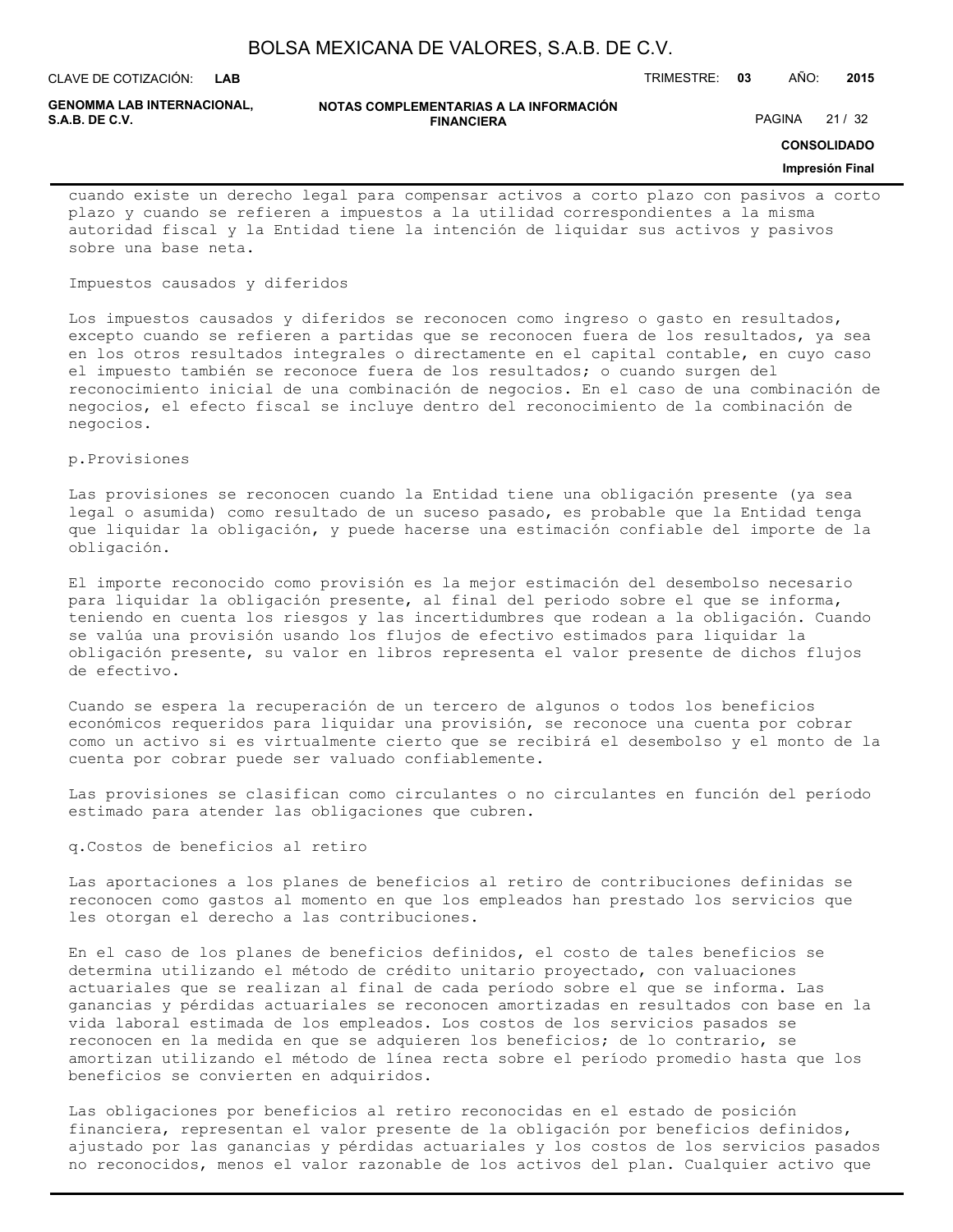**LAB**

CLAVE DE COTIZACIÓN: TRIMESTRE: **03** AÑO: **2015**

**GENOMMA LAB INTERNACIONAL,**

#### **NOTAS COMPLEMENTARIAS A LA INFORMACIÓN FINANCIERA S.A.B. DE C.V.** PAGINA 22 / 32

**CONSOLIDADO**

#### **Impresión Final**

surja de este cálculo se limita a las pérdidas actuariales no reconocidas y al costo de los servicios pasados, más el valor presente de los reembolsos y reducciones de contribuciones futuras al plan.

r.Beneficios directos a los empleados

Se valúan en proporción a los servicios prestados, considerando los sueldos actuales y se reconoce el pasivo conforme se devengan. Incluye principalmente participación de los trabajadores en las utilidades por pagar, ausencias compensadas, como vacaciones y prima vacacional, e incentivos.

s.Participación de los trabajadores en las utilidades (PTU)

La PTU se registra en los resultados del año en que se causa y se presenta en el rubro de gastos de venta, generales y de administración en el estado de resultados.

t.Pagos basados en acciones

Las transacciones con pagos basados en acciones liquidables mediante instrumentos de capital a empleados se valúan al valor razonable de los instrumentos de capital a la fecha en que se otorgan.

El valor razonable determinado a la fecha de otorgamiento de los pagos basados en acciones liquidables mediante instrumentos de capital se registran como gastos sobre la base de línea recta durante el periodo de adjudicación, con base en la estimación de la Entidad de los instrumentos de capital que eventualmente se adjudicarán. Al final de cada periodo sobre el cual se reporta, la Entidad revisa sus estimaciones del número de instrumentos de capital que esperan ser adjudicados. El efecto de la revisión de los estimados originales, si hubiese, se reconoce en los resultados del periodo de manera que el gasto acumulado refleje el estimado revisado, con el ajuste correspondiente a la reserva de beneficios a empleados liquidables mediante instrumentos de capital.

Para la transacción de pagos basados en acciones liquidables en efectivo, se reconoce un pasivo por los bienes o servicios adquiridos, valuados inicialmente al valor razonable del pasivo. Al final de cada periodo de reporte, hasta que se liquide, así como en la fecha de liquidación, la Entidad reevalúa el valor razonable del pasivo y cualquier cambio en su valor razonable se reconoce en los resultados del periodo.

#### u.Reconocimiento de ingresos

Los ingresos se calculan al valor razonable de la contraprestación cobrada o por cobrar, teniendo en cuenta el importe estimado de devoluciones de clientes, rebajas y otros descuentos similares.

Venta de bienes

Los ingresos procedentes de la venta de bienes deben ser reconocidos cuando se cumplen todas y cada una de las siguientes condiciones:

•La Entidad ha transferido al comprador los riesgos y beneficios significativos que se derivan de la propiedad de los bienes;

•La Entidad no conserva para sí ninguna implicación en la gestión corriente de los bienes vendidos, en el grado usualmente asociado con la propiedad, ni retiene el control efectivo sobre los mismos;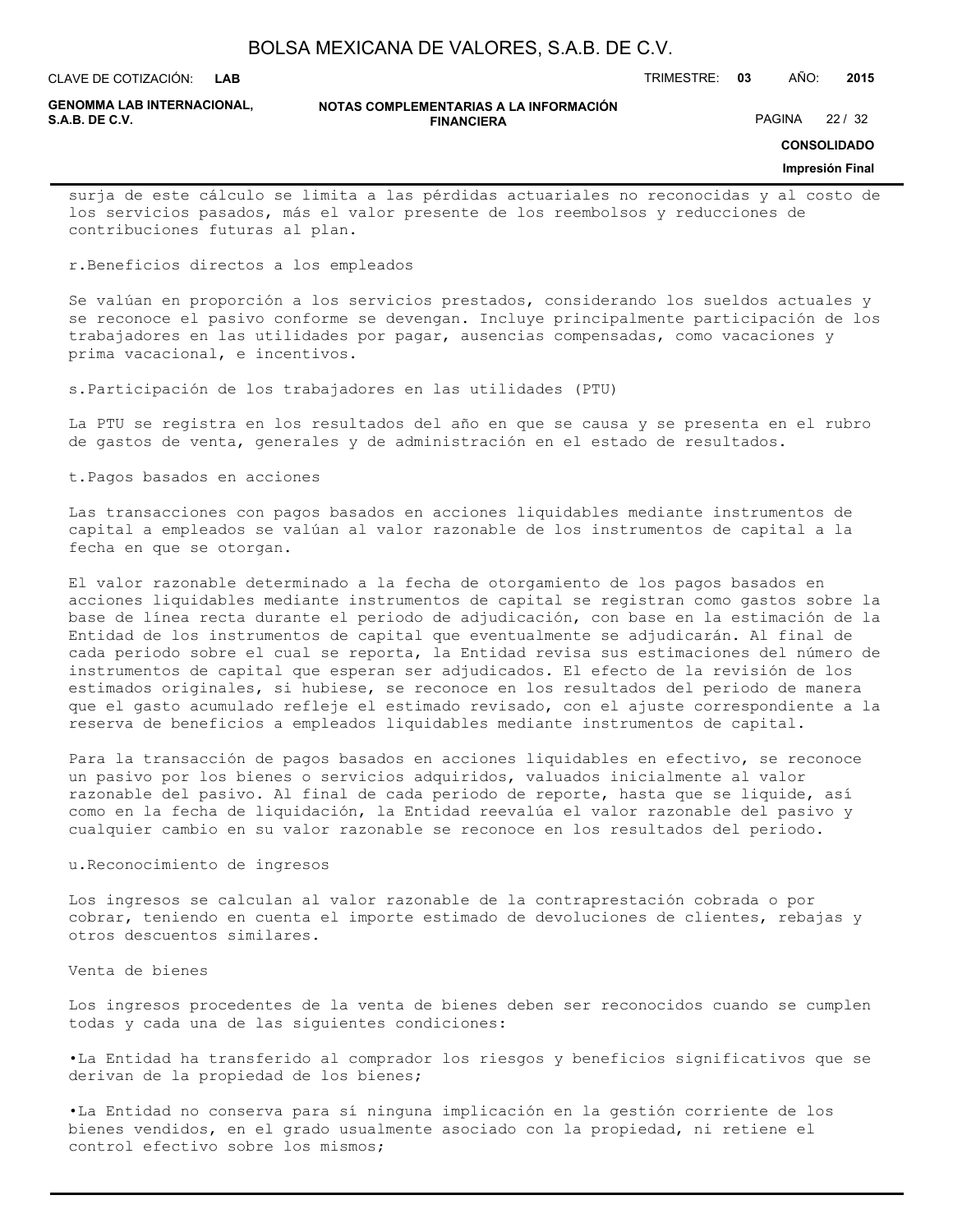**LAB**

CLAVE DE COTIZACIÓN: TRIMESTRE: **03** AÑO: **2015**

**GENOMMA LAB INTERNACIONAL,**

**NOTAS COMPLEMENTARIAS A LA INFORMACIÓN FINANCIERA S.A.B. DE C.V.** PAGINA 23 / 32

**CONSOLIDADO**

**Impresión Final**

•El importe de los ingresos pueda valuarse confiablemente;

•Sea probable que la Entidad reciba los beneficios económicos asociados con la transacción; y

•Los costos incurridos, o por incurrir, en relación con la transacción pueden ser valuados confiablemente.

Prestación de servicios

Los ingresos provenientes de contratos de servicios se reconocen en el período en el que se devengan dichos servicios.

Ingresos por intereses

Los ingresos por intereses se reconocen cuando es probable que los beneficios económicos fluyan hacia la Entidad y el importe de los ingresos pueda ser valuado confiablemente.

v.Transacciones en moneda extranjera

Las transacciones en moneda extranjera se registran al tipo de cambio vigente a la fecha de su celebración. Los activos y pasivos monetarios en moneda extranjera se valúan en moneda nacional al tipo de cambio vigente a la fecha de los estados financieros. Las fluctuaciones cambiarias se registran en los resultados del año.

w.Utilidad por acción

La utilidad básica por acción ordinaria se calcula dividiendo la utilidad neta atribuible a la participación controladora entre el promedio ponderado de acciones ordinarias en circulación durante el ejercicio.

La Entidad no tiene instrumentos potencialmente dilutivos por lo que las ganancias diluidas por acción son iguales a las ganancias básicas por acción.

4.Juicios contables críticos y fuentes clave para la estimación de incertidumbres

En la aplicación de las políticas contables, la administración de la Entidad realiza juicios, estimaciones y presunciones sobre algunos importes de los activos y pasivos de los estados financieros. Las estimaciones y presunciones asociadas se basan en la experiencia y otros factores que se consideran como relevantes. Los resultados reales podrían diferir de dichas estimaciones.

Las estimaciones y presunciones subyacentes se revisan sobre una base regular. Las modificaciones a las estimaciones contables se reconocen en el período de la revisión y períodos futuros si la revisión afecta tanto al período actual como a períodos subsecuentes.

Los juicios contables críticos y fuentes clave de incertidumbre al aplicar las estimaciones efectuadas a la fecha de los estados financieros consolidados, y que tienen un riesgo significativo de derivar en un ajuste en los valores en libros de activos y pasivos tanto al período actual como a períodos subsecuentes son como sigue:

a)La Entidad revisa la vida útil estimada de inmuebles, propiedades y equipo al final de cada período anual. El grado de incertidumbre relacionado con las estimaciones de las vidas útiles está relacionado con los cambios en el mercado y la utilización de los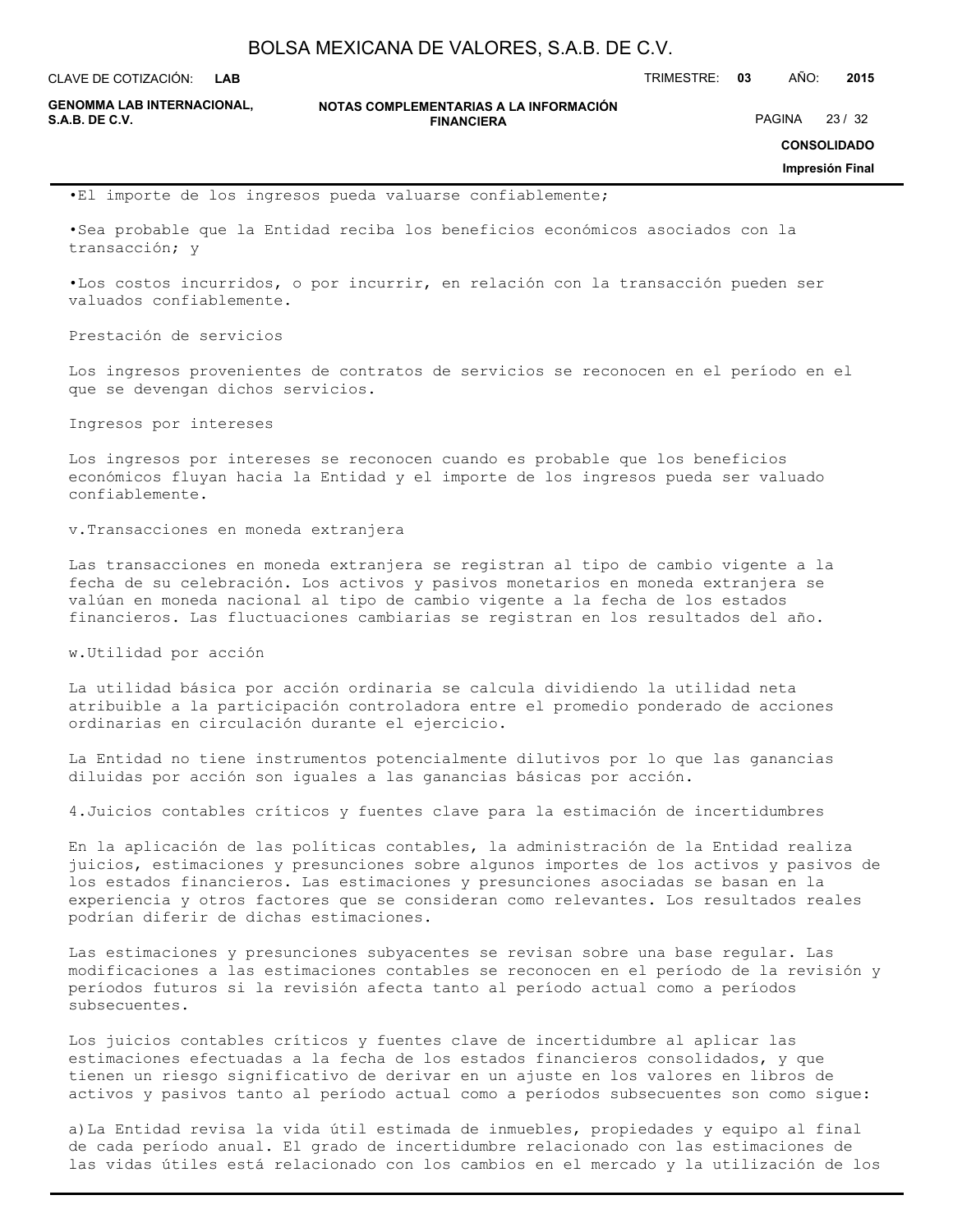**LAB**

CLAVE DE COTIZACIÓN: TRIMESTRE: **03** AÑO: **2015**

**GENOMMA LAB INTERNACIONAL,**

```
NOTAS COMPLEMENTARIAS A LA INFORMACIÓN
              FINANCIERA
```
PAGINA 24 / 32

**CONSOLIDADO**

**Impresión Final**

activos por los volúmenes de comercialización y desarrollo tecnológico.

b)Al efectuar las pruebas de deterioro de los activos, la Entidad requiere efectuar estimaciones en el valor en uso asignado a sus inmuebles, propiedades y equipo y a las unidades generadoras de efectivo, en el caso de ciertos activos. Los cálculos del valor en uso requieren que la Entidad determine los flujos de efectivo futuros que deberían surgir de las unidades generadoras de efectivo y una tasa de descuento apropiada para calcular el valor actual. La Entidad utiliza proyecciones de flujos de efectivo de ingresos utilizando estimaciones de condiciones de mercado, determinación de precios, y volúmenes de comercialización y venta.

c)La Entidad utiliza estimaciones para determinar las reservas de inventarios y cuentas por cobrar. Los factores que considera la Entidad en las estimaciones de inventarios son los volúmenes de comercialización y venta así como los movimientos en la demanda de algunos productos. Los factores que considera la Entidad en la estimación de cuentas de cobro dudoso son principalmente el riesgo de la situación financiera del cliente, cuentas no garantizadas y retrasos considerables en la cobranza de acuerdo con los límites de crédito establecidos.

La Entidad utiliza estimaciones para determinar la estimación de cuentas de cobro dudoso considerando los siguientes factores:

•La Entidad realiza un análisis de antigüedad de saldos por cliente, donde se muestre el monto por vencer y los montos vencidos de acuerdo a los límites de créditos establecidos y según parámetros obtenidos con la experiencia, se asigna un porcentaje de reserva que le corresponde a cada una de ellas, este análisis da un primer indicio de deterioro.

•Una vez que se obtiene el monto preliminar de las cuentas por cobrar con deterioro, se deberá realizar un análisis de la situación financiera de todos los clientes incluidos, para determinar cuáles son los que presentan un deterioro razonable de la cuenta por cobrar y sobre estos registrar la provisión correspondiente.

La Entidad tiene la política de no aceptar devoluciones, excepto en el caso de productos caducos o productos fuera de línea, por lo que en el momento en el que la Entidad conoce la existencia de los mismos, reconoce la reserva correspondiente.

Con respecto a las bonificaciones, la Entidad reconoce la estimación de las mismas con base en los planes comerciales autorizados a los clientes.

d)La Entidad está sujeta a transacciones o eventos contingentes sobre los cuales utiliza juicio profesional en el desarrollo de estimaciones de probabilidad de ocurrencia, los factores que se consideran en estas estimaciones son la situación legal actual a la fecha de la estimación y, la opinión de los asesores legales.

5.Combinaciones de negocios

a.Adquisición de negocios - Durante 2014, la Entidad adquirió Grupo Marzam, la cual se registró utilizando el método de compra.

b.El pago de la primera etapa de la compra se realizó el 26 de junio de 2014 por \$600 millones, que correspondía al 49% de las acciones. Con el segundo pago realizado el 6 de octubre de 2014 por el 51% restante, se adquiere el 100% de la compañía y el control de la misma. El monto total de la contraprestación pagada asciende a \$1,857,197, habiendo generado un crédito mercantil por \$398 millones. El resultado de dicha entidad ha sido incluido en los presentes estados financieros consolidados desde el día de la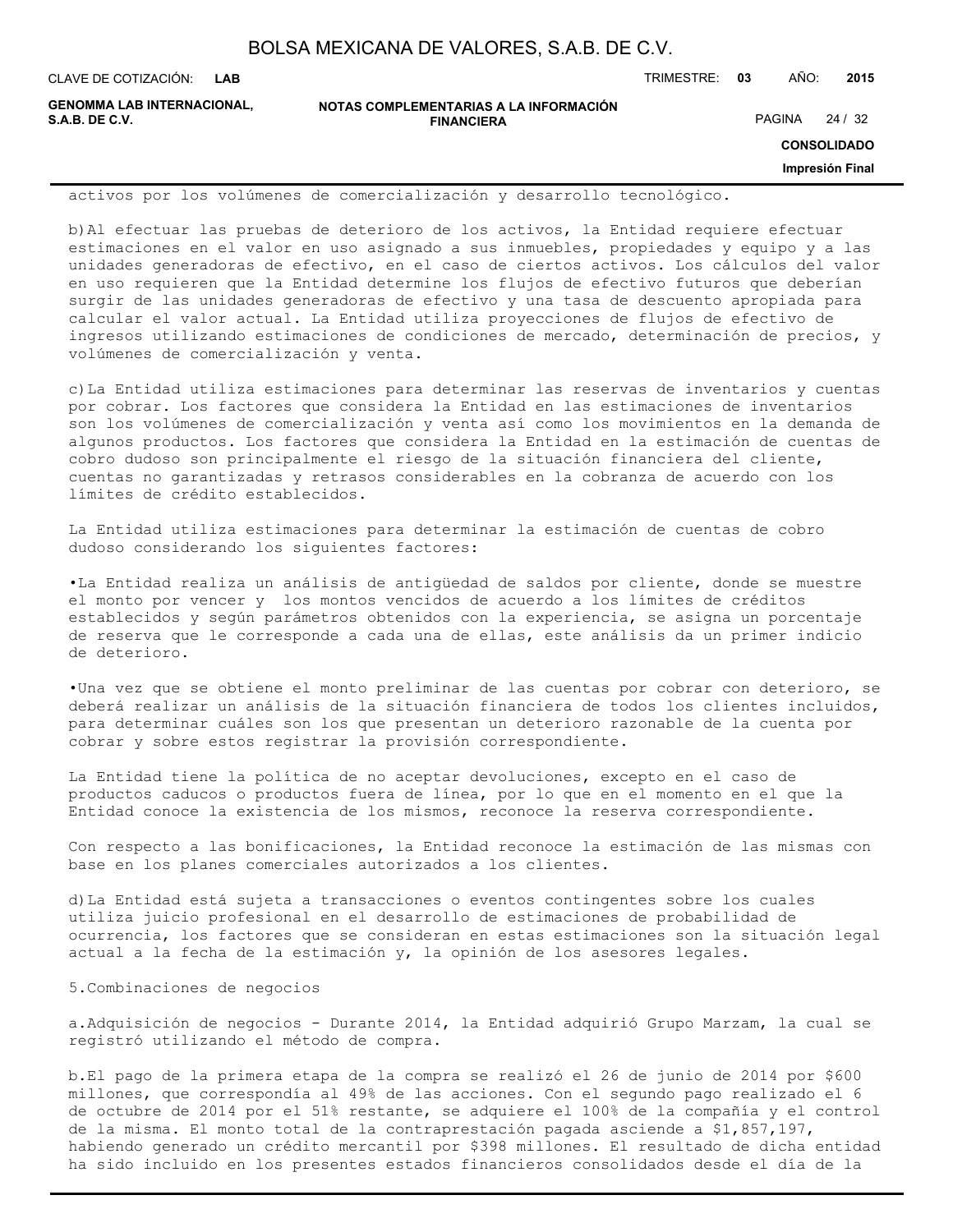| BOLSA MEXICANA DE VALORES, S.A.B. DE C.V. |  |  |
|-------------------------------------------|--|--|
|-------------------------------------------|--|--|

**LAB**

CLAVE DE COTIZACIÓN: TRIMESTRE: **03** AÑO: **2015**

**GENOMMA LAB INTERNACIONAL,**

**NOTAS COMPLEMENTARIAS A LA INFORMACIÓN FINANCIERA**

PAGINA 25 / 32

**CONSOLIDADO**

#### **Impresión Final**

adquisición; su presentación esta dentro de operaciones discontinuas como se describe abajo.

La Entidad ha manifestado su intención de vender el 51% de las acciones de Grupo Marzam, por lo que de acuerdo con la IFRS 5 Activos no Corrientes Mantenidos para la Venta y Operaciones Discontinuadas ha decidido presentar en el estado de posición financiera de la Entidad, como activos disponibles para la venta y pasivos directamente asociados con activos mantenidos para su venta el 100% del estado de posición financiera de Grupo Marzam al 31 de diciembre de 2014, adicionalmente, en el estado de resultados de la Entidad en el rubro de operaciones discontinuas se encuentra el efecto neto de la eliminación de transacciones con Grupo Marzam del 6 de octubre al 31 de diciembre de 2014.

c.Activos adquiridos y pasivos asumidos a la fecha de adquisición del 100% de Grupo Marzam

2014Grupo Comercial e Industrial Marzam, S.A. de C.V. y Subsidiarias

Activos: Efectivo y equivalentes de efectivo\$10,330 Cuentas por cobrar 2,974,129 Inventarios2,321,954 Otros activos circulantes97,580 Inmuebles, maquinaria y equipo232,758 Otros activos 35,293 Impuestos diferidos163,509

Pasivos: Cuentas por pagar a proveedores(3,498,190) Documentos por pagar(480,299) Impuestos y gastos acumulados(398,068)

Total de activos netos\$1,458,996

d.Crédito mercantil de adquisición ContraprestaciónValor de los activos netosCrédito 2014TransferidaAdquiridosmercantil

Grupo Comercial e Industrial Marzam, S.A. de C.V. y Subsidiarias\$1,857,197\$1,458,996\$ 398,201

6.Efectivo, equivalentes de efectivo y efectivo restringido 20152014

Efectivo\$1,824,426\$1,094,325 Equivalentes de efectivo: Mesa de dinero e inversiones en valores274,57370,129 Efectivo restringido 17,27117,842

\$2,116,270\$1,182,296

7.Cuentas por cobrar 20152014

Clientes\$3,605,654\$5,173,714 Estimaciones para: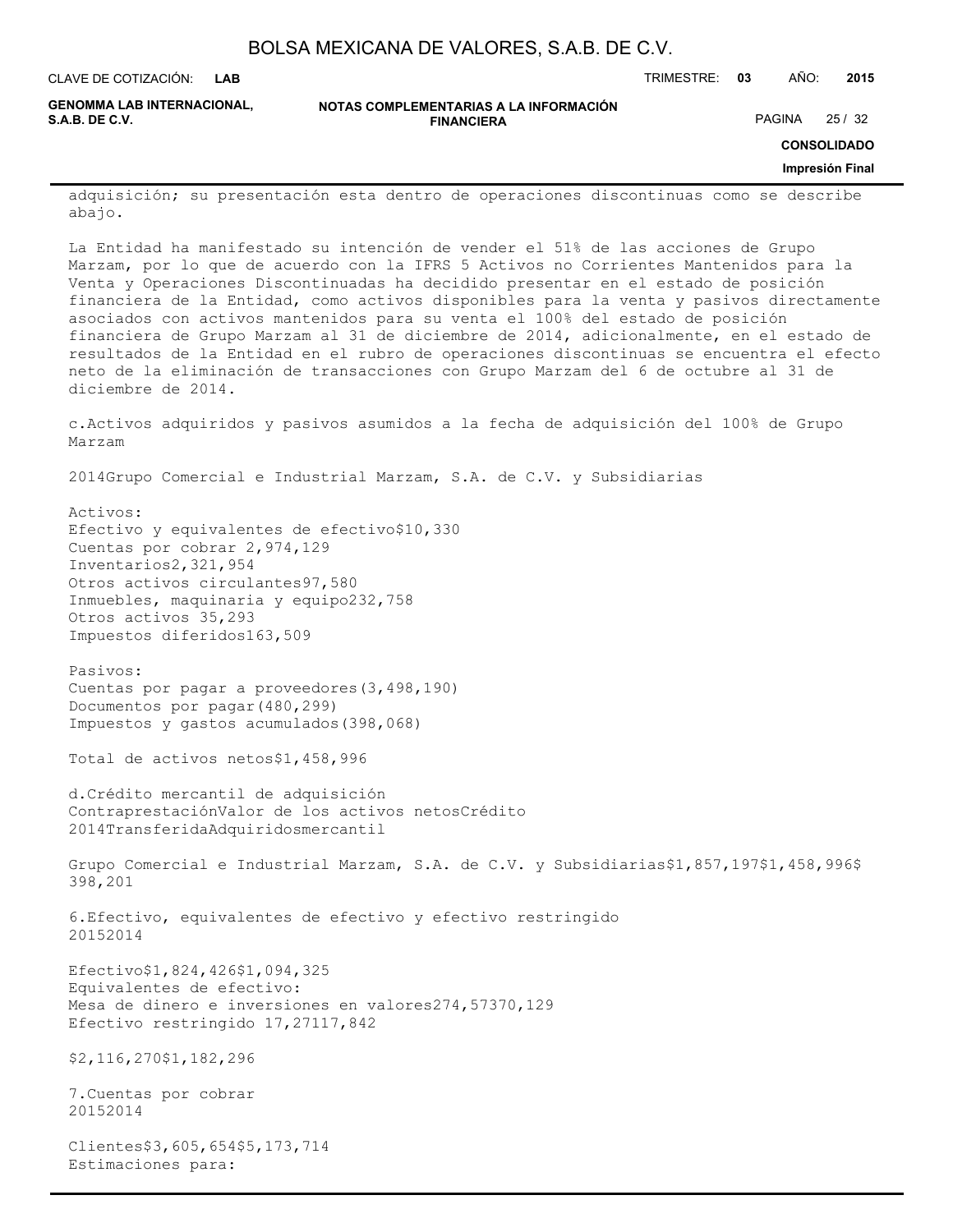CLAVE DE COTIZACIÓN: TRIMESTRE: **03** AÑO: **2015 LAB**

**GENOMMA LAB INTERNACIONAL,**

#### **NOTAS COMPLEMENTARIAS A LA INFORMACIÓN FINANCIERA S.A.B. DE C.V.** PAGINA 26 / 32

**CONSOLIDADO**

**Impresión Final**

Cuentas de cobro dudoso(106,109)(89,902) Devoluciones(75,939)(138,674) Bonificaciones(388,738)(780,829) (570,786)(1,009,405) 3,034,8684,164,309 Impuestos por recuperar1,279,572865,066 Otras863,913442,030

\$5,178,353\$5,471,405

a.Cuentas por cobrar a clientes

Las cuentas por cobrar a clientes que se revelan arriba se clasifican como cuentas por cobrar y por lo tanto se valúan al costo amortizado.

El plazo de crédito promedio sobre la venta de bienes es de 90 días. No se hace ningún cargo por intereses sobre las cuentas por cobrar a clientes. La Entidad reconoce una estimación para cuentas de cobro dudoso con base en importes irrecuperables determinados por experiencias de incumplimiento de la contraparte y un análisis de su posición financiera actual.

Antes de aceptar cualquier nuevo cliente, la Entidad evalúa la calidad crediticia del cliente potencial y define los límites de crédito por cliente. Los límites y calificaciones atribuidos a los clientes se revisan periódicamente. Las ventas a los diez clientes principales de la Entidad representan el 41% y 45% de las ventas netas consolidadas por los periodos de nueve meses terminados al 30 de septiembre de 2015 y 2014, respectivamente y el 55% y 56% del saldo de cuentas por cobrar al 30 de septiembre de 2015 y 31 de diciembre de 2014, respectivamente.

Las cuentas por cobrar a clientes reveladas en los párrafos anteriores incluyen los montos que están vencidos al final del periodo sobre el que se informa (ver abajo el análisis de antigüedad), pero para los cuales la Entidad no ha reconocido estimación alguna para cuentas de cobro dudoso debido a que no ha habido cambio significativo en la calidad crediticia y los importes aún se consideran recuperables. La Entidad no mantiene ningún colateral u otras mejoras crediticias sobre esos saldos, ni tiene el derecho legal de compensarlos contra algún monto que adeude la Entidad a la contraparte.

8.Inventarios 20152014

Productos terminados\$1,397,499\$1,410,343 Materia prima439,574445,109 Estimación para inventarios obsoletos(407,180)(454,520) 1,429,8931,400,932 Mercancías en tránsito114,556194,080

\$1,544,449\$1,595,012

9.Activos disponibles para la venta 20152014

Activos disponibles para la venta \$-\$7,790,506

Pasivos directamente asociados con activos mantenidos para su venta \$-\$4,487,400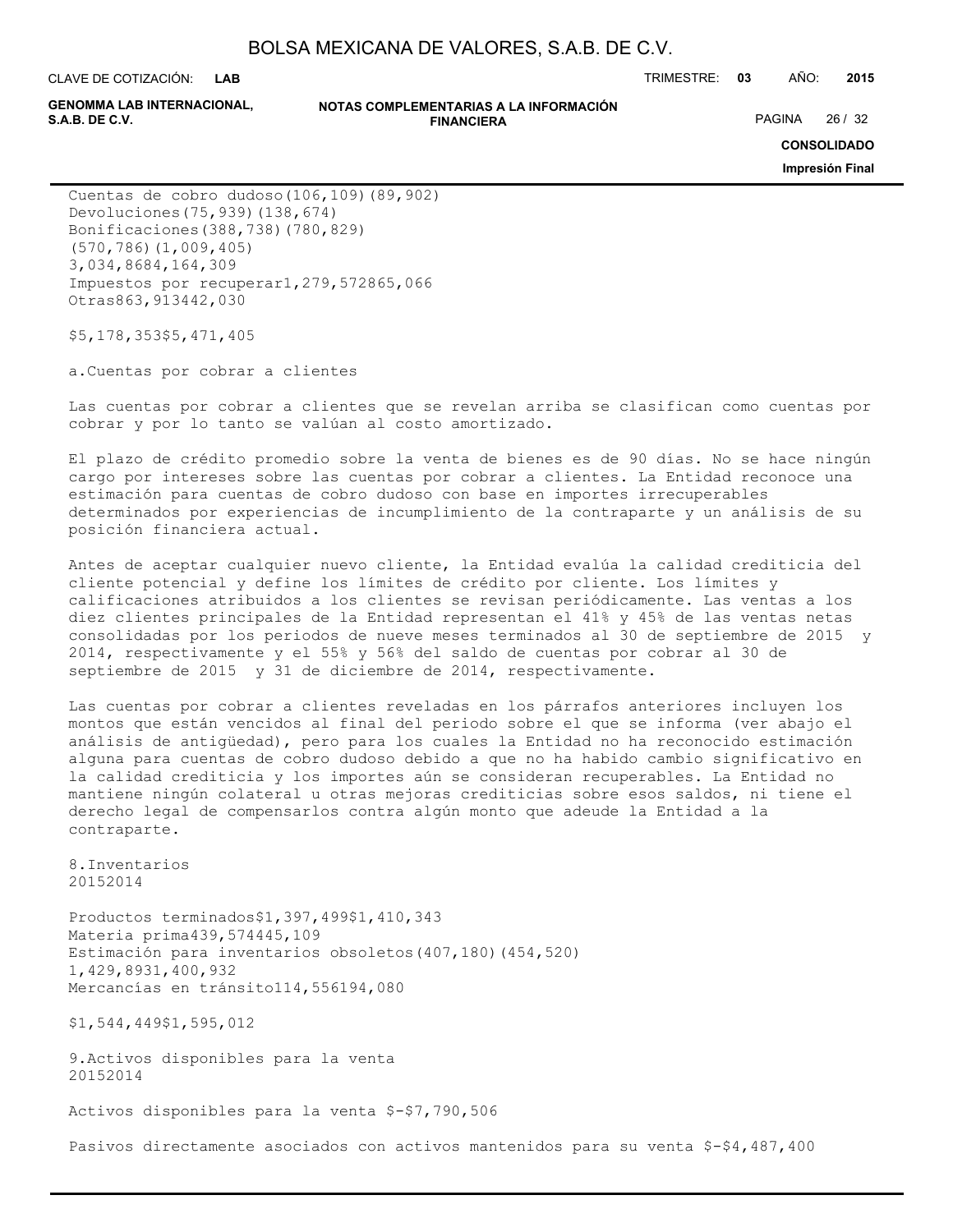|                                                                                                                                        | BOLSA MEXICANA DE VALORES, S.A.B. DE C.V.                                                                                                                                                                                                                                 |               |               |                                                |
|----------------------------------------------------------------------------------------------------------------------------------------|---------------------------------------------------------------------------------------------------------------------------------------------------------------------------------------------------------------------------------------------------------------------------|---------------|---------------|------------------------------------------------|
| CLAVE DE COTIZACIÓN:<br><b>LAB</b>                                                                                                     |                                                                                                                                                                                                                                                                           | TRIMESTRE: 03 | AÑO:          | 2015                                           |
| <b>GENOMMA LAB INTERNACIONAL,</b><br><b>S.A.B. DE C.V.</b>                                                                             | NOTAS COMPLEMENTARIAS A LA INFORMACIÓN<br><b>FINANCIERA</b>                                                                                                                                                                                                               |               | <b>PAGINA</b> | 27/32<br><b>CONSOLIDADO</b><br>Impresión Final |
|                                                                                                                                        | Como se menciona en el párrafo a. de la Nota 1, el 29 de septiembre de 2015, la Entidad                                                                                                                                                                                   |               |               |                                                |
|                                                                                                                                        | anunció la venta del 50% más una acción de Grupo Marzam a Moench Coöperatief, U.A.                                                                                                                                                                                        |               |               |                                                |
|                                                                                                                                        | 10. Inversión en acciones en entidades asociadas                                                                                                                                                                                                                          |               |               |                                                |
| resume a continuación:                                                                                                                 | a. Grupo Marzam - La inversión en la asociada constituida en los Estados Unidos<br>Mexicanos, es del 49.99% de sus acciones. La información financiera de la asociada se                                                                                                  |               |               |                                                |
| 2015<br>Balances generales:<br>Activo circulante\$4,717,442<br>Activo no circulante462,958<br>Total pasivo (3,650,998)                 |                                                                                                                                                                                                                                                                           |               |               |                                                |
| Capital contable\$1,529,402                                                                                                            |                                                                                                                                                                                                                                                                           |               |               |                                                |
| Utilidad neta\$67,703                                                                                                                  |                                                                                                                                                                                                                                                                           |               |               |                                                |
| Participación de la Entidad en:<br>Capital contable\$764,701                                                                           |                                                                                                                                                                                                                                                                           |               |               |                                                |
| Crédito Mercantil\$585,073                                                                                                             |                                                                                                                                                                                                                                                                           |               |               |                                                |
| Pérdida neta\$ (226)                                                                                                                   |                                                                                                                                                                                                                                                                           |               |               |                                                |
| Crédito mercantil de adquisición<br>2015de la adquisiciónAdquiridosmercantil                                                           | Valor razonableValor de los activos netosCrédito                                                                                                                                                                                                                          |               |               |                                                |
| 585,073                                                                                                                                | Grupo Comercial e Industrial Marzam, S.A. de C.V. y Subsidiarias\$1,350,000\$764,927\$                                                                                                                                                                                    |               |               |                                                |
| método de participación de Grupo Marzam.                                                                                               | Por el periodo comprendido del 23 al 30 de septiembre de 2015, la Entidad reconoció                                                                                                                                                                                       |               |               |                                                |
| $( $10, 252)$ .                                                                                                                        | Por el periodo comprendido del 26 de junio al 6 de octubre de 2014, la Entidad<br>reconoció método de participación de Grupo Marzam, ya que durante ese periodo le<br>pertenecía el 49% de las acciones. El monto que se reconoció en resultados ascendió a               |               |               |                                                |
| continuación:                                                                                                                          | b. Televisa Consumer Products - La inversión en la asociada, constituida en los Estados<br>Unidos de América, es del 49% de sus acciones. Dicha sociedad se constituyó en 2009 e<br>inició operaciones durante 2011. La información financiera de la asociada se resume a |               |               |                                                |
| 20152014<br>Balances generales:<br>Activo circulante\$72,394\$159,088<br>Activo no circulante143135<br>Total pasivo (37,096) (121,753) |                                                                                                                                                                                                                                                                           |               |               |                                                |
| Capital contable\$35,441\$37,470                                                                                                       |                                                                                                                                                                                                                                                                           |               |               |                                                |
| Pérdida neta\$ (7,311) \$ (2,922)                                                                                                      |                                                                                                                                                                                                                                                                           |               |               |                                                |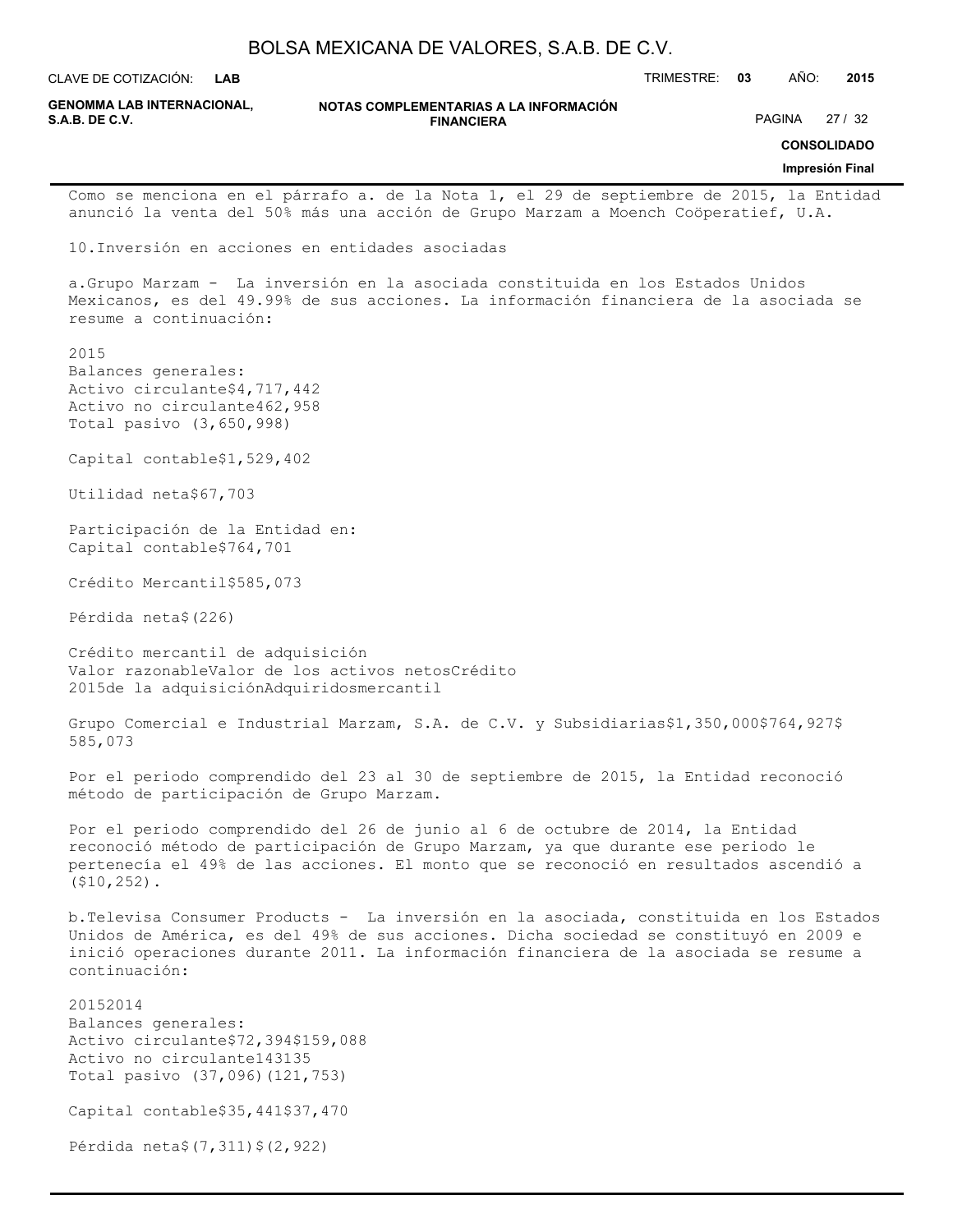**LAB**

**GENOMMA LAB INTERNACIONAL,**

#### **NOTAS COMPLEMENTARIAS A LA INFORMACIÓN FINANCIERA S.A.B. DE C.V.** PAGINA 28 / 32

CLAVE DE COTIZACIÓN: TRIMESTRE: **03** AÑO: **2015**

**CONSOLIDADO**

**Impresión Final**

Participación de la Entidad en: Capital contable\$17,366\$18,360

Pérdida neta\$(3,582)\$(1,432)

11.Valor razonable de los instrumentos financieros

El valor razonable de los instrumentos financieros que posteriormente se presentan, ha sido determinado por la Entidad usando la información disponible en el mercado u otras técnicas de valuación que requieren de juicio para desarrollar e interpretar las estimaciones de valores razonables. Asimismo, utiliza supuestos que se basan en las condiciones de mercado existentes a cada una de las fechas de los estados consolidados de posición financiera. Consecuentemente, los montos estimados que se presentan no necesariamente son indicativos de los montos que la Entidad podría realizar en un intercambio de mercado actual. El uso de diferentes supuestos y/o métodos de estimación podrían tener un efecto material en los montos estimados de valor razonable.

En la siguiente tabla se presenta un análisis de los instrumentos financieros que se miden con posterioridad al reconocimiento inicial por su valor razonable, agrupados en niveles 1 a 3 en función del grado en que se observa el valor razonable:

Nivel 1 son aquellos derivados de los precios cotizados (no ajustados) en los mercados activos para pasivos o activos idénticos;

Nivel 2 son aquellos derivados de indicadores distintos a los precios cotizados incluidos dentro del Nivel 1, pero que incluyen indicadores que son observables para un activo o pasivo, ya sea directamente a precios cotizados o indirectamente, es decir derivados de estos precios; y

Nivel 3 son aquellos derivados de las técnicas de valuación que incluyen los indicadores para los activos o pasivos, que no se basan en información observable del mercado (indicadores no observables).

Los importes de efectivo y equivalentes de efectivo de la Entidad, así como las cuentas por cobrar y por pagar de terceros y partes relacionadas, y la porción circulante de préstamos bancarios y deuda a largo plazo se aproximan a su valor razonable porque tienen vencimientos a corto plazo. La deuda a largo plazo de la Entidad se registra a su costo amortizado y, consiste en deuda que genera intereses a tasas fijas y variables que están relacionadas a indicadores de mercado.

Los importes en libros de los instrumentos financieros por categoría y sus valores razonables estimados al 30 de septiembre de 2015 y 31 de diciembre de 2014, son como sigue:

2015 2014 2014 Valor en librosValor razonableValor en librosValor razonable Activos financieros Efectivo, equivalentes de efectivo y efectivo restringido\$2,116,270\$2,116,270\$1,182,296 \$1,182,296 Cuentas por cobrar5,178,3535,178,3535,471,4055,471,405

Pasivos financieros Préstamos bancarios y porción circulante de la deuda a largo plazo(6,099,575) (5,929,849)(6,905,857)(6,939,281) Cuentas y documentos por pagar a proveedores(1,100,611)(1,100,611)(1,554,690) (1,554,690)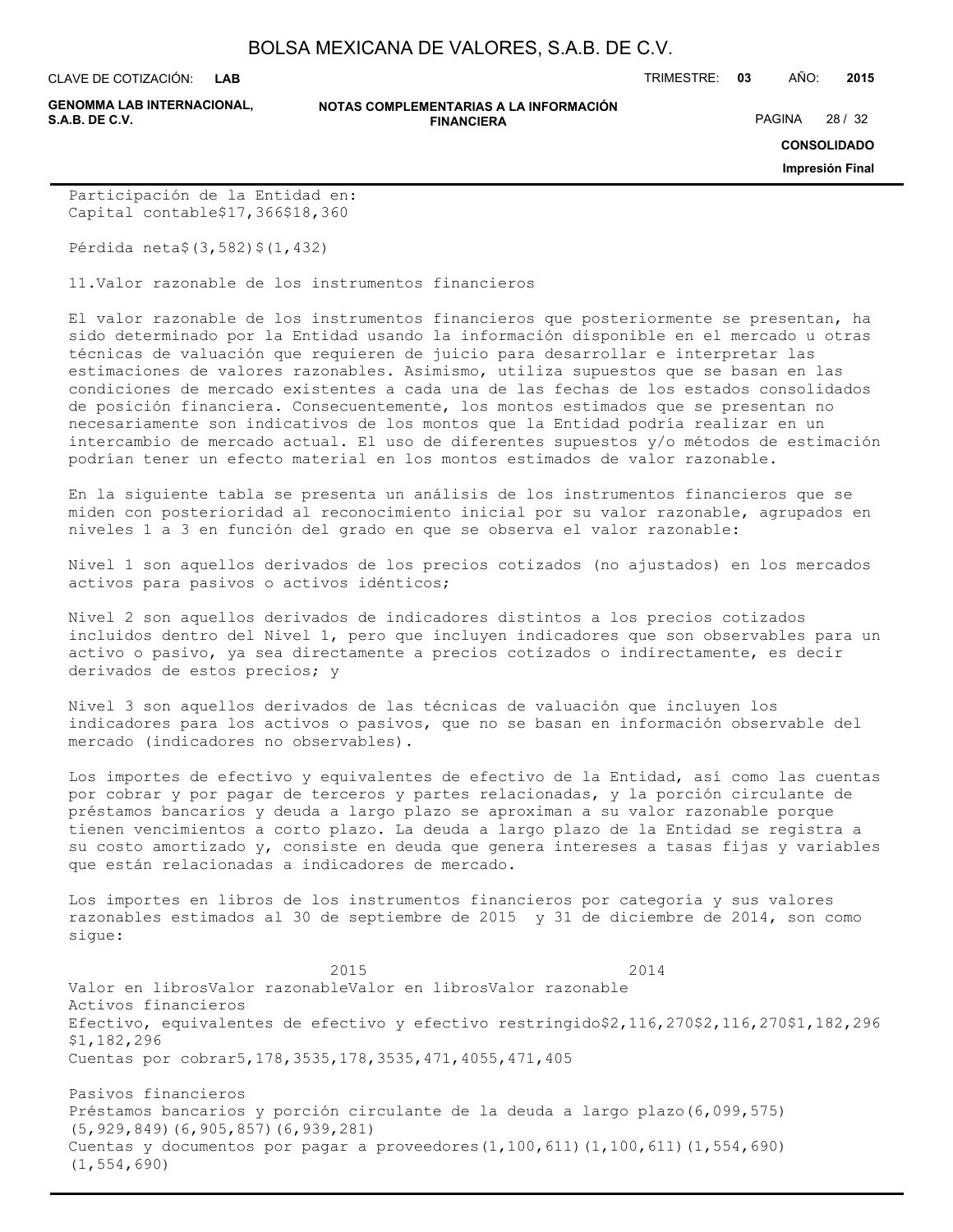**LAB**

CLAVE DE COTIZACIÓN: TRIMESTRE: **03** AÑO: **2015**

**GENOMMA LAB INTERNACIONAL,**

**NOTAS COMPLEMENTARIAS A LA INFORMACIÓN FINANCIERA S.A.B. DE C.V.** PAGINA 29 / 32

**CONSOLIDADO**

**Impresión Final**

Otras cuentas por pagar y pasivos acumulados(1,392,746)(1,392,746)(1,080,033) (1,080,033)

Total\$(1,298,309)\$(1,128,583)\$(2,886,879)\$(2,920,303)

El valor razonable de la deuda contraída con las instituciones de crédito se aproxima a la cantidad registrada en la contabilidad debido a la naturaleza de corto plazo de algunos de los vencimientos.

Durante el período no existieron transferencias entre el Nivel 1 y 2.

12.Capital contable

a.El capital social a valor nominal al 30 de septiembre de 2015 y al 31 de diciembre de 2014, se integra como sigue:

Número de accionesImporte Capital fijo Serie B82,176\$150

Capital variable Serie B1,048,651,1941,914,156

1,048,733,370\$1,914,306

El capital social está integrado por acciones comunes nominativas sin valor nominal. El capital variable es ilimitado.

b.Las utilidades retenidas incluyen la reserva legal. De acuerdo con la Ley General de Sociedades Mercantiles, de las utilidades netas del ejercicio debe separarse un 5% como mínimo para formar la reserva legal, hasta que su importe ascienda al 20% del capital social a valor nominal. La reserva legal puede capitalizarse, pero no debe repartirse a menos que se disuelva la sociedad, y debe ser reconstituida cuando disminuya por cualquier motivo. Al 30 de septiembre de 2015 y al 31 de diciembre de 2014, su importe a valor nominal asciende a \$344,273 y \$316,043, respectivamente.

c.La distribución del capital contable, excepto por los importes actualizados del capital social aportado y de las utilidades retenidas fiscales, causará el ISR a cargo de la Entidad a la tasa vigente al momento de la distribución. El impuesto que se pague por dicha distribución, se podrá acreditar contra el ISR del ejercicio en el que se pague el impuesto sobre dividendos y en los dos ejercicios inmediatos siguientes, contra el impuesto del ejercicio y los pagos provisionales de los mismos.

13.Saldos y transacciones con partes relacionadas

Los saldos y transacciones entre la Entidad y sus subsidiarias, las cuales son partes relacionadas de la Entidad, han sido eliminados en la consolidación y no se revelan en esta nota. Más adelante se detallan las transacciones entre la Entidad y otras partes relacionadas.

a.Los saldos por cobrar con partes relacionadas al 30 de septiembre de 2015 y al 31 de diciembre de 2014 son: 20152014

Televisa Consumer Products USA, LLC\$28,250\$122,714 Grupo Comercial e Industrial Marzam, S.A.P.I. de C.V.61,416-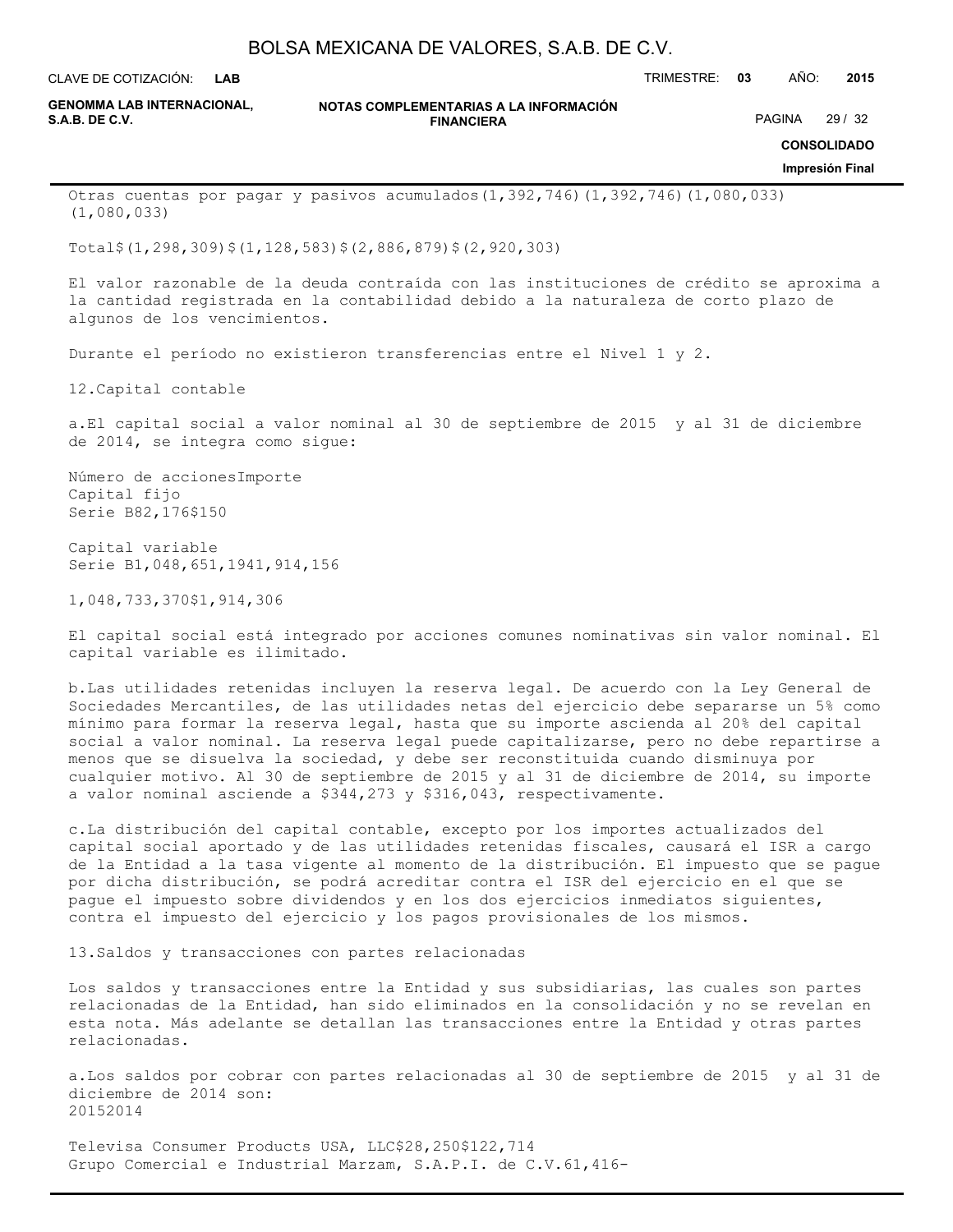**LAB**

CLAVE DE COTIZACIÓN: TRIMESTRE: **03** AÑO: **2015**

**GENOMMA LAB INTERNACIONAL,**

**NOTAS COMPLEMENTARIAS A LA INFORMACIÓN FINANCIERA S.A.B. DE C.V.** PAGINA 30 / 32

**CONSOLIDADO**

**Impresión Final**

\$89,666\$122,714

b.Transacciones comerciales

Durante los periodos de nueve meses terminados al 30 de septiembre de 2015 y 2014, las subsidiarias de la Entidad realizaron las siguientes transacciones comerciales con partes relacionadas que no son miembros de la Entidad: 20152014

Ventas \$18,483\$1,183,595 Servicios profesionales pagados (146,140) (115,039) Regalías1,0684,585

c.Compensación del personal clave de la administración

La compensación a la administración y otros miembros clave de la administración durante los periodos de nueve meses terminados el 30 de septiembre de 2015 y 2014, fue la siguiente:

20152014

Beneficios directos a corto plazo\$146,140\$115,039

14.Otros ingresos, neto

Se integran como sigue: 20152014

(Pérdida) ganancia por bajas de equipo\$(4,850)\$341 Otros, neto(3,283)15,721

\$(8,133)\$16,062

15.Impuestos a la utilidad

La Entidad está sujeta al ISR - Conforme a la nueva Ley de ISR de 2014 (Ley 2014) la tasa fue 30% para 2015 y 2014 y continuará al 30% para los años posteriores.

IETU - A partir de 2014 se abrogó el IETU, por lo tanto, hasta el 31 de diciembre de 2013 se causó este impuesto, tanto para los ingresos como las deducciones y ciertos créditos fiscales con base en flujos de efectivo de cada ejercicio. La tasa fue 17.5%. Debido a la abrogación del IETU, la Entidad canceló en 2013 el efecto diferido del IETU en los resultados del ejercicio.

Las tasas de ISR aplicables en el año de 2015, en los países en donde la Entidad tiene subsidiarias, se mencionan a continuación:

 $\approx$ 

Argentina35 Brasil34 Chile22.5 Colombia39 Costa Rica30 Ecuador22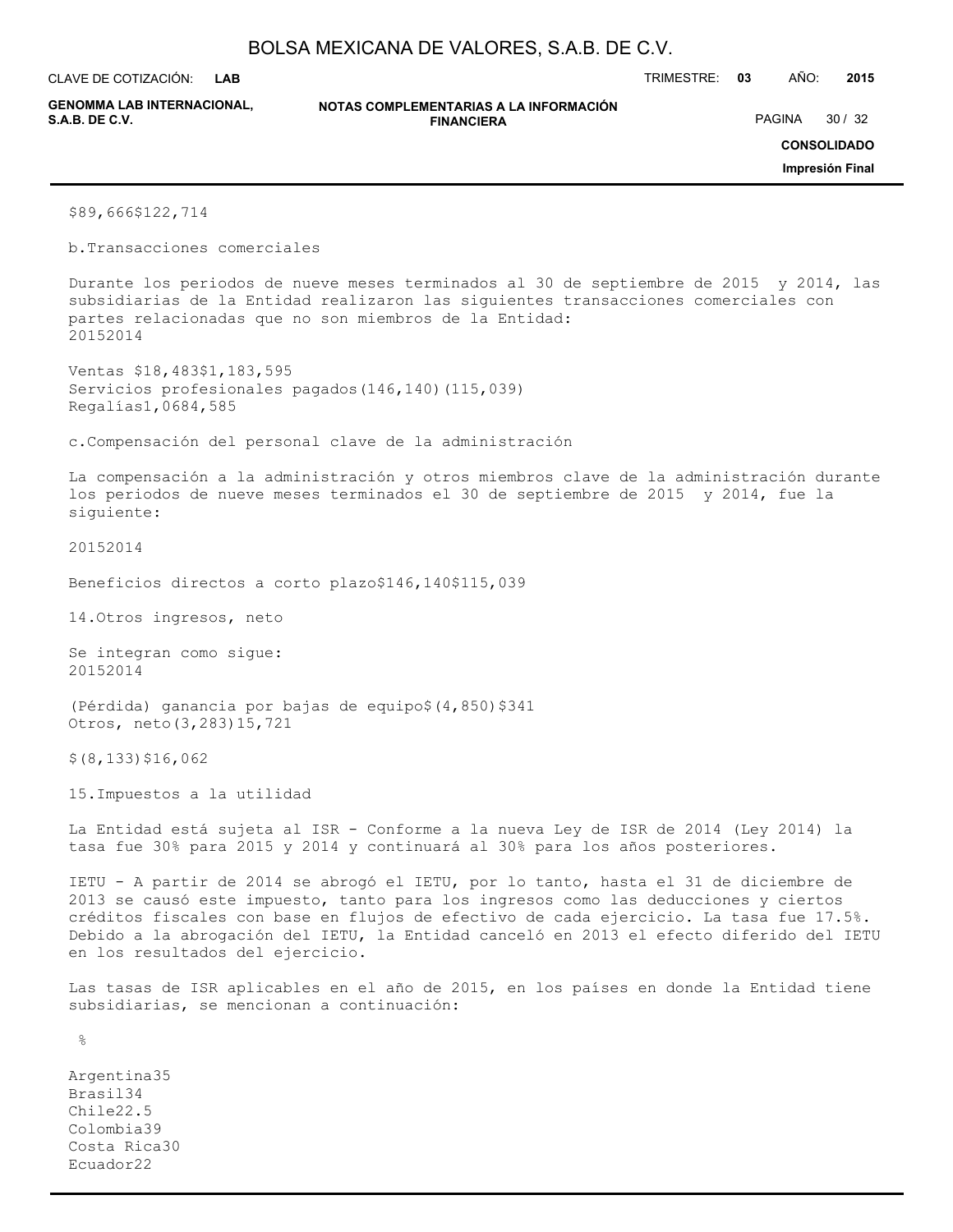CLAVE DE COTIZACIÓN: TRIMESTRE: **03** AÑO: **2015 LAB**

**GENOMMA LAB INTERNACIONAL,**

**NOTAS COMPLEMENTARIAS A LA INFORMACIÓN FINANCIERA S.A.B. DE C.V.** PAGINA 21 / 32

**CONSOLIDADO**

**Impresión Final**

Estados Unidos de América35 Perú28 República Dominicana27

Las tasas de ISR en los países de Centro y Sudamérica en donde la Entidad opera van de un rango entre el 22.5% y el 39% como se menciona anteriormente. Adicionalmente, los periodos en los que pueden ser aplicadas las pérdidas fiscales en dichos países van de tres a ocho años.

Las operaciones en Colombia y Argentina están sujetas al impuesto al activo. En Colombia a partir de 2011 se causa el impuesto al capital contable, que resulta de aplicar la tasa del 4.8% más una sobretasa del 1.2% al neto de los activos fiscales poseídos al 1 de enero de 2011; este impuesto no es deducible del ISR. El pago se difiere en 8 cuotas iguales pagaderas en los periodos 2011 a 2014.

En Argentina existe un impuesto a las ganancias mínimas presuntas (IGMP) que resulta de aplicar la tasa del 1% sobre ciertos activos productivos, y se paga únicamente por el monto en que exceda al ISR del ejercicio. Si en algún año se efectuara un pago, este impuesto es acreditado contra el exceso del impuesto sobre la renta sobre el IGMP en los próximos diez años.

a.A la utilidad se integran al 30 de septiembre de 2015 y 2014, como sigue:

20152014 ISR: Causado\$481,224\$528,607 Diferido(117,896)(75,456)

\$363,328\$453,151

16.Contingencias

La Entidad y sus activos no están sujetos a acción alguna de tipo legal que no sean los de rutina y propios de su actividad.

17.Información por segmentos

La información por segmentos operativos se presenta con base en la clasificación de la Administración y se presenta información general por área geográfica.

Las operaciones entre segmentos han sido eliminadas. Los activos totales son aquellos utilizados en las operaciones de cada segmento. Los activos corporativos incluidos en el segmento de servicios son: efectivo, inversiones disponibles y a largo plazo, impuestos por recuperar y ciertos activos fijos.

La Administración ha identificado dos segmentos operativos divididos en nacional e internacional, para lo cual consideró las siguientes premisas:

a)La actividad de negocios o un entorno económico particular, de la cual obtiene ingresos, mantiene activos o incurre en pasivos.

b)Por su importancia requiere la atención de la dirección de la entidad económica, para evaluar su desarrollo y tomar decisiones respecto de la asignación de recursos para su operación.

c)Se encuentra disponible información adicional a la financiera y está basada en un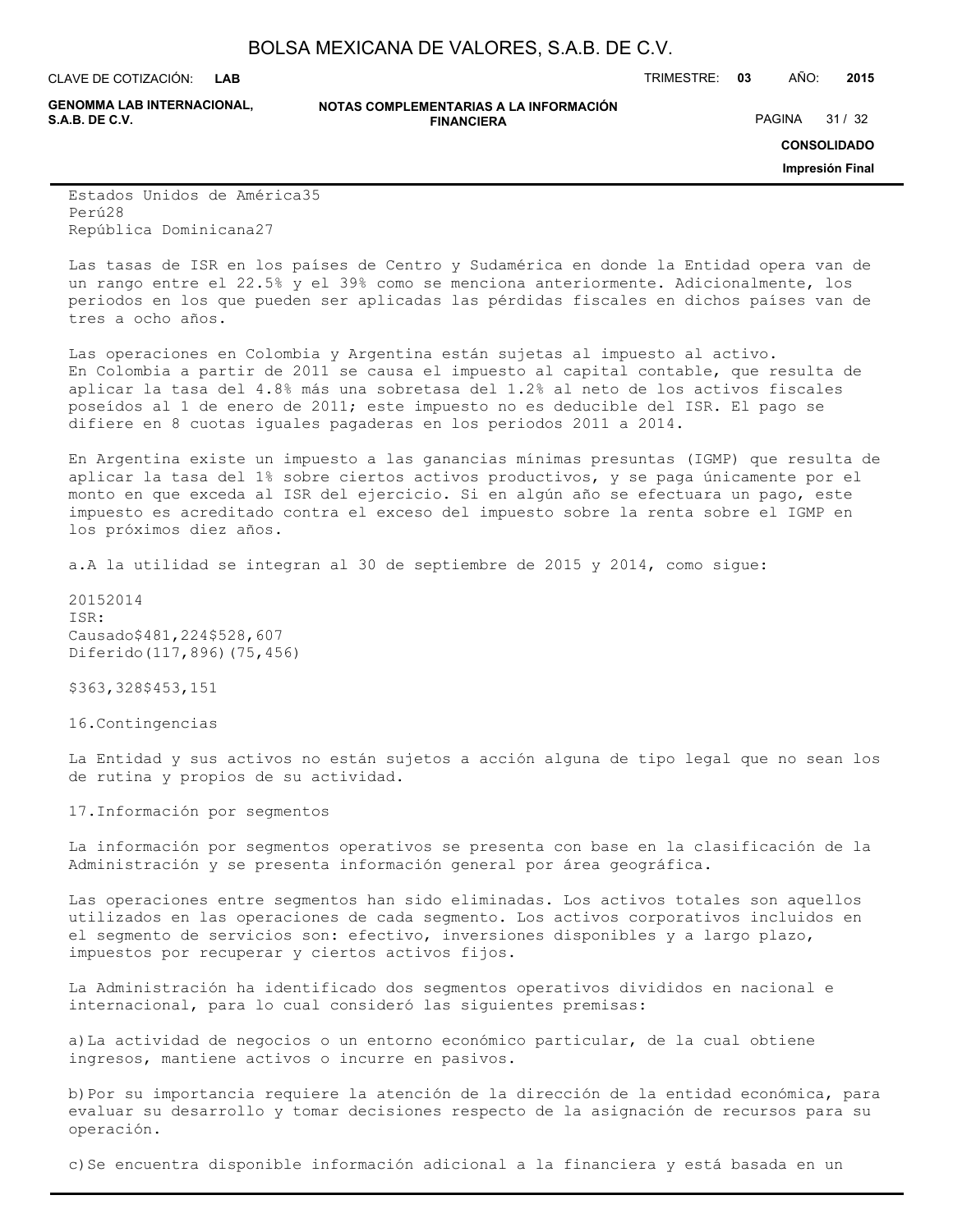**LAB**

CLAVE DE COTIZACIÓN: TRIMESTRE: **03** AÑO: **2015**

**GENOMMA LAB INTERNACIONAL,**

#### **NOTAS COMPLEMENTARIAS A LA INFORMACIÓN FINANCIERA S.A.B. DE C.V.** PAGINA 32 / 32

**CONSOLIDADO**

**Impresión Final**

criterio de enfoque gerencial.

d)Los riesgos inherentes de negocio y de rendimientos son diferentes a los de otros segmentos operativos.

A diciembre de 2014, la Entidad opera en 17 países además de México: Argentina, Bolivia, Brasil, Chile, Colombia, Costa Rica, Ecuador, El Salvador, Estados Unidos, Guatemala, Honduras, Nicaragua, Panamá, Paraguay, Perú, República Dominicana y Uruguay.

Las decisiones de la Dirección General son tomadas evaluando los resultados de los segmentos, así como sus principales indicadores. La segregación de los segmentos se realiza en base a la naturaleza de los productos.

Los segmentos operativos son reportados de manera consistente con los reportes internos elaborados para proveer información a la Dirección General. El Director General es el responsable de la asignación de recursos, así como la evaluación de los segmentos operativos, por tanto, se considera la persona que toma las decisiones estratégicas.

a.Los siguientes cuadros muestran la información financiera por segmento de negocio. Las operaciones entre segmentos han sido eliminadas. Los activos totales son aquellos utilizados en las operaciones de cada segmento, principalmente:

2 0 15 Ingresos (1)Activos totales (2) Pasivos totales (2) Inversiones en activos productivos (1)

México\$2,988,963\$16,044,072\$7,845,298\$(1,036,764) Internacional5,378,5004,488,3091,641,10429,716

Total segmentos\$8,367,463\$20,532,381\$9,486,402\$(1,007,048)

2 0 14 Ingresos (1)Activos totales (2) Pasivos totales (2) Inversiones en activos productivos (1)

México\$4,685,554\$20,798,421\$12,153,610\$915,404 Internacional4,012,1154,629,8942,771,598143,804

Total segmentos\$8,697,669\$25,428,315\$14,925,208\$1,059,208

(1) Información al 30 de septiembre de 2015 y 2014, respectivamente (2) información al 30 de septiembre de 2015 y al 31 de diciembre de 2014, respectivamente.

\* \* \* \* \* \*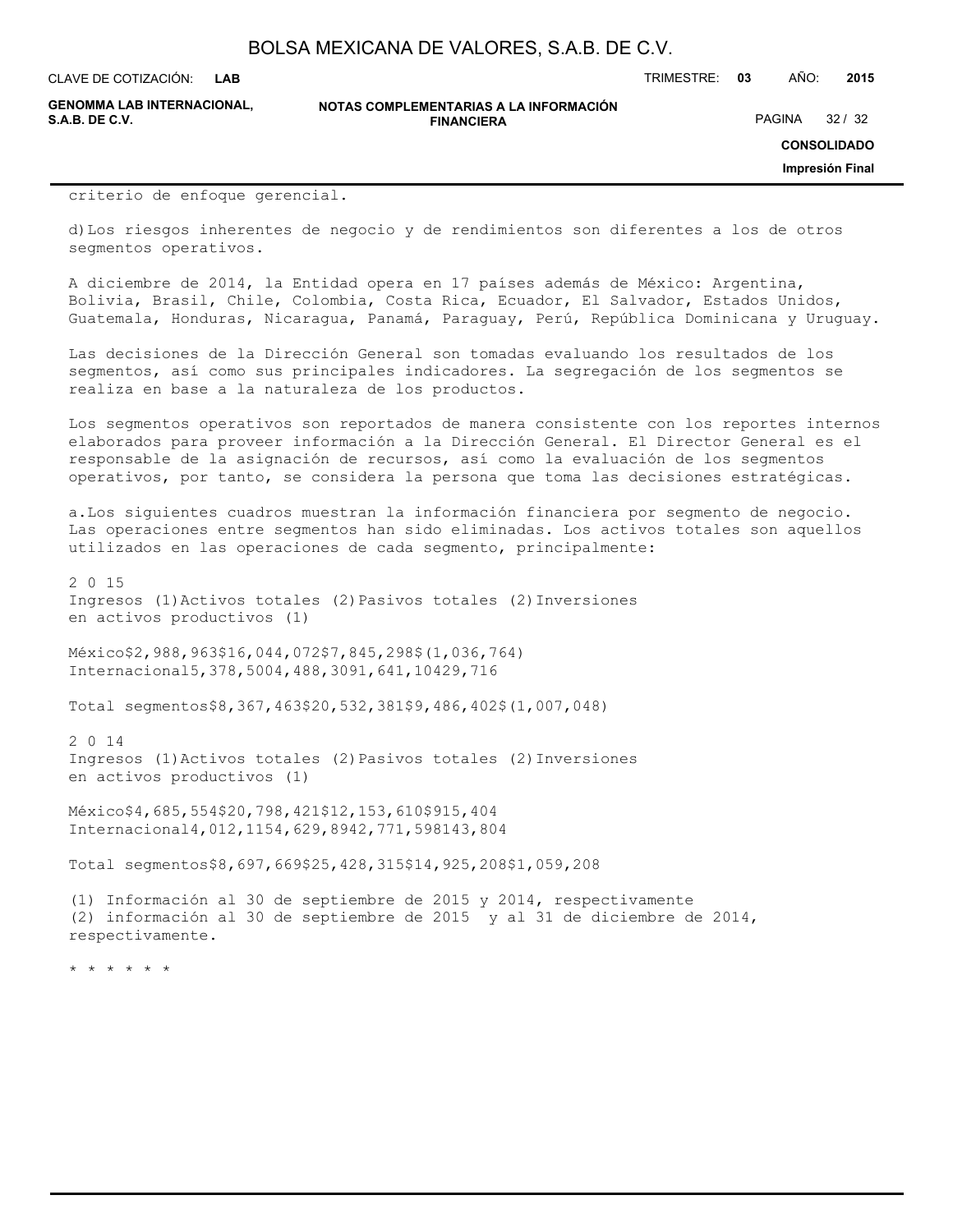CLAVE DE COTIZACIÓN TRIMESTRE **03** AÑO **2015 LAB**

**GENOMMA LAB INTERNACIONAL, S.A.B. DE C.V.**

# **INVERSIONES EN ASOCIADAS Y NEGOCIOS CONJUNTOS (MILES DE PESOS)**

**CONSOLIDADO**

**Impresión Final**

| <b>NOMBRE DE LA EMPRESA</b>                               | <b>ACTIVIDAD PRINCIPAL</b>           | <b>NO. DE ACCIONES</b> | $%$ DE<br><b>TENEN</b> | <b>MONTO TOTAL</b>                    |                               |  |
|-----------------------------------------------------------|--------------------------------------|------------------------|------------------------|---------------------------------------|-------------------------------|--|
|                                                           |                                      |                        | <b>CIA</b>             | <b>COSTO DE</b><br><b>ADQUISICION</b> | <b>VALOR</b><br><b>ACTUAL</b> |  |
| TELEVISA CONSUMER PRODUCTS<br>USA, LLC.                   | VENTA DE PRODUCTOS OTC/PC            |                        | 49.00                  | 25.653                                | 17.366                        |  |
| <b>GRUPO COMERCIAL E NDUSTRIAL</b><br>MARZAM S.A. DE C.V. | DISTRIBUCIÓN DE MEDICAMENTOS<br>Y PC |                        | 49.99                  | 928.599                               | 1.349.774                     |  |
| <b>TOTAL DE INVERSIONES EN ASOCIADAS</b>                  |                                      |                        |                        | 954.252                               | 1,367,140                     |  |

### **OBSERVACIONES**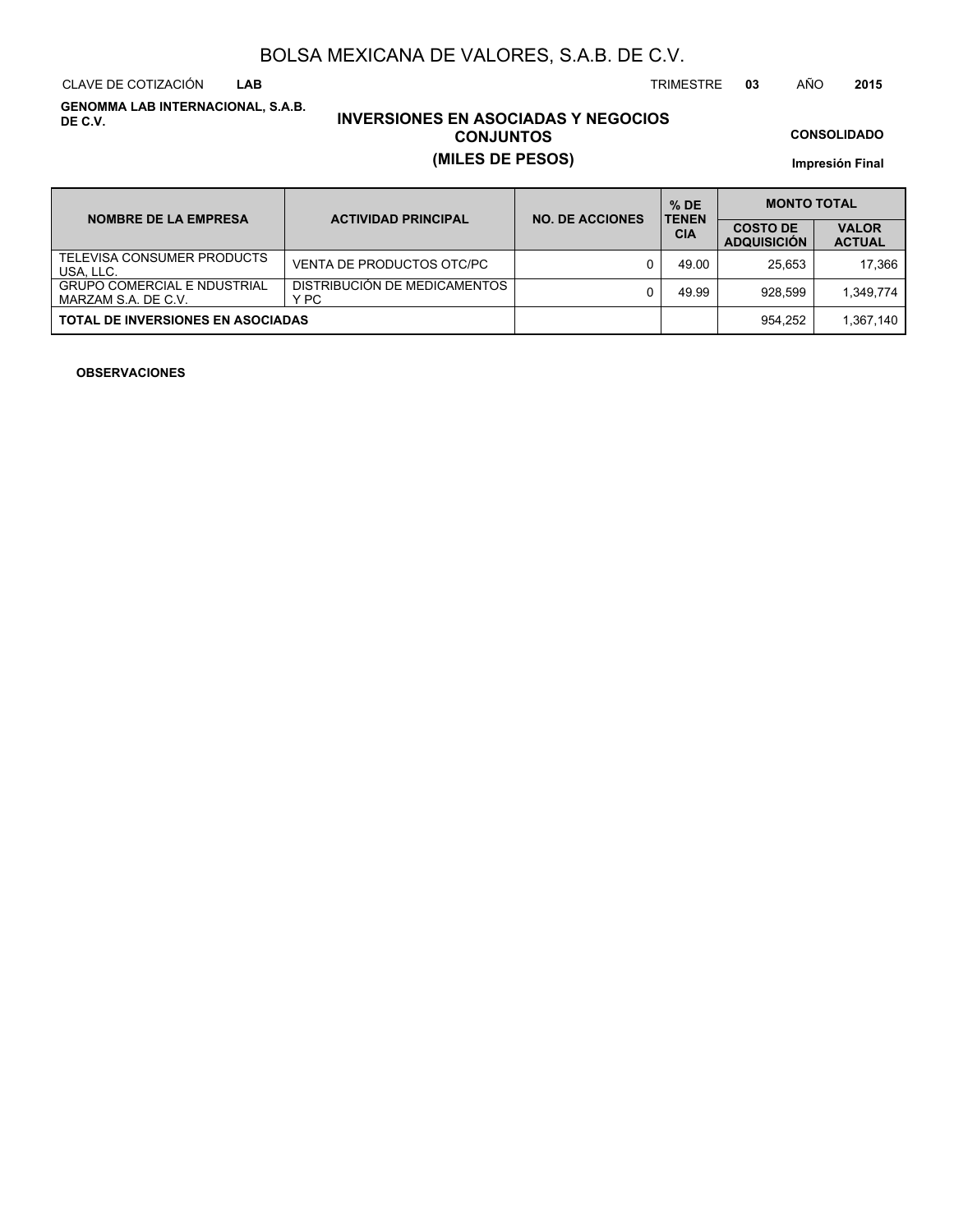#### **GENOMMA LAB INTERNACIONAL, S.A.B. DE C.V.**CLAVE DE COTIZACIÓN**LAB**

# **DESGLOSE DE CRÉDITOS**

### (MILES DE PESOS)

**CONSOLIDADO**

**<sup>2015</sup>**

TRIMESTRE **<sup>03</sup>** AÑO

**Impresión Final**

|                               |                                                    |                                          |                                       |                                                          | <b>VENCTOS, O AMORT, DENOMINADOS EN MONEDA NACIONAL</b> |                    |                            |                     |                     |                              | <b>VENCTOS, O AMORT, DENOMINADOS EN MONEDA EXTRANJERA</b> |                    |                            |                     |                     |                       |
|-------------------------------|----------------------------------------------------|------------------------------------------|---------------------------------------|----------------------------------------------------------|---------------------------------------------------------|--------------------|----------------------------|---------------------|---------------------|------------------------------|-----------------------------------------------------------|--------------------|----------------------------|---------------------|---------------------|-----------------------|
| TIPO DE CRÉDITO / INSTITUCIÓN | <b>INSTITUCION</b><br><b>EXTRANJERA</b><br>(SI/NO) | <b>FECHA DE FIRMA</b><br><b>CONTRATO</b> | <b>FECHA DE</b><br><b>VENCIMIENTO</b> | <b>TASA DE</b><br><b>INTERÉS Y/O</b><br><b>SOBRETASA</b> |                                                         |                    | <b>INTERVALO DE TIEMPO</b> |                     |                     |                              |                                                           |                    | <b>INTERVALO DE TIEMPO</b> |                     |                     |                       |
|                               |                                                    |                                          |                                       |                                                          | AÑO ACTUAL                                              | <b>HASTA 1 AÑO</b> | <b>HASTA 2 AÑOS</b>        | <b>HASTA 3 AÑOS</b> | <b>HASTA 4 AÑOS</b> | HASTA 5 AÑOS O<br><b>MÁS</b> | <b>AÑO ACTUAL</b>                                         | <b>HASTA 1 AÑO</b> | <b>HASTA 2 AÑOS</b>        | <b>HASTA 3 AÑOS</b> | <b>HASTA 4 AÑOS</b> | HASTA 5 AÑOS O<br>MÁS |
| <b>BANCARIOS</b>              |                                                    |                                          |                                       |                                                          |                                                         |                    |                            |                     |                     |                              |                                                           |                    |                            |                     |                     |                       |
| COMERCIO EXTERIOR             |                                                    |                                          |                                       |                                                          |                                                         |                    |                            |                     |                     |                              |                                                           |                    |                            |                     |                     |                       |
| <b>CON GARANTÍA</b>           |                                                    |                                          |                                       |                                                          |                                                         |                    |                            |                     |                     |                              |                                                           |                    |                            |                     |                     |                       |
| <b>BANCA COMERCIAL</b>        |                                                    |                                          |                                       |                                                          |                                                         |                    |                            |                     |                     |                              |                                                           |                    |                            |                     |                     |                       |
| BANCO NAL DE COM EXT. SNC     | <b>NO</b>                                          | 25/10/2013                               | 17/06/2021                            | 4.025% (var)                                             | 19,005                                                  | 57,017             | 76,022                     | 76,022              | 76,022              | 133,038                      |                                                           |                    |                            |                     |                     |                       |
| <b>BANCO PATAGONIA</b>        | SI                                                 | 22/11/2012                               | 22/11/2015                            | 25.625% (var)                                            |                                                         |                    |                            |                     |                     |                              | 9,069                                                     |                    |                            |                     |                     |                       |
| <b>BANCO SANTANDER RIO</b>    | <b>SI</b>                                          | 10/06/2013                               | 10/06/2016                            | 15.250%                                                  |                                                         |                    |                            |                     |                     |                              | 2,015                                                     | 4,031              |                            |                     |                     |                       |
| <b>BANCO PATAGONIA</b>        | <b>SI</b>                                          | 30/09/2015                               | 31/10/2015                            | 24.500%                                                  |                                                         |                    |                            |                     |                     |                              | 160,333                                                   |                    |                            |                     |                     |                       |
| <b>BANCO SANTANDER BRASIL</b> | SI                                                 | 27/01/2014                               | 15/02/2017                            | 5.650%                                                   |                                                         |                    |                            |                     |                     |                              | 54                                                        | 161                | 90                         |                     |                     |                       |
| BANCO SANTANDER BRASIL        | SI                                                 | 05/02/2014                               | 15/02/2017                            | 5.650%                                                   |                                                         |                    |                            |                     |                     |                              | 187                                                       | 560                | 310                        |                     |                     |                       |
| <b>OTROS</b>                  |                                                    |                                          |                                       |                                                          |                                                         |                    |                            |                     |                     |                              |                                                           |                    |                            |                     |                     |                       |
| <b>TOTAL BANCARIOS</b>        |                                                    |                                          |                                       |                                                          | 19,005                                                  | 57,017             | 76,022                     | 76,022              | 76,022              | 133,038                      | 171,658                                                   | 4,752              | 400                        |                     |                     |                       |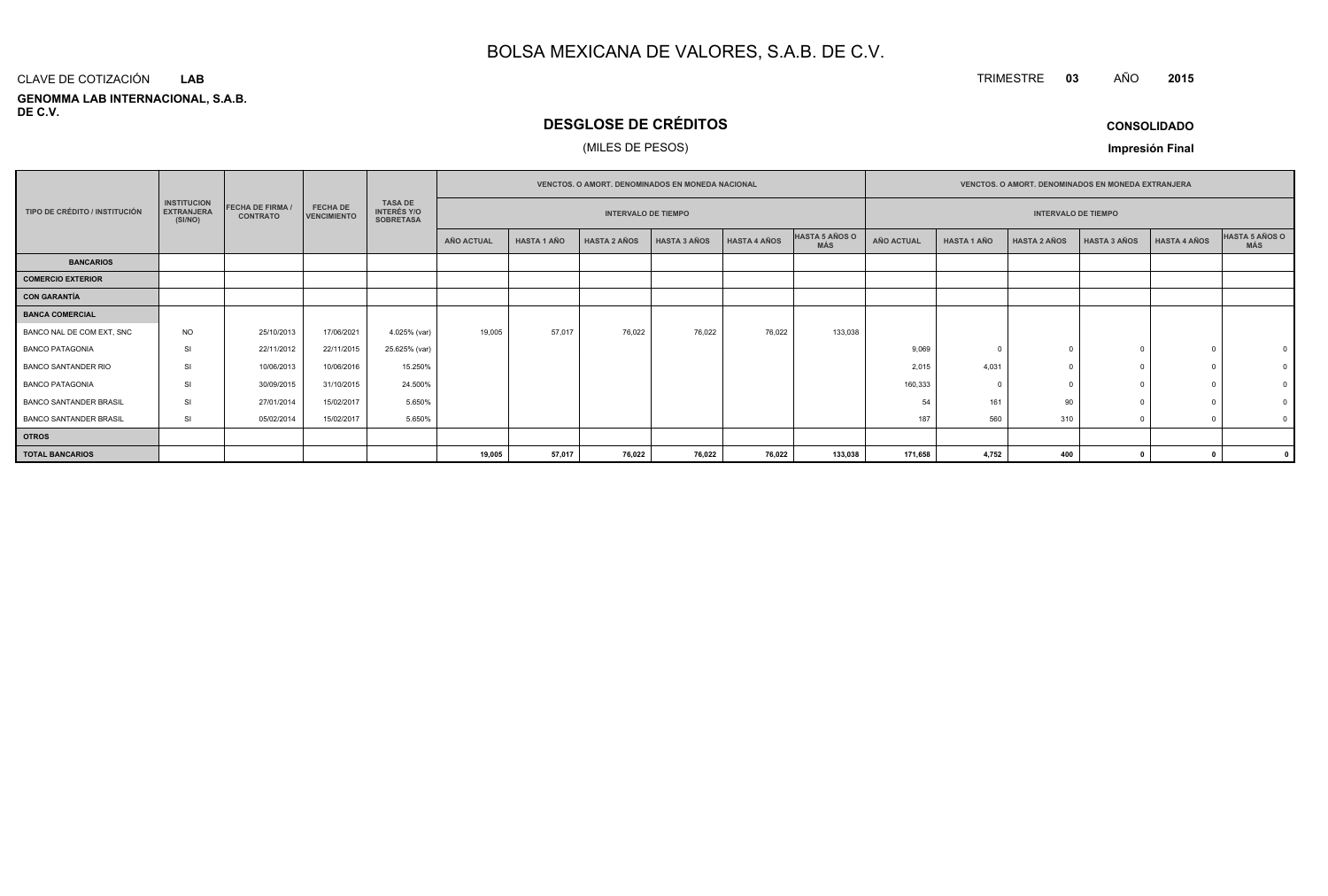# TRIMESTRE **<sup>03</sup>** AÑO **<sup>2015</sup>**

**GENOMMA LAB INTERNACIONAL, S.A.B. DE C.V.**CLAVE DE COTIZACIÓN**LAB**

# **DESGLOSE DE CRÉDITOS**

### (MILES DE PESOS)

**CONSOLIDADOImpresión Final**

|                                                     |                                                    |                                            |                                       |                                                          | VENCTOS. O AMORT. DENOMINADOS EN MONEDA NACIONAL |                            |                     |                     |                            | <b>VENCTOS, O AMORT, DENOMINADOS EN MONEDA EXTRANJERA</b> |                   |                    |                     |                     |                     |                       |
|-----------------------------------------------------|----------------------------------------------------|--------------------------------------------|---------------------------------------|----------------------------------------------------------|--------------------------------------------------|----------------------------|---------------------|---------------------|----------------------------|-----------------------------------------------------------|-------------------|--------------------|---------------------|---------------------|---------------------|-----------------------|
| TIPO DE CRÉDITO / INSTITUCIÓN                       | <b>INSTITUCION</b><br><b>EXTRANJERA</b><br>(SI/NO) | <b>FECHA DE FIRMA /</b><br><b>CONTRATO</b> | <b>FECHA DE</b><br><b>VENCIMIENTO</b> | <b>TASA DE</b><br><b>INTERÉS Y/O</b><br><b>SOBRETASA</b> |                                                  | <b>INTERVALO DE TIEMPO</b> |                     |                     | <b>INTERVALO DE TIEMPO</b> |                                                           |                   |                    |                     |                     |                     |                       |
|                                                     |                                                    |                                            |                                       |                                                          | AÑO ACTUAL                                       | <b>HASTA 1 AÑO</b>         | <b>HASTA 2 AÑOS</b> | <b>HASTA 3 AÑOS</b> | <b>HASTA 4 AÑOS</b>        | <b>HASTA 5 AÑOS O</b><br>MÁS                              | <b>AÑO ACTUAL</b> | <b>HASTA 1 AÑO</b> | <b>HASTA 2 AÑOS</b> | <b>HASTA 3 AÑOS</b> | <b>HASTA 4 AÑOS</b> | HASTA 5 AÑOS C<br>MÁS |
| <b>BURSÁTILES</b>                                   |                                                    |                                            |                                       |                                                          |                                                  |                            |                     |                     |                            |                                                           |                   |                    |                     |                     |                     |                       |
| <b>LISTADAS EN BOLSA (MÉXICO Y/O</b><br>EXTRANJERO) |                                                    |                                            |                                       |                                                          |                                                  |                            |                     |                     |                            |                                                           |                   |                    |                     |                     |                     |                       |
| <b>QUIROGRAFARIOS</b>                               |                                                    |                                            |                                       |                                                          |                                                  |                            |                     |                     |                            |                                                           |                   |                    |                     |                     |                     |                       |
| <b>EMISION CEBURES LAB 13-1</b>                     | <b>NO</b>                                          | 08/07/2013                                 | 02/07/2018                            | 4.025% (VAR)                                             | $\Omega$                                         |                            | $\Omega$            | 1,993,909           | $\Omega$                   |                                                           |                   |                    |                     |                     |                     |                       |
| EMISION CEBURES LAB 13-2                            | <b>NO</b>                                          | 03/10/2013                                 | 28/09/2017                            | 4.025% (VAR)                                             |                                                  |                            | 1,995,773           |                     | $\Omega$                   |                                                           |                   |                    |                     |                     |                     |                       |
| <b>EMISION CEBURES LAB 14</b>                       | <b>NO</b>                                          | 28/11/2014                                 | 17/01/2020                            | 3.925% (VAR)                                             |                                                  |                            |                     |                     | $\Omega$                   | 1,495,957                                                 |                   |                    |                     |                     |                     |                       |
| <b>CON GARANTÍA</b>                                 |                                                    |                                            |                                       |                                                          |                                                  |                            |                     |                     |                            |                                                           |                   |                    |                     |                     |                     |                       |
| <b>COLOCACIONES PRIVADAS</b>                        |                                                    |                                            |                                       |                                                          |                                                  |                            |                     |                     |                            |                                                           |                   |                    |                     |                     |                     |                       |
| <b>QUIROGRAFARIOS</b>                               |                                                    |                                            |                                       |                                                          |                                                  |                            |                     |                     |                            |                                                           |                   |                    |                     |                     |                     |                       |
| <b>CON GARANTÍA</b>                                 |                                                    |                                            |                                       |                                                          |                                                  |                            |                     |                     |                            |                                                           |                   |                    |                     |                     |                     |                       |
| <b>TOTAL BURSÁTILES</b>                             |                                                    |                                            |                                       |                                                          |                                                  |                            | 1,995,773           | 1,993,909           |                            | 1,495,957                                                 |                   |                    |                     |                     |                     |                       |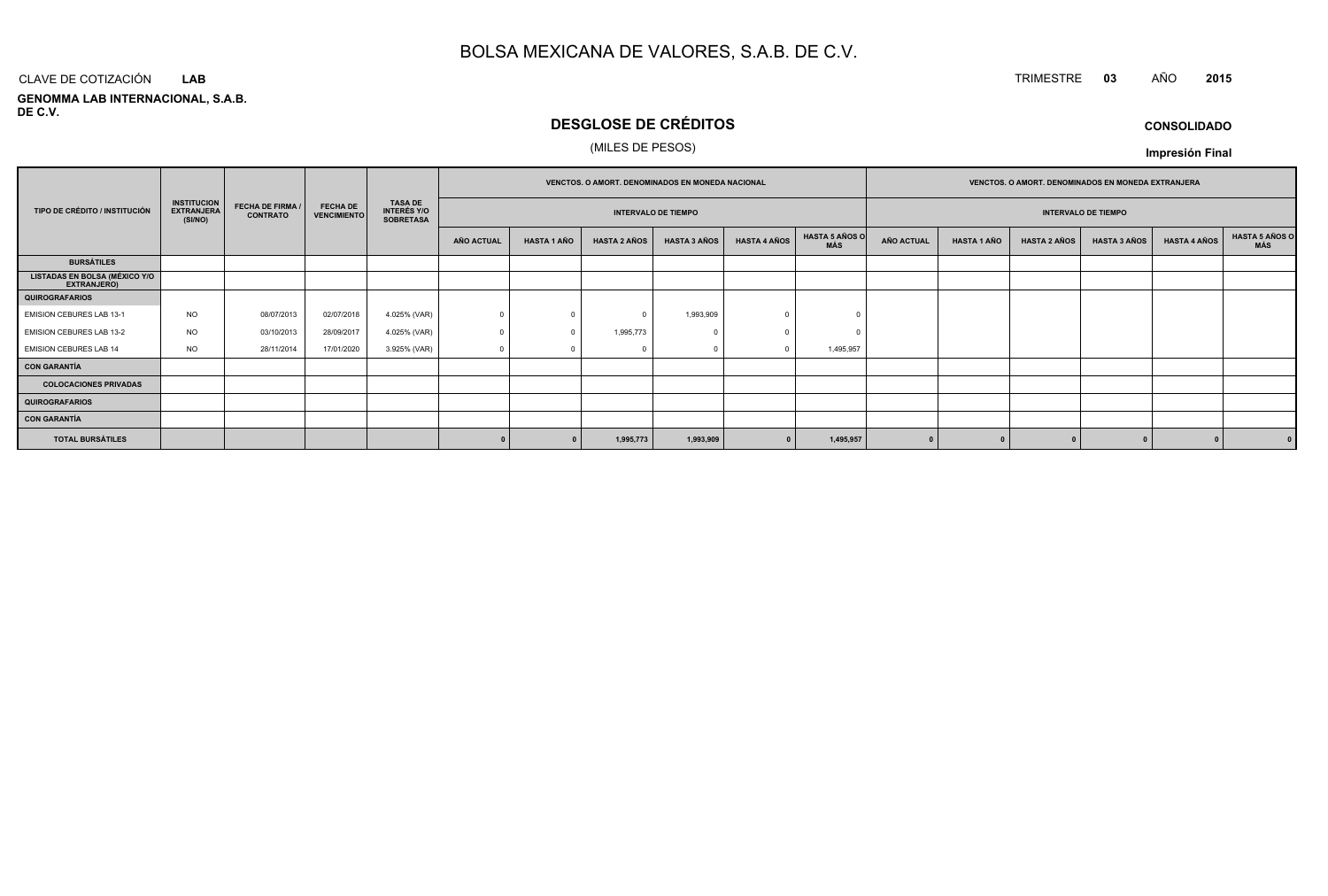#### CLAVE DE COTIZACIÓN**LAB**

 **GENOMMA LAB INTERNACIONAL, S.A.B.DE C.V.**

## **DESGLOSE DE CRÉDITOS**

### (MILES DE PESOS)

|                                                                                       |                                                    |                                     |                                       |  | <b>VENCTOS, O AMORT, DENOMINADOS EN MONEDA NACIONAL</b> |                    |                            |                     |                     |                              |                   | <b>VENCTOS, O AMORT, DENOMINADOS EN MONEDA EXTRANJERA</b> |                            |                     |                     |                              |
|---------------------------------------------------------------------------------------|----------------------------------------------------|-------------------------------------|---------------------------------------|--|---------------------------------------------------------|--------------------|----------------------------|---------------------|---------------------|------------------------------|-------------------|-----------------------------------------------------------|----------------------------|---------------------|---------------------|------------------------------|
| TIPO DE CRÉDITO / INSTITUCIÓN                                                         | <b>INSTITUCION</b><br><b>EXTRANJERA</b><br>(SI/NO) | <b>FECHA</b><br><b>CONCERTACIÓN</b> | <b>FECHA DE</b><br><b>VENCIMIENTO</b> |  |                                                         |                    | <b>INTERVALO DE TIEMPO</b> |                     |                     |                              |                   |                                                           | <b>INTERVALO DE TIEMPO</b> |                     |                     |                              |
|                                                                                       |                                                    |                                     |                                       |  | <b>AÑO ACTUAL</b>                                       | <b>HASTA 1 AÑO</b> | <b>HASTA 2 AÑOS</b>        | <b>HASTA 3 AÑOS</b> | <b>HASTA 4 AÑOS</b> | <b>HASTA 5 AÑOS O</b><br>MÁS | <b>AÑO ACTUAL</b> | <b>HASTA 1 AÑO</b>                                        | <b>HASTA 2 AÑOS</b>        | <b>HASTA 3 AÑOS</b> | <b>HASTA 4 AÑOS</b> | <b>HASTA 5 AÑOS O</b><br>MÁS |
| OTROS PASIVOS CIRCULANTES Y NO<br><b>CIRCULANTES CON COSTO</b>                        |                                                    |                                     |                                       |  |                                                         |                    |                            |                     |                     |                              |                   |                                                           |                            |                     |                     |                              |
| <b>TOTAL OTROS PASIVOS</b><br><b>CIRCULANTES Y NO CIRCULANTES</b><br><b>CON COSTO</b> |                                                    |                                     |                                       |  | $\mathbf 0$                                             | $\Omega$           | $\mathbf 0$                | $\overline{0}$      | $\Omega$            | $\overline{0}$               | $\mathbf{0}$      | $\mathbf 0$                                               | $\Omega$                   | $^{\circ}$          | $\Omega$            | $\Omega$                     |
|                                                                                       |                                                    |                                     |                                       |  |                                                         |                    |                            |                     |                     |                              |                   |                                                           |                            |                     |                     |                              |
| <b>PROVEEDORES</b>                                                                    |                                                    |                                     |                                       |  |                                                         |                    |                            |                     |                     |                              |                   |                                                           |                            |                     |                     |                              |
| PROVEED CONCENTRADO MAY'15                                                            | <b>NO</b>                                          | 31/05/2015                          | 30/09/2015                            |  | 9,813                                                   | $\Omega$           |                            |                     |                     |                              |                   |                                                           |                            |                     |                     |                              |
| PROVEED CONCENTRADO JUN'15                                                            | <b>NO</b>                                          | 30/06/2015                          | 31/10/2015                            |  | 218,686                                                 | $^{\circ}$         |                            |                     |                     |                              |                   |                                                           |                            |                     |                     |                              |
| PROVEED CONCENTRADO JUL'15                                                            | <b>NO</b>                                          | 31/07/2015                          | 30/11/2015                            |  | 89,626                                                  | $\Omega$           |                            |                     |                     |                              |                   |                                                           |                            |                     |                     |                              |
| PROVEED CONCENTRADO AGO'15                                                            | <b>NO</b>                                          | 31/08/2015                          | 31/12/2015                            |  | 136,425                                                 | $\Omega$           |                            |                     |                     |                              |                   |                                                           |                            |                     |                     |                              |
| PROVEED CONCENTRADO SEP'15                                                            | <b>NO</b>                                          | 30/09/2015                          | 31/01/2016                            |  | $\Omega$                                                | 476,648            |                            |                     |                     |                              |                   |                                                           |                            |                     |                     |                              |
| PROVEED CONCENTRADO MAY'15                                                            | SI                                                 | 31/05/2015                          | 30/09/2015                            |  |                                                         |                    |                            |                     |                     |                              | 10,525            | $\overline{0}$                                            |                            |                     |                     |                              |
| PROVEED CONCENTRADO JUN'15                                                            | SI                                                 | 30/06/2015                          | 31/10/2015                            |  |                                                         |                    |                            |                     |                     |                              | 8,658             | $\overline{0}$                                            |                            |                     |                     |                              |
| PROVEED CONCENTRADO JUL'15                                                            | <b>SI</b>                                          | 31/07/2015                          | 30/11/2015                            |  |                                                         |                    |                            |                     |                     |                              | 10,281            | $\Omega$                                                  |                            |                     |                     |                              |
| PROVEED CONCENTRADO AGO'15                                                            | SI                                                 | 31/08/2015                          | 31/12/2015                            |  |                                                         |                    |                            |                     |                     |                              | 41,224            | $\overline{0}$                                            |                            |                     |                     |                              |
| PROVEED CONCENTRADO SEP'15                                                            | SI                                                 | 30/09/2015                          | 31/01/2016                            |  |                                                         |                    |                            |                     |                     |                              | $\Omega$          | 98,725                                                    |                            |                     |                     |                              |
| <b>TOTAL PROVEEDORES</b>                                                              |                                                    |                                     |                                       |  | 454,550                                                 | 476,648            |                            |                     |                     |                              | 70,688            | 98,725                                                    |                            |                     |                     |                              |
|                                                                                       |                                                    |                                     |                                       |  |                                                         |                    |                            |                     |                     |                              |                   |                                                           |                            |                     |                     |                              |
| OTROS PASIVOS CIRCULANTES Y NO<br><b>CIRCULANTES</b>                                  |                                                    |                                     |                                       |  |                                                         |                    |                            |                     |                     |                              |                   |                                                           |                            |                     |                     |                              |
| VARIOS                                                                                | <b>NO</b>                                          |                                     |                                       |  | 269,376                                                 | 14,491             | 11,957                     | 10,765              | 461                 | 3,877                        |                   |                                                           |                            |                     |                     |                              |
| <b>VARIOS</b>                                                                         | <b>NO</b>                                          |                                     |                                       |  |                                                         |                    |                            |                     |                     |                              | 960               | 1,753                                                     | 7,013                      | 7,013               | 15,777              | $\mathbf 0$                  |
| VARIOS                                                                                | SI                                                 |                                     |                                       |  |                                                         |                    |                            |                     |                     |                              | 923,570           | 14,673                                                    | $\mathbf{0}$               | $\overline{0}$      | $\overline{0}$      | $\overline{\mathbf{0}}$      |
| <b>TOTAL OTROS PASIVOS</b><br><b>CIRCULANTES Y NO CIRCULANTES</b>                     |                                                    |                                     |                                       |  | 269,376                                                 | 14,491             | 11,957                     | 10,765              | 461                 | 3,877                        | 924,530           | 16,426                                                    | 7,013                      | 7,013               | 15,777              | $\Omega$                     |
|                                                                                       |                                                    |                                     |                                       |  |                                                         |                    |                            |                     |                     |                              |                   |                                                           |                            |                     |                     |                              |
| <b>TOTAL GENERAL</b>                                                                  |                                                    |                                     |                                       |  | 742,931                                                 | 548,156            | 2,083,752                  | 2,080,696           | 76,483              | 1,632,872                    | 1,166,876         | 119,903                                                   | 7,413                      | 7,013               | 15,777              |                              |

**CONSOLIDADO**

**Impresión Final**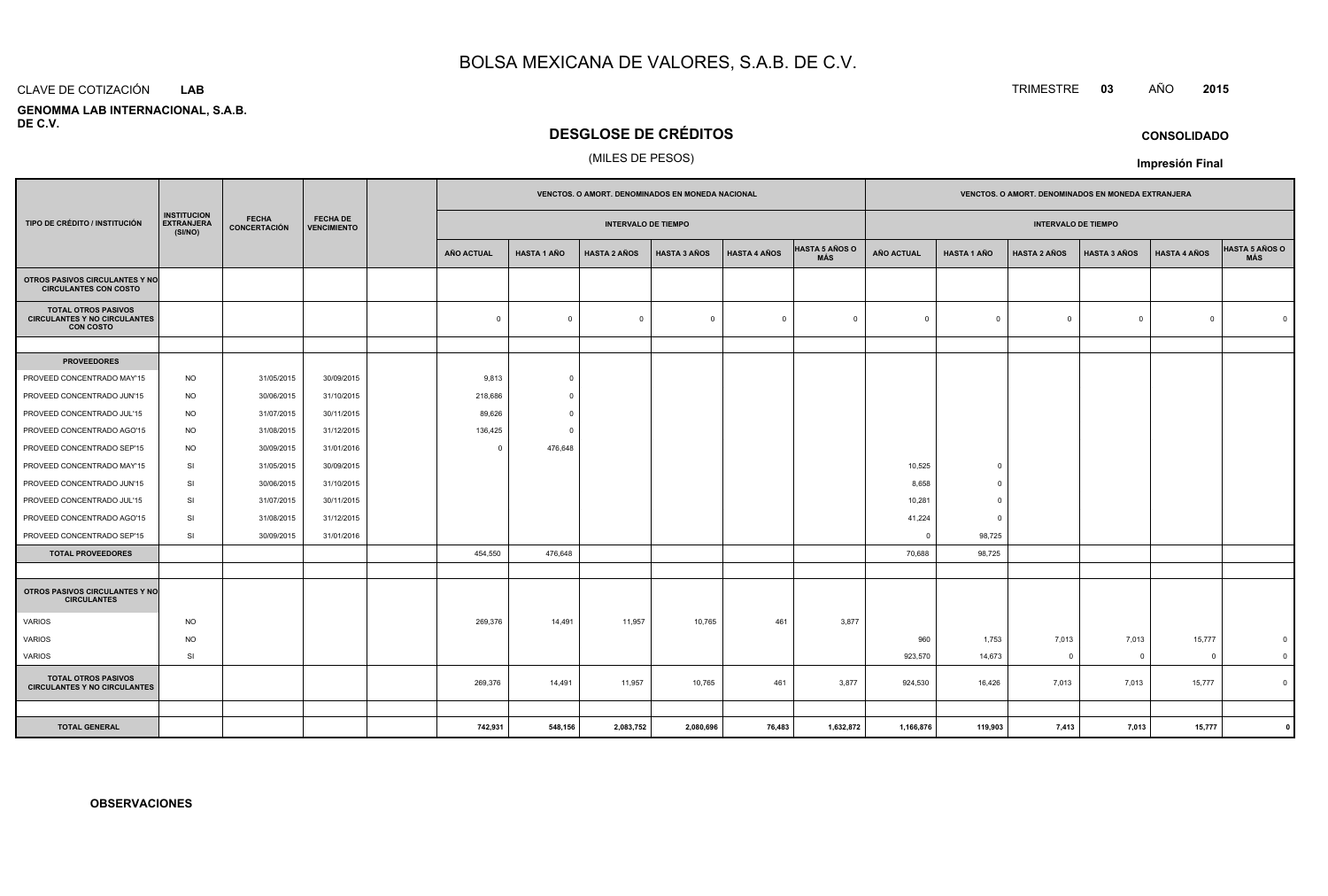### CLAVE DE COTIZACIÓN: **LAB GENOMMA LAB INTERNACIONAL, S.A.B. DE C.V.**

### **POSICIÓN MONETARIA EN MONEDA EXTRANJERA**

#### **CONSOLIDADO**

TRIMESTRE: **03** AÑO: **2015**

#### **(MILES DE PESOS)**

#### **Impresión Final**

| POSICIÓN EN MONEDA EXTRANJERA | <b>DÓLARES</b>   |                       | <b>OTRAS MONEDAS</b>    |                       | <b>TOTAL MILES DE</b> |  |
|-------------------------------|------------------|-----------------------|-------------------------|-----------------------|-----------------------|--|
| (MILES DE PESOS)              | MILES DE DÓLARES | <b>MILES DE PESOS</b> | <b>MILES DE DÓLARES</b> | <b>MILES DE PESOS</b> | <b>PESOS</b>          |  |
| <b>ACTIVO MONETARIO</b>       | 89,219           | 1,523,602             | 111,782                 | 1,908,912             | 3,432,514             |  |
| <b>CIRCULANTE</b>             | 89,219           | 1,523,602             | 111,782                 | 1,908,912             | 3,432,514             |  |
| NO CIRCULANTE                 | 0                | 0                     | 0                       | 0                     | 0                     |  |
| <b>PASIVO</b>                 | 25,631           | 437,715               | 51,488                  | 879,267               | 1,316,982             |  |
| <b>CIRCULANTE</b>             | 23,886           | 407,912               | 51,465                  | 878,867               | 1,286,779             |  |
| NO CIRCULANTE                 | 1,745            | 29,803                | 23                      | 400                   | 30,203                |  |
| <b>SALDO NETO</b>             | 63,588           | 1,085,887             | 60,294                  | 1,029,645             | 2,115,532             |  |

#### **OBSERVACIONES**

LAS MONEDAS UTILIZADAS PARA LA CONVERSIÓN DE ESTADOS FINANCIEROS DE SUBSIDIARIAS EXTRANJERAS Y LOS TIPOS DE CAMBIO UTILIZADOS SON LOS SIGUIENTES, SE INCLUYE PAÍS, MONEDA DE REGISTRO, TIPO DE CAMBIO, MONEDA DE REGISTRO A MONEDA FUNCIONAL (USD) Y TIPO DE CAMBIO MONEDA FUNCIONAL A MONEDA DE INFORME. TIPO DE CAMBIO PARA CONVERTIR.

| BALANCE GENERALSEPTIEMBRE   |                |                  |  |
|-----------------------------|----------------|------------------|--|
| MONEDA LOCAL A USDUSD A MXP |                |                  |  |
| ARGENTINA                   |                | 9.4154 17.0771   |  |
| BRASIL                      |                | 4.1000 17.0771   |  |
| CHILE                       |                | 1.0000 17.0771   |  |
| COLOMBIA                    |                | 3,084.46 17.0771 |  |
| COSTA RICA                  |                | 1.0000 17.0771   |  |
| ECUADOR                     |                | 1.0000 17.0771   |  |
| ESPAÑA                      |                | 0.8894 17.0771   |  |
| USA                         | 1.0000 17.0771 |                  |  |
| REPUBLICA DOMINICANA        |                | 45.3412 17.0771  |  |
| TRINIDAD Y TOBAGO           |                | 6.3097 17.0771   |  |
| PERÚ                        | 3.2176         | 17.0771          |  |

| ESTADO DE RESULTADOSSEPTIEMBRE |          |                |         |
|--------------------------------|----------|----------------|---------|
| MONEDA LOCAL A USDUSD A MXP    |          |                |         |
| ARGENTINA                      | 9.3608   | 16.8361        |         |
| BRASIL                         | 3.8889   | 16.8361        |         |
| CHILE                          | 1.0000   | 16.8361        |         |
| COLOMBIA                       | 3,067.27 | 16.8361        |         |
| COSTA RICA                     | 1,0000   | 16.8361        |         |
| <b>ECUADOR</b>                 |          | 1.0000 16.8361 |         |
| ESPAÑA                         | 0.8900   | 16.8361        |         |
| USA                            | 1,0000   | 16.8361        |         |
| REPUBLICA DOMINICANA           |          | 45.1449        | 16.8361 |
| TRINIDAD Y TOBAGO              |          | 6.3422         | 16.8361 |
| PERÚ                           | 3,2166   | 16.8361        |         |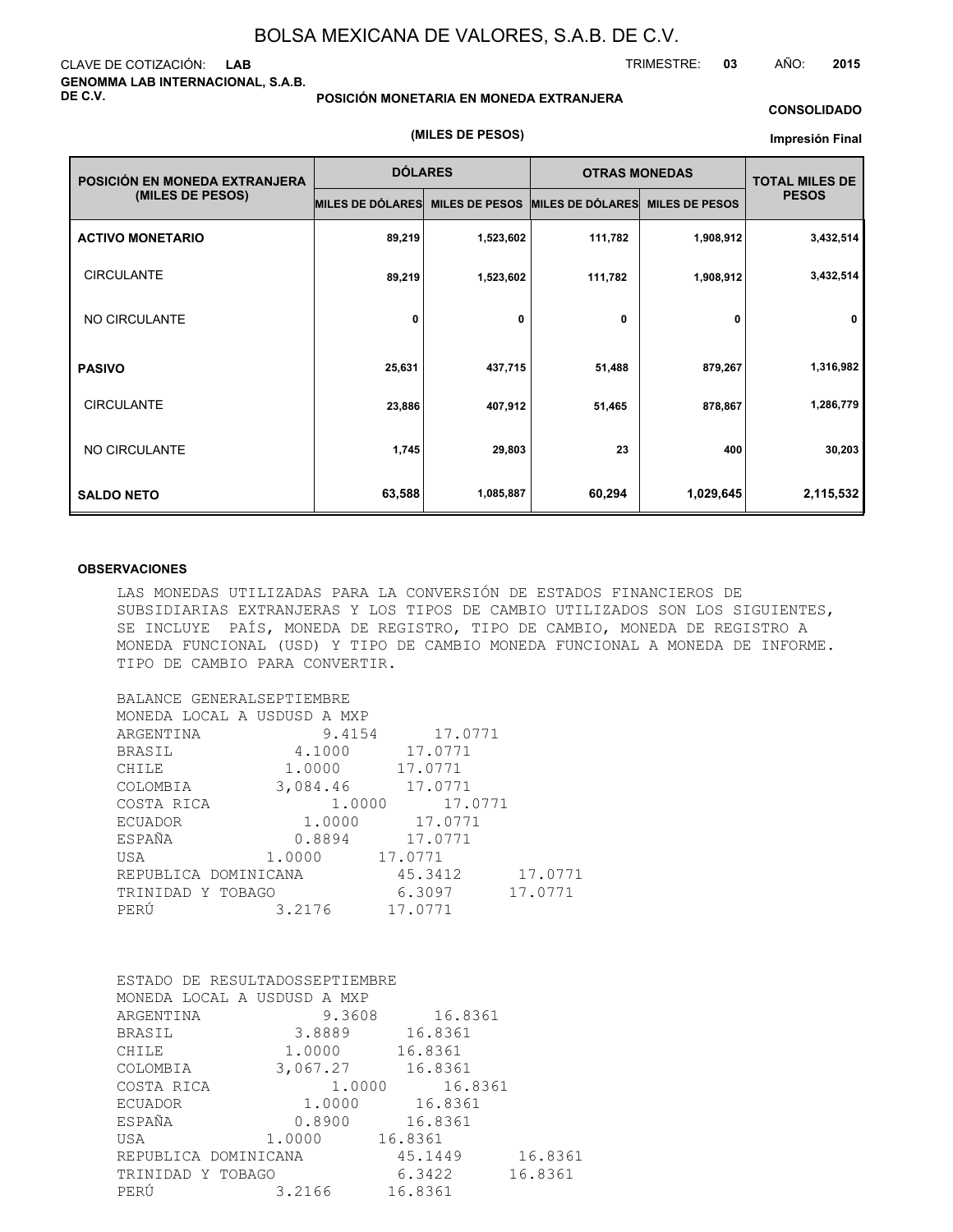|  | BOLSA MEXICANA DE VALORES, S.A.B. DE C.V. |
|--|-------------------------------------------|
|--|-------------------------------------------|

CLAVE DE COTIZACIÓN: **LAB GENOMMA LAB INTERNACIONAL, S.A.B. DE C.V.**

TRIMESTRE: **03** AÑO: **2015**

**CONSOLIDADO**

**(MILES DE PESOS)**

**POSICIÓN MONETARIA EN MONEDA EXTRANJERA**

**Impresión Final**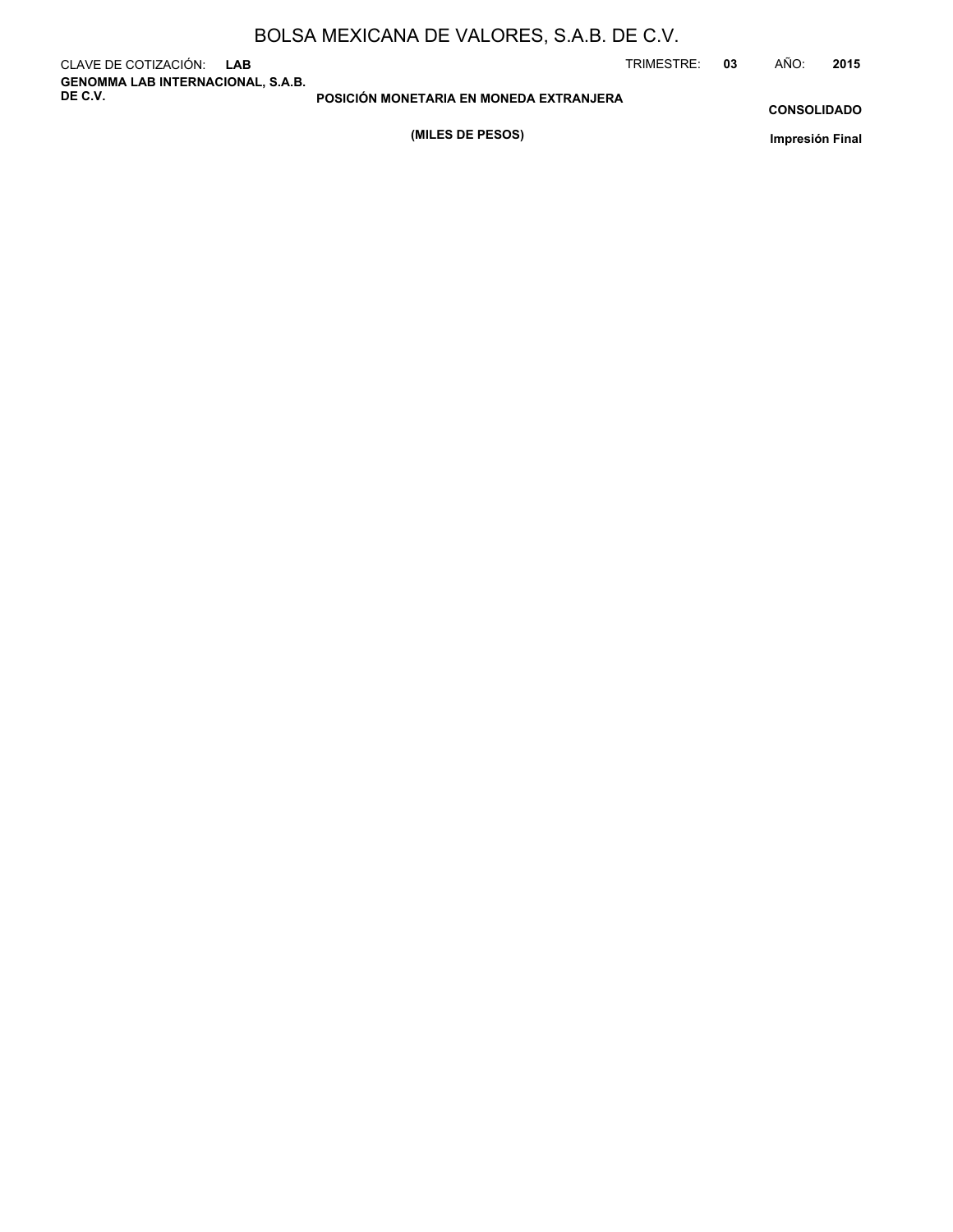#### CLAVE DE COTIZACIÓN: TRIMESTRE: **03** AÑO: **2015 LAB**

**GENOMMA LAB INTERNACIONAL, S.A.B. DE C.V.** PAGINA 1/2

**INSTRUMENTOS DE DEUDA**

**CONSOLIDADO**

**Impresión Final**

# **LIMITACIONES FINANCIERAS SEGÚN CONTRATO, ESCRITURAS DE LA EMISION**

Con respecto a la emisión de certificados bursátiles Lab 13-1, 13-2 y 14, la **Y/O TITULO**compañía tiene las siguientes obligaciones de hacer y no hacer: Obligaciones de hacer

1. Divulgación y entrega de información. La emisora deberá cumplir con las obligaciones contraídas con el representante común, así como cumplir con todos los requerimientos de presentación o divulgación de información a que esté obligada en términos de la LMV, la circular única de emisoras y las demás disposiciones aplicables.

2. Destino de Fondos. La emisora deberá utilizar los recursos derivados de la segunda emisión exclusivamente para los fines que se señalan en la sección II.- "Destino de los Fondos" del presente suplemento.

3. Prelación de pago. Realizar todos los actos que sean necesarios a efecto de asegurar que en todo momento, las obligaciones de la emisora de conformidad con los certificados bursátiles constituyan obligaciones generales con una prelación de pago equivalente y no subordinada respecto de cualquier otro pasivo con costo.

4. Giro de negocio. Mantener mediante el desarrollo habitual de negocios, su giro preponderante de negocios y el de sus subsidiarias consideradas en conjunto.

Obligaciones de no hacer

1. Fusiones. La emisora podrá fusionarse siempre que (I) dicha fusión no origine una causa de vencimiento anticipado. Y (II) si la emisora es la sociedad fusionada, la sociedad fusionante asuma todas las obligaciones de la emisora derivadas de los certificados bursátiles.

2. Limitaciones al pago de dividendos. El emisor se abstendrá de pagar dividendos en efectivo o en especie si hubiere ocurrido y continúa una causa de vencimiento anticipado o si como consecuencia de dicho pago, ocurre una causa de vencimiento anticipado.

3. Gravámenes. Constituir o permitir la existencia de cualquier hipoteca, prenda o gravamen de cualquier naturaleza sobre activos de la emisora cuyo valor exceda del veinticinco por ciento (25%) del valor de los activos totales de la emisora, excepto por aquellos (I) otorgados en el curso ordinario de sus negocios, conforme a las condiciones prevalecientes en el mercado y conforme a su objeto social, (II )derivados de cualquier obligación de carácter fiscal, laboral o de seguridad social o creados por ministerio de ley , y (III) existentes previamente.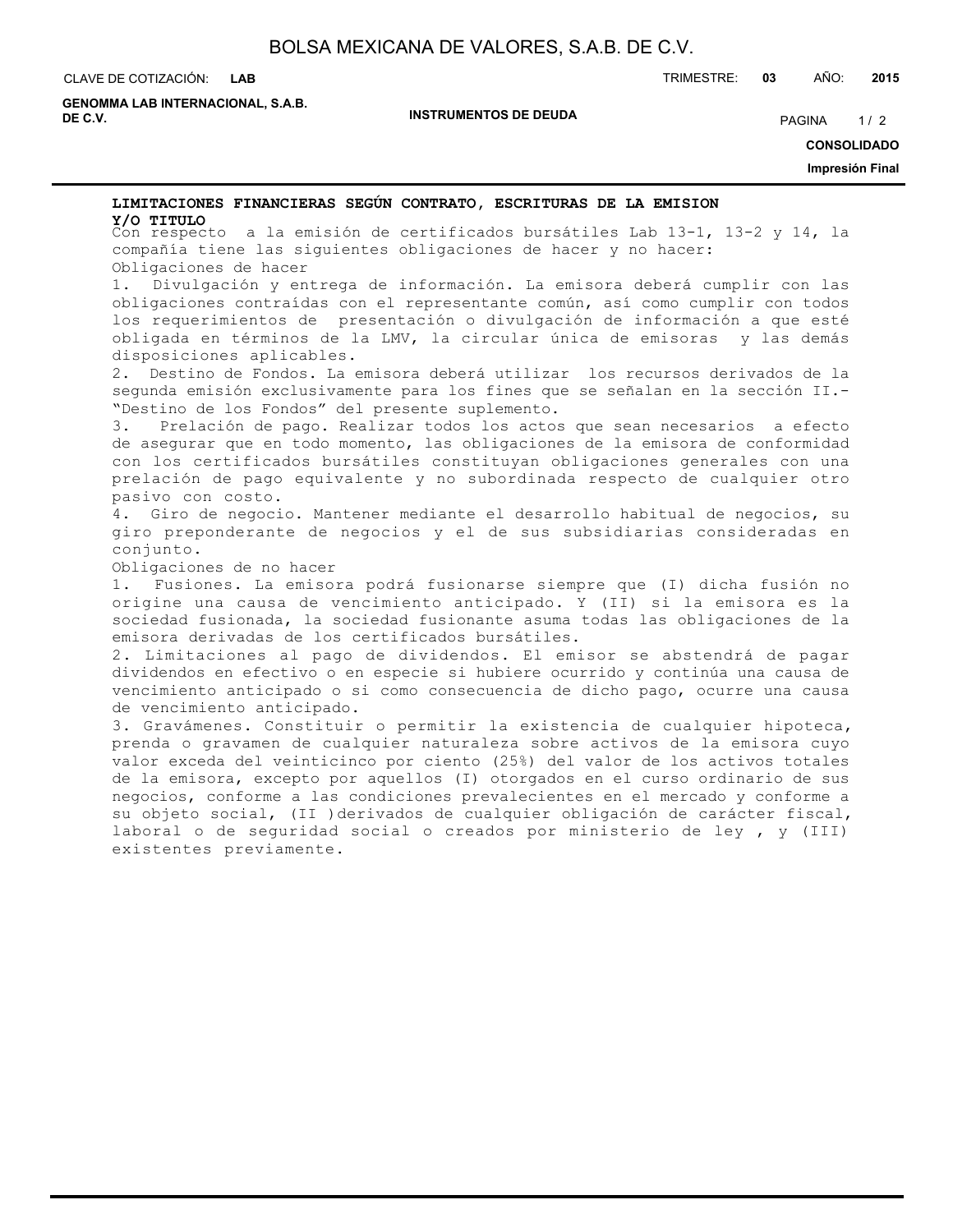| CLAVE DE COTIZACIÓN:<br><b>LAB</b>                  |                              | TRIMESTRE: | 03            | AÑO: | 2015               |
|-----------------------------------------------------|------------------------------|------------|---------------|------|--------------------|
| <b>GENOMMA LAB INTERNACIONAL, S.A.B.</b><br>DE C.V. | <b>INSTRUMENTOS DE DEUDA</b> |            | <b>PAGINA</b> |      | 2/2                |
|                                                     |                              |            |               |      | <b>CONSOLIDADO</b> |
|                                                     |                              |            |               |      | Impresión Final    |
|                                                     |                              |            |               |      |                    |

### **SITUACIÓN ACTUAL DE LAS LIMITACIONES FINANCIERAS**

A la fecha, la compañía se encuentra en cumplimiento de las diversas obligaciones contraídas de hacer y no hacer.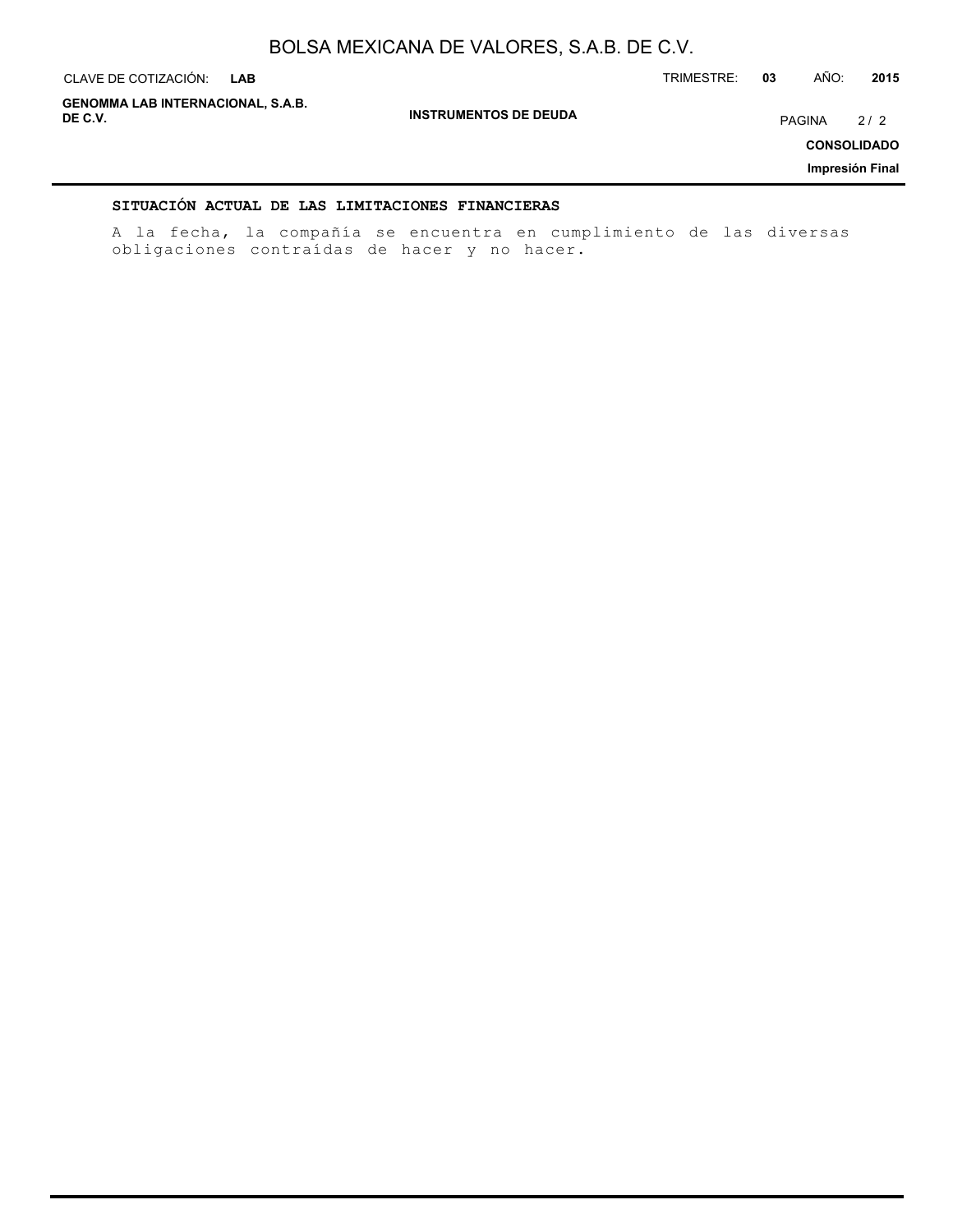CLAVE DE COTIZACIÓN TRIMESTRE **03** AÑO **2015 LAB**

**GENOMMA LAB INTERNACIONAL, S.A.B. DE C.V.**

### **DISTRIBUCIÓN DE INGRESOS POR PRODUCTO INGRESOS TOTALES**

**(MILES DE PESOS)**

**CONSOLIDADO**

**Impresión Final**

| <b>PRINCIPALES PRODUCTOS O LINEA</b> | <b>VENTAS</b>  |                | $%$ DE<br><b>PARTICIPACION EN</b> | <b>PRINCIPALES</b> |                 |  |  |
|--------------------------------------|----------------|----------------|-----------------------------------|--------------------|-----------------|--|--|
| <b>DE PRODUCTOS</b>                  | <b>VOLUMEN</b> | <b>IMPORTE</b> | <b>EL MERCADO</b>                 | <b>MARCAS</b>      | <b>CLIENTES</b> |  |  |
| <b>INGRESOS NACIONALES</b>           |                |                |                                   |                    |                 |  |  |
| <b>FARMA</b>                         | 40,033,244     | 1,515,143      | 0.00                              | <b>VARIAS</b>      | <b>VARIOS</b>   |  |  |
| PC                                   | 57,535,259     | 1,473,820      | 0.00                              | <b>VARIAS</b>      | <b>VARIOS</b>   |  |  |
| INGRESOS POR EXPORTACIÓN             |                |                |                                   |                    |                 |  |  |

| INGRESOS DE SUBSIDIARIAS EN EL EXTRANJERO |            |           |      |               |               |  |
|-------------------------------------------|------------|-----------|------|---------------|---------------|--|
| <b>FARMA/PC</b>                           |            | 5,357,135 | 0    | <b>VARIAS</b> | <b>VARIOS</b> |  |
| <b>SERVICIOS</b>                          |            | 21,365    | 0.00 | <b>VARIAS</b> | <b>VARIOS</b> |  |
| <b>TOTAL</b>                              | 97,568,503 | 8,367,463 |      |               |               |  |

**OBSERVACIONES**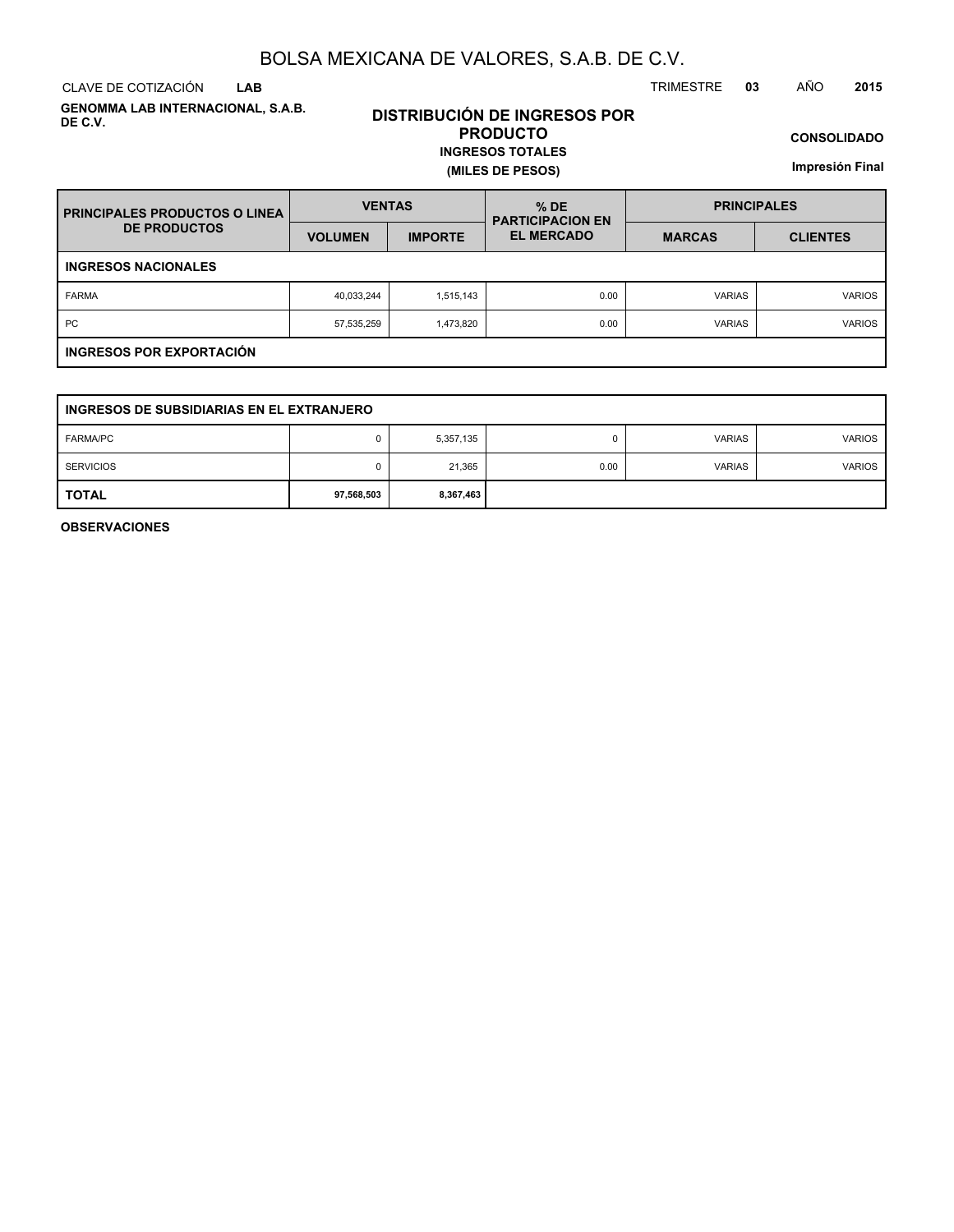**GENOMMA LAB INTERNACIONAL, S.A.B. DE C.V.**CLAVE DE COTIZACIÓN**LAB**

# **INTEGRACIÓN DEL CAPITAL SOCIALPAGADO**

### **CARACTERISTICAS DE LAS ACCIONES**

**CONSOLIDADO**

**Impresión Final**

| <b>SERIES</b> |                           | <b>CUPÓN</b> | <b>NUMERO DE ACCIONES</b> |                         |                  |                          | <b>CAPITAL SOCIAL</b> |                 |  |
|---------------|---------------------------|--------------|---------------------------|-------------------------|------------------|--------------------------|-----------------------|-----------------|--|
|               | VALOR NOMINAL(\$) VIGENTE |              | <b>PORCIÓN FIJA</b>       | <b>PORCIÓN VARIABLE</b> | <b>MEXICANOS</b> | <b>LIBRE SUSCRIPCIÓN</b> | <b>FIJO</b>           | <b>VARIABLE</b> |  |
| lв            | 0.00000                   |              | 82,176                    | 1,048,651,194           | 534,812,109      | 513,839,085              | 150                   | 1,914,156       |  |
| <b>TOTAL</b>  |                           |              | 82,176                    | 1,048,651,194           | 534,812,109      | 513,839,085              | 150                   | 1,914,156       |  |

**TOTAL DE ACCIONES QUE REPRESENTAN EL CAPITAL SOCIAL PAGADO A LAFECHA DE ENVIO DE LA INFORMACIÓN:** $1,048,733,370$ 

TRIMESTRE

**OBSERVACIONES**

 **<sup>03</sup>** AÑO**<sup>2015</sup>**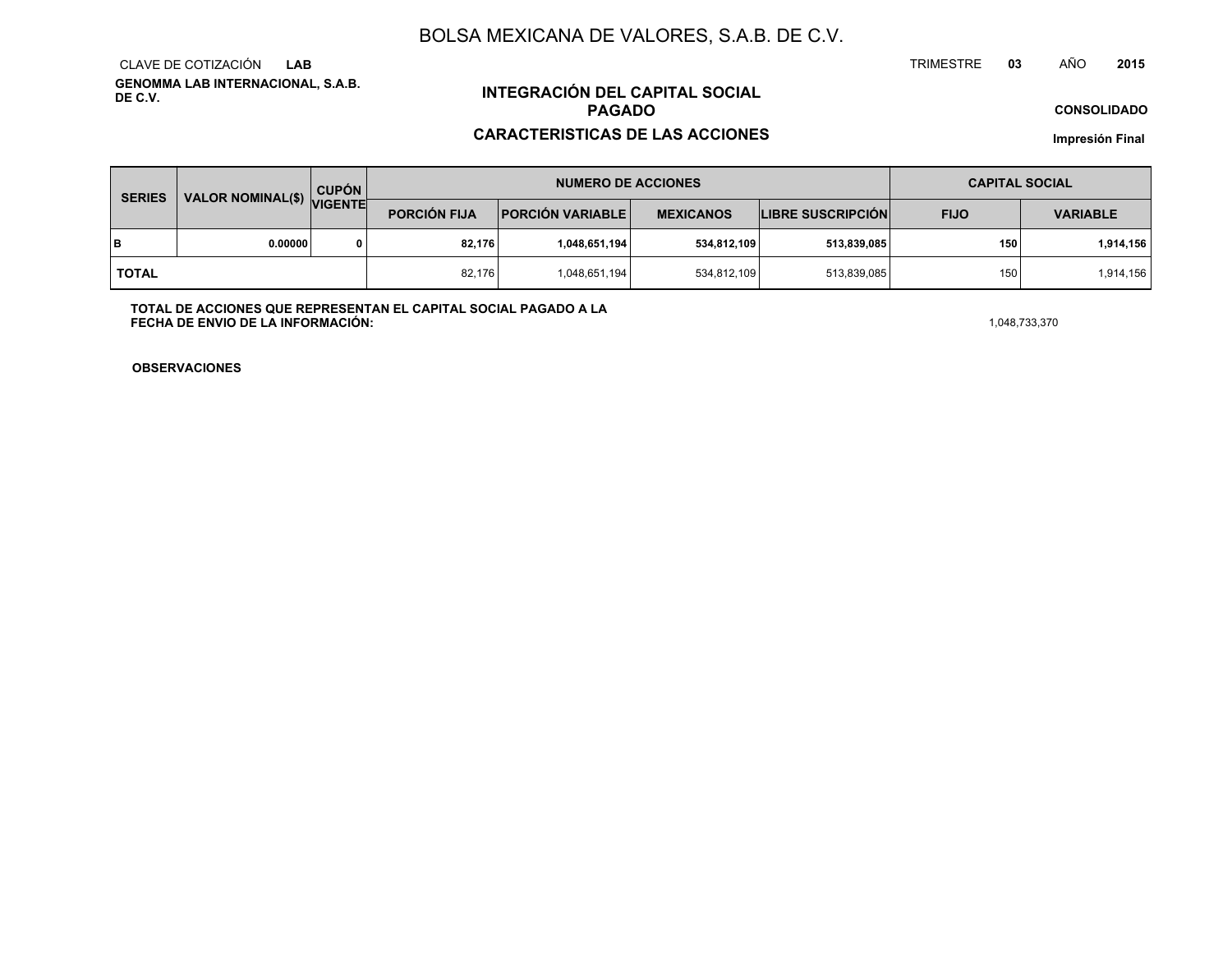CLAVE DE COTIZACIÓN: **LAB**

TRIMESTRE: **03** AÑO: **2015**

**GENOMMA LAB INTERNACIONAL, S.A.B. DE C.V.** PAGINA **/ 2**

#### **INSTRUMENTOS FINANCIEROS DERIVADOS**

 $1/2$ 

**CONSOLIDADO**

**Impresión Final**

Genomma Lab Internacional, S. A. B. de C. V. Durango No. 332-102, Colonia Roma C. P. 06700, México, D. F. R.F.C.: GLI-961030-TU5

México, D. F. a 28 de octubre de 2015

Asunto: Se presenta escrito en atención al requerimiento según Oficio No. 151- 2/76211/2009 de fecha 20 de Enero de 2009, mediante el cual se solicita de diversa información y documentación respecto a las operaciones con instrumentos financieros derivados en las que pudo haber participado en su caso la empresa: Genomma Lab Internacional, S. A. B. de C. V. R.F.C.: GLI-961030-TU5

VICEPRESIDENCIA DE SUPERVISIÓN BURSATIL. VICEPRESIDENCIA DE NORMATIVIDAD. DIRECCIÓN GENERAL DE SUPERVISIÓN DE MERCADOS. DIRECCIÓN GENERAL DE AUTORIZACIONES.

#### PRESENTE

OSCAR VILLALOBOS TORRES (R.F.C.: VITO-701004-1Y4), en representación de GENOMMA LAB INTERNACIONAL, S. A. B. DE C. V. (R.F.C.: GLI-961030-TU5), personalidad que acredito con copia del instrumento notarial que se acompaña al presente como Anexo 1 (se incluye original para cotejo), con domicilio fiscal en Durango 332-102, Colonia Roma, C. P. 06700, México, D. F., Tel.:5081-0000, y señalando el mismo domicilio para oír y recibir toda clase de notificaciones que a este asunto se refieran, atentamente comparezco y expongo que:

1.Mediante Oficio No. 151-2/76211/2009 de fecha 20 de Enero de 2009, así como del Anexo 1 que forma parte integrante de dicho Oficio, la Dirección General de Supervisión de Mercados de la Comisión Nacional Bancaria y de Valores, a efecto de conocer la participación de las empresas públicas en operaciones con instrumentos financieros derivados ya sea para incrementar su rentabilidad o contar con determinada cobertura respecto a algún riesgo, requiere que Genomma Lab Internacional, S. A. B. de C. V. (en adelante mi representada), divulgue de conformidad con el citado oficio y como complemento a su reporte trimestral, información cualitativa y cuantitativa sobre las posiciones que en su caso tuvo en instrumentos financieros derivados, reconocidos o no como activos o pasivos en el estado de situación financiera o balance general.

2.A fin de cumplir con el requerimiento de información y documentación que se solicita según el Oficio No. 151-2/76211/2009 de fecha 20 de Enero de 2009, se hace del conocimiento de esa H. Dirección General de Supervisión de Mercados de la Comisión Nacional Bancaria y de Valores, que mi representada a la fecha no cuenta con la información cualitativa y cuantitativa respecto a